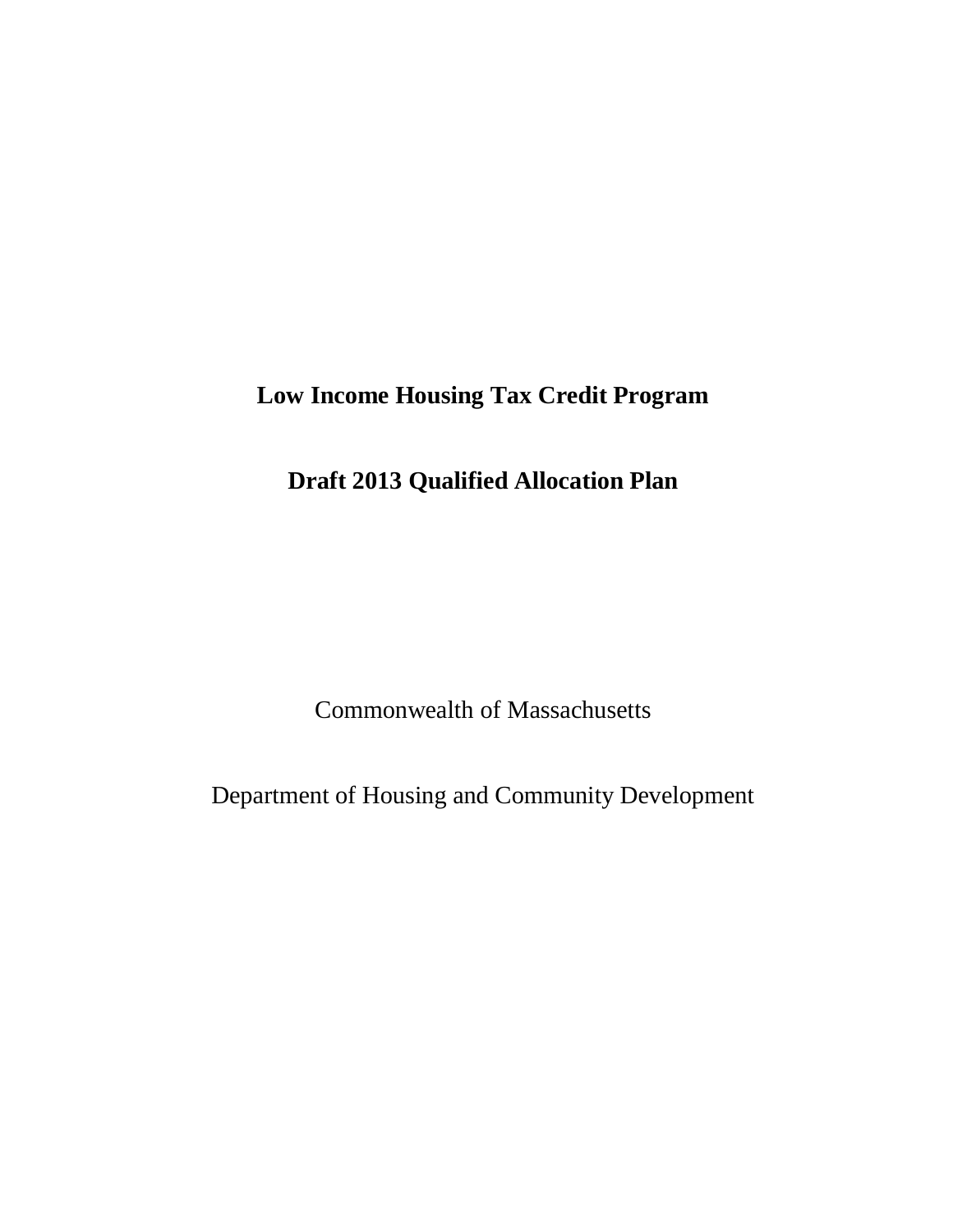# **Table of Contents**

| I.    |                                                                                |
|-------|--------------------------------------------------------------------------------|
| Π.    |                                                                                |
| III.  |                                                                                |
| IV.   |                                                                                |
| V.    |                                                                                |
| VI.   |                                                                                |
| VII.  |                                                                                |
| VIII. |                                                                                |
| IX.   | Recommended Cost Limits; Caps on Eligible Basis and Allocations Per Project 19 |
| Х.    |                                                                                |
| XI.   |                                                                                |
| XII.  |                                                                                |
| XIII. |                                                                                |
| XIV.  |                                                                                |
| XV.   |                                                                                |

# **Appendices:**

- A. 2013 Rental Round Pre-Application to DHCD
- B. Compliance Monitoring Procedures
- C. Future Changes to the 2013 Allocation Plan
- D. Summary of Comments and Suggestions from the Public Process
- E. Massachusetts Low Income Housing Tax Credit Program
- F. Glossary of Terms
- G. National Council of Affordable Housing Market Analysts (NCAHMA) materials
- H, Design Self Evaluations (Accessibility), including DHCD Requirements for CBH Units
- I. Design Self Evaluation (Green Building)
- J. Fair Housing Principles and Affirmative Fair Marketing Plan Guidelines
- K. Priority Matrix for Preservation Properties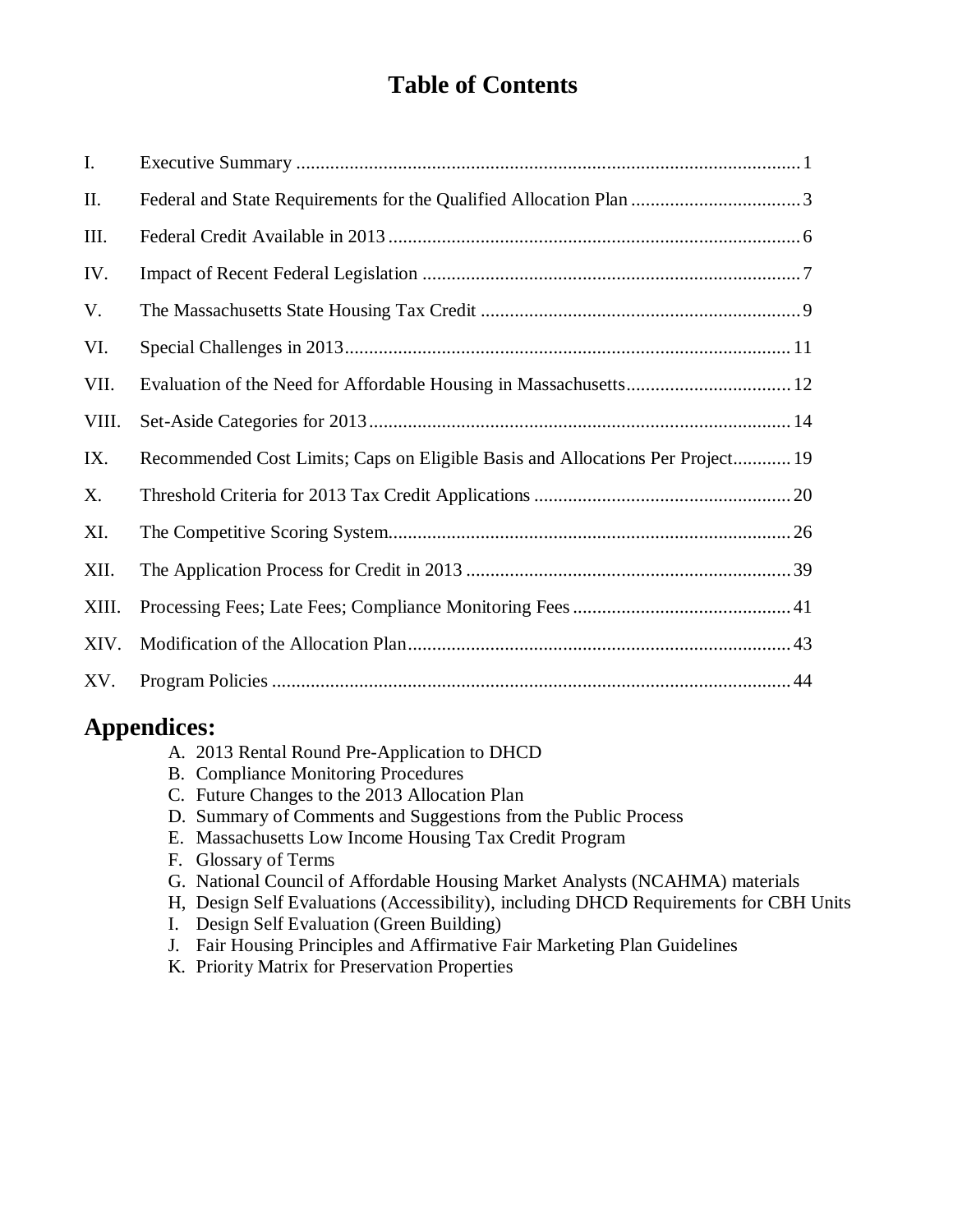# **Section I. Executive Summary:**

As the tax credit allocating agency for the Commonwealth of Massachusetts, the Department of Housing and Community Development (DHCD) has one overarching goal for 2013: ongoing implementation of important changes to the project selection process that began in 2012.

DHCD faced a significant challenge during 2012: allocating a scarce resource – the 9% federal credit – to a steadily growing number of high-quality applications sponsored by capable development teams. To put this challenge in context, during the relative stable tax credit years of 2007 and 2008, the Department routinely received 24 to 44 applications for 9% credit during each competitive funding round. DHCD's per capita authority in those years ranged from \$12.5 million to \$14.6 million. The allocation years 2009 and 2010 were exceptionally challenging, due to the effects of the nationwide recession and the loss of tax credit investors. However, by early 2011, credit investors had returned to the market in Massachusetts, and DHCD was inundated by demand. In an April 2011 funding competition, the Department received 64 applications requesting over \$53 million in 9% credit, with \$14.1 million available. At the conclusion of that competition, many developers of strong projects were denied funding: DHCD simply did not have the resources to reach all worthy projects. The imbalance between supply and demand carried forward into 2012, with sponsors of even the strongest projects experiencing long waits for funding and growing increasingly frustrated by the added costs they were incurring.

In an effort to address this situation, the Department during 2012 held a series of discussions with the development community, then instituted certain key changes to the funding process by amending the 2012 QAP. The amendments to the 2012 QAP centered on two changes: the introduction of priority categories for funding and the introduction of a pre-application process for all projects prior to a full funding competition. From the Department's perspective, the changes made in 2012, in time for a fall funding competition, were successful. DHCD accepted a significantly reduced number of full funding applications in its fall 2012 funding round, yet the applications represented strong projects – projects consistent with the new funding priorities and projects whose sponsors had made significant progress in terms of readiness to proceed.

During 2013, DHCD will continue implementing the four priority categories for funding and the preapplication process. All rental projects submitted for DHCD consideration must meet at least one of the four priority categories and must be approved by DHCD through the pre-application process. The categories and the pre-application process for 2013 are described as follows:

# **Priority categories for funding:**

Applications to DHCD in the summer 2013 rental round will be required to fit within one or more of the following categories:

1) **Housing for extremely low-income (ELI) individuals, families, and seniors** earning less than 30 percent of area median income with a particular focus on those who are homeless or at risk of homelessness. Projects in this category must be supported by tenant services and include at least 20 percent ELI units. Projects can serve families or individuals, seniors, persons with disabilities, and persons with special needs.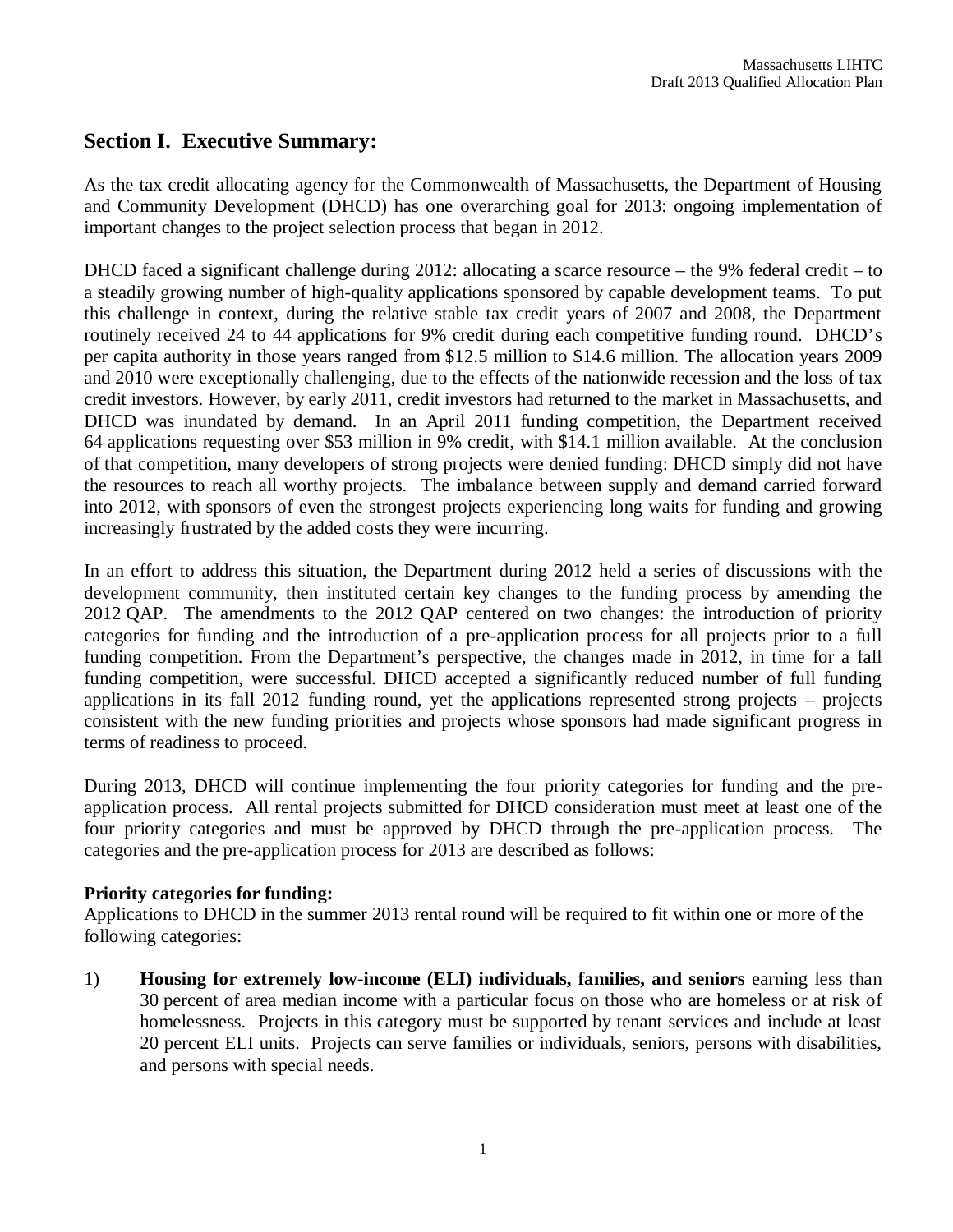- 2) **Investment in distressed and at-risk neighborhoods** where strategic housing investment has strong likelihood of catalyzing private investment, improving housing quality, and promoting occupancy at a range of household incomes. Projects in this category include projects located in the Commonwealth's 24 Gateway Cities and/or Qualified Census Tracts (QCTs, as defined by Section 42 of the Internal Revenue Code). Projects serving families, seniors, persons with disabilities, or populations with special needs are eligible in this category.
- 3) **Preservation of existing affordable housing** that extends affordability in situations that are consistent with QAP policies and the preservation working group policies (matrix). To be eligible to apply for 9 percent tax credits, a sponsor must demonstrate that the project is infeasible with 4 percent credits and tax-exempt financing. Projects serving families, seniors, persons with disabilities, or populations with special needs are eligible in this category.
- 4) **Family housing production in neighborhoods and communities** that provide access to opportunities, including, but not limited to, jobs, transportation, education, and public amenities. Access to opportunity locations will be defined by publicly-available data. At least 65 percent of the units in a project must be 2 BR or larger, and at least 10 percent must be 3 BR, unless that percentage of 2 BR or 3 BR units is infeasible or unsupported by public demand. Projects serving families, including families with a member with a disability or special needs, are eligible in this category.

#### **Pre-application process for 2013:**

The pre-application process in 2012 was particularly helpful in identifying projects that were not ready to proceed to competitive review, and the Department will continue the process during 2013.

At this time, DHCD anticipates holding a rental funding competition in July 2013, with decisions to be announced in late October or early November. All sponsors who plan to submit projects to the July competition must first submit pre-applications to DHCD, with pre-applications due no later than May 15, 2013. Projects must receive DHCD approval through the pre-application process in order to be eligible for the July competition.

The Department has developed a pre-application form which all sponsors must use. The information requested on the form is intended to confirm that a project will be ready to move quickly if selected for funding during a full competition. In prior years, some sponsors have submitted full funding applications for projects that were far from ready to proceed – for example, projects with significant zoning or permitting delays, slow historic approvals, and/or financing gaps. The pre-application process also is intended to confirm that a project meets one or more of DHCD's four priority categories for funding. (The pre-application form is included in the attachments to this QAP as Appendix A.) The pre-application process allows DHCD an earlier opportunity to identify projects with costs that are unacceptable to the Department. DHCD reserves the right to reject such projects during the pre-application process.

#### **Discussing projects with the Department:**

The Department has always encouraged developers to provide information on possible projects at a very early stage in the development process. DHCD again is encouraging developers to make early contact with Department staff, to discuss the four priority funding categories, the pre-application process, and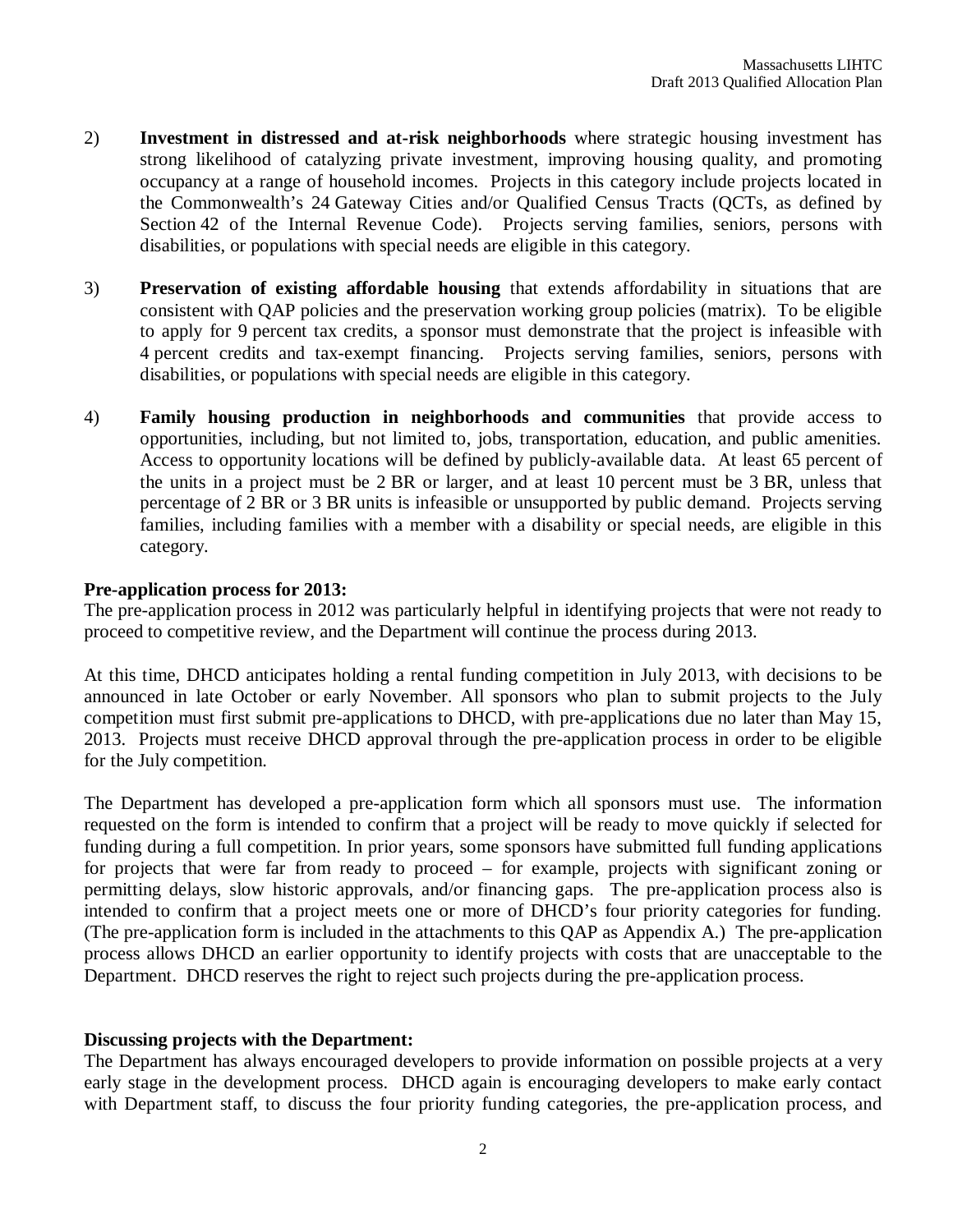other aspects of each project. The affordable housing delivery system in Massachusetts is one of the strongest systems in the nation, with highly qualified for-profit and non-profit developers building or preserving projects and units that the Commonwealth needs. The early exchange of information on projects, policies, and practices is central to the success of the system.

# **Section II. Federal and State Requirements of the Qualified Allocation Plan**

Each year, the state allocating agency for the federal Low Income Housing Tax Credit is required to publish a plan describing how it intends to award the credit. The requirement that states publish a plan was established in the Omnibus Reconciliation Act of 1989. The plan is called the Qualified Allocation Plan, or QAP.

In the Commonwealth of Massachusetts, the Department of Housing and Community Development, or DHCD, is the allocating agency for tax credits. The Department is responsible for preparing the annual allocation plan and making it available for review by interested members of the public before final publication.

Section 42 of the Internal Revenue Code is the federal statute governing the tax credit program. In accordance with Section 42(m), each state allocating agency must include the following in the annual allocation plan:

- Selection criteria for projects receiving tax credit allocations
- Preference for projects serving the lowest income tenants and for projects serving tenants for the longest period of time
- Preference for projects located in qualified census tracts, the development of which will contribute to a concerted community revitalization plan. (Qualified census tracts now are defined as tracts either in which 50 percent or more of the households have income less than 60 percent of the area median gross or with a poverty rate of 25% or greater.)

In addition, Section 42(m) states that the selection criteria must take into consideration the following project, community, or development team attributes:

- Location
- Need for affordable housing
- Project characteristics
- Sponsor capacity
- Tenants with special needs as a target population
- Public housing waiting lists
- Individuals with children as a target population
- Projects intended for tenant ownership

The 2013 Qualified Allocation Plan prepared by the Department of Housing and Community Development conforms to all the plan requirements summarized in the paragraphs above. In preparing the QAP, the Department has paid particular attention to the first three project attributes (location, need, and project characteristics) in order to implement the Commonwealth's sustainable development principles and to address the critical need to produce new housing in Massachusetts. The 2013 Qualified Allocation Plan reflects the sustainable development priorities of Governor Deval Patrick. On May 16, 2007, the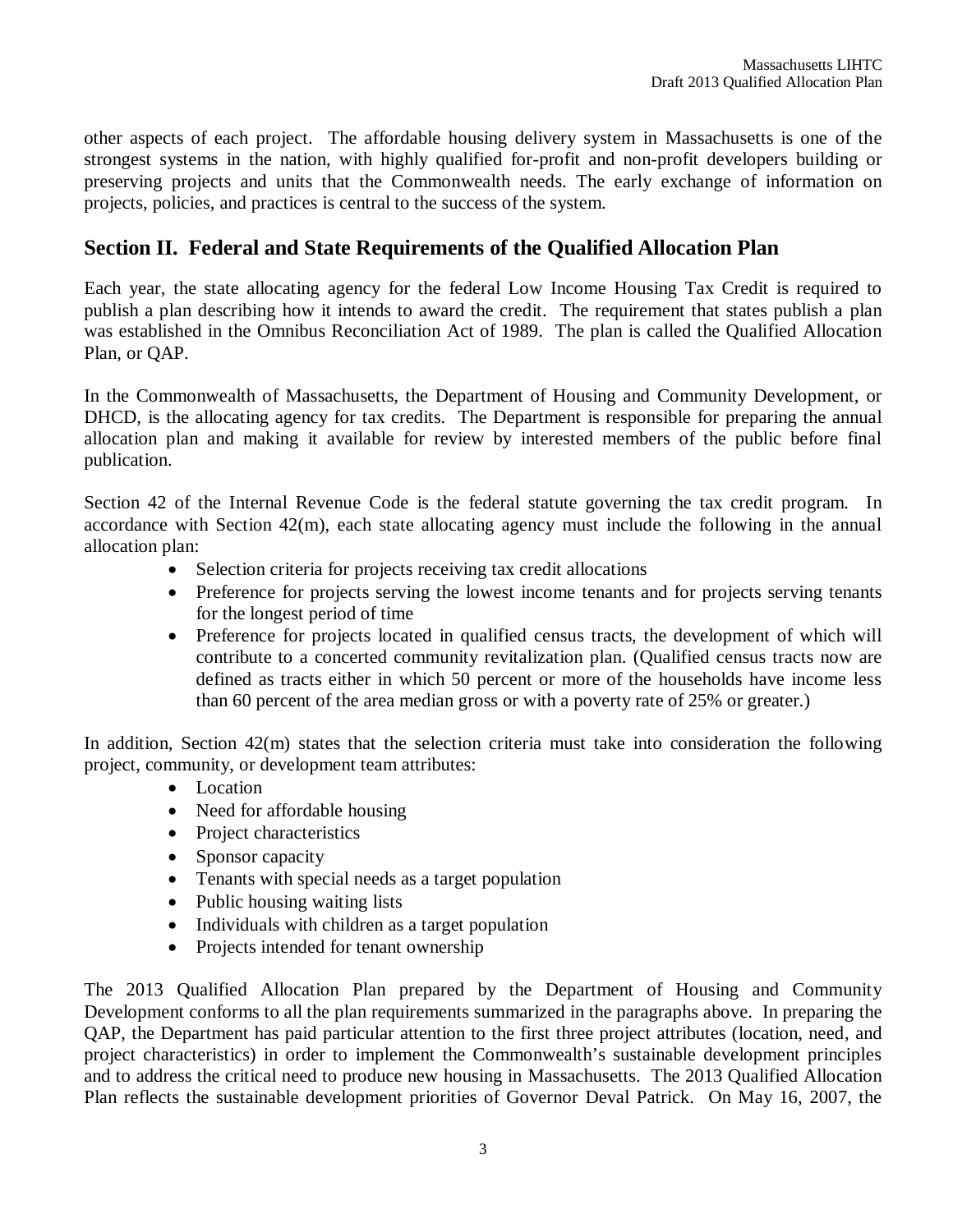Governor announced his Administration's Sustainable Development Principles. The ten principles are listed on the following pages. The Department will use the ten principles as part of the threshold evaluation for tax credit applications.

As of May 2007, the sustainable development principles are:

# **1. Concentrate Development and Mix Uses.**

Support the revitalization of city and town centers and neighborhoods by promoting development that is compact, conserves land, protects historic resources, and integrates uses. Encourage remediation and reuse of existing sites, structures, and infrastructure rather than new construction in undeveloped areas. Create pedestrian friendly districts and neighborhoods that mix commercial, civic, cultural, educational, and recreational activities with open spaces and homes.

# **2. Advance Equity.**

Promote equitable sharing of the benefits and burdens of development. Provide technical and strategic support for inclusive community planning and decision making to ensure social, economic, and environmental justice. Ensure that the interests of future generations are not compromised by today's decisions.

# **3. Make Efficient Decisions.**

Make regulatory and permitting processes for development clear, predictable, coordinated, and timely in accordance with smart growth and environmental stewardship.

# **4. Protect Land and Ecosystems.**

Protect and restore environmentally sensitive lands, natural resources, agricultural lands, critical habitats, wetlands and water resources, and cultural and historic landscapes. Increase the quantity, quality and accessibility of open spaces and recreational opportunities.

# **5. Use Natural Resources Wisely.**

Construct and promote developments, buildings, and infrastructure that conserve natural resources by reducing waste and pollution through efficient use of land, energy, water, and materials.

# **6. Expand Housing Opportunities.**

Support the construction and rehabilitation of homes to meet the needs of people of all abilities, income levels, and household types. Build homes near jobs, transit, and where services are available. Foster the development of housing, particularly multifamily and smaller single-family homes, in a way that is compatible with a community's character and vision and with providing new housing choices for people of all means.

# **7. Provide Transportation Choice.**

Maintain and expand transportation options that maximize mobility, reduce congestion, conserve fuel and improve air quality. Prioritize rail, bus, boat, rapid and surface transit, shared-vehicle and shared-ride services, bicycling, and walking. Invest strategically in existing and new passenger and freight transportation infrastructure that supports sound economic development consistent with smart growth objectives.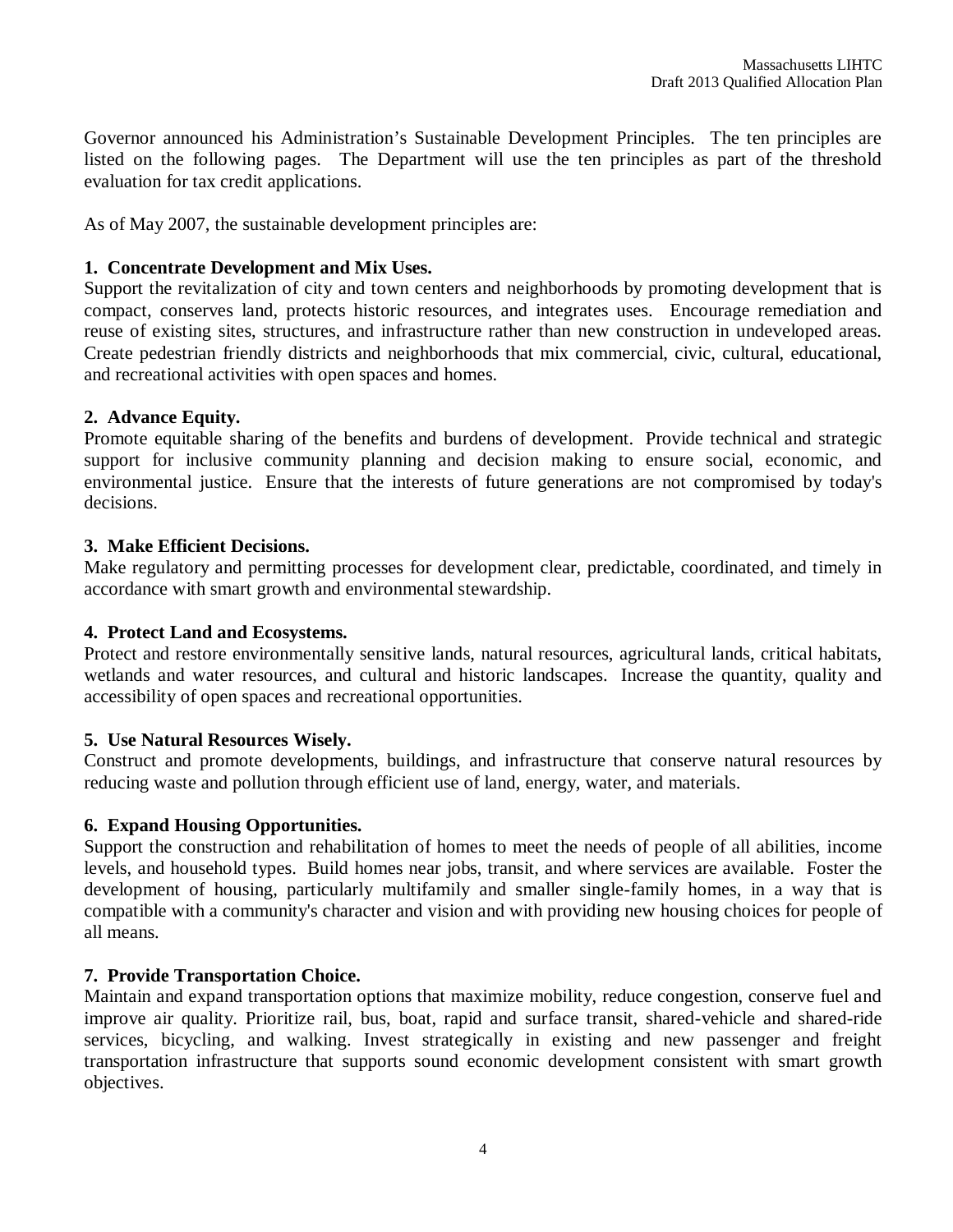#### **8. Increase Job and Business Opportunities.**

Attract businesses and jobs to locations near housing, infrastructure, and transportation options. Promote economic development in industry clusters. Expand access to education, training, and entrepreneurial opportunities. Support the growth of local businesses, including sustainable natural resource-based businesses, such as agriculture, forestry, clean energy technology, and fisheries.

#### **9. Promote Clean Energy.**

Maximize energy efficiency and renewable energy opportunities. Support energy conservation strategies, local clean power generation, distributed generation technologies, and innovative industries. Reduce greenhouse gas emissions and consumption of fossil fuels.

#### **10. Plan Regionally.**

Support the development and implementation of local and regional, state and interstate plans that have broad public support and are consistent with these principles. Foster development projects, land and water conservation, transportation and housing that have a regional or multi-community benefit. Consider the long-term costs and benefits to the Commonwealth.

The Department is committed to providing tax credits to projects in suburban and rural communities in order to provide increased opportunities for underserved populations in those locations. The Administration also is committed to working with municipal government to address local zoning obstacles faced by project sponsors as they attempt to produce critically needed affordable rental units. Project sponsors are strongly encouraged to seek project sites that will accomplish both sustainable development and fair housing objectives. The Department will continue to work closely with members of the development community in determining appropriate strategies for achieving these goals.

In preparing the 2013 QAP, the Department considered various measures and indicators of affordable housing need in Massachusetts. The measures or indicators included the number of households on public housing waiting lists; average and median sales prices and rental rates, both statewide and in various regions; vacancy rates for rental housing; median household income, both statewide and in various regions; number of households living below the federal poverty level; and so on.

During 2013, the Department encourages developers to structure projects with the following characteristics:

- 1) projects that create new affordable housing units, in particular units suitable for families in locations with job growth potential and locations that constitute areas of opportunity
- 2) projects whose sponsors actively promote principles of fair housing
- 3) projects that are consistent with the May 2007 ten sustainable development principles, including "green" design principles, etc.
- 4) projects that are part of comprehensive neighborhood improvement plans or initiatives, including HOPE VI projects with approved federal grants
- 5) projects that preserve valuable existing affordable units and meet DHCD's preservation priorities
- 6) projects that include units for individuals or households with incomes below 30% of area median income, including the homeless
- 7) projects with acceptable per-unit costs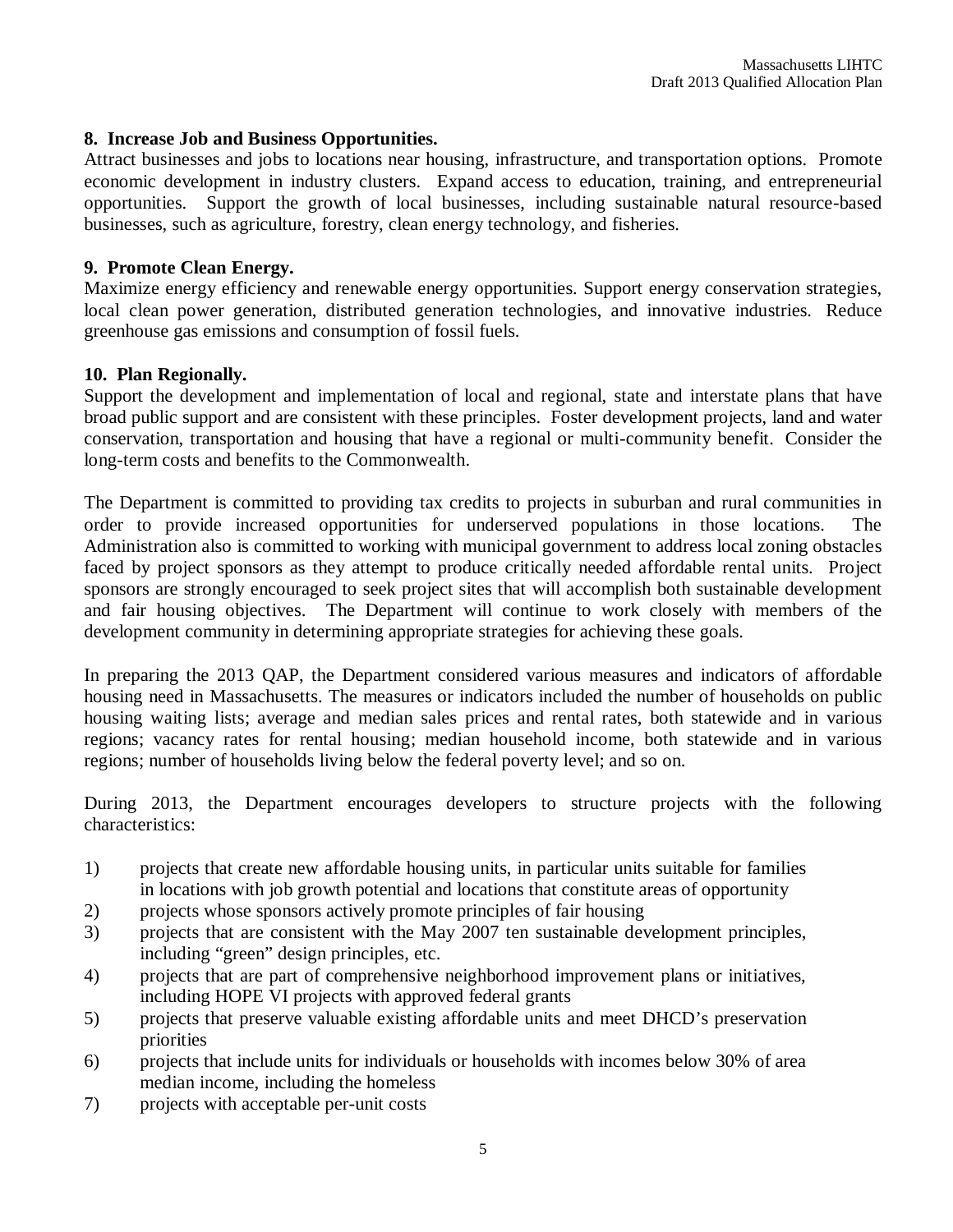8) projects located in communities or neighborhoods with expanding social and/or educational opportunities, increasing employment opportunities or significant revitalization and investment activity.

In addition, the Department has established priority categories for all projects submitted for consideration during 2013. The four priority categories are identified in earlier sections of this document (see page one):

This allocation plan also sets forth the application process and scoring system for 2013.

It is important to note that the priorities included in this plan to some extent are priorities for the Department's other affordable housing programs as well. This is true for two reasons. First, tax credit projects often require other DHCD resources in order to proceed. Thus, the priorities established for the tax credit program have a direct impact on DHCD's other housing programs. For example, when DHCD, through the tax credit allocation plan, establishes recommended cost limits for tax credit projects, the cost limits clearly apply to other DHCD programs in support of the same project.

The second reason is that the tax credit program, through the annual allocation plan, undergoes greater and more frequent scrutiny than other state housing programs. Although other housing programs have guidelines and regulations that are modified from time to time, the annual tax credit allocation plan is the public document in which the Department most clearly and most frequently attempts to state its priorities for state-assisted affordable housing projects.

Section 42 requires allocating agencies to make an allocation plan available for public review and comment before publishing a final plan. During the course of 2012, DHCD met repeatedly with representatives of the affordable housing community to discuss the status of the equity markets, individual tax credit projects, the newly-funded HOPE VI projects, and possible QAP changes. As it prepared the 2013 plan, the Department encouraged suggestions and comments from housing professionals, other experts, municipal officials, advocates, and concerned citizens. In accordance with code requirements, the Department presented the draft allocation plan for public review and comment at a public hearing held on the 2012. The Department wishes to publicly acknowledge the Massachusetts development community for its thoughtful contributions during the QAP discussions.

# **Section III. Federal Credit Available in 2013**

# **9% Credit**

As of January 2013, the Department of Housing and Community Development anticipates having provided reservation letters allocating \$13,129,112 of the total available 2013 credit of \$14,885,660. In accordance with Internal Revenue Code Section 42 and Treasury Regulation 1.42 - 14, the total available 9% credit allocation consisted of:

- 1) \$14,821,956 in per capita tax credits, based on the factor \$2.25 multiplied by the Massachusetts estimated population of 6,587,536 (based upon IRS Notice); and,
- 2) \$63,704 of national pool credit; and,
- 3) \$0 of returned credits from prior years.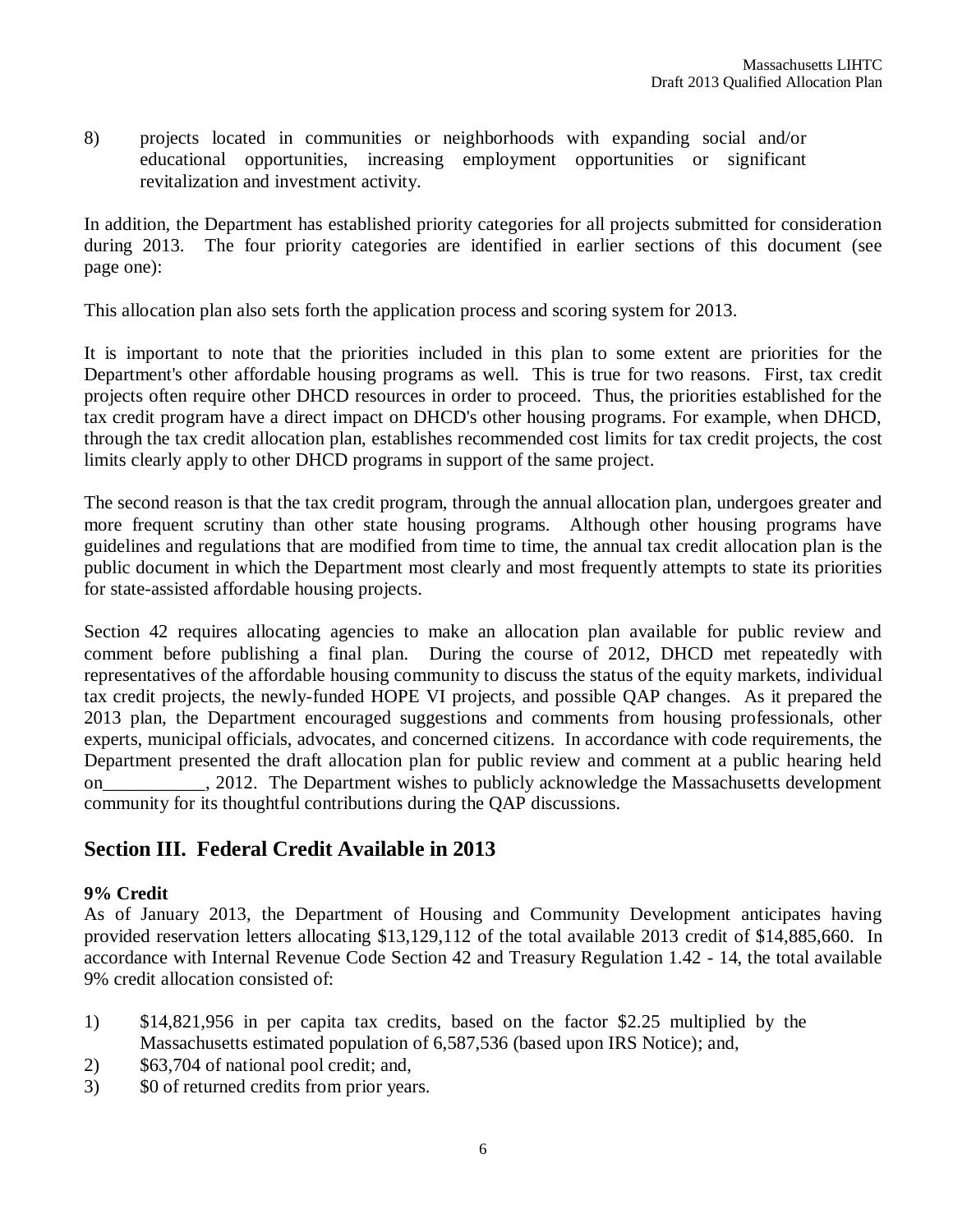The total amount of 9% tax credits available for allocation in 2013 is subject to change. Additional credit may become available if projects that received allocations in prior years return tax credits to DHCD. Additional credit also may become available if more national pool credit is allocated to the Commonwealth of Massachusetts. The evaluation criteria and selection process for applications submitted during 2013 are included in later sections of this plan.

#### **4% Credit**

Under allocation plans prior to 2007, DHCD delegated the authority to allocate the federal 4% credit to two Massachusetts quasi-public housing agencies – MassHousing and MassDevelopment. Both agencies have the authority to issue tax-exempt bonds subject to the Commonwealth's private activity bond volume cap. Prior to 2007, both agencies made 4% credit allocations in conjunction with tax-exempt bond financing. As of October 31, 2007, DHCD opted not to delegate such authority and therefore is the sole agency that determines eligibility and allocates federal 4% credit to projects. Both MassHousing and MassDevelopment retain the authority to issue tax-exempt bonds to multifamily rental projects. DHCD will continue working closely with both agencies to coordinate the allocation of the 4% credit with the allocation of volume cap for tax-exempt bond financing.

Developers who are interested in securing an allocation of 4% credit for their projects should contact DHCD's tax credit staff early in the development process. DHCD will require each developer seeking 4% credit to submit components of the One Stop Affordable Funding application in order to determine whether the project is eligible for a 4% allocation. Developers may submit One Stop applications with 4% credit requests to DHCD on a rolling basis, rather than waiting for a DHCD rental funding competition. However, the only determination DHCD will make on a rolling basis is whether the project is eligible for 4% credit. Developers who also are seeking DHCD subsidy financing must submit a full funding application during a regularly-scheduled rental funding competition.

# **Section IV. Impact of Recent Federal Legislation**

It would be difficult to overstate the importance to the tax credit program of the enactment of the American Recovery and Reinvestment Act (ARRA) of 2009. Signed into law by President Barack Obama on February 17, 2009, the ARRA statute contained two critically important relief measures for stalled tax credit projects. ARRA created both the Tax Credit Assistance Program (TCAP), administered by the U.S. Department of HUD, and the Tax Credit Exchange Program (Section 1602), administered by the U.S. Department of the Treasury. In total, the two new programs provided more than \$170 million in funds to stalled credit projects in Massachusetts. The rapid and simultaneous implementation of two new programs in a short time period – less than four months – presented the Department with significant challenges. But DHCD was able to make the first TCAP awards in August 2009, and, two months later, the Department issued the first awards to Tax Credit Exchange projects. As of January 2011, all of the 32 TCAP or TC-X projects were either in construction or completed. As of January 2012, all 32 TCAP or TC-X projects were complete. During 2013, DHCD will continue working with its asset management contractors to regularly evaluate the status of the now-occupied TCAP and TC-X projects.

Prior to the enactment of ARRA, Congress in 2008 enacted HERA – the Housing and Economic Recovery Act. That important legislation also contained provisions favorable to the tax credit program. DHCD incorporated certain changes allowed by HERA into the 2009 Qualified Allocation Plan, including changes to the calculation of the 9% credit and to the Department's annual allocation authority. As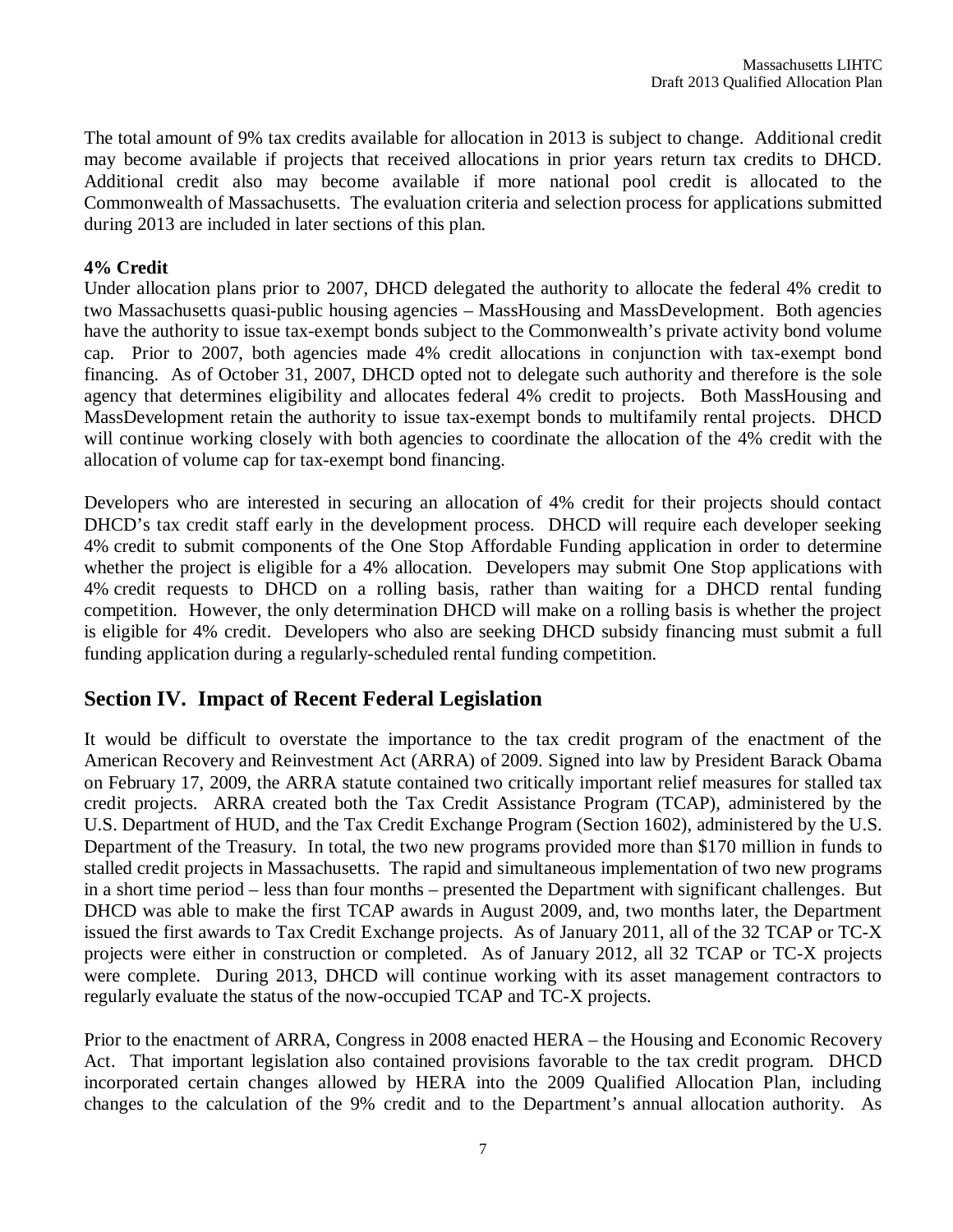permitted by HERA, the Department since 2009 has added 39 cities and towns to the list of "difficult to develop areas" ("DDAs") in Massachusetts. Per the HERA legislation, these DDA designations apply only to 9% credit projects. The cities and towns added by DHCD since 2009 are:

| 1.  | Beverly           | 14. | Hanover     | 27. | Provincetown |
|-----|-------------------|-----|-------------|-----|--------------|
| 2.  | <b>Boston</b>     | 15. | Haverhill   | 28. | Quincy       |
| 3.  | Cambridge         | 16. | Holyoke     | 29. | Salem        |
| 4.  | Chelsea           | 17. | Lawrence    | 30. | Somerville   |
| 5.  | Chicopee          | 18. | Leominster  | 31. | Springfield  |
| 6.  | Danvers           | 19. | Lowell      | 32. | <b>Stow</b>  |
| 7.  | Easthampton       | 20. | Methuen     | 33. | Taunton      |
| 8.  | Easton            | 21. | New Bedford | 34. | Tyngsboro    |
| 9.  | <b>Fall River</b> | 22. | North Adams | 35. | Wareham      |
| 10. | Fitchburg         | 23. | Northampton | 36. | Webster      |
| 11. | Gardner           | 24. | Northbridge | 37. | Westfield    |
| 12. | Gloucester        | 25. | Paxton      | 38. | Weymouth     |
| 13. | Greenfield        | 26. | Pittsfield  | 39. | Worcester    |

DHCD will continue its designation of these cities and towns as DDAs in 2013, and will continue the DDA designations of the Barnstable County communities and the communities located in the Brockton, MA, HMFA, made in the 2011 QAP.

The Department will determine the extent of the corresponding basis boost (up to 130%) in the communities listed above based on a given project's financial feasibility. The designation of an area as a DDA and the degree of the resulting basis boost for a particular project or a building within the project will be made at the Department's discretion. The Department's decision to permit a basis boost will not necessarily apply to other projects or buildings in the same community if the basis boost is not needed for financial feasibility. The per-unit eligible basis caps and the per-project tax credit allocation limits are described in **Section IX** of this QAP and will still apply. The sponsor of a credit project located in a community not currently designated as a DDA may contact the Department if he or she believes the community should be included. The Department will require the sponsor to submit substantial documentation before it will evaluate such requests.

It is important to note that previous legislation enacted by Congress provided changes to the credit in 2000. Those changes remain in effect in DHCD's 2013 QAP. In December 2000, Congress passed legislation that provided \$1.75 in per capita allocation authority to each state, subject to regular cost-ofliving increases. As of January 2008, the Commonwealth's allocation was based on \$2.00 per capita. That amount increased by \$.20 to \$2.20 with the enactment of HERA in July 2008 and increased again on January 1, 2009 to \$2.30. In 2010, the per capita allocation rate was reduced to \$2.10. As of January 2011, the per-capita allocation rate was \$2.15. As of January 2012, the per-capita allocation rate will be \$2.20. In 2013, the rate will be raised again, to \$2.25.

In addition to providing a per capita increase, the December 2000 legislation required all states to incorporate certain changes in their annual Qualified Allocation Plans. Based on an advisory memo to all state allocating agencies from the National Council of State Housing Agencies (NCSHA), DHCD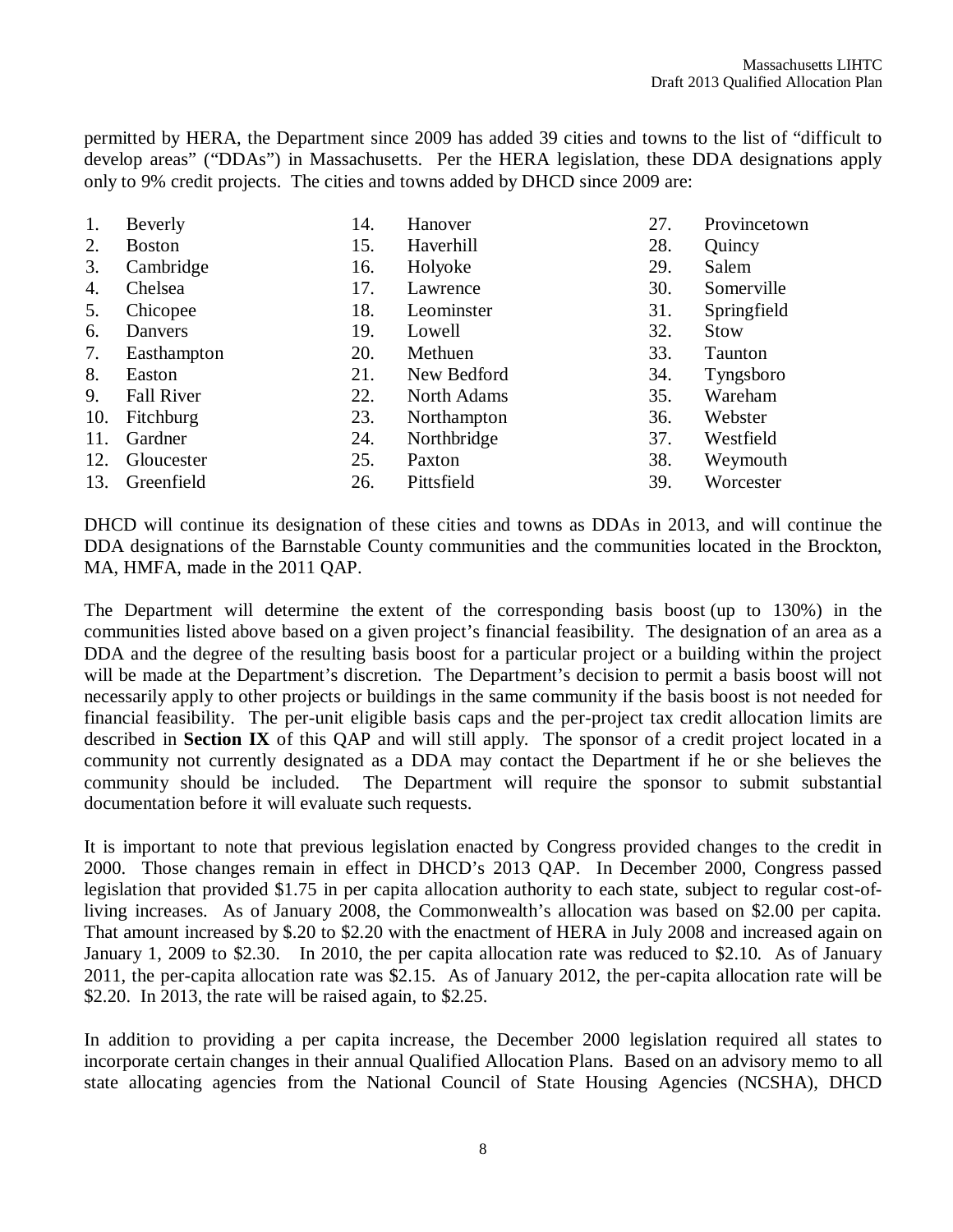incorporated the following program changes in the 2002 QAP. These changes remain in effect in the 2013 QAP.

- In accordance with the December 2000 law, the 2013 QAP must give preference to community revitalization projects located in qualified census tracts. (Please note that the Commonwealth of Massachusetts QAPs historically have given preference to such projects.)
- In accordance with the law, the 2013 QAP requires every tax credit applicant to submit a market study of the housing needs of low income individuals in the area to be served. A non-related party approved by DHCD must conduct the study at the developer's expense.
- In accordance with the law, DHCD will continue its practice of conducting regular site inspections to monitor compliance. (Please note that DHCD inspects projects at least once every three years.)
- In accordance with the law, DHCD will make available to the general public a written explanation of any allocation not made "in accordance with the established priorities and selection criteria of the agency."
- In accordance with the law, DHCD will permit sponsors of tax credit projects that receive allocations "in the second half of the calendar year" to qualify under the ten percent test within six months of receiving the reservations, regardless of whether the 10% test is met "by the end of the calendar year." (Please note that developers who receive reservations during the first half of a calendar year must meet their ten percent deadline by the end of the calendar year, or by an earlier deadline established by DHCD.) In addition, and in accordance with NCSHA's recommended industry practices, DHCD will require that developers provide a certified accountant's opinion relative to the ten percent test. The accountant's opinion must be in the format established by NCSHA.

# **Section V. The Massachusetts State Housing Tax Credit**

The enactment of Chapter 119 of the Act of 2008 has provided the Department with additional authority to allocate the state low-income housing tax credit. Effective with the enactment of Chapter 119 of the Act of 2008, DHCD now has authority to allocate up to \$10 million each year in state housing credit. Through the supplemental state budget passed in September 2011, the Legislature and the Governor also provided DHCD \$10 million in additional credits for 2013 and 2014. The additional authority was provided in part to assist the Department in supporting two new federal HOPE VI projects (Old Colony Phase 2 in Boston and Fairfax Gardens in Taunton).

In accordance with the enabling statute and state tax credit regulations, the state housing credit can be awarded only to projects that receive an allocation of federal tax credit (either 9% or 4%). Thus, the selection process for state credit projects fundamentally will be the same as the selection process for federal credit projects. However, DHCD reserves the right to establish certain limits for the state credit that differ from limits for federal credit. The sponsors of projects may request an allocation of state credit in combination with federal credit. However, it is important to note that state credit typically will be allocated in lieu of a portion of federal credit, which the project might otherwise receive.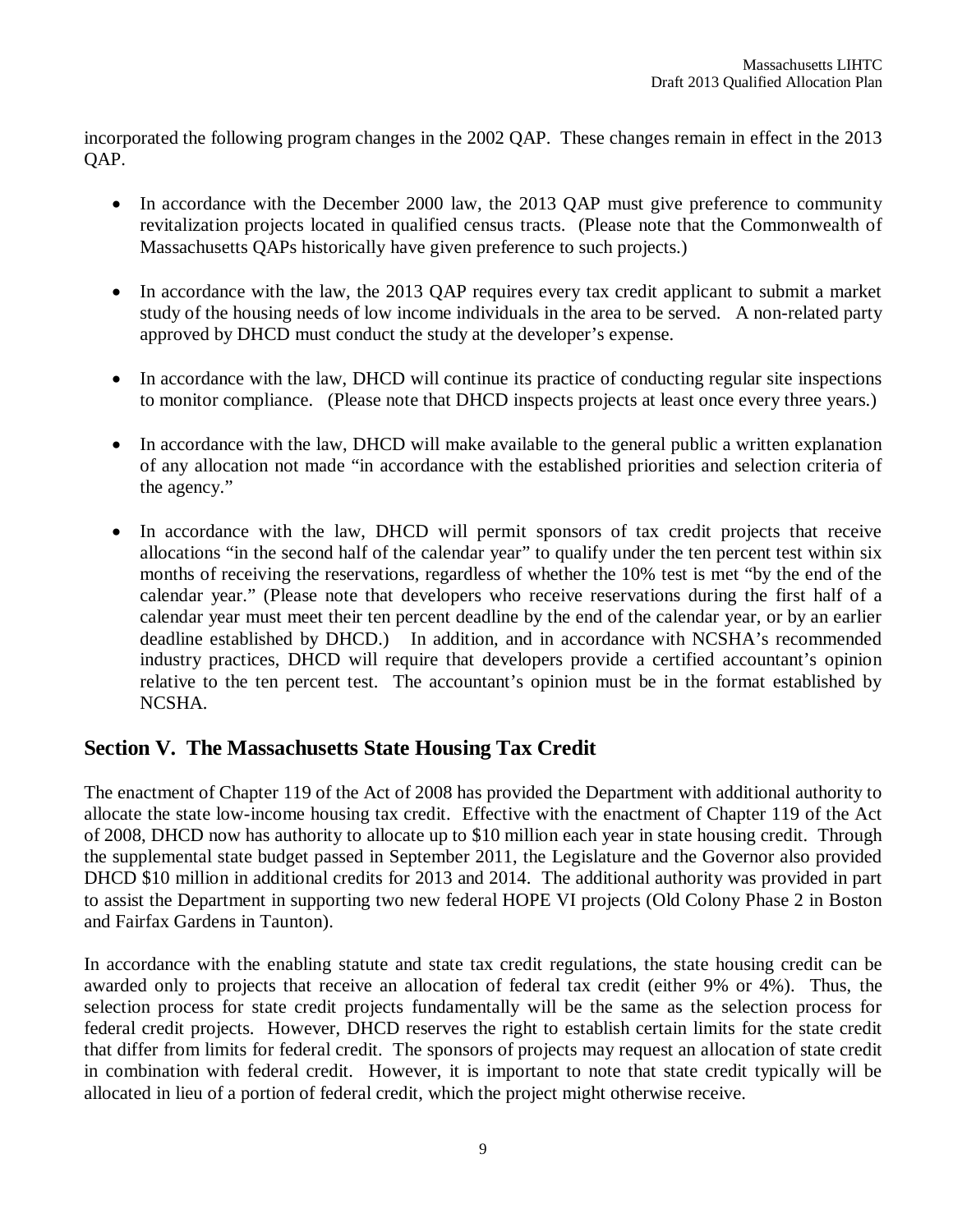As 2013 begins, demand for the state low-income housing tax credit is at an all-time high. In competitions several years ago, as few as eight applicants requested state credit awards under DHCD's annual \$10 million authority. In DHCD's competition in April 2011, 32 applicants requested state credit awards totaling \$33.8 million -- far in excess of the Department's annual authority. Many of the 32 projects were strong projects sponsored by highly capable development teams, but there simply was not enough state credit available to meet the demand.

The imbalance between demand and supply increased as the HOPE VI applications were submitted to DHCD for consideration during 2012. The sponsors of both HOPE VI projects – Fairfax Gardens in Taunton and Old Colony in Boston – applied for state credits as well as federal credits to complete their financing packages. The sponsors of several very large-scale preservation projects also are seeking state credit awards and tax-exempt bond financing, in order to preserve affordable units without accessing the 9% federal credit. While the temporary increase in state credit authority has been very beneficial to DHCD and to numerous projects, the state credit resource is likely to remain unusually stressed for years to come.

For many reasons, the extreme imbalance between demand and supply is not sustainable for the development community or DHCD as allocating agency. During 2013, DHCD will continue working to restore a more reasonable balance between state credit demand and supply. During the July 2013 competition, DHCD expects to limit each sponsor to no more than one state credit application. In addition, DHCD anticipates limiting the amount of state credit funding available per project and the amount available per team. While the Department may entertain some exceptions, given that developers have worked on certain projects over time, sponsors should make every effort to limit their state credit requests as follows:

- \$ 400,000 for projects smaller than 40 units
- \$ 700,000 for projects with 41 to 60 units
- \$1,000,000 for projects greater than 60 units

In advance of the July Round, sponsors of projects seeking state credit should contact the Department's to discuss the raises they hope to seek from the sale of state credits. At present, DHCD will not accept raises of less than 70 cents per state credit dollar.

In the July funding round, sponsors of projects seeking state credit must meet one of the priority categories described in Section I of this QAP.

An eligible investor may claim each dollar of state credit allocated for a five-year period. In accordance with the process set forth in **Section XII** of this document, DHCD may elect to issue binding forward commitments during 2013.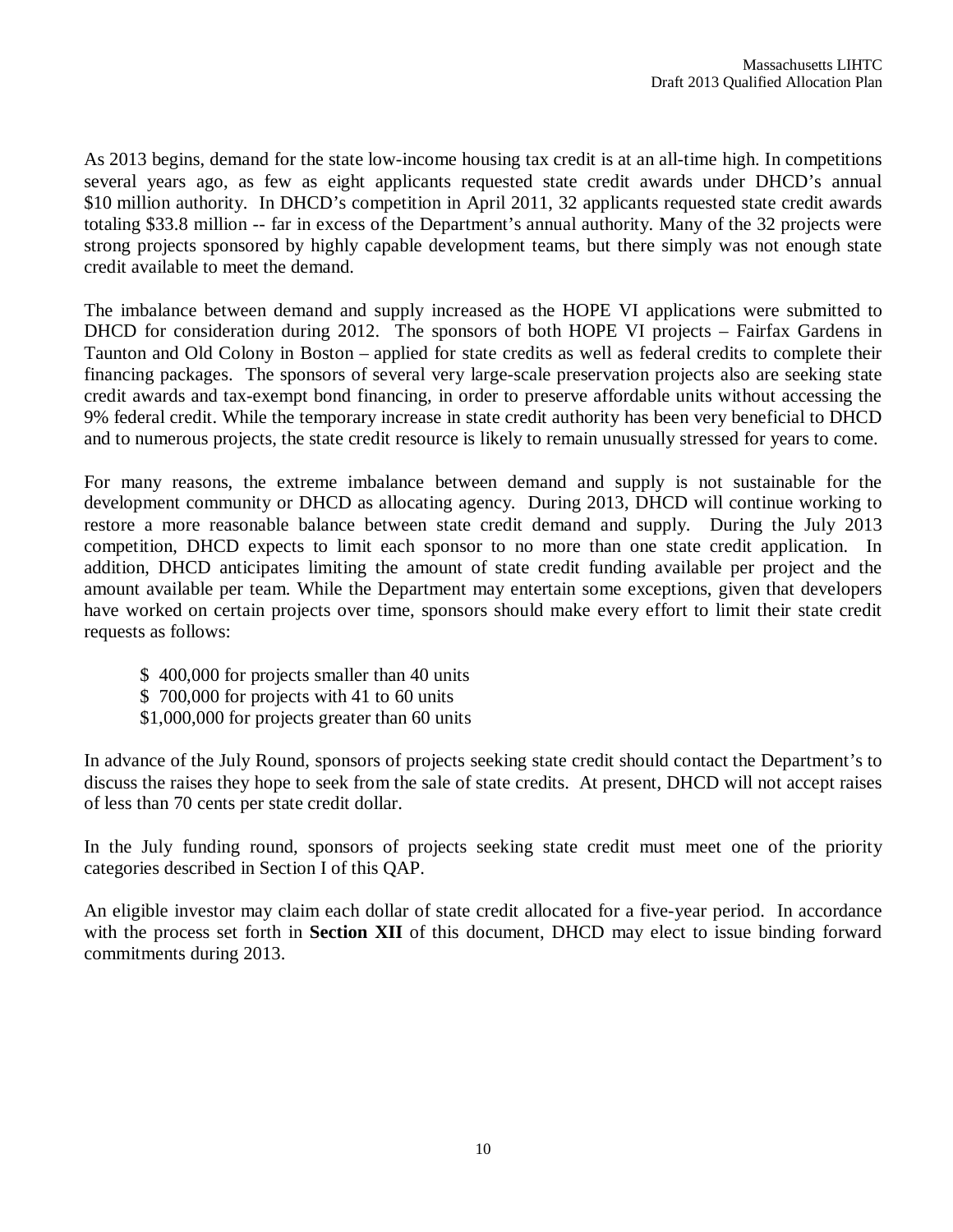# **Section VI. Special Challenges in 2013**

For DHCD, the enormous challenge of implementing the ARRA programs and funding the ARRA projects is in the past. The challenge for DHCD in 2013 is different. The tax credit equity market is responding with enthusiasm to Massachusetts developers and projects. Tax credit pricing for Massachusetts projects has climbed back to 2007 and 2008 levels. Many Massachusetts development teams are involved in multiple projects that need tax credits to proceed. Two Massachusetts projects were selected by HUD to proceed with over \$44 million in federal funds, to be complemented by federal and state credits. The development pipeline is very full, and the demand for credit – both federal 9% and state housing credit – far exceeds the available resources. DHCD's challenge in 2013 will be the selection of the strongest projects, consistent with the four priority funding categories, including those most ready to proceed.

In developing the 2013 QAP, DHCD has focused, as always, on several basic questions:

- What kind of projects does DHCD most want to support?
- What kind of projects can attract investors at highly favorable prices?
- What is the fair division of tax credits among these projects?

In trying to answer these questions, the Department has considered the following:

- Where is the need for affordable rental units the greatest, as defined by rental rates, vacancy rates, public housing waiting lists, homelessness, and other factors?
- Where will the construction of affordable housing impact potential economic growth?
- What kind of impact will a tax credit project have on the surrounding neighborhood?
- Will the project demonstrate consistency with the May 2007 sustainable development principles?
- What kind of unique and beneficial services will be available to the tenants of the completed project?
- What is the appropriate division of resources between family housing and housing intended to serve individuals, including the frail elderly?

The most significant challenge for DHCD in 2013 will be selecting projects that meet agency and code priorities and preferences, that score well competitively, and that are able to attract equity investors at high prices. The Department intends to maintain its commitment to certain types of projects, including, but not limited to, projects with some or all of the following characteristics:

- The project is sponsored by a non-profit;
- The project will have a significant impact on the neighborhood in which it is located;
- The project will include units and a service plan for extremely low income households, including the homeless;
- The project will include units and a service plan for persons with disabilities;
- The project will help DHCD implement fair housing principles and affirmative action goals;
- The project will result in abandoned or foreclosed property being restored to residential use;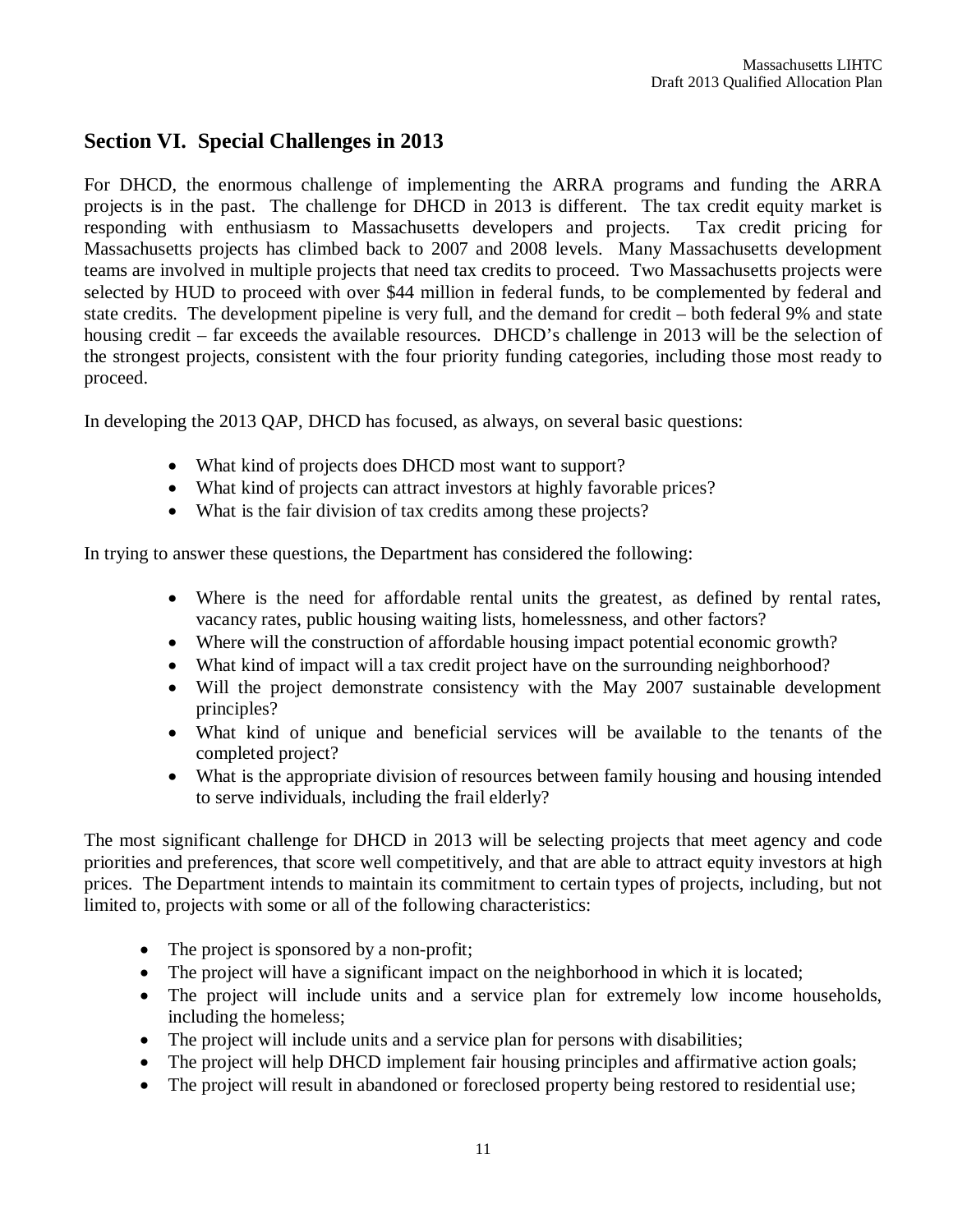- The project will preserve as affordable housing units that are threatened by conversion to market rate housing.
- The project has secured a HOPE VI funding award from the U.S. Department of Housing and Community Development.

Notwithstanding the project characteristics described above and on the preceding pages, the Department also will select projects in accordance with the four priority categories described in Section I of this QAP.

The body of this 2013 Qualified Allocation Plan sets forth in detail the answers to the Department's basic questions and establishes the scoring system for 2013 tax credit applications. In brief, the answers to the basic questions are as follows:

- 1) The Department wishes to support a reasonable mix of affordable housing projects, including projects that create new affordable units for families in areas of job growth and opportunity; preservation projects that maintain rents at affordable levels for low- income households; and large-scale redevelopment projects with the potential to impact entire neighborhoods.
- 2) During 2013, the Department intends to divide the available credit among these worthy projects such that:
	- 50% of the credit is allocated to projects that create new units, either through rehabilitation or new construction.
	- 30% of the credit is allocated to preservation projects, such as projects with expiring use restriction projects, and other preservation projects and smaller scale preservation projects.
	- 20% of the credit is allocated to two HOPE VI projects as described elsewhere in this OAP.
- 3) Whether production or preservation, the ideal project must contain certain characteristics that make it worthy of tax credit consideration and equity investment. These characteristics are described in later sections of the 2013 allocation plan.

# **Section VII. Evaluation of the Need for Affordable Housing in Massachusetts**

Each year, in deciding how to allocate the housing credit, the Department of Housing and Community Development must consider the need for affordable rental units throughout Massachusetts. The effort to evaluate need is complicated by the fact that there is no single Massachusetts housing market. Rather, there are hundreds of local housing markets, and they differ significantly from each other. The median home sales prices in the most affluent western suburbs of Boston exceed \$1,000,000, yet homebuyers in the more rural areas of the state can still find units priced below \$150,000. In addition, the effects of the ongoing foreclosure crisis impact some communities far more than others.

Because of the disparate characteristics of various local housing markets, the best measures of affordable housing need in one market may not be the best measures in another. For example, some communities have relatively few residents with household incomes below 50% of area median income. But the average sales prices for homes in these communities may be above \$600,000, and there may be virtually no rental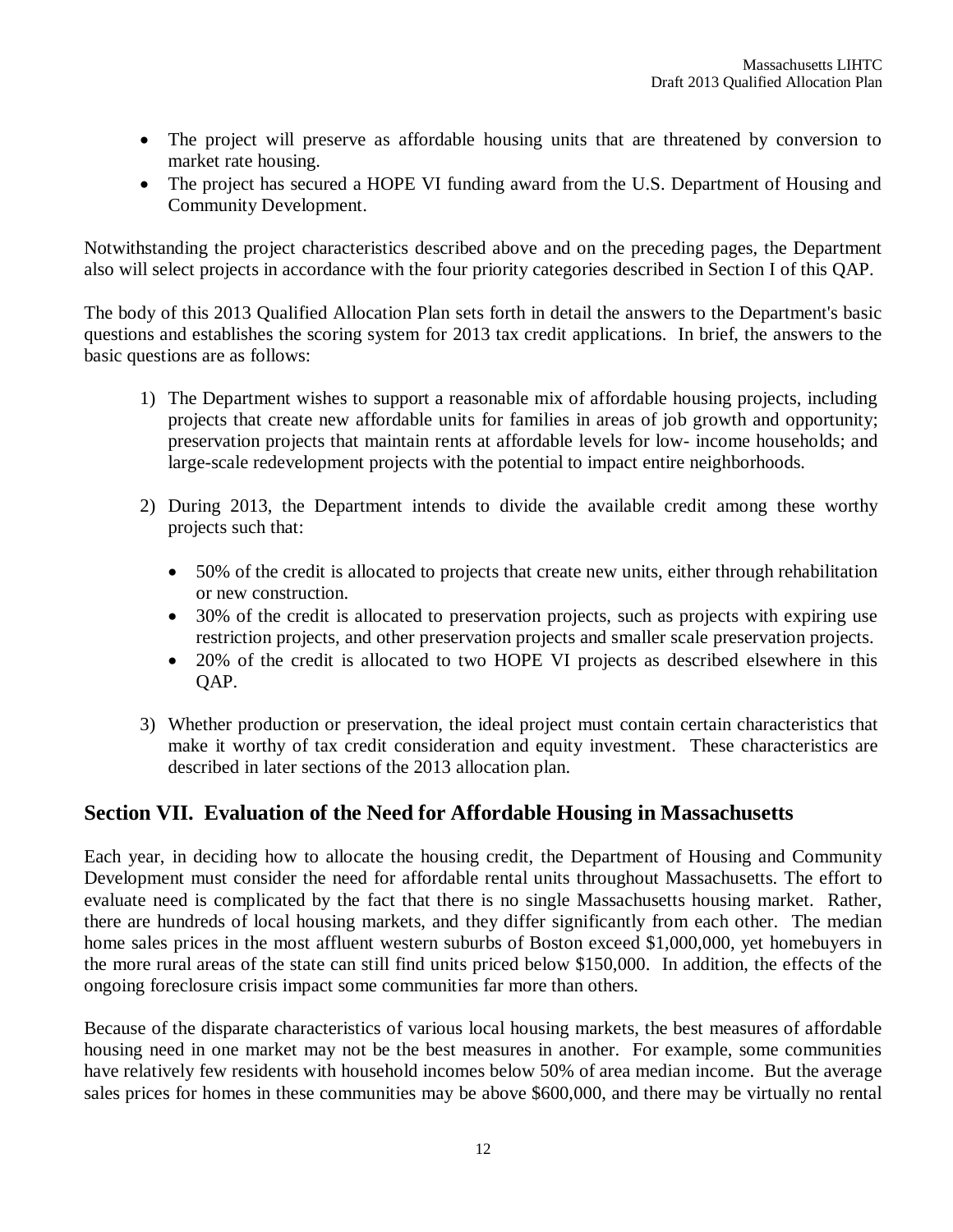units available. So, while one indicator of need -- the number of poverty households -- may be low, another indicator -- average or median sales prices -- may be extremely high.

While the indicators or measures of need are too numerous to list in full, the most basic measures of need in given market areas include many or all of the following:

- low median household income
- high percentage of low income households
- high percentage of households at extreme poverty level
- high percentage of homeless individuals or families in shelter
- high percentage of renters in proportion to homeowners
- high percentage of households receiving welfare
- generally poor condition of the housing stock
- high rate of unemployment
- high rental rates in and near the market area
- high condominium and single family sales prices in and near the market area
- low vacancy rates
- long public housing waiting lists

For the purposes of identifying need in this allocation plan, the Department has used the comprehensive data and analysis prepared by its policy staff as part of the consolidated plan submission to the U.S. Department of Housing and Urban Development (HUD). The data and analysis are contained in Section 3 of the Massachusetts' 2010-2014 Consolidated Plan. (The section is entitled "Housing and Homeless Needs Assessment" and can be downloaded at the following website: http://www.mass.gov/hed/docs/dhcd/cd/planpolicy/consolidated/2010conplan.pdf)

The data and analysis contained in the consolidated plan confirm what housing experts already know. The effects of the sub-prime implosion continue to impact the Massachusetts rental market. There is an ongoing and substantial need for affordable rental housing in Massachusetts. As new tax credit projects came on line in certain Massachusetts markets in 2012, the number of applications received exceeded the number of available units by a ratio of 35:1 or 40:1. Rental vacancy rates in some metropolitan communities are below 3%. After evaluating the available information, the Department has drawn the following basic conclusions regarding need:

- In most Massachusetts communities, there is a shortage of affordable rental units in good condition.
- There is still a greater need for family rental housing than for other types of affordable rental housing.
- In certain areas with low rental rates and sales prices, the housing stock is so deteriorated that it must either be rehabilitated or demolished and replaced by new units.
- In other areas, the affordable housing stock includes affordable rental projects faced with expiring use restrictions. In some areas, these units will be lost as affordable housing unless there is intervention.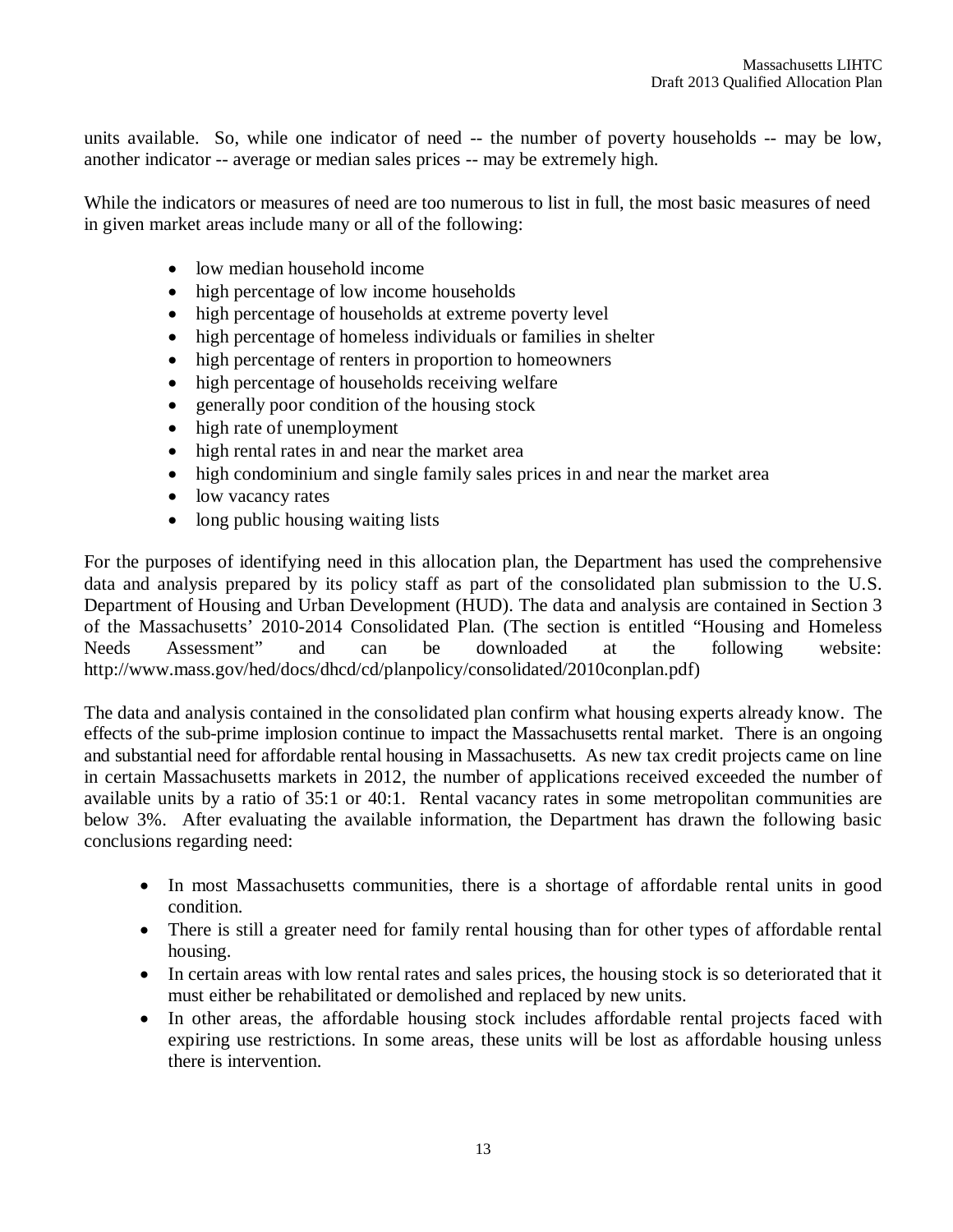- In some communities in metropolitan Boston, high rental rates and median home sales prices have eroded the supply of affordable housing. New affordable rental units are badly needed in these communities.
- The troubled national economy in 2010 and 2011 and the widespread effects of the subprime crisis have increased the number of homeless individuals and families in many areas of the state.

The Department's determination of need is reflected in the set-aside categories established for 2013 and described in detail in **Section VIII** of this allocation plan. DHCD's determination of need also is reflected in the scoring system established for 2013 applications and described in **Section XI** of this plan.

# **Section VIII. Set-Aside Categories for 2013**

After careful consideration, the Department has established three set-asides for purposes of allocating the credit during 2013: a set-aside for production projects, a set-aside for preservation projects, and a set-aside for the two HOPE VI projects, which were funded by the U.S. Department of Housing and Urban Development in 2011. The three set-aside categories for the year 2013 are described below.

The percentages of available credit established for each set-aside in 2013 are goals, rather than absolute minimums or maximums. In evaluating all projects and determining the most effective use of the available credit, DHCD, in its sole discretion, may choose to modify the percentages established as goals for each set-aside.

# **1) Production set-aside**-- **50% of the available credit**

The need and demand for affordable rental units is directly linked to the relative shortage of supply. Through this set-aside, the Department intends to allocate the competitive 9% credit as well as the 4% credit to support the production or creation of new affordable rental units. Applications for new construction projects will be evaluated in the production category. In addition, applications for rehabilitation will be evaluated in this category if:

- a) The units have been vacant for two or more years; or
- b) The units have been condemned or made uninhabitable through fire damage.

Fifty percent of the credit available for allocation in 2013 is intended to support production. The minimum project size will be twelve units.

# **2) Preservation Set-Aside-- 30% of the available credit**

Thousands of affordable housing units currently exist in privately owned Massachusetts properties. Developers often are able to gain control of these properties and submit them to DHCD for allocations of 9% or 4% credit. To encourage preservation applications, the Department historically has included a preservation set-aside in its annual Qualified Allocation Plan. Consistent with past practice and with its ongoing commitment to preservation, DHCD is including a preservation set-aside in the 2013 QAP. However, after considerable discussion with the development community and other public or quasi-public lenders, DHCD is strongly urging sponsors of preservation projects to structure their applications as taxexempt bond transactions using 4% credits. In prior years of economic distress – notably 2008, 2009, and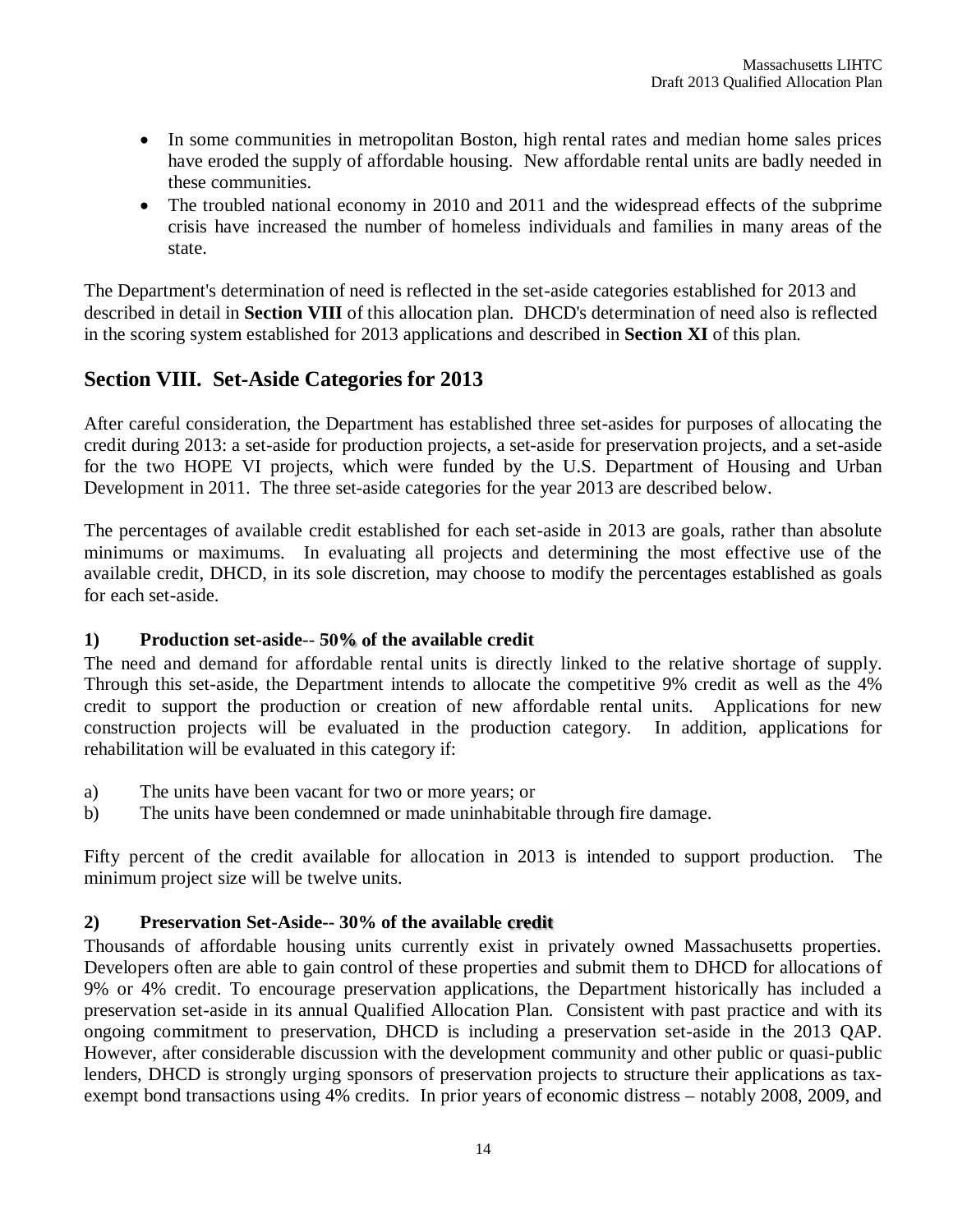2010 – many sponsors were unable to secure tax-exempt financing, and few investors were willing to buy the 4% credit. The bond and equity markets are much stronger now, and interest rates currently are very favorable. Working with MassHousing or MassDevelopment, most sponsors of preservation projects should be able to develop a tax-exempt bond/4% application in lieu of a 9% application. In the July 2013 rental competition, any sponsor seeking 9% credit for a preservation application will have to make an extraordinary case to the Department that the project cannot proceed as a 4% credit bond project. In future competitions, all sponsors of preservation projects should anticipate that only the 4% credit will be made available for their applications.

In any 201e competition, a preservation project will be considered under this set-aside only if it qualifies under at least one of the following subsections:

- a) *The housing is at risk of loss due to market conversion.* Typically, projects qualifying under this subsection will be existing affordable housing projects whose owners are able either to opt out of the Section 8 subsidy contract or prepay the existing mortgage financed through HUD, MassHousing or Rural Development. In addition, some projects are reaching the end of their 30 or 40 year governmentally financed mortgages, or governmental use restrictions. If these projects are converted to market, the units will continue to exist, but will be lost from the Commonwealth's inventory of affordable housing. In some cases, this will result in the displacement of existing residents through steep rent increases. Many of these projects are too valuable to lose. The replacement costs would far outweigh the cost to the state of preserving the existing stock. In general, projects will not be considered for funding under this set-aside unless they can be converted to market within 36 months. Rare exceptions may be made for particularly valuable projects in the strongest market areas.
- b) *The housing is at risk of loss due to physical condition or financial distress.* A project in poor physical condition may be at risk of condemnation or other governmental action to close the property. A property in financial distress has experienced serious cash flow problems that will likely lead to foreclosure. DHCD will evaluate an application to preserve a project in poor physical condition based on a capital needs assessment included in the One Stop submission. The assessment must describe how all the major capital needs of the project will be addressed. Applications to assist projects in financial difficulty must demonstrate that the financing, property management, and asset management plans will be sufficient to ensure the project's ongoing financial stability. In general, projects will not qualify for funding under this set-aside unless the capital needs assessment indicates a minimum rehabilitation expenditure of \$30,000 per housing unit.
- c) *The application represents a time-limited opportunity to purchase existing affordable housing.* In some cases, a preservation sponsor may have the opportunity to purchase a property due to a seller's need or desire to sell at a particular time. A purchase under Chapter 40T would also qualify under this subsection. While they may represent desirable transactions, projects qualifying as preservation projects under this subsection generally will rank lower than projects qualifying pursuant to subsections a and b above, and only rarely will qualify for competitively allocated 9% tax credits.

The Department intends to award its most valuable resources, such as 9% tax credits, CIPF, HSF, and HOME funds, to the projects that are at greatest risk of loss, or that represent an extraordinary opportunity to purchase and preserve a valuable property. Sponsors seeking these resources will have to demonstrate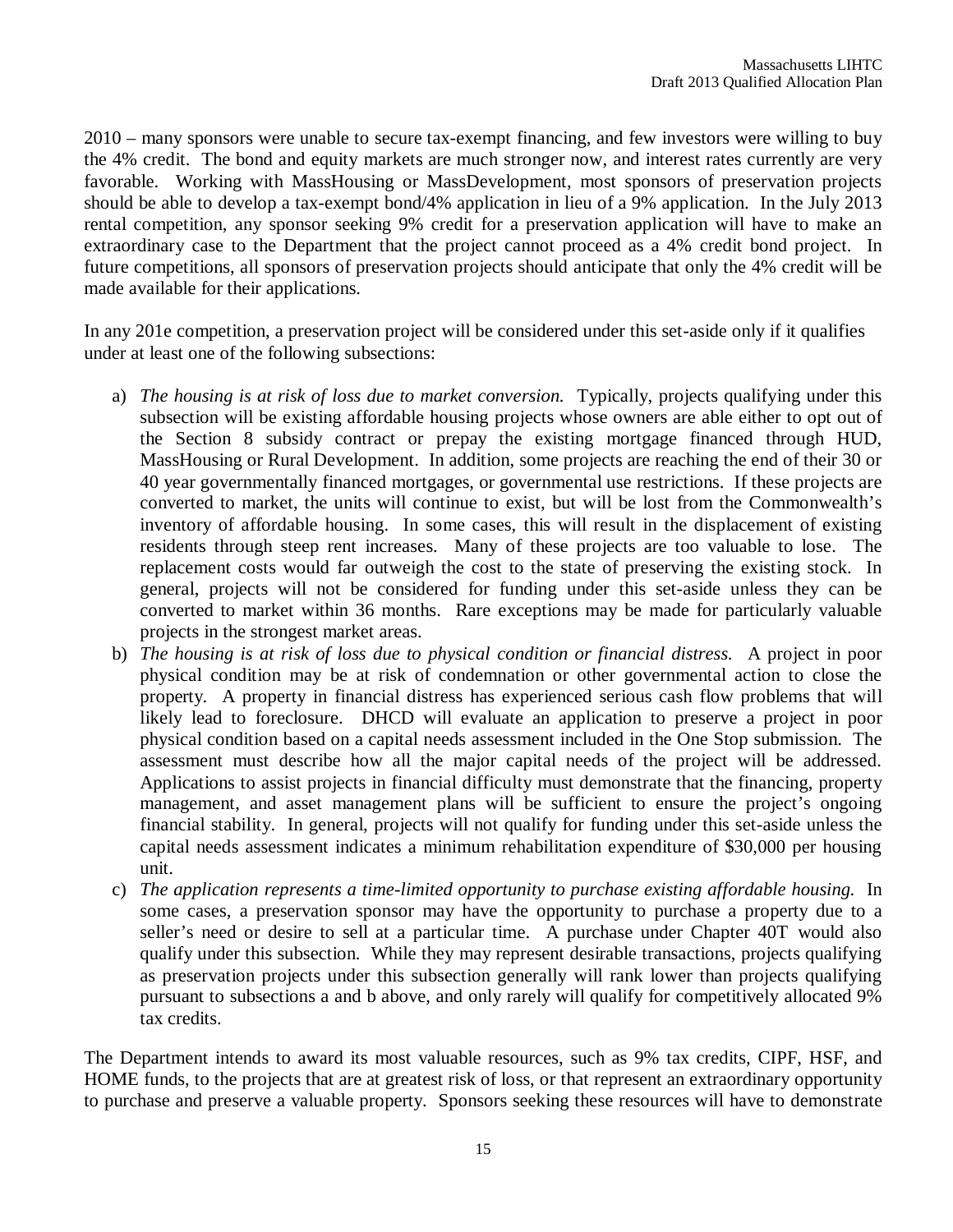that the proposed transaction is not feasible using tax-exempt financing and 4% tax credits. In addition to the threshold criteria in Section X, and the competitive scoring criteria in Section XI, the Department will take into account the "Priority Matrix for Preservation Properties", attached as Appendix J.

Within the preservation set-aside, the minimum project size will be twelve units, although the Department expects that most or all applications in this category will represent fairly large-scale projects. There is no maximum project size in this category, although the availability of resources may well restrict project size. Limits on cost, basis, and allocation amounts are described in a later section of this allocation plan. DHCD subsidy limits are described in the section of this plan entitled "Scoring System".

Sponsors seeking DHCD allocations within the preservation set-aside should note that preservation projects, like production projects, must meet all eligibility and scoring criteria set forth in this QAP. Preservation sponsors should note the Department's ongoing commitment to sustainable developments with an emphasis on projects located near major public transit as well as extensive retail and commercial opportunities and services.

The Department recognizes that certain preservation transactions are too large to fit within the normal funding limits yet represent projects of scale well worth preserving. From time to time, if resources are available, DHCD is prepared to accept very large-scale preservation applications on a rolling basis. Such applications typically must represent projects that will include more than 500 units.

### **3) HOPE VI Set-Aside – Up to 20% of the available credit**

In prior years, DHCD has provided 9% and/or 4% tax credits and subsidy funds to HOPE VI projects located in Boston, Cambridge, and Holyoke. Each of the projects has been highly successful and has created a measurable positive impact on the surrounding neighborhood. Consistent with past practice, DHCD is establishing a set-aside within this 2013 QAP for two newly-funded federal HOPE VI projects – Old Colony Phase 2 in Boston and Fairfax Gardens in Taunton. Both projects received federal HOPE VI awards – approximately \$22 million each – at the conclusion of the U.S. Department of HUD's HOPE VI competition in May 2011. Massachusetts was the only state to receive two HOPE VI funding awards. Before the HUD competition began, DHCD provided both projects with commitment letters for 9% tax credits, with final credit amounts to be determined over time. It appears that the two projects, cumulatively, will need approximately \$7 million in 9% credit in order to proceed to full financial closings and construction starts. It is DHCD's intention to spread the 9% credit awards for these projects over as many calendar years as possible. At present, the Department expects to allocate up to 20% of its per capita federal authority to these projects in three consecutive calendar years. DHCD also anticipates allocating approximately \$7.5 million total in state housing credits to the two projects. The first awards already have been made to both projects, and both projects have proceeded to financial closings. Given the impact on the total rental resources available in Massachusetts over the next few years, DHCD is prepared to report regularly to the development community on the funding committed to the HOPE VI projects and on their remaining needs.

#### **Non-profit set-aside:**

Federal law requires that at least 10% of the credit available in 2013 be allocated to projects involving "qualified non-profit organizations". DHCD will meet the 10% requirement by allocating credit to such organizations through either or both of the set-aside categories described in this section. Historically, the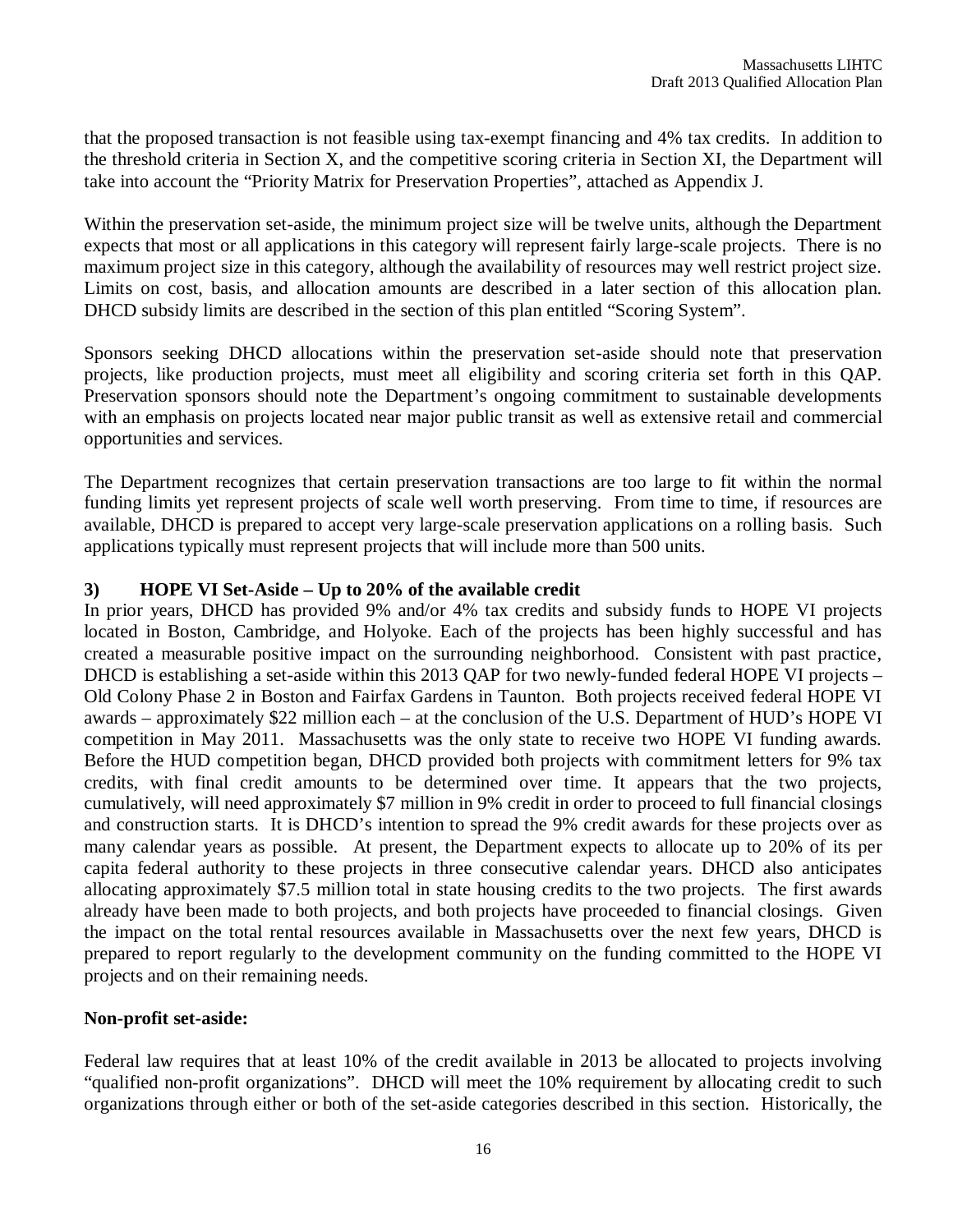Department has allocated approximately 45% of its 9% credit authority to qualified non-profit organizations.

To be considered a "qualified non-profit", an organization must:

- Meet criteria described in Section  $501(c)(3)$  or (4) of the Internal Revenue Code and be exempt from payment of taxes under Section 501(a);
- Have as one of its exempt purposes the fostering of low income housing; and
- Not have a prohibited affiliation with, or be controlled by, a for-profit organization, as determined by DHCD.

DHCD will include in the tax credit application the necessary certification to substantiate qualified nonprofit status. DHCD will make the required non-profit determination after reviewing the certification.

In order to count toward the 10% set-aside, a qualified non-profit organization, in accordance with Section 42 of the Internal Revenue Code, must:

- Own an interest in the project, directly or through a partnership; and
- Must materially participate (on a regular, continuous, and substantial basis within the meaning of Section 469(h) of the Internal Revenue Code) in the development and operation of the project throughout the tax credit compliance period.

In addition, qualified non-profit developers -- with or without material participation -- may have a right of first refusal to acquire a tax credit project after year 15, in accordance with Section 42 of the code.

It is likely that some applications will be submitted for projects that include both production and preservation units, as described in this plan. If the majority of the units in a project qualify for the production set-aside, DHCD will evaluate the project in the production category. Conversely, if the majority of the units qualify for the preservation set-aside, DHCD will evaluate the project in the preservation category.

Each application to the July 2013 competition must represent a project worthy of consideration by numerous housing and development standards. The Department is intent on allocating its extremely valuable resource, the 9% credit, only to the strongest possible applications. The following statements describe some of the characteristics the Department seeks to encourage and reward through the scoring system, regardless of project type:

- The project will fill a genuine, documented need, readily supported by available market information.
- The project will provide affordable family housing in an area of opportunity.
- The completed project will have a positive impact on the surrounding neighborhood.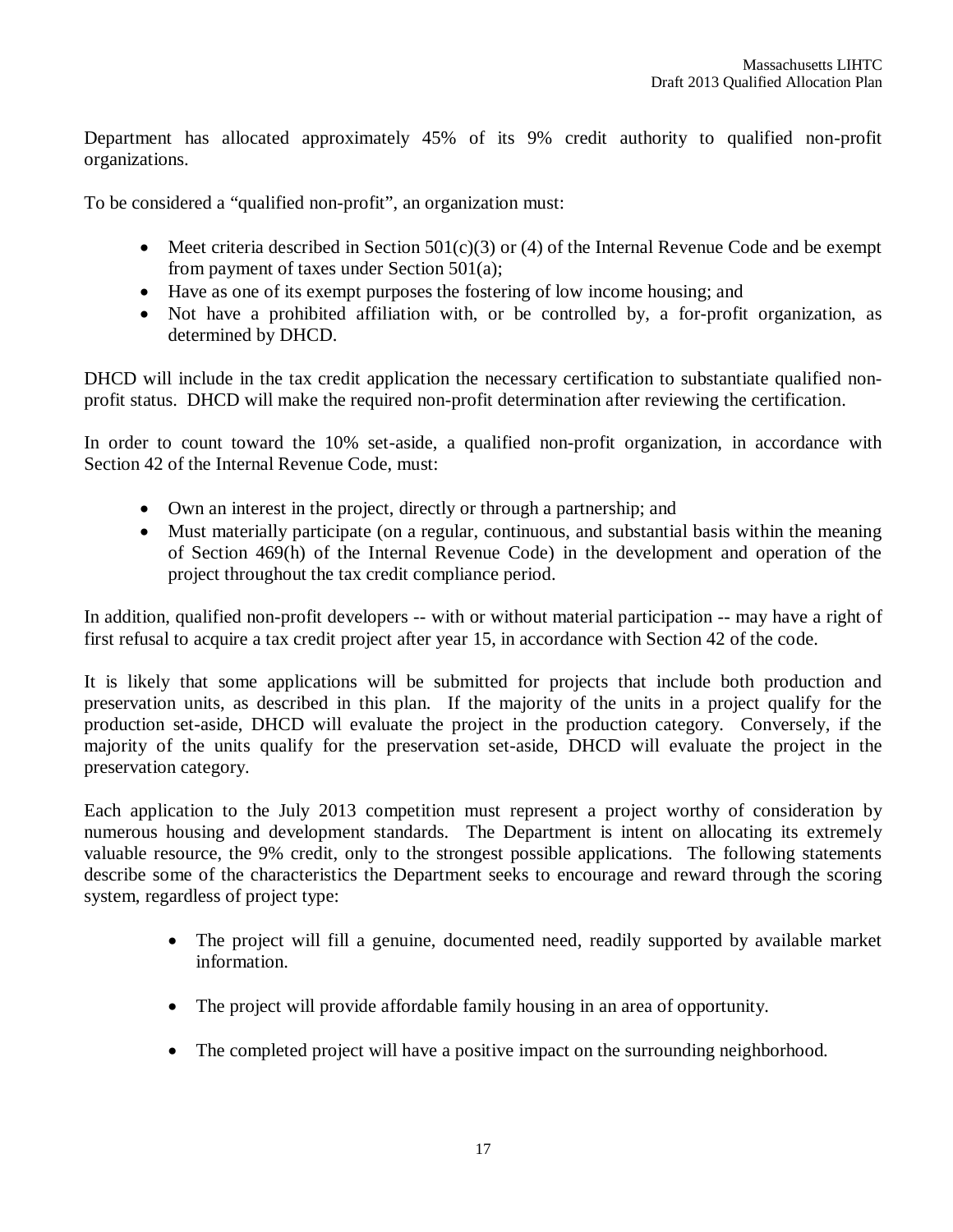- The completed project will have characteristics consistent with May 2007 sustainable development principles.
- The completed project will contain elements of "green design" and will promote conservation of energy resources.
- Consistent with fair housing policies, the completed project will offer expanded opportunities to racial, ethnic, and other groups protected under fair housing laws who are underserved in the community in which the project is located.
- From an architectural perspective, the project will be compatible with the surrounding neighborhood.
- The units, including the affordable units, will be well-designed, desirable places to live.
- The completed project will include units reserved for individuals or families earning less than 30% of area median income, including individuals or families making the transition from homelessness.
- The developer will have made every effort to secure strong local support for the project.
- The development team has the financial strength to carry out the project.
- The development team has an excellent record in affordable housing development and management.
- Whether new construction or rehabilitation, the intended scope of work is appropriate.
- The total development cost of the project is reasonable, both in the context of industry standards and in the context of public perception.
- The developer's fee and overhead are consistent with the Department's written standards.
- Specific categories of project costs are reasonable, including estimated hard costs, estimated soft costs, and projected operating costs.
- The amount of public subsidy to be invested in the project is reasonable: typically, less than \$100,000 per affordable unit unless the project primarily is a special needs projects.
- No member of the development team will profit unduly from participating in the project.
- The project meets a recognizable public purpose.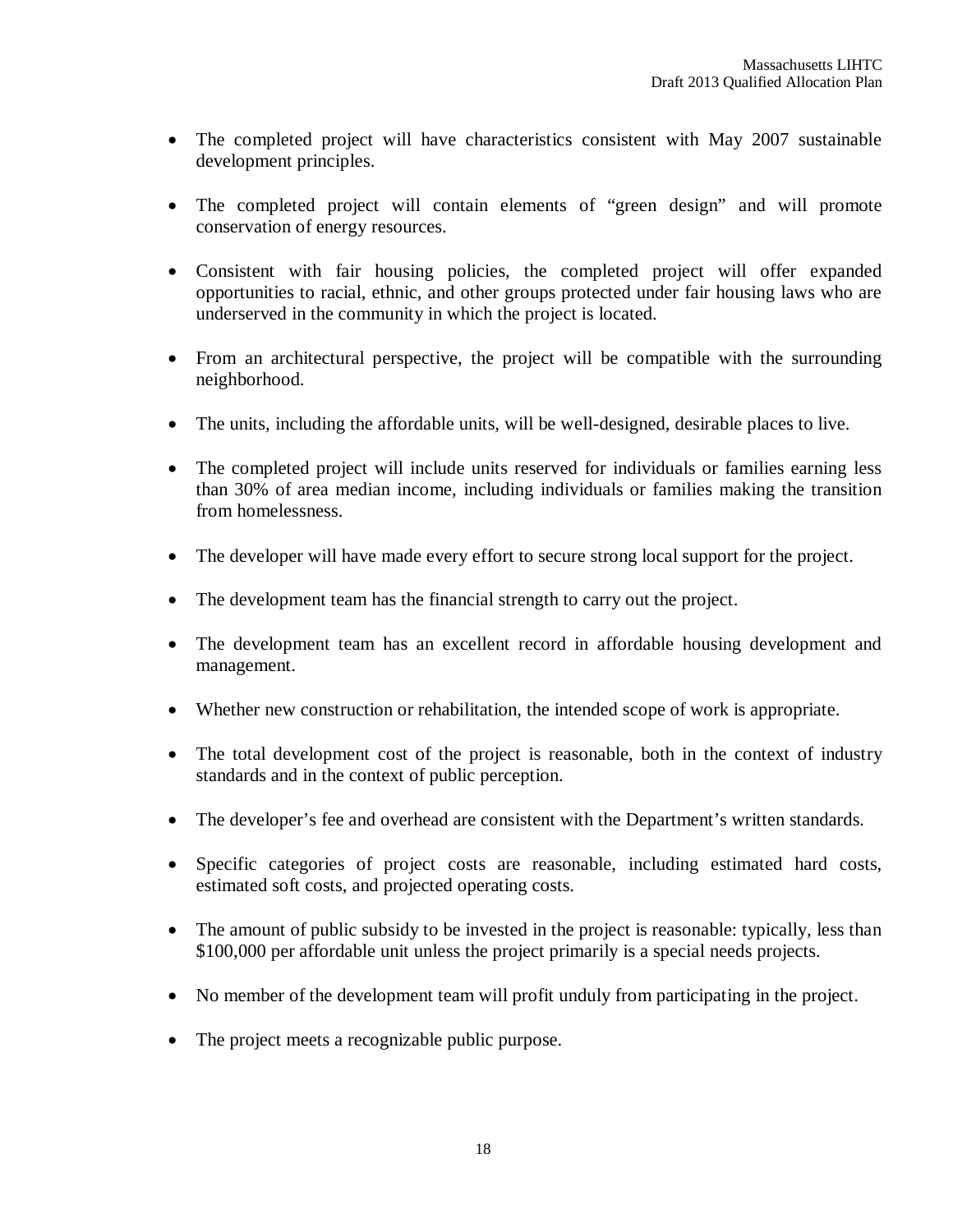In addition, as described in Section I of the document, each project submitted in July 2013 must meet at least one of the four priority categories for funding and must have been pre-approved for submission by DHCD.

# **Section IX. Recommended Cost Limits; Caps on Eligible Basis; Cap on Allocations Per Project**

From time to time, the Department re-evaluates the appropriate recommended cost limits for tax credit projects using cost information from projects in the Department's portfolio. The Department has set the recommended cost limits for larger unit projects within metro Boston at \$250,000 per unit. The recommended limit for larger unit projects outside metro Boston is \$200,000 per unit. Per-project limits on tax credit awards also apply (see below). For 2013, the recommended cost limits are as follows:

| SRO outside the Boston metro area                                        | \$90,000  |
|--------------------------------------------------------------------------|-----------|
| SRO within the Boston metro area                                         | \$100,000 |
| Enhanced SRO outside the Boston metro area                               | \$100,000 |
| Enhanced SRO within the Boston metro area                                | \$125,000 |
| Assisted living unit projects outside the Boston metro area              | \$125,000 |
| Assisted living unit projects within the Boston metro area               | \$150,000 |
| Small unit projects outside the Boston metro area                        | \$150,000 |
| Small unit projects within the Boston metro area                         | \$175,000 |
| Large unit projects outside the Boston metro area                        | \$200,000 |
| Large unit projects within the Boston metro area- preservation set-aside | \$175,000 |
| Large unit projects within the Boston metro area- production set-aside   | \$250,000 |

*Large unit projects* must have an average of at least two bedrooms per unit or consist of at least 65% two or more bedroom units and 10% three or more bedroom units.

*Enhanced SRO projects* must contain kitchen and bathroom facilities in at least two-thirds of the units.

As indicated, these limits are *recommended* limits: they are not intended to be absolute limits for projects seeking tax credits. Applications for projects with costs higher than the recommended limits will undergo greater scrutiny, so that DHCD may attempt to understand the added costs. In these cases, applicants will have to justify the project costs to DHCD in order to be eligible for 2013 consideration. **However, sponsors should note the following: DHCD reserves the right to deny a tax credit award to any project deemed to be too costly.**

**Additional limitations for competitively allocated credits:** Even if an application is accepted for review with costs higher than the recommended limits, DHCD will typically cap the project's eligible basis. For the purpose of this QAP, DHCD will cap the allowable eligible basis in the production setaside at \$250,000 per assisted unit for projects within the Boston metro area and \$200,000 per assisted unit for projects outside the Boston metro area. DHCD will cap the allowable eligible basis in the preservation set-aside at \$175,000 per assisted unit.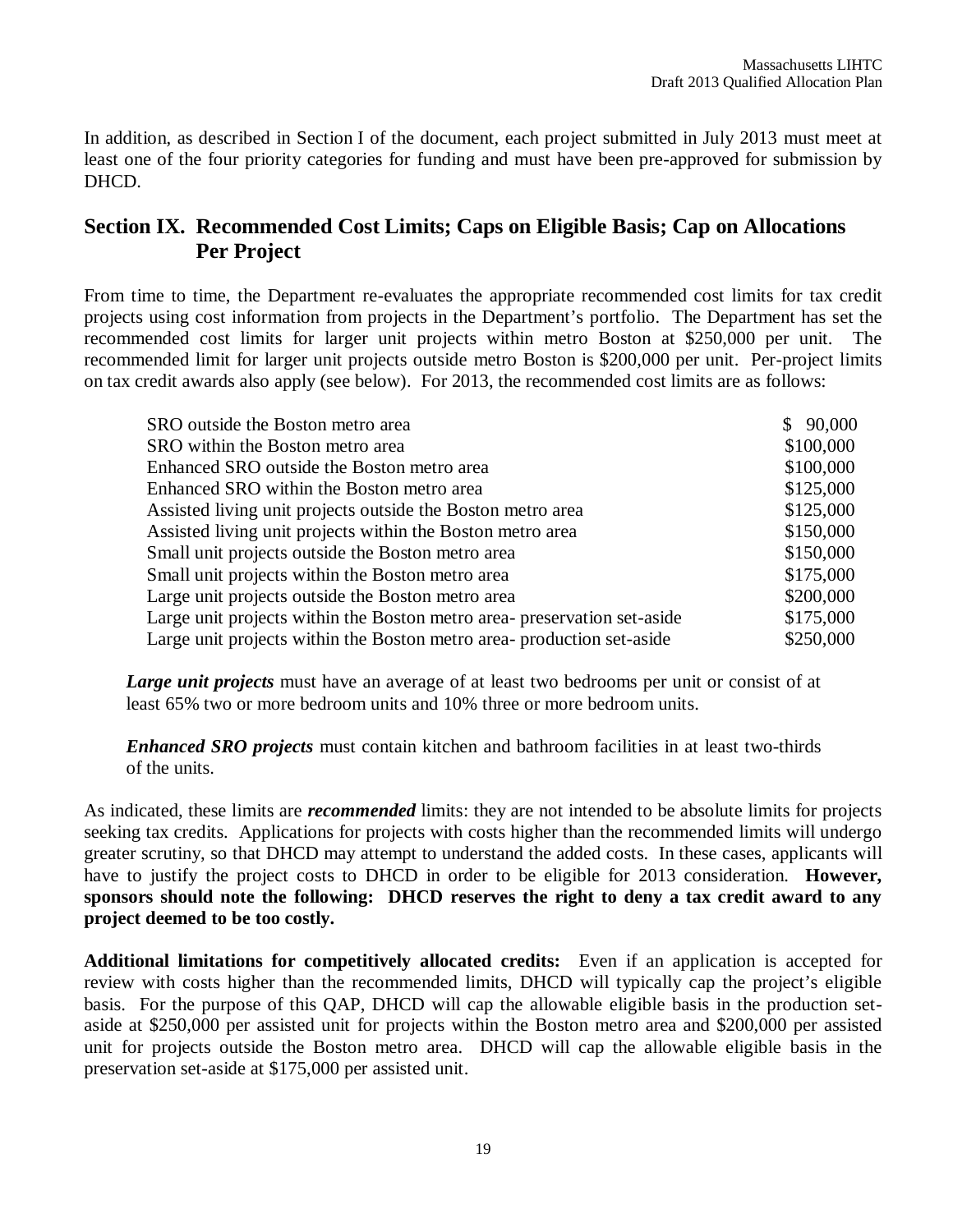As an example, to determine the amount of tax credits for which a production project within the Boston metro area is eligible, the sponsor must multiply \$250,000 in maximum basis times the number of tax credit units times 9%. The sponsors of a preservation project must multiply \$175,000 in maximum basis times the number of tax credit units times 9%. **For example, a 30 unit 100% tax credit production project within the Boston metro area will be eligible for \$675,000 (\$250,000 \* 30 \* .09 = \$675,000). A 30 unit 100% tax credit production project outside the Boston metro area will be eligible for \$540,000 (\$200,000 \* 30 \* .09 = \$540,000). A 30 unit 100% credit preservation project will be eligible for \$472,500 (\$175,000 \* 30 \* .09 = \$472,500). (Sponsors should note that the federal legislation (HR 3221) enacted in July 2008 established 9% as the permanent percentage for the "70%" credit projects.)**

Finally, in order to ensure equitable distribution of limited tax credit resources, the Department has established per-project limits for credit allocations. The Department has established \$500,000 as the maximum amount that can be awarded to an assisted living project. In 2013, the Department has established \$1 million as the maximum allocation amount that typically will be awarded to other projects under this QAP. Requests for allocations greater than \$1 million will be considered on a case-by-case basis if the sponsor is able to demonstrate the potential impact of the project and if DHCD has sufficient credit to make a larger allocation.

# **Section X. Threshold Criteria for 2013 Tax Credit Applications**

During the July 2013 competition, DHCD will first establish that an application meets at least one of four priority categories for funding, as described in Section I of this document. DHCD then will evaluate each tax credit application in accordance with threshold criteria, followed by competitive scoring criteria totaling 182 points. Unless an application meets all the threshold criteria set forth in this section, the Department will not review the application in the competitive scoring categories**. In addition, each applicant must submit a narrative addressing the project's ability to satisfy the threshold requirements.** 

The thirteen threshold criteria that all applications must meet are as follows:

Threshold #1: Conformance with Set-Aside Categories Threshold #2: Quality of Site Threshold #3: Evidence of Local Support or Local Processing Threshold #4: Creditworthiness of Sponsor/Owner Threshold #5: Evidence of Site Control Threshold #6: Identification of All Financing Sources Threshold#7: Status of Compliance Monitoring of Other Tax Credit Projects Threshold #8: Good Standing with Respect to Other State Housing Programs Threshold #9: Commitment to a Thirty-Year Term of Affordability Threshold #10: Tenant Supportive Services Threshold #11: Inclusion of Units for Extremely Low Income Persons or Families Threshold #12: Consistency with the May 2007 Sustainable Development Principles Threshold #13: Fair Housing Narrative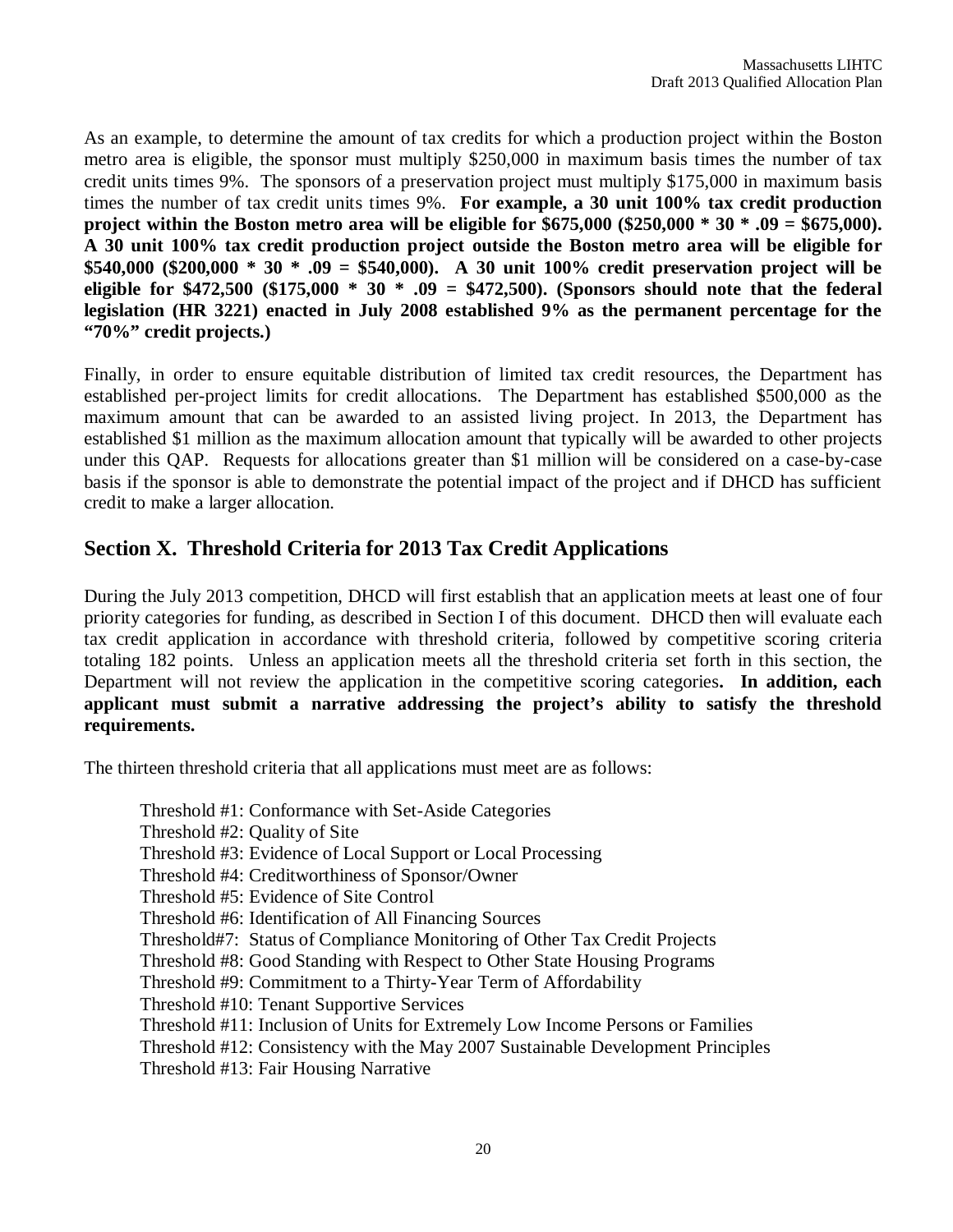The requirements included in each threshold criterion are as follows:

#### *Threshold #1: Conformance with Set-Aside Categories*

Each project submitted to the July 2013 competition must meet at least one of four priority funding categories as well as the criteria for either the production or the preservation set-aside. The production set-aside, described in detail in an earlier section of this plan, includes a minimum project size of twelve units. At least 65% of the units in a proposed production project must have two or more bedrooms, and at least 10% of the units must have three bedrooms. DHCD will permit exceptions on the number of bedrooms only if efficiency or one-bedroom units are appropriate for the intended residents. (For example, assisted living projects primarily will include efficiency or one-bedroom units and will not be subject to the two-bedroom requirement. An exception to the bedrooms requirement also will be made for single room occupancy projects.) Regardless of the exceptions described in this paragraph, the Department's priority in this set-aside is the production of rental units suitable for families.

The preservation set-aside also is described in detail in an earlier section of this plan. The minimum project size in this category is twelve units. There is no maximum project size in this category. However, projects over 100 units will undergo greater scrutiny than projects of 100 units or less. The Department encourages the preservation of projects that include units suitable for families, but also encourages the preservation of projects consisting primarily of one-bedroom units for rental by older households. Other preservation projects are predominantly single room occupancy units for rental by individuals with special needs.

#### *Threshold #2: Quality of Site*

The quality of the site is one of the most fundamental aspects of any housing project. Like other lenders, both public and private, the Department ideally wishes to fund only those projects in outstanding locations, on problem-free sites. However, in reality, many tax credit applications represent existing, occupied residential properties located on sites that are acceptable, but not ideal. Additional applications represent abandoned or distressed properties that previously were occupied by tenants or homeowners. The sites of these properties also may be less than ideal.

The Department anticipates that some 2013 applications will represent occupied or previously occupied HUD properties. If DHCD were making the decision on quality of site, it might not agree with the decision already made by the U.S. Dept. of HUD. Since a whole class of applications includes sites that have been accepted by the federal housing agency, DHCD has elected not to evaluate "site" as a competitive category in 2013.

However, every 2013 application submitted for consideration still must include a site acceptable, by Department standards, for the proposed housing use. Sponsors should review their sites in light of the May 2007 sustainable development principles outlined in Section II of this QAP. Although site characteristics that are generally consistent with the May 2007 sustainable development principles may be present more often in urban areas, the Department believes that there are opportunities for housing development in all communities. Infill sites near services and transportation, buildings for adaptive reuse, former commercial or industrial sites, and other "smart growth" opportunities exist in rural and suburban communities. The Department encourages the development of projects in such locations, especially since such projects tend to offer greater opportunity to underserved racial and ethnic groups.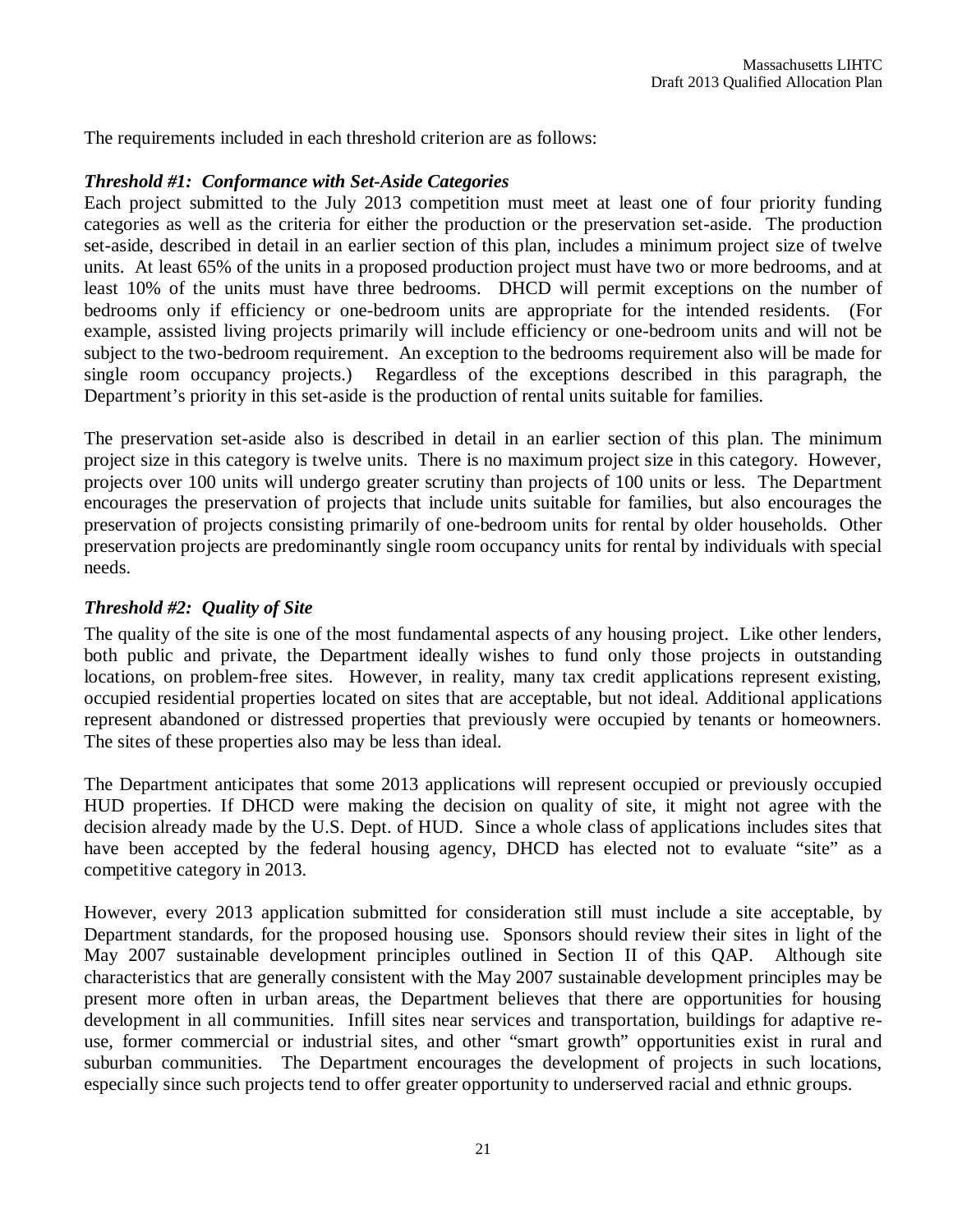Before preparing a One-Stop Affordable Housing Application, each tax credit sponsor should contact DHCD's tax credit staff to schedule a site review. The Department will presume that a site is acceptable if it currently is the location of an occupied housing project, with no significant change proposed to the tenant group to be served. However, DHCD staff will still conduct an on-site assessment using, among other measures, the May 2007 sustainable development principles. To schedule a site review, the tax credit sponsor should contact the Department at least one month prior to the competition deadline for submitting applications. With less than one month's notice, the Department may not be able to conduct a site visit prior to the competition deadline.

# *Threshold #3: Evidence of Local Support or Local Processing*

In an ideal world, every affordable housing project would have the support of two key constituencies: its neighbors and the elected leaders of the community. Unfortunately, many projects lack local support, whether from the owners of abutting properties, local elected officials, or both. In some cases, support is withheld for good reason; in other cases, support is unreasonably withheld. In general, DHCD encourages applications from tax credit projects that have full local support. Projects with the support of the chief elected official will be rewarded in the competitive scoring criteria.

Sponsors sometimes may submit applications for DHCD's credit authority for projects that are not locally supported. If a sponsor/owner cannot demonstrate local support, he or she must instead demonstrate through a written narrative accompanying the One-Stop application substantial efforts to respond to local concerns and obtain the chief elected official's support. If DHCD is not satisfied that the sponsor/owner has made every reasonable effort to obtain support, the Department will reject the tax credit application. Sponsors of HOPE VI projects **must** have the written support of the chief elected official of the community in which the housing will be located in order to be eligible to receive an award of credit through DHCD.

With respect to local contributions, numerous projects submitted for tax credit consideration are located in municipalities that have their own funds through federal sources (i.e. Community Development Block Grant monies, the HOME Program, etc.), or through other sources. For projects located within such municipalities, DHCD typically requires a local contribution of funds in order for the project to receive tax credit consideration.

# *Threshold #4: Creditworthiness of Sponsor/Owner*

The Department will accept tax credit applications from sponsoring entities that are creditworthy by DHCD standards. The standards of creditworthiness include the following:

- 1) The debt obligations of a partner or other principal of the sponsor/developer entity and the proposed mortgagor/owner entity are paid current;
- 2) No liens exist against property owned by the partner or other principal;
- 3) The partner or other principal of the sponsor/developer entity and the proposed mortgagor/owner entity has not failed to respond to a public filing such as a lien or a judgment;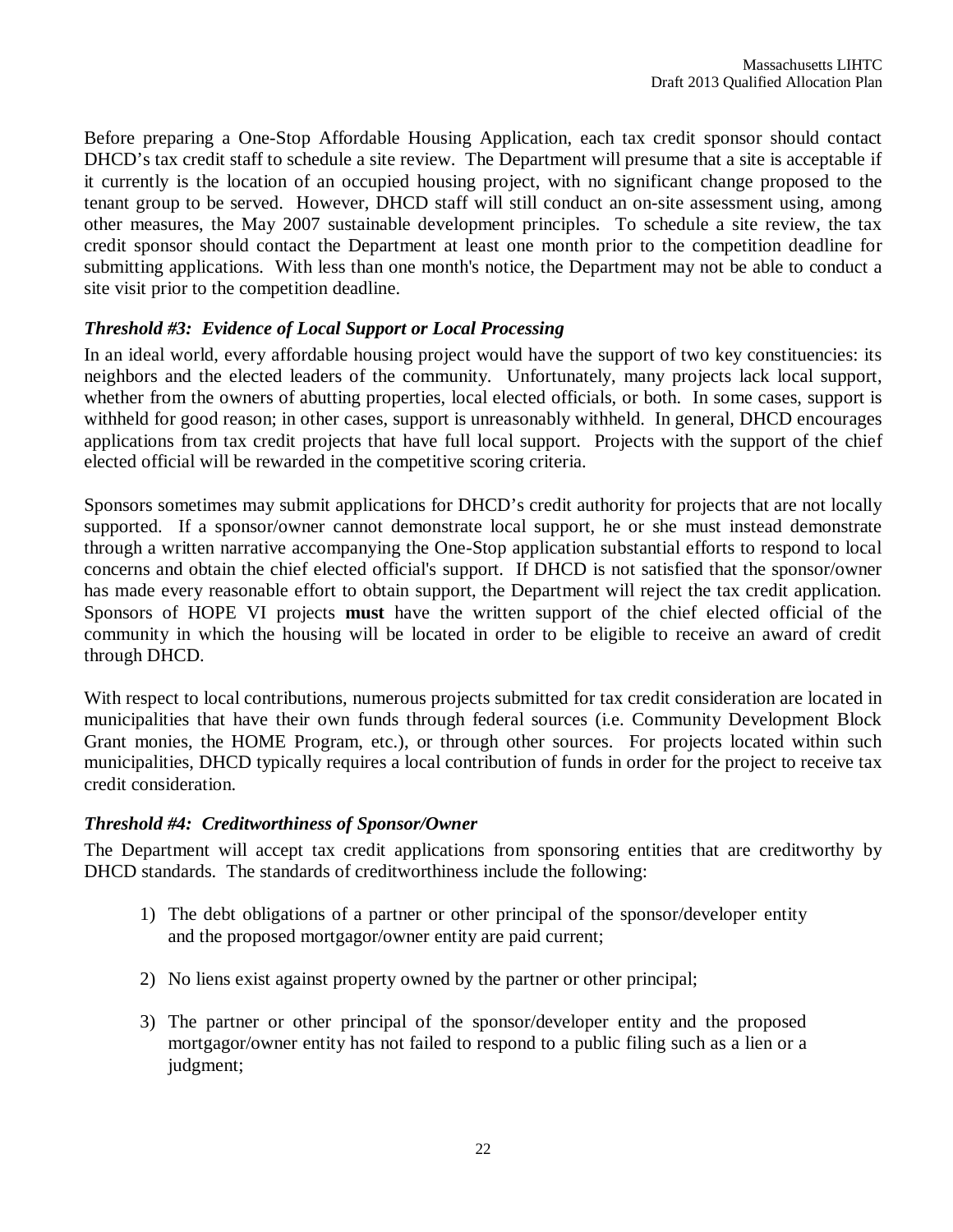- 4) The sponsor/developer entity and the proposed mortgagor/owner entity (including any affiliates) have not experienced any event(s) of foreclosure over the past five years.
- 5) The sponsor/developer entity and the proposed mortgagor entity (including any affiliates) have not declared bankruptcy.

In general, a corporation will not be considered creditworthy if there are tax liens against the corporation, its affiliates, its subsidiaries, or its properties. In addition, if there is a bankruptcy lien against the corporation, it will not be considered creditworthy. DHCD also will determine whether a corporate sponsor is current in payments to its creditors and will require a certificate that all state tax payments are current. The Department will require that a sponsor certify that all of the standards of creditworthiness listed above have been satisfied as part of the One-Stop application submission package.

DHCD will examine the financial strength of a project sponsor using financial statements submitted by the project sponsor. Financial statements must be no more than one year old. An audit will be required for corporations, but not individuals.

Criteria for financial review include the following: The current ratio (current assets divided by current liabilities) must be greater than one. The liabilities to net worth ratio must be less than four. Net worth must be positive, and there must be no "going concern" issue raised by the sponsor's auditors or reviewers. DHCD staff will ascertain whether the amount of unrestricted cash on hand appears sufficient to cover fixed operating expenses. Sponsors may submit explanations for variations from these criteria, and DHCD will consider these explanations in assessing the financial capacity of a project sponsor.

DHCD is considering entering into a Memorandum of Understanding (MOU) with the Internal Revenue Service in order to obtain tax information useful in determining an applicant's creditworthiness and good standing with the agency. If an MOU is executed during 2013, DHCD reserves the right to require that all tax credit applicants complete Form 8821, Tax Information Authorization (Rev. 9-98), naming DHCD as the appointee to receive tax information.

# *Threshold #5: Evidence of Site Control*

The project sponsor must be able to demonstrate full control of all land and buildings included in the project through a fully executed agreement such as an option agreement, a purchase or sale agreement, or another similar instrument. The instrument demonstrating site control must include a sales price and an expiration date. The expiration date of the instrument should extend at least six months beyond the tax credit application deadline. Ownership of a note and assignment of a mortgage when combined with other factors may constitute full site control in certain limited circumstances.

The "Competitive Scoring System" section of this plan discusses the Code requirement for incurring costs which meet the so-called ten percent test. Property acquisition often serves as a substantial portion of these costs. If a project sponsor receives a tax credit reservation and later cannot meet the ten percent test, DHCD risks losing the credits. In order to avoid this potential outcome, DHCD attempts to ascertain that sponsors have full site control of all properties included in their respective projects.

The Department will consider all relevant circumstances in determining whether the site control threshold has been satisfied.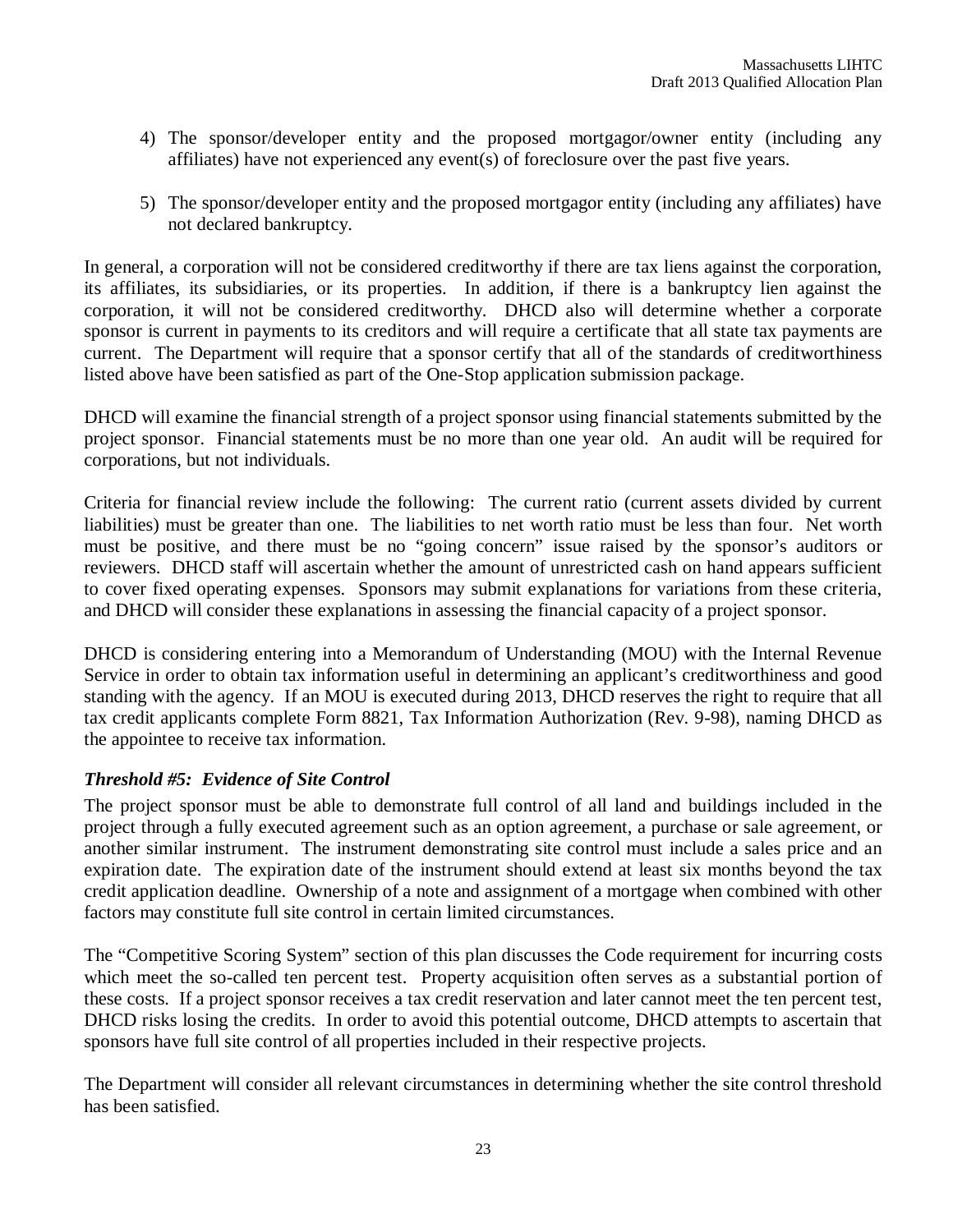# *Threshold #6: Identification of All Financing Sources*

In the One-Stop Affordable Housing application, the sponsor of each tax credit project must identify funding sources sufficient to cover all development and operating costs. The sponsor may not be able to submit firm financing commitments for all sources by the application submission deadline. However, at minimum, the sponsor must submit documentation demonstrating a strong interest from each financing source. All sponsors are expected to submit strong letters from lending sources and a tax credit syndicator or investor. During 2013, DHCD will place particular emphasis on the letters from syndicators and investors.

### *Threshold #7: Status of Compliance Monitoring of Other Tax Credit Projects*

Many development team members submitting projects for 2013 consideration previously have participated in the development of tax credit projects that now are occupied. These projects may already have been monitored to determine compliance with Section 42 of the Internal Revenue Code. DHCD will not accept 2013 applications for tax credits if the proposed development team includes members who are affiliated with existing projects for which Forms 8823 ("Low income Housing Credit Agencies Report of Noncompliance") have been issued for material and/or continuing non-compliance. In addition, DHCD may not accept applications from developers of tax credit projects financed in previous years with outstanding compliance monitoring fees due to the agency. These restrictions apply to all members of the development team. (Ownership and management of a project constitute an affiliation.) Before submitting a 2013 application, a sponsor/owner must verify that all team members can meet this threshold requirement.

#### *Threshold #8: Good Standing with Respect to Other State Housing Programs*

Many development team members submitting 2013 tax credit applications have participated in other DHCD-assisted projects. All key members of a development team seeking 2013 tax credits must be in good standing with DHCD with respect to other DHCD-assisted projects. As one example, many tax credit developers have used state HOME assistance. If a developer -- or other key team member - participated in a state-assisted HOME project that has been monitored and determined to be out of compliance, DHCD may not accept a 2013 tax credit application from a team that includes this team member.

As another example, if a key team member has not made satisfactory progress on an earlier DHCDassisted project, the Department may decline to accept a 2013 tax credit application that includes this team member. Developers of tax credit projects financed by DHCD in previous years will not be considered in good standing with the agency unless compliance monitoring and/or tax credit processing fees have been paid in full for all their existing projects. Before submitting a 2013 tax credit application, the sponsor/owner must determine that the following members of the team are in good standing with DHCD: consultant; architect; contractor; management agent; attorney. Obviously, the sponsor/owner also must be in good standing with DHCD.

#### *Threshold #9: Commitment to a Thirty-Year Term of Affordability*

The sponsor/owner of each 2013 application must commit to at least a 30-year term of affordability (45 years if applying for Massachusetts State Low Income Housing Tax Credits). With respect to affordability, the sponsor/owner must commit: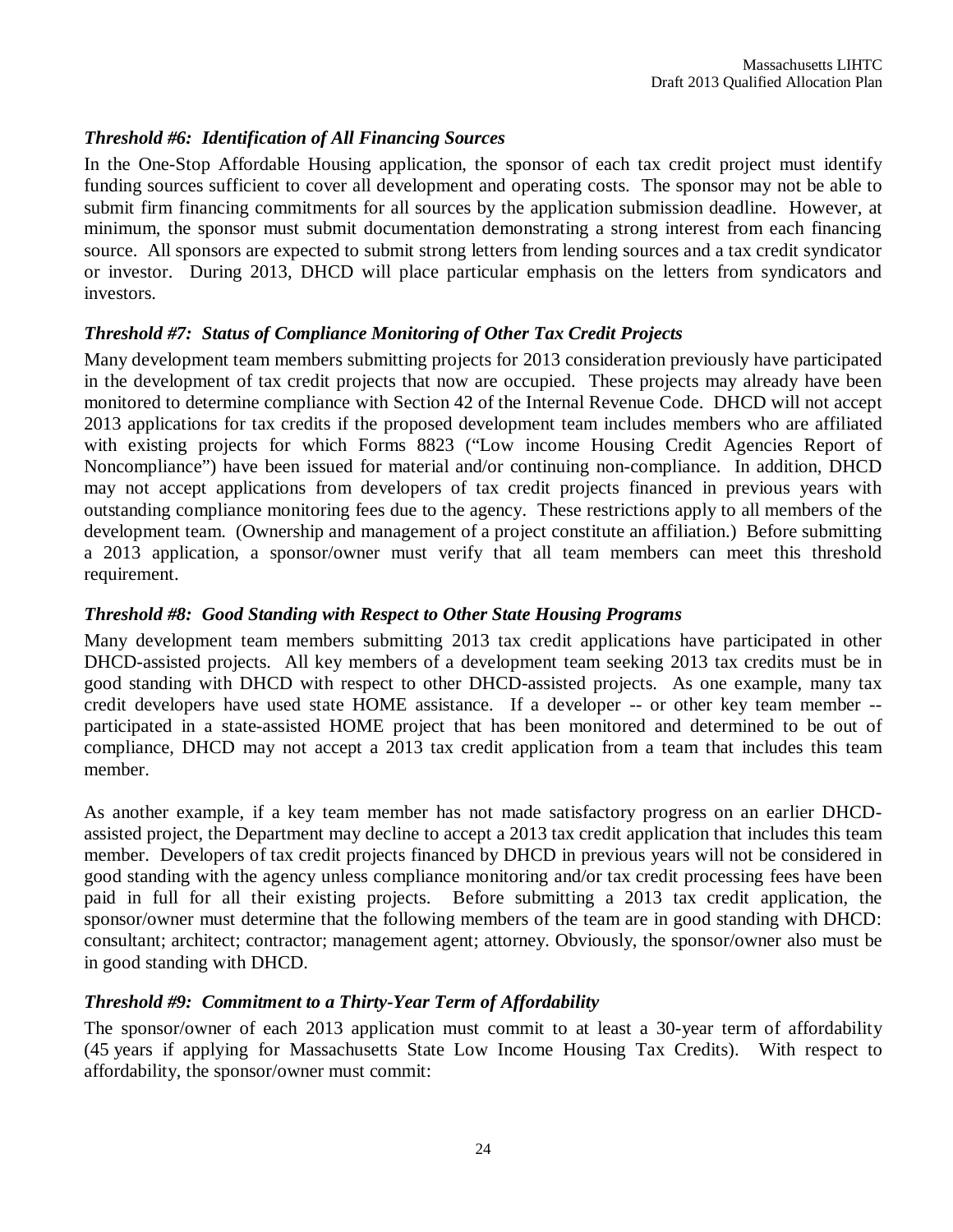- To maintain the tax credit project as low income rental housing for at least 30 years (45 years if applying for Massachusetts State Low Income Housing Tax Credits); and
- To offer to the state an opportunity to present a "qualified contract", as such term is defined in Section 42 of the Internal Revenue Code, for the purchase of the project after expiration of the term of the Agreement.

Each tax credit project owner will be required to sign a Tax Credit Regulatory Agreement and Declaration of Restrictive Covenants ("the Agreement") before receiving the IRS Form(s) 8609. In the Agreement, the owner will be required to submit to DHCD a written request one year before expiration of the term of the Agreement (i.e., applicable term of affordability) for DHCD to procure such a qualified contract.

### *Threshold #10: Tenant Supportive Services*

Sponsors of some tax credit projects, including assisted living projects and HOPE VI projects, provide extensive supportive services for their tenants. The cost of services at assisted living properties and HOPE VI projects is part of the total development cost of the projects. At other tax credit projects, developers – especially non-profit developers -- work with neighborhood groups, churches, local schools, and local employers to attempt to create opportunities for their tenants. The services ultimately available at these projects are not part of total development cost but may prove highly beneficial to both tenants and owners over time. In the 2032 Qualified Allocation Plan, DHCD is requiring each applicant for credit to provide a narrative with the One-Stop funding application describing services available in the community to the existing or future tenants of the project. Developers do not necessarily have to pay for the services, but must identify the services and indicate how they will notify tenants, on a regular basis, of opportunities for further education, employment training, and other important services.

#### *Threshold #11: Inclusion of Units for Extremely Low Income Persons or Families*

DHCD requires sponsors of 2013 9% tax credit applications to reserve ten percent of the total number of units in their projects for persons or families earning no more than 30% of area median income. Sponsors seeking allocations of 4% credit for primarily affordable projects will be required to reserve ten percent of the total number of units in their projects for persons or families earning no more than 30% of area median income. If a tax credit sponsor is utilizing tax exempt financing and seeking an allocation of 4% tax credits for a mixed income project with at least 50% of the units at market rates, the sponsor must reserve 15% of the total affordable units for persons or families earning no more than 30% of the area median income.

# *Threshold #12: Consistency with the May 2007 Sustainable Development Principles*

The May 2007 sustainable development principles will be applied as a threshold for projects seeking state funding from DHCD and its partner entities. A listing of the principles can be found on pages seven and eight of this document.

# *Threshold # 13: Fair Housing Narrative*

Each sponsor must provide a narrative describing how the project location and type, tenant selection plan, and other applicable policies and procedures will further the Department's Fair Housing Principles provided in Appendix I. The narrative also should clearly describe the efforts that will be made to ensure affirmative fair marketing and outreach to those households and individuals least likely to apply for the affordable units within a project.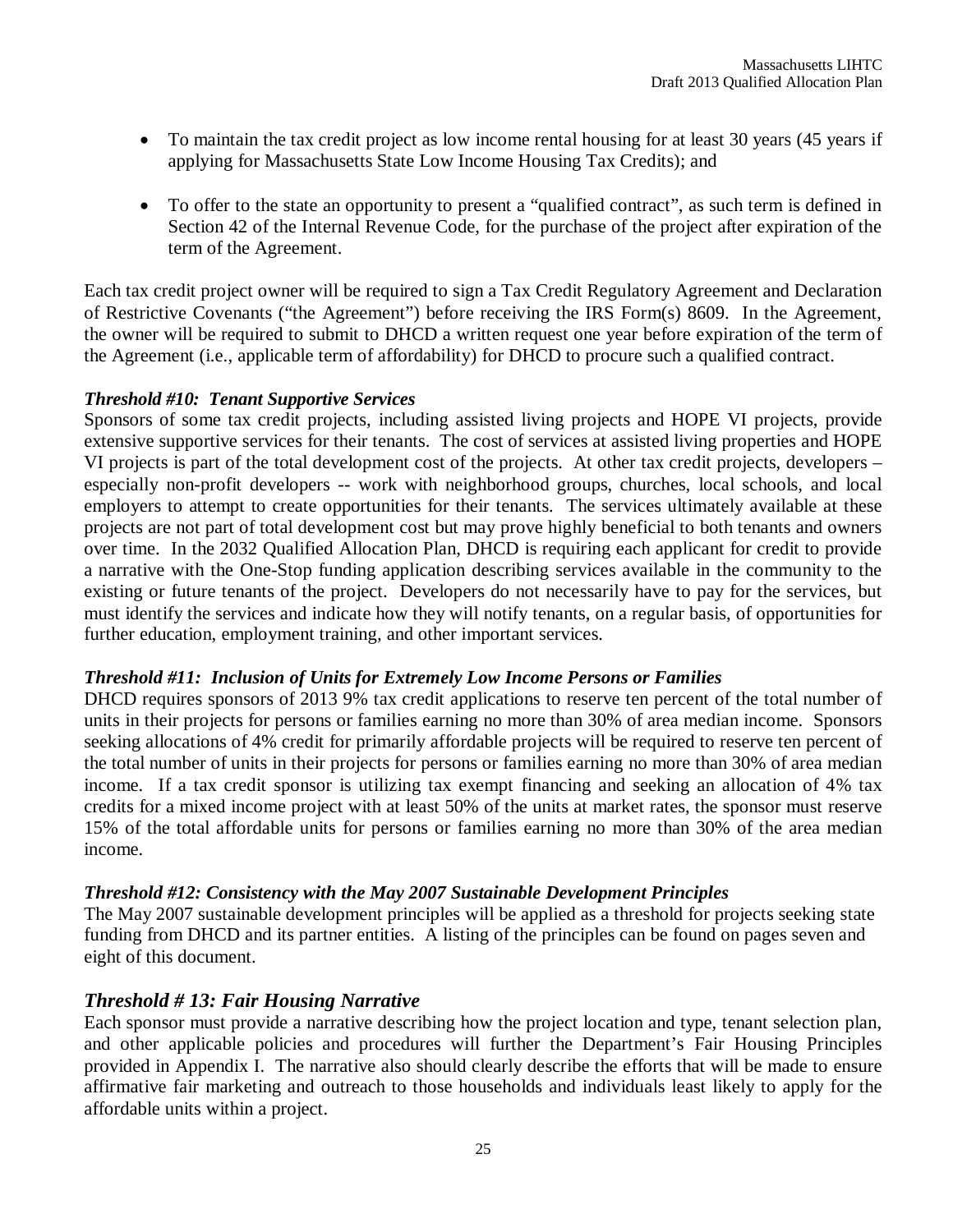**Each tax credit applicant must submit a narrative addressing the project's ability to satisfy all threshold requirements listed above and on the preceding pages.** 

# **Section XI. The Competitive Scoring System**

During the July 2013 competition, DHCD will evaluate all tax credit applications to ensure that they fit within at least one of four priority funding categories. DHCD will then further evaluate all applications in accordance with threshold criteria, then in accordance with competitive criteria, totaling 182 points. Applications for projects that meet all applicable threshold criteria will be scored in two competitive categories totaling 182 points. The two competitive categories are:

- I) Fundamental Project Characteristics -- 100 points
- II) Special Project Characteristics -- 82 points

The four priority funding categories and the threshold criteria are set forth in the preceding section of this plan. The components of the two competitive categories are as follows:

# **Fundamental Project Characteristics**

A total of 100 points is available in this category, which includes the five fundamental components of any affordable housing project, regardless of type. The five fundamental components, valued equally at 20 points each, are:

- A. Financial Feasibility
- B. Design
- C. Development Team
- D. Marketability
- E. Readiness to Proceed

Each of the five components of "Fundamental Project Characteristics" is described in detail below and on the following pages. Every tax credit application must score at least 12 points in each of the five components of fundamental project characteristics. If an application scores fewer than 12 points in any of the five categories, it will not receive an allocation of tax credits during 2013. If an application scores at least 12 points in each of the five categories, totaling at least 60 points, it will be evaluated and scored in the second competitive category, "Special Project Characteristics".

If a project is evaluated favorably and receives an allocation of credit during 2013, the sponsor should note that later modifications to the project may result in a re-evaluation by the Department. If a project is modified substantially, the allocation may be withdrawn. DHCD reserves the right to suspend further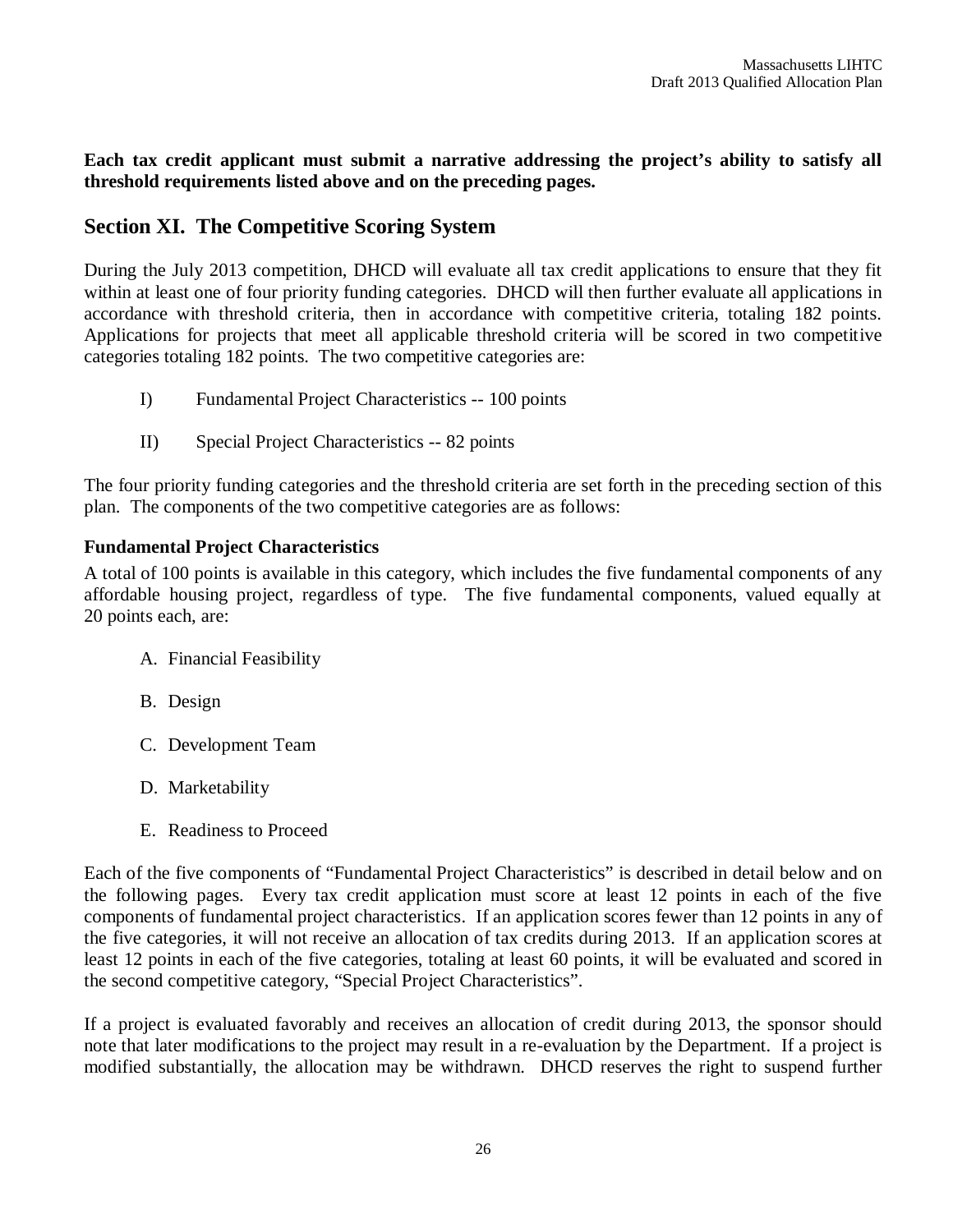review of a project once it has identified that the project has failed in any one of the categories included in "fundamental project characteristics."

# **A. Financial Feasibility -- 20 points total; 12 points required minimum**

The information contained in the One-Stop Affordable Housing Application must demonstrate to DHCD's satisfaction that the proposed project is financially feasible during construction and after completion. The sponsor/owner must include in the application solid evidence of financing commitments from construction and permanent lenders. The sponsor/owner must include a comprehensive letter of interest from a syndicator or investor. The quality of the letter is of utmost importance in 2013. The sponsor/owner must identify sufficient financing sources for all project uses in the One-Stop application. The operating proformas included in the application must include trending assumptions and debt service coverage acceptable by current industry standards and explicitly acceptable to DHCD.

The amount of equity raised per tax credit dollar is determined by market forces and, therefore, is subject to change. For 2013 underwriting purposes, DHCD will assume that each project sponsor will obtain \$.90 per tax credit dollar available for development costs. In determining the financial feasibility of the proposal, if a developer is assuming an equity raise higher than 90 cents, DHCD will consider the adequacy of the developer's fee and overhead to cover any gap that would result if an equity raise of only \$.90 per tax credit dollar is achieved.

Sponsors seeking credit in 2013 are encouraged to refer to the Program Guidelines for the Low Income Housing Tax Credit Program dated December 2012 for further details regarding recommended financing. A sponsor/owner using assumptions that deviate from the DHCD-recommended assumptions must justify such deviations to DHCD's satisfaction.

**As part of its financial feasibility review, DHCD will examine all costs for reasonableness, including but not limited to the following: acquisition; construction costs; general development costs; syndication costs; builder's profit, overhead, and general requirements; operating revenues, expenses and cash flow.** 

# **B. Design -- 20 points total; 12 point minimum required score**

The design elements and the proposed scope of work for each 2013 tax credit project will be reviewed by architects and/or cost estimators under contract to DHCD. The architects and/or cost estimators will evaluate the architectural aspects of each project to determine:

- Whether the project conforms with all applicable laws, regulations, code requirements, including those specific to accessibility;
- Whether the project has incorporated certain aspects of "universal design" to increase accessibility (see attached checklist in Appendix H);
- Whether the architectural treatment is appropriate, given community standards and the surrounding neighborhood, as well as the project site;
- Whether proposed amenities are sufficient, appropriate for the target population, but not excessive;
- Whether the site layout and site design adequately address environmental issues; parking needs; rainwater management; appropriate open space requirements; outdoor improvements appropriate for the target population, visitability, etc.;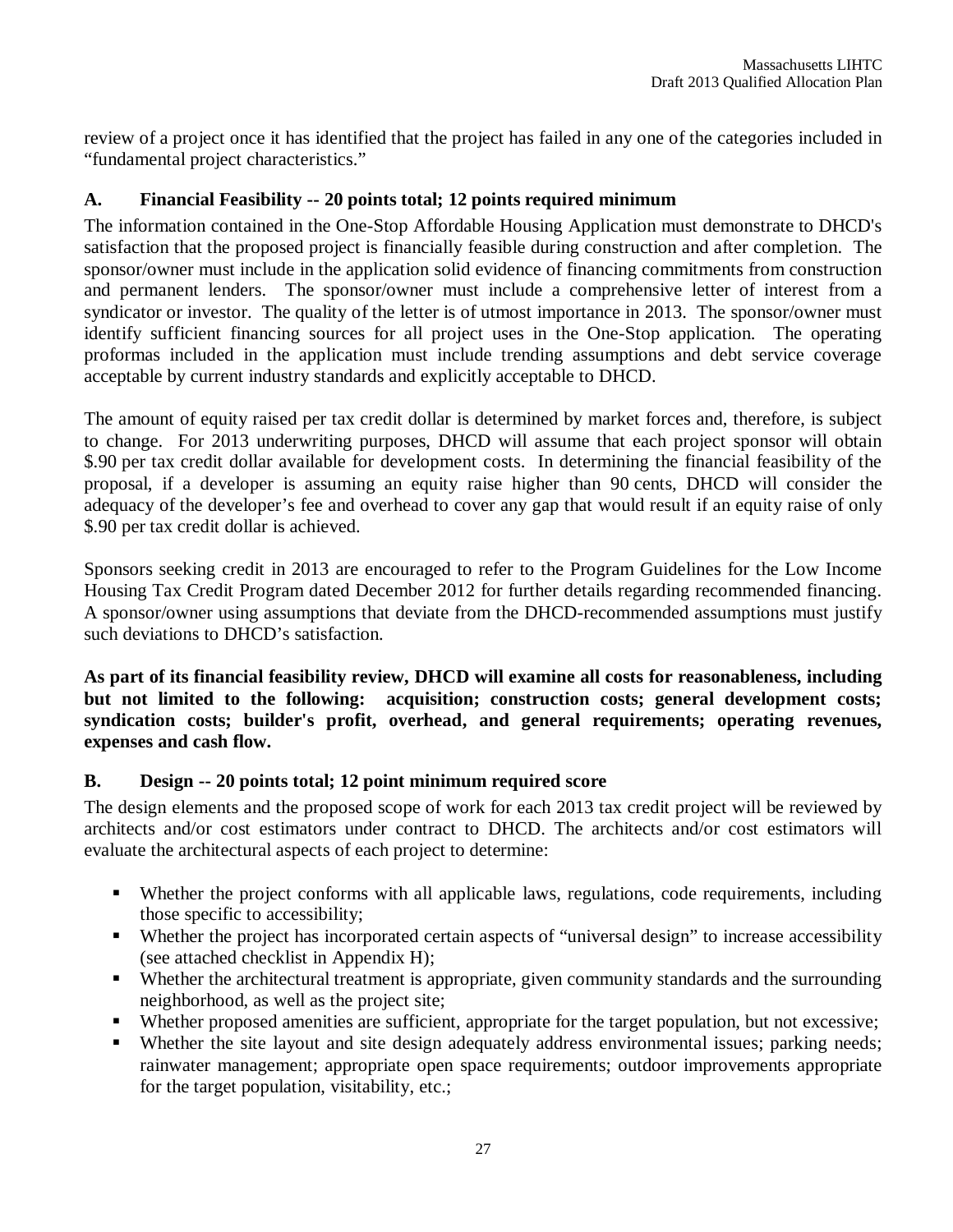- Whether the owner/developer has incorporated energy conservation measures that exceed those required by the Building Code, and whether the project complies with energy efficient building envelope guidelines such as EPA's Energy Star standards, for appliance and light fixture selection as well as air sealing and insulation measures, which will result in both greater comfort and operating cost efficiencies;
- Whether the owner/developer has incorporated material selection consistent with promoting a healthful interior environmental quality;
- Whether the owner/developer has incorporated mechanical ventilation measures to control humidity and promote good indoor air quality;
- Whether the owner/developer has provided interior CO detectors as mandated by state regulations;
- Whether the project conforms to state and local coded-mandated regulations for water conservation requirements (1.6 gal toilets, low-flow devices, etc.) as well as storm water retention/recharge. The sponsor should identify and advance water conservations measures that go beyond state/local regulations;
- Whether the owner/developer has provided for sufficient construction oversight, building envelope testing, and building system commissioning to ensure that the design and efficiency measures are properly installed and adjusted.

Project designs that incorporate site planning, exterior envelope detailing and mechanical system technologies to achieve energy efficiency are preferred. Demolition, renovation, and construction processes that result in waste reduction and conservation of resources are preferred. Building materials that are local in origin, that are durable, that incorporate recycled content, or that avoid toxic materials, are preferred. Sponsors must submit the completed forms found in Appendix I to demonstrate the measures that were utilized to achieve high performance and efficiency. Sponsors also should submit the accessibility checklist found in Appendix H in order to enable our reviewing architects to better evaluate the accessibility provision of each project.

In order to be considered eligible for tax credit funding, all units should be built with 3 distinct networks:

- One network installed for phone using CAT5e or better wiring.
- A second network for data installed using CAT5e or better, networked from the unit back to a central location (or a similarly configured wireless data network).
- A third network for TV services using COAX cable.

Costs associated with installing the data network are eligible development cost expenses. This will be a threshold requirement in the design scoring section. Sponsors of projects that do not include the above in their plans and specifications may not be considered eligible for a tax credit award.

In general, DHCD will follow the HOME Rental Program Guidelines and Regulations with respect to the minimum unit and room sizes, minimum suggested counter space, etc., for tax credit projects. With respect to the rehabilitation of existing structures, these minimum standards are intended for guidance and should be met wherever possible. The Department recognizes that, in some cases, constraints such as existing partitions, walls, plumbing, or excessive construction costs will prevent compliance with these standards. If a sponsor determines that it is not feasible to comply with all the HOME standards, he or she should provide an explanation in the tax credit application.

During 2013, DHCD will again require that each sponsor include in his or her application a construction cost proforma prepared by a qualified contractor or architect or a qualified construction cost consultant.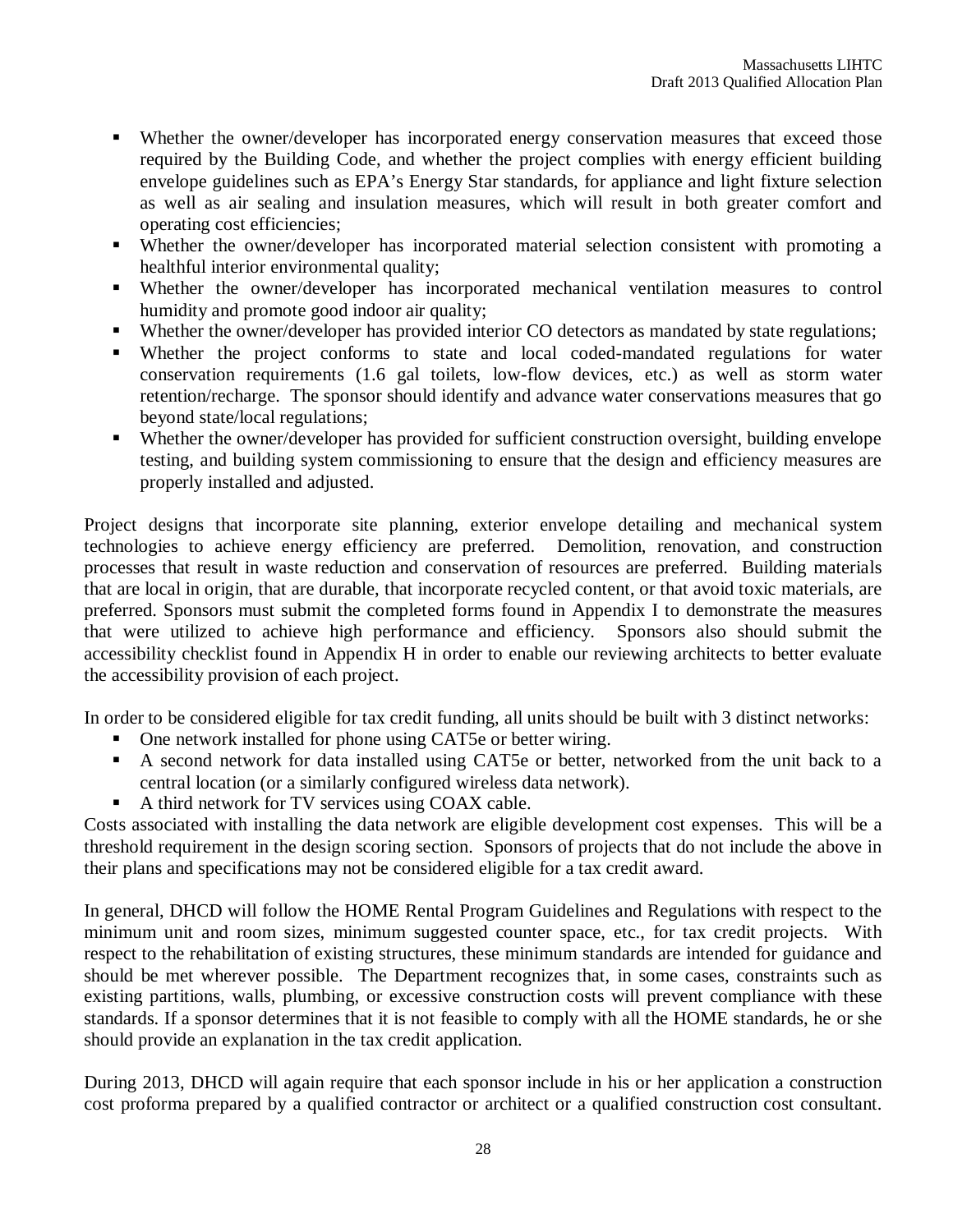DHCD also will require that all sponsors of existing projects submit a letter from the primary lender supporting the construction cost proforma and the proposed scope of work and confirming that such costs cannot be funded in part through a mortgage increase. **In addition, in accordance with industry recommended practices, sponsors of projects applying for funding under the preservation set-aside must submit a capital needs assessment that adequately supports the scope of proposed improvements to the Department's satisfaction. A qualified, licensed architect or engineer must perform this study.** 

In cases where the developer and the general contractor are affiliated, a qualified, unrelated third party contractor, architect or qualified construction cost consultant must prepare the construction cost proforma. Related party contractors are subject to the maximum allowable builder's profit and overhead and general requirements indicated in the Program Guidelines as well.

### **C. Development Team -- 20 points total; 12 point minimum required score**

The key members of the development team are the owner/developer; the consultant; the architect; the contractor; the management agent; and the attorney. DHCD will review the background of the key team members to determine:

- Prior successful experience in developing tax credit projects
- Financial strength
- Physical and financial condition of other properties developed by the sponsor/owner
- Prior experience on other DHCD-assisted projects
- Inclusion of SOMWBA-certified Minority/Women's Business Enterprise members on the team as sponsor/owner; management agent; contractor.
- Inclusion of SOMWBA-certified Minority/Women's Business Enterprise members on the team as architect; attorneys; syndicators; accountants; consultants.

The intent of this scoring category is to identify those teams capable of financing and developing complicated tax credit projects and managing the projects successfully after completion and occupancy. The scoring in this category will reflect whether members of the team currently own or manage troubled properties. The scoring also will reflect whether members of the team recently have been involved with other DHCD-assisted projects that have not progressed to DHCD's satisfaction. In addition, the scoring will reflect whether the team includes members who are M/WBE certified in Massachusetts by the State Office of Minority and Women Business Assistance (SOMWBA).

To determine the application score in this category, the Department will evaluate the capacity of each key member of the team as identified in the One-Stop. Sponsors of tax credit projects should note that they have two options with respect to identifying a general contractor:

- 1) A sole contractor can be listed in the One-Stop, and the Department will evaluate the capacity of that contractor as part of the scoring process; or
- 2) The names of three possible general contractors can be listed in the One-Stop, and the Department will evaluate all three entities for scoring purposes. If the sponsor chooses this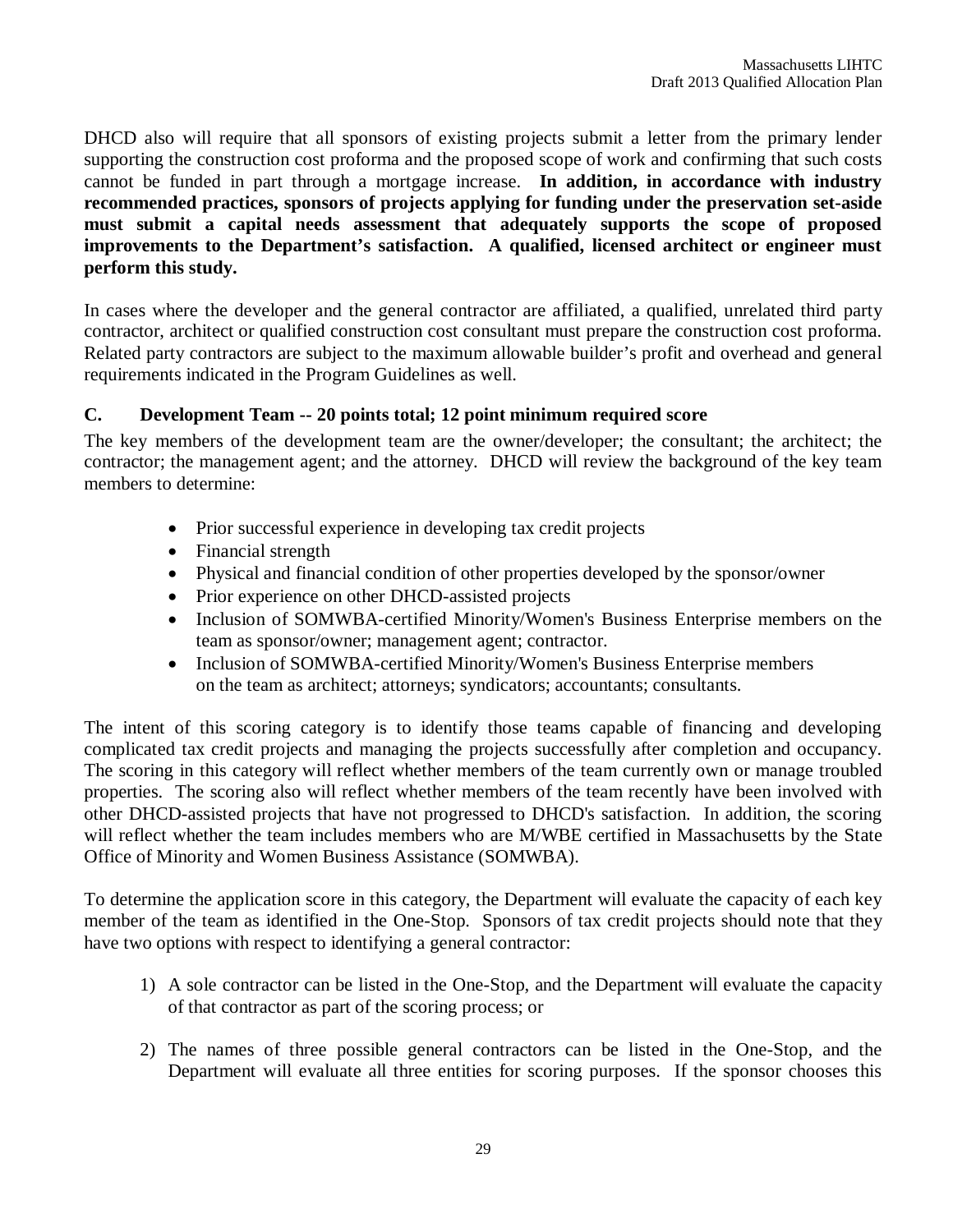option, the score for the contractor will be the average of the scores for each of the three entities listed.

Whether the sponsor chooses to make the final selection of a contractor before or after submitting the tax credit application, certain subcontract bidding processes must be followed to the Department's satisfaction. If a general contractor is selected before the project is submitted, the sponsor will have to demonstrate at a later time that subcontractors were selected through a process demonstrating competitive pricing of construction. This requirement will be a condition in the tax credit reservation letter. If the sponsor elects to choose a contractor after receiving a tax credit reservation, he or she must select the lowest qualified bidder from a pool of at least three bidders and must document the selection process to the Department's satisfaction. Again, this requirement will be a condition in the tax credit reservation letter.

Regardless of which approach the sponsor selects, the Department will require a submission describing bidding procedures later in the tax credit process.

In order to ensure that management entities have adequate experience in managing tax credit properties, DHCD reserves the right to require tax credit compliance training as a condition of its funding award.

# **D. Marketability-- 20 points total; 12 points required minimum**

Unless a market exists for the proposed project, the project will fail. **The sponsor/owner identified in each 2013 tax credit application must include in the One-Stop Affordable Housing Application a detailed market study prepared by a qualified professional acceptable to DHCD. This Internal Revenue Service requirement applies to all projects, whether production or occupied preservation projects.**

The National Council of Affordable Housing Market Analysts (NCAHMA) has adopted guideline documents detailing its standards for definitions and content in an affordable housing market study. These guideline documents have been included as Appendix G to this allocation plan. The Department will accept membership in the NCAHMA organization as indication that the market analyst is a qualified professional acceptable to the Department. DHCD strongly encourages sponsors to direct their market analyst to produce a market study consistent with NCAHMA guideline materials and standards.

If, during the course of its review, DHCD determines that the market study submitted with the application is inadequate, DHCD will require the sponsor/owner to submit a new market study. An application that includes a market study that does not confirm the viability of the proposed project will in all likelihood not score the minimum points required in this category. The market study included in the application should address need and demand in the specific housing market, including typical sales prices, rental rates for various types of projects, vacancy rates. The market study should include the sponsor/owner's analysis of why the proposed project will be competitive.

As part of the determination of marketability, DHCD will conduct an independent evaluation of housing need. This evaluation will investigate the project's marketability including whether the project is located:

a) In a community in which the public housing waiting list exceeds, by a ratio of three to one, the total number of existing federal and state public housing units available for the proposed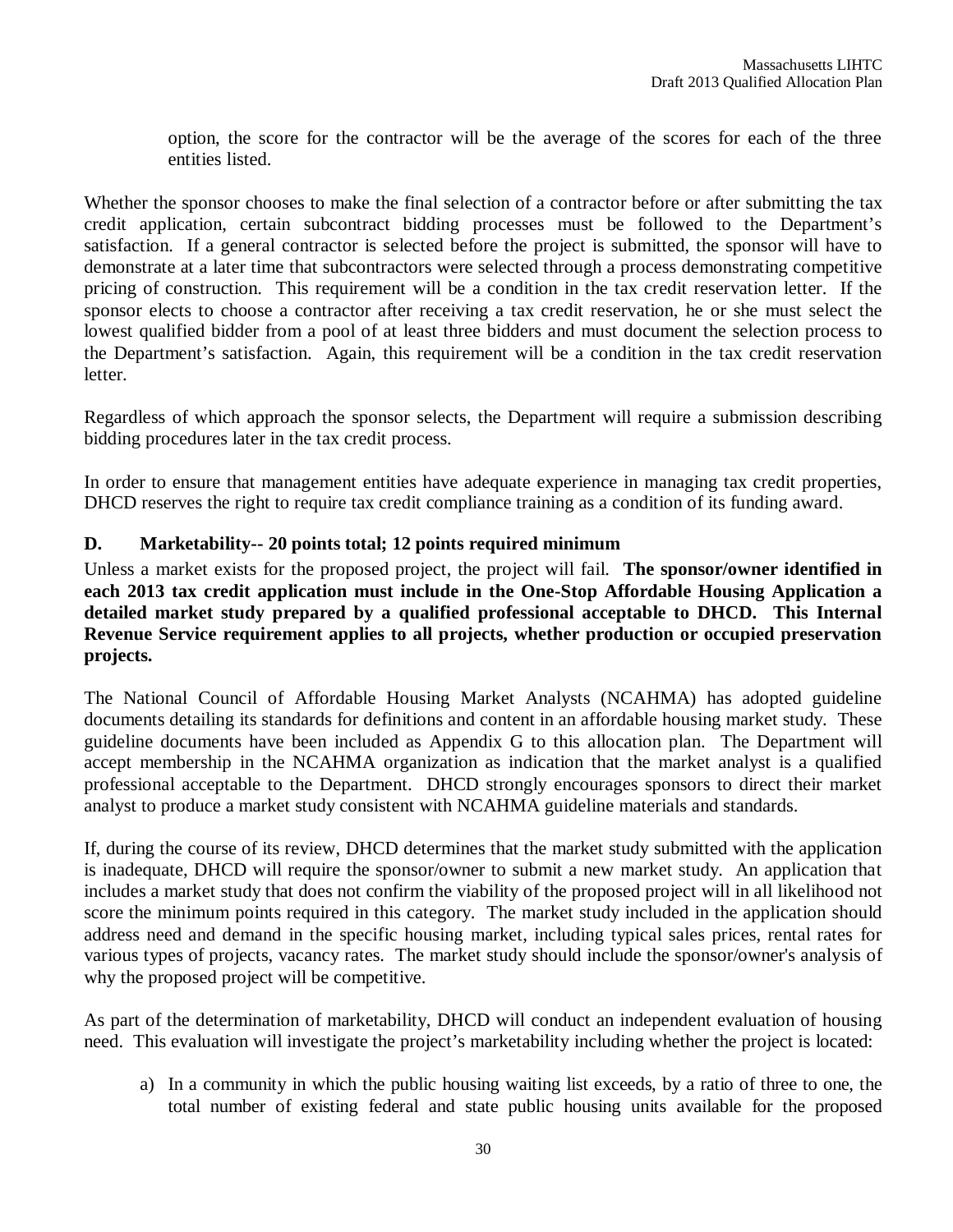population (not including units occupied by federal or state rental assistance certificate holders); or

- b) In a community in which there is no public family housing; or
- c) In a community where the rent burden is greater than 30%. Rent burden is defined as the median percentage of gross income spent on housing in the community in which the proposed project is located.

Sponsors of projects for populations with special needs and/or persons with disabilities (including assisted living facilities) should carefully address the anticipated demand for the proposed project and the reasons why the project will be attractive to the particular consumer group(s). Sponsors of these projects must include a resident social services plan acceptable to DHCD. DHCD will place special emphasis on the market study for assisted living applications. Given the marketing issues that some assisted living projects have encountered, DHCD may require significant additional documentation from sponsors of such projects. It has become clear to the Department that assisted living projects are particularly difficult to market and operate successfully over time. Sponsors of new assisted living projects will have to make an exceptional case to the Department as to why their projects should be considered for tax credits and other DHCD resources.

DHCD also will review every proposed project's rent structure. In general, the proposed rents will be compared to rents for comparable, unassisted units in the subject market. DHCD also may consider such market factors as home sales, rentals, and average vacancy levels. Additional factors to be evaluated include, but are not limited to, the sponsor's comparables submitted with the One-Stop application and/or market study information, newspaper ads, etc. In determining the feasibility of the projected rents, DHCD will use Section 8 contract rents only if satisfactory evidence of a housing assistance payments contract is included with the One-Stop application. If an executed payments contract is not included, DHCD will compare the proposed rents to the lower of the current HUD FMR for the area or to comparable market rents for the area.

DHCD also will evaluate the sponsor/owner's marketing and outreach plan. All sponsor/owners should include a detailed plan with their respective applications. The plan must indicate in detail how the sponsor intends to market to and attract underserved populations to the project, indicating persons with disabilities and minority households.

# **E. Readiness to Proceed -- 20 points total; 12 points required minimum**

The sponsor/owner of each tax credit application must demonstrate to DHCD's satisfaction the ability to meet the Internal Revenue Service Code ten percent test and to receive a carryover allocation in timely fashion. The ability of the sponsor to attract an investor obviously is critical to readiness. For projects receiving a reservation of tax credits in the first half of the calendar year 2013, the sponsor/owner must incur costs, no later than the close of calendar year 2013, which are more than ten percent of the project's reasonably expected basis. In keeping with recent amendments to the IRS Code, a sponsor/owner receiving a reservation of tax credits in the second half of the calendar year 2013 will have an additional six months from the date of the 2013 carryover allocation or binding forward commitment (or until June 30, 2014) to meet the ten percent test. The Department recognizes that ten percent test deadlines could be further extended but, at this time, has decided to extend the ten percent test deadline by six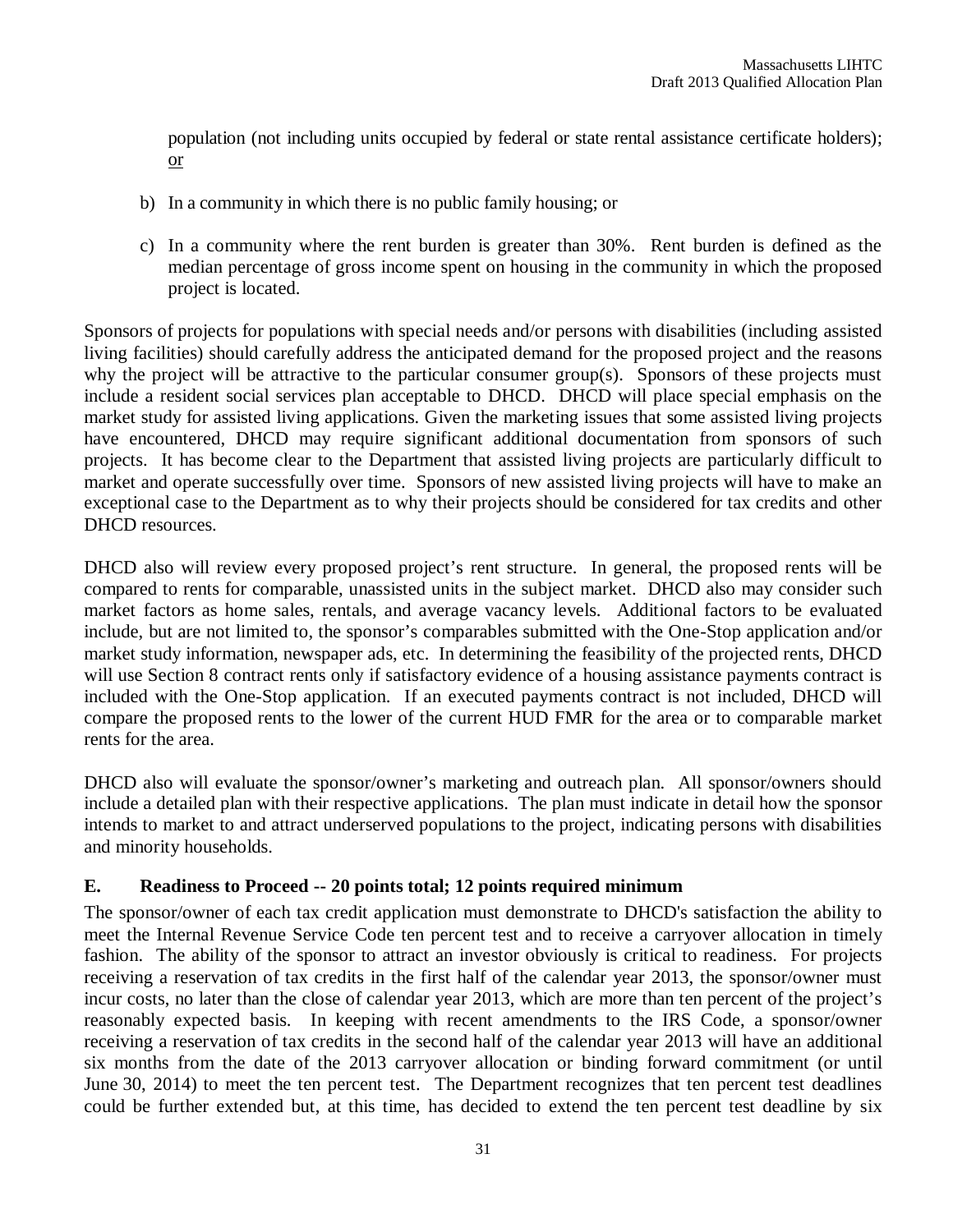### months, rather than longer. **Sponsor/owners must include with the One-Stop a narrative that addresses the proposed costs to be incurred in meeting the ten percent test as well as an anticipated timeframe for meeting the test.**

The One-Stop application should include evidence of substantial progress in areas including but not limited to land use and zoning approvals, environmental and historic reviews, ability to close on sources of financing, and so on. All applications for projects seeking tax credits should include an ASTM Phase One environmental site assessment for all properties in the project and any other applicable environmental reviews including but not limited to lead, asbestos, and radon testing. For properties located in historic districts or designated as buildings having historical significance, the sponsor/owner must include in a narrative the status of required historical approvals and evidence that the Massachusetts Historical Commission review process is underway or completed.The Department expects sponsors of historic projects to have received federal Part I approval in order to be competitive in the "readiness" evaluation. DHCD also expects sponsors requiring state historic credits to have received a high percentage of the total requested allocation in order to be competitive in scoring categories. **A sponsor seeking tax credits for a project that requires a comprehensive permit under Chapter 40B should be advised that the Department will not issue a reservation of tax credits until the sponsor has been granted the comprehensive permit from the local zoning board of appeals and until the requisite appeals period has ended.** 

During 2013, DHCD will give special consideration in this scoring category to projects that were submitted during a previous competition or competitions but not selected for funding, if DHCD determines that the project sponsors have addressed all issues that prevented them from receiving an earlier allocation.

#### **Special Project Characteristics**

The Department has designed this scoring category to encourage and reward projects that include some of the characteristics DHCD would most like to support in affordable housing projects. The points in this scoring category are available to projects that include the following special characteristics:

- Official local support
- Part of a comprehensive neighborhood planning effort
- Inclusion of MBE/WBE members on the development team
- Non-profit sponsorship
- Persons with disabilities as intended consumers
- Special needs groups as intended consumers
- Inclusion of market rate units in the project
- Location in a community with less than 10% subsidized stock
- Conformance with Section 42 Code preferences
- Emphasis on environmentally friendly design
- Enhanced accessibility
- Proximity to transit
- Location in area of opportunity for families (jobs, services, good schools, etc.)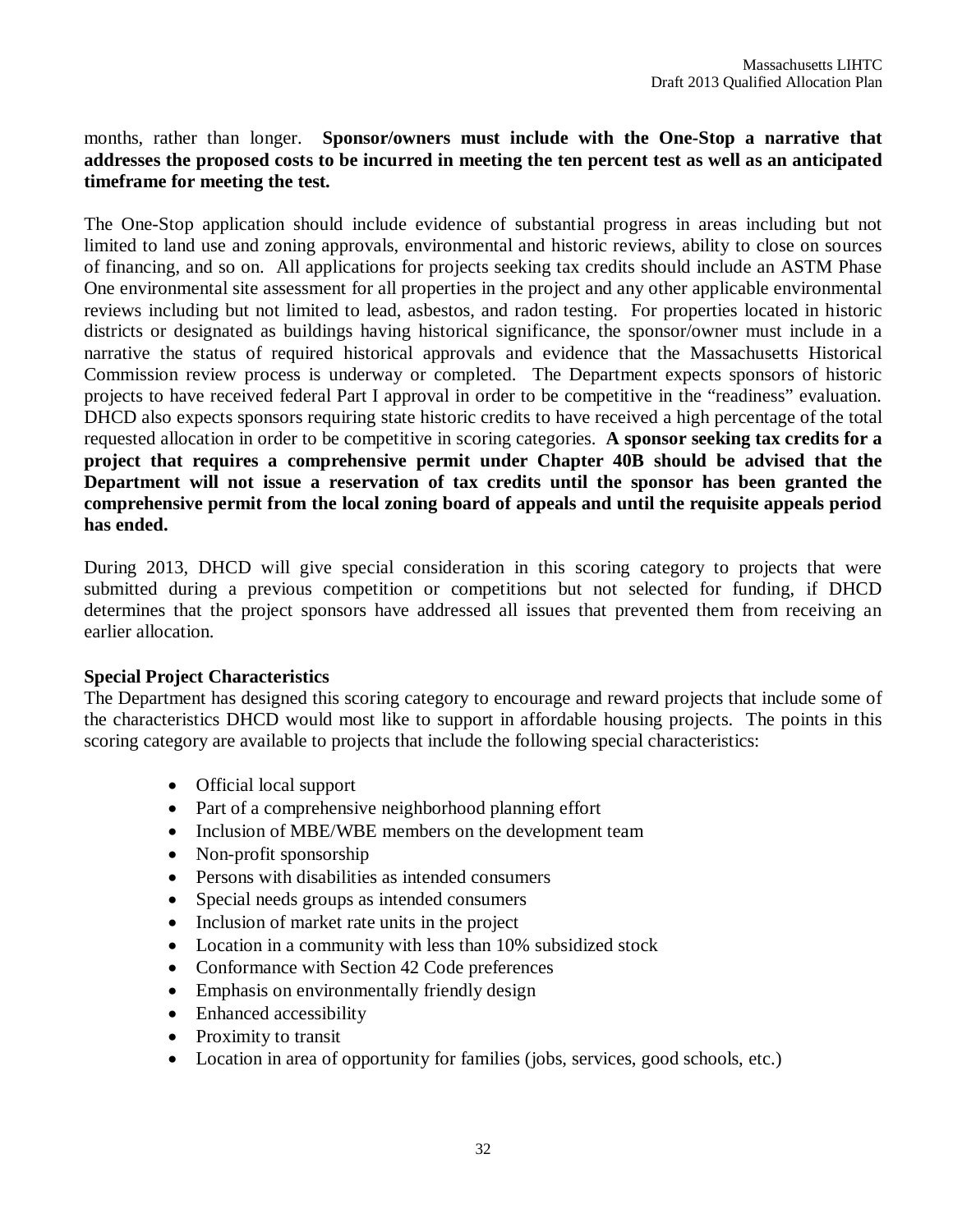The Department values all of these project characteristics. The maximum points available per category are described on the following pages:

# **Official Local Support -- 4 Points Maximum:**

DHCD will award up to four points to any application with a letter of support from the chief elected official of the community to benefit from the tax credit project. The support letter must specifically endorse the proposed project. The number of points awarded in this category will depend, in part, on whether the chief elected official commits local resources to the project and the extent to which the chief elected official offers support and resources in furtherance of the Department's Fair Housing Principles provided in Appendix J.

### **Inclusion in a Comprehensive Neighborhood Revitalization Effort – 4 points maximum**

Many proposals for tax credit projects are part of neighborhood plans approved by municipal officials and/or housing production plans approved by DHCD. The Department encourages the submission of projects in areas addressed by municipal or state-approved plans. DHCD will award points in this category as follows:

- 2 points for projects to be developed in locations included in formal neighborhood plans, with revitalization components, approved by the chief elected official of the host municipality. The formal written plan must delineate the neighborhood; should identify properties to be demolished or rehabilitated and sites to be redeveloped; and must provide information on access to mass transit, retail and commercial opportunities, and necessary services.
- 2 additional points if the project described above is sponsored by a community-based nonprofit entity certified by DHCD as a Community Development Corporation under the provisions of Chapter 40H.
- 2 points for a project to be developed in a location included in a housing production plan approved by DHCD's Division of Community Services; or two points for projects to be developed in approved "Priority Development Areas" as determined by state agencies including MassDOT and the Executive Office of Housing & Economic Development.

#### **MBE/WBE Membership on the Development Team -- 6 Points Maximum:**

If the project sponsor, general contractor, or management agent is certified by the State Office of Minority and Women Business Assistance (SOMWBA) as a Minority Business Enterprise (MBE) organization or a Women's Business Enterprise (WBE), DHCD will award six points in this category. If another key member of the development team -- the architect; the developer's consultant; the attorney; the accountant, the syndicator -- is SOMWBA-certified as MBE or WBE, DHCD will award a maximum of three points in this category. (It is important to note that six points will be awarded only if the sponsor, contractor, or management agent is MBE or WBE certified by SOMWBA.) No points will be awarded for development team members who are certified in trades not to be used at the proposed project nor will points be given for any subcontractors who are not under contract with the owner. All SOMWBA certifications must be current in order for the application to receive points.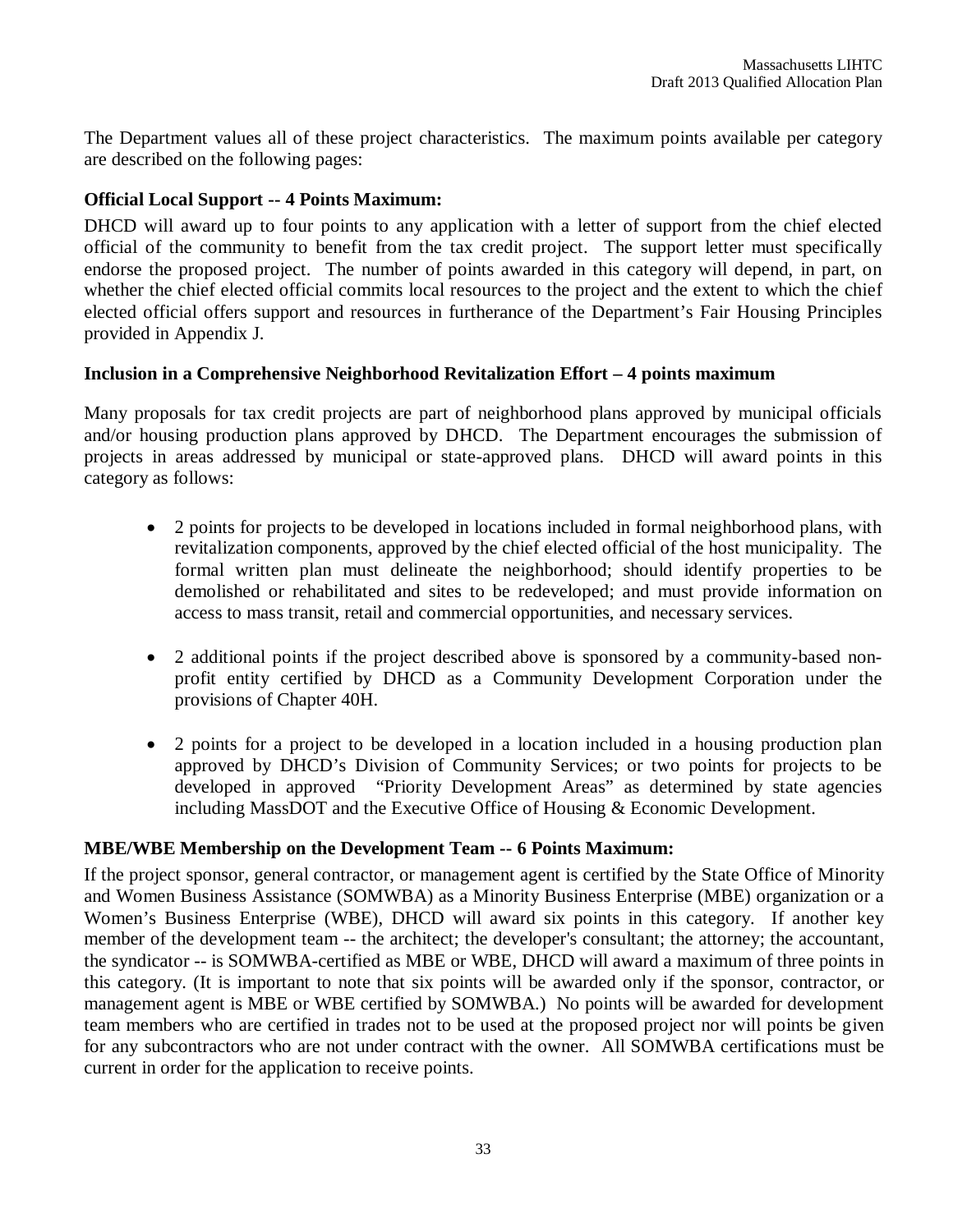#### **Non-Profit Sponsorship -- 5 Points Maximum:**

Section 42 of the Internal Revenue Code requires that each allocating agency award at least 10% of the annual credit available to projects sponsored by non-profit organizations. In addition to meeting the Section 42 requirements, DHCD wants to encourage non-profit sponsorship of tax credit applications. These applications often represent community-based projects that have strong local support and are critical to the redevelopment of troubled neighborhoods.

In an ongoing effort to encourage qualified non-profits to develop affordable rental housing, DHCD will award points within this category as follows:

5 points for a non-profit sponsor that has been certified by DHCD as a Community Development Corporation under the provisions of Chapter 40H. The sponsor must have the ability to develop a complex affordable rental housing project, either through in-house staff or through consultants expected to serve the project through completion into occupancy.

3 points: If a project is sponsored by a non-profit organization that previously has sponsored and successfully completed at least two LIHTC projects in Massachusetts, DHCD will award three points in this category.

#### **Persons with Disabilities or Special Populations as Intended Consumers– 8 Points**

Working with the Executive Office of Health and Human Services (EOHHS) and its commissions, DHCD will award points in this category to projects that offer units for persons with disabilities integrated into larger projects. DHCD will award up to eight points to projects that offer no more than 15% of the total number of units for persons with disabilities, either individuals or families with a household member with disability. The points will be awarded only if the project design, amenity package, and services are appropriate. Sponsors should note that EOHHS approval will be required before DHCD can provide certain subsidy funds to support tax credit projects with units for persons with disabilities.

Projects also may receive up to eight points in this category for providing units with services that are appropriate for special populations, including but not limited to homeless veterans, other homeless individuals or households with identified special needs, frail elderly to be served in assisted living facilities. The points will be awarded only if at least 20% of the units in the project are reserved for a special population and if the project design, amenity package, and services are appropriate for the population to be served.

#### **Inclusion of Market Rate Units in the Project -- 6 Points Maximum:**

The Department will award six points to a tax credit application that includes at least 50% market rental units. Three points will be awarded to a project with at least 25% market rental units. DHCD will award points in this category only if the marketing information presented by the sponsor and confirmed by the Department supports the proposed mix of market and affordable units.

#### **Location in an Area of Opportunity-- 14 Points Maximum:**

For purposes of allocating the credit in 2013, DHCD has established four priority funding categories,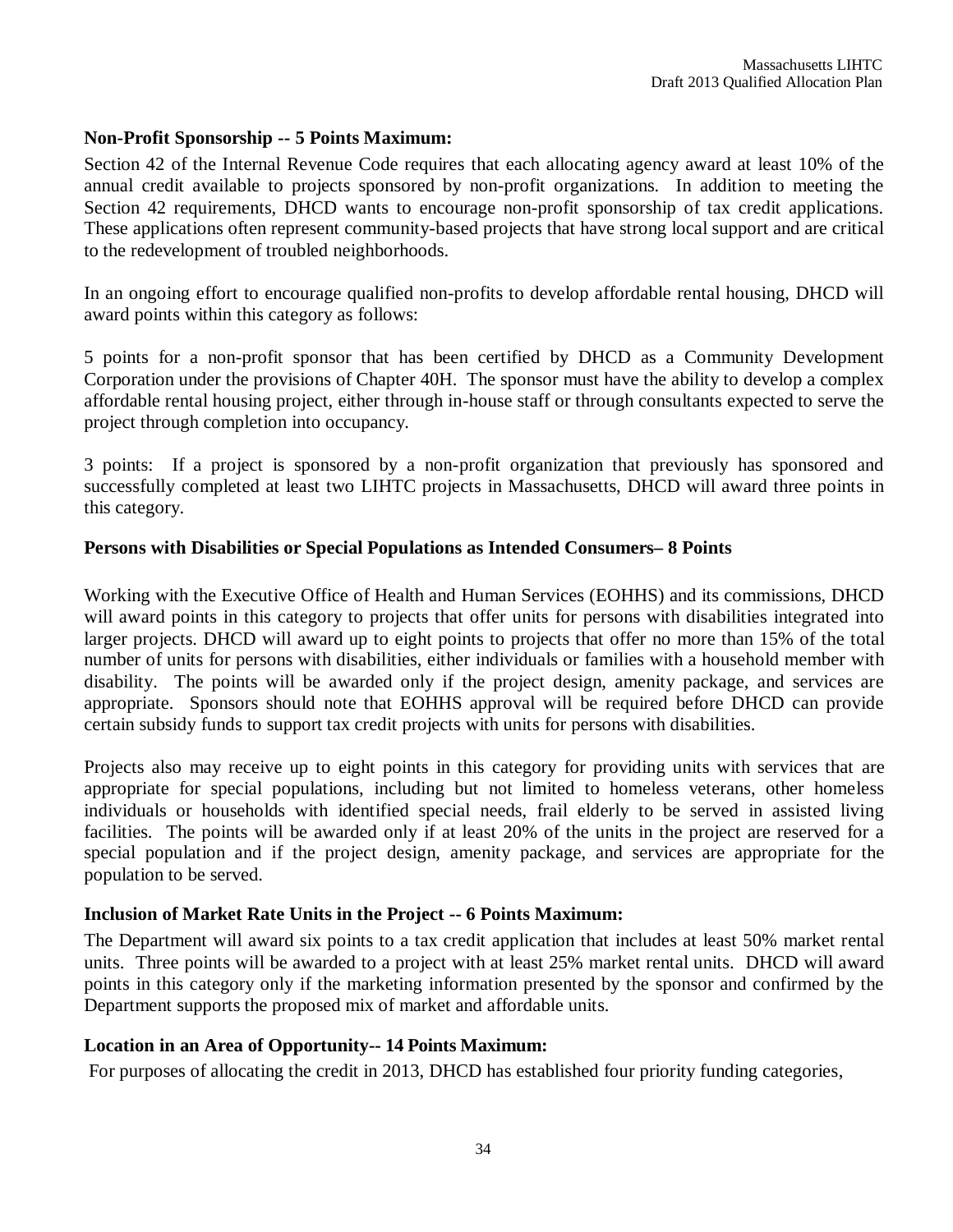including location of a family project in an "area of opportunity". In 2013, DHCD also is awarding special project points for location within an area of opportunity. The Department defines an area of opportunity in part as a neighborhood or community with a relatively low concentration of poverty based on U.S. Department of HUD data. In addition, DHCD identifies an area of opportunity as a neighborhood or community that offers access to opportunities such as jobs, health care, high-performing school systems, higher education, retail and commercial enterprise, and public amenities. To determine whether a location is an area of opportunity, sponsors should use publicly available data such as employment statistics; location near mass transit, green space, and other public amenities; educational testing data; and so on. Sponsors also should confirm with DHCD that their evaluation of an area of opportunity is consistent with the Department's evaluation, since the Department will make the ultimate decision.

To be eligible to receive points within this category, a family housing project typically must be located in a census tract with a poverty rate below 15%. Projects located in municipalities with overall poverty rates below 15% may also qualify for points within this scoring category. On a case by case basis, at its sole discretion, the Department will permit certain projects to receive points in this category if the poverty rate in the census tract and/or the municipality is 15% or higher, as long as the project is located in an area with compelling attributes that make the location desirable to renters.

To be eligible to receive points within this category, a family housing project also must include certain design characteristics: the project must be configured to contain at least 65% two-bedroom or larger units and at least 10% three-bedroom units, unless either percentage is demonstrated to be infeasible or unsupported by public demand.

If the thresholds described above have been met, DHCD will award points within this category as follows:

#### Up to 8 points for **strength of public school system:**

Points will be awarded to family housing projects as follows based on the percentage of 10th grade students that score in the Advanced or Proficient categories using an average of the 3 MCAS tests (English Language Arts, Mathematics, and Science and Technology Engineering) as available at http://profiles.doe.mass.edu/state\_report/mcas.aspx:

90% or above: 8 points 85% or above: 6 points 80% or above: 4 points 75% or above: 2 points

#### Up to 6 points for **access to employment:**

Points will be awarded as follows based on the proximity to jobs of the municipality in which the family housing project is located as defined by average vehicle miles travelled by commuter as available at http://www.mass.gov/hed/housing/affordable-rent/low-income-housing-tax-credit-lihtc.html:

5 miles or less: 6 points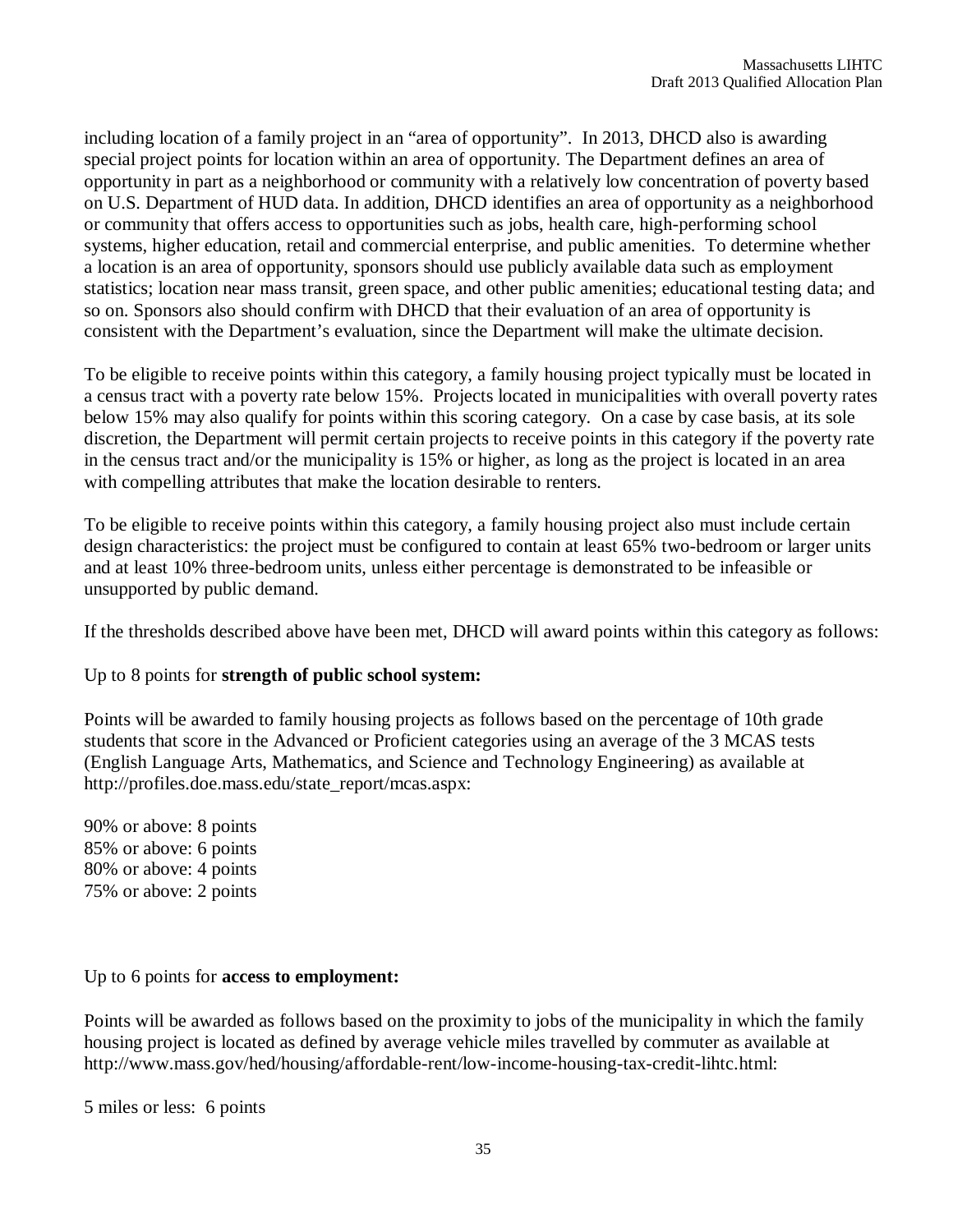7 miles or less: 4 points 9 miles or less: 2 points

#### Up to 2 points for **access to higher education:**

Two points will be awarded within this category to family housing projects located within two miles of community colleges and/or state colleges/universities within the University of Massachusetts system.

#### Up to 2 points for **access to health care:**

Two points will be awarded within this category to family housing projects located within one mile of a major health care facility, such as a hospital, an urgent care center, or a neighborhood health clinic.

The maximum number of points awarded in this category will be 14 points.

#### **Conformance with Section 42 Code Preferences -- 3 Points Maximum:**

In this category, the **total** number of points available to any project is three.

# **Extended Term of Affordability**

DHCD will award three points in this category to applications whose sponsors commit to a term of affordability of 50 or more years. The extended term of affordability will be included in the project's regulatory agreement. If a project receives points in this category, DHCD will not permit the term of affordability to be reduced at a later date.

# **Lowest Income Population to be Served**

DHCD will award three points in this category to projects whose sponsors commit to renting at least 15% of the tax credit eligible units to individuals or families with incomes at or below 30% of area median income. If a project receives points in this category, DHCD will require the sponsor's commitment to be included in the project's regulatory agreement. Units intended to count towards this set-aside must be clearly identified in the application in order for the project to earn points in this category.

#### **Projects Located in Qualified Census Tracts**

DHCD will award three points in this category to a project located in a qualified census tract, the development of which contributes to a concerted community revitalization plan. Internal Revenue Code 42 (d)(5)(C)(ii) defines "Qualified Census Tract" as any census tract designated by the Secretary of HUD in which 50 percent or more of the households have an income less than 60 percent of area median gross income or, in certain instances, there is a poverty rate of at least 25 percent.

# **Emphasis on Environmentally Friendly Design and Enhanced Accessibility—26 Points Maximum**

DHCD will award up to 26 points in this category for projects that meet the following design criteria.

#### **Energy Efficient Envelope Design—5 Points Maximum**

DHCD will award up to five points to projects where the exterior envelope has been insulated beyond requirements of the Building Code, achieving the values listed below: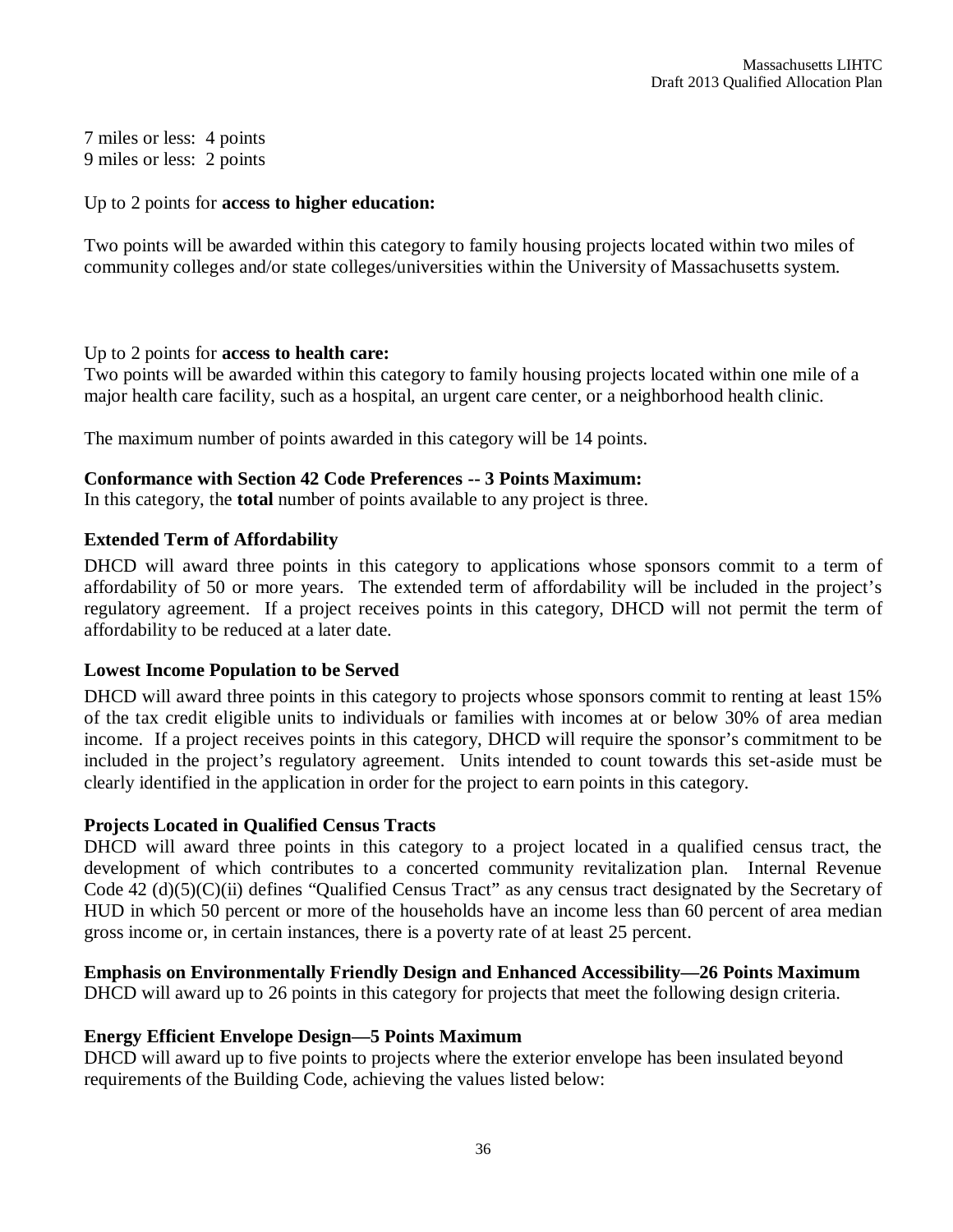**Walls-**

R-19 with 2x6 wood stud walls or R-13 plus R-3 continuous insulation with 2x4 wood studs or metal framing.

# **Foundation Walls-**

■ R-11 between wood studs or R-8 continuous

# **Slab-on-grade floor**-

**R**-5 at slab perimeter with a complete thermal break and R-5 continuous under slab

**Roof-**

R-35 between wood joists or trusses, or R-30 continuous.

# **General-**

- Provide a sealed vapor barrier on the conditioned side of the insulation, and a continuous air infiltration barrier around the insulated perimeter, with all joints sealed, including terminations at roof, windows and doors.
- Install spray foam (minimally expanding) to seal and insulate around all doors and windows, and at framing joints.
- Confirm effective air-sealing measures by commissioning an independent blower door test. Results should show air leakage of less than 8 ACH50. Submit test results at the time of cost certification.
- Confirm that adequate mechanical ventilation is provided throughout in order to maintain healthy air quality.

# **Efficient Building Systems—5 Points Maximum**

DHCD will award up to five points to projects that include the following in their plans and specifications.

- Installation of boilers with an efficiency of 85% or more, or furnaces with an efficiency of 90% or more. Install controls and heat distribution systems that allow operation of the boiler or furnace at peak efficiency.
- Installation of thermostats with an upper limit of 75 degrees Fahrenheit.
- Installation of an indirectly-fired domestic hot water system or a tank less hot water system.
- No central air-conditioning systems (unless for elderly housing). If local AC units are installed, electricity must be individually metered.
- Where applicable, provision of automatic lighting controls controlled by occupancy and/or lighting conditions.
- Installation of water conservation measures beyond those required by building code including both domestic water system components (low/no water-use appliances and fixtures) as well as water recapturing systems- (rainwater for irrigations, gray water recycling systems, etc.).

# **Healthy Indoor Air Quality—4 Points Maximum**

DHCD will award up to four points to projects that include the following in the plans and specifications.

- Installation of kitchen exhaust fans ducted to the outside.
- **Provision of continuous or intermittent mechanical ventilation of interior living spaces** using bathroom exhaust fans.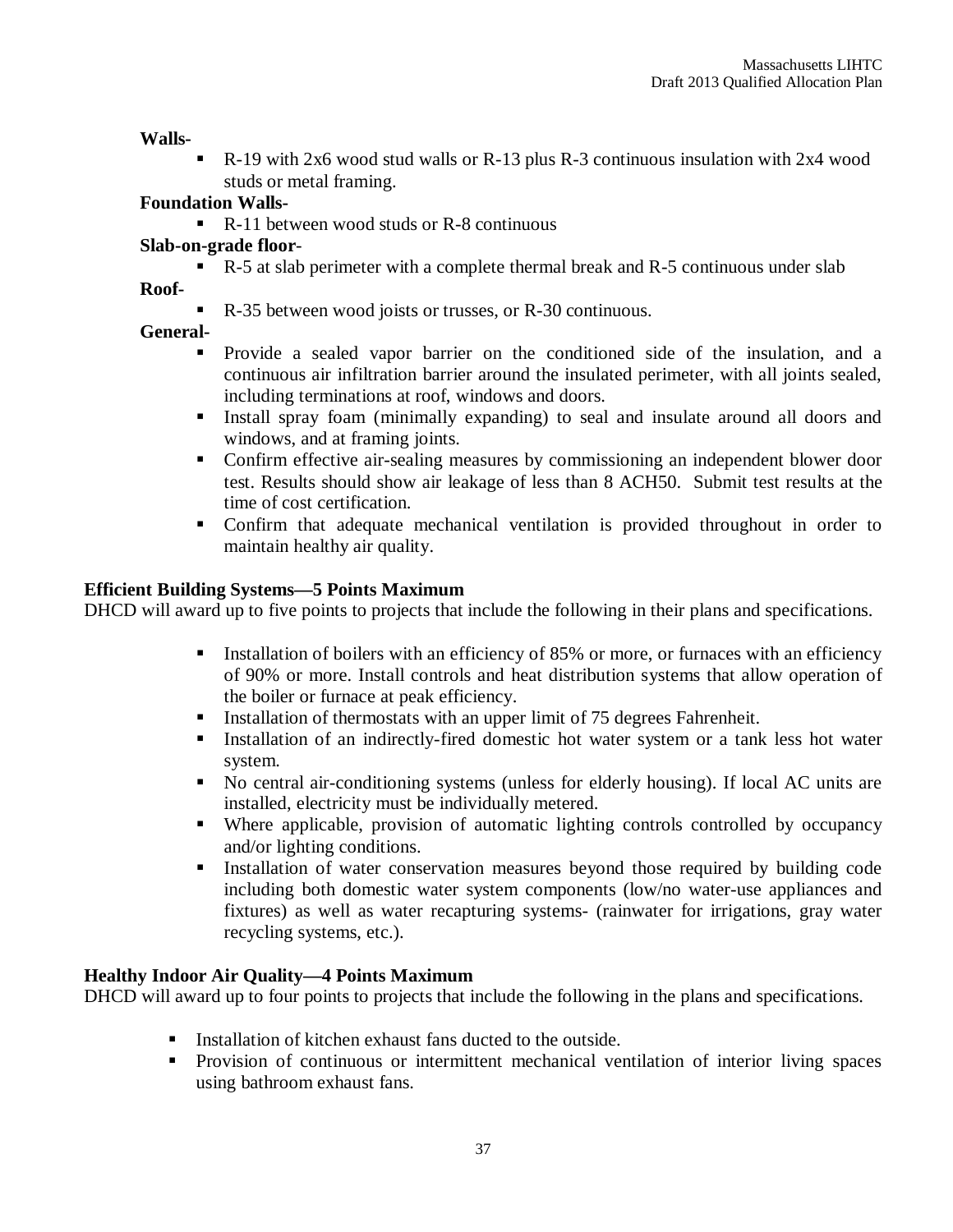- Use of only low-VOC or no-VOC paints, coatings, and adhesives. Ventilate the building during initial curing period.
- No installation of carpet, or use of only carpets specifically designed to eliminate off gassing. Use of only low-VOC carpet adhesives, or installation with tackless strips. No installation of carpets in areas of the building exposed to heavy pollutant load.
- Avoidance of interior products made with formaldehyde or urea-formaldehyde binders.
- **Provision of separate air exhaust systems for any building areas where janitorial or** maintenance chemicals are to be stored.

#### **Site Design—4 Points Maximum**

DHCD will award up to four points to projects that include the following in the plans and specifications.

- Where possible, orientation of buildings and structures to maximize energy-efficiency and thermal performance. Consideration of building proportions as well as solar, wind, vegetation and other factors.
- Installation of systems for the control of roof/site rainwater via groundwater recharge and/or controlled release into municipal storm sewer systems. This may include storm water retention systems (above or below ground) and/or downspouts to permeable landscape surfaces ample for percolation (including drywells where applicable).
- Use of native landscape plants that are drought tolerant. Avoidance of plants that are on the Massachusetts Invasive Species list. Use of native ground-cover plants in lieu of grass where appropriate. Preservation of existing trees where possible.
- Minimization of light pollution of the night sky by avoiding over-lighting outdoor spaces and by directing lighting toward the ground plane.
- Planting of fast-growing deciduous trees along the south side of the buildings and paved surfaces to provide summer shade.
- $\blacksquare$  Installation of covered bike racks.

# **Renewable Energy—2 Points Maximum**

DHCD will award up to two points to project that include any of the following in the plans and specifications.

- **Wind energy**
- **Stationary fuel cells**
- **Hydro-electric power**
- **Solar Photovoltaics**
- Solar thermal collectors (hot water)
- **Landfill gas**
- Bio diesel

# **Enhanced Accessibility—6 Points Maximum**

DHCD will award up to six points to projects that incorporate any of the following into their plans and specifications.

> 5% or more Group 2 units (minimum 1 unit) in developments otherwise exempt from this requirement.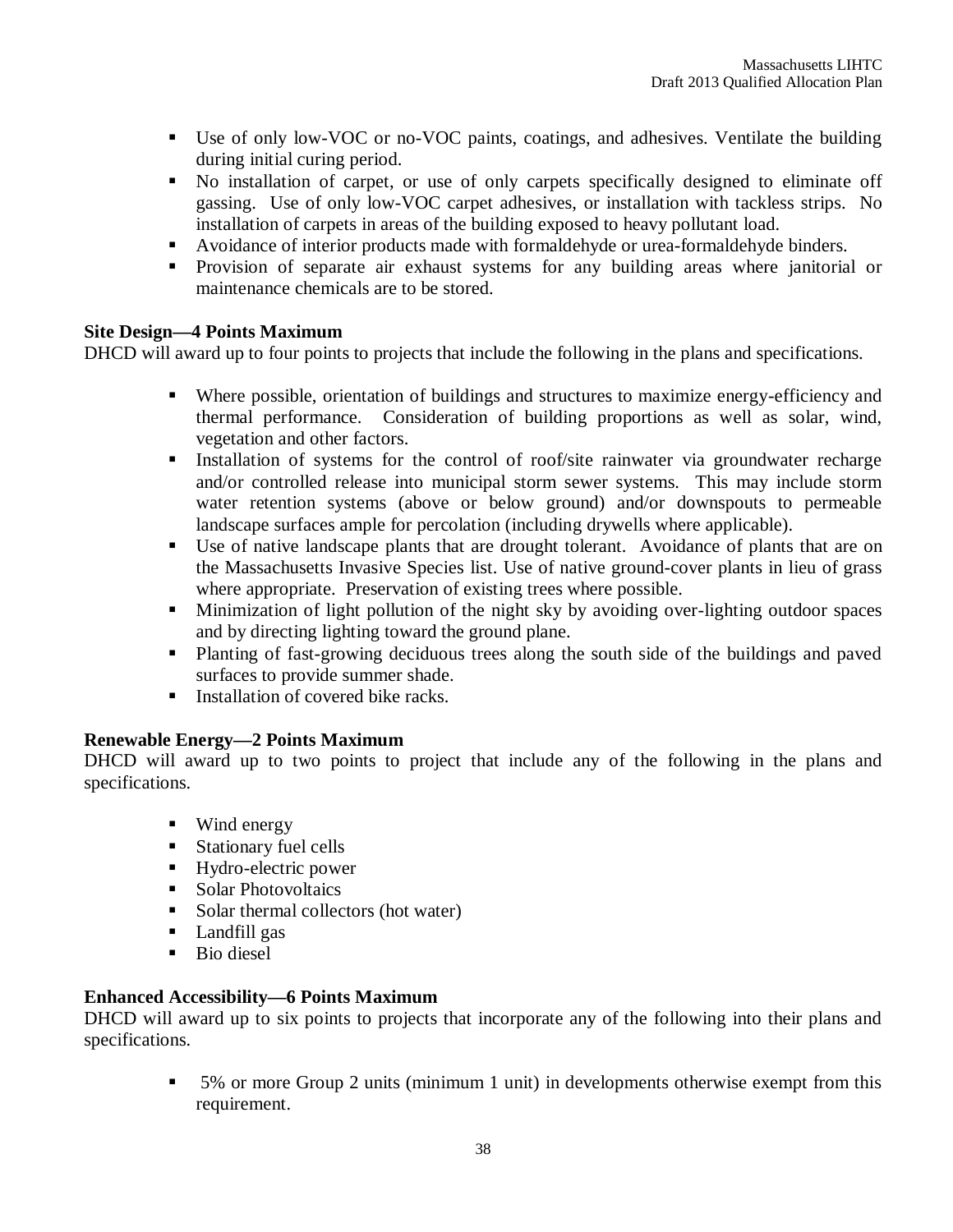- Group 1 units in adaptive reuse projects in existing buildings where Group 1 units are not otherwise required.
- In projects that consist of 1 or 2 family dwellings, a minimum of 5% Group 2 units.
- 5% of units outfitted with devices for vision or hearing impaired residents.
- In Group 2 units, two accessible means of egress that are not an exit stairway with areas of refuge.
- Provision of features of Universal Design.
- **Provision of features of Visitability.**

#### **Proximity to Transit—6 Points Maximum**

DHCD encourages developers and municipalities to work together to locate projects near major public transit opportunities, such as subway stations, commuter rail stations, ferry terminals and key bus routes. The benefits of locating housing – market rate and affordable – near such opportunities are receiving increasing attention and recognition: lower transportation costs for residents; reduced dependency on cars; reduced vehicle miles traveled; and so on. To encourage locations near major public transit, DHCD will award points within this category as follows:

6 points for projects located within one-half mile of major public transit with nearby services such as retail or commercial opportunities, grocery or convenience stores, restaurants and municipal offices. Major public transit is defined as MBTA subway stops, MBTA commuter rail stops; MBTA "key bus route" stops; and Regional Transit Authority (RTA) intermodal transfer stations.

3 points for projects located with three-quarter mile of major public transit with nearby services as defined in the preceding paragraph.

# **Section XII. The Application Process for Credit in 2013**

The Department of Housing and Community Development typically awards the 9% credit through regularly scheduled competitive funding rounds. In July 2013, DHCD intends to hold a competitive funding round for the 9% credit and other rental resources. In addition, the Department will accept a limited number of applications, meeting very specific criteria, on a rolling basis. (Please see below for eligibility criteria for rolling applications.)

#### **2013 Funding Round:**

The deadline for submitting applications for the July 2013 rental funding round will be July \_\_, 2013. Sponsors may submit applications for the July round only if they have received approval from DHCD in the pre-qualification process. The applications will be due to DHCD no later than May 15, 2013. Information on the pre-application process is elsewhere in this format. All applications must be submitted on the most current version of the computerized One-Stop Affordable Housing Application. Sponsors are required to submit one disk, one copy of architectural materials, three application hard copies, and the application fee no later than the close of business on July \_\_, 2013 to:

> MA Department of Housing & Community Development Division Housing Development 100 Cambridge Street, Suite 300 Boston, MA 02114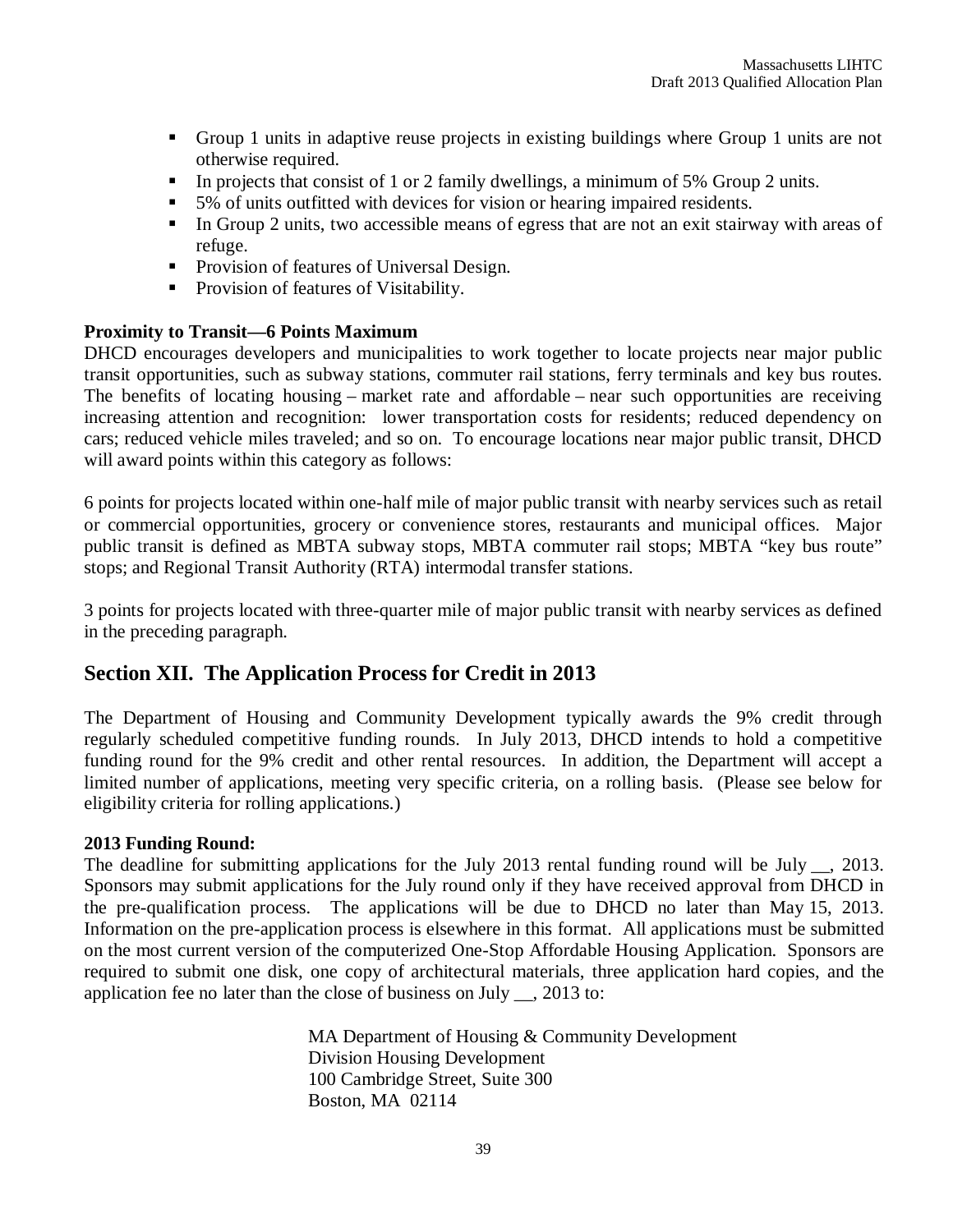Applicants should refer to the most recent Notice of Funding Availability for further instruction regarding the number of application copies required for proposals seeking multiple funding resources.

# **Applications received after the close of business on July \_\_, 2013 will not be reviewed. Prospective applicants are strongly encouraged to meet with DHCD tax credit staff to discuss their particular projects prior to the funding round deadline.**

In addition to the submissions to DHCD, each tax credit sponsor must provide a full copy of the One-Stop application to the chief elected official of the municipality in which the project is located. By August 31, 2013, the sponsor must submit to DHCD a certification that a One-Stop application identical to the submission to DHCD has been delivered to the chief elected official. If at any time during the competition DHCD determines that the sponsor failed to fully comply with this requirement, the Department reserves the right to disqualify the sponsor's application.

The Department anticipates announcing the results of the July \_\_, 2013, funding competition by the end of October or November 2013

#### **Rolling Application Process for Homeless Projects**

The application process in Massachusetts for the 9% credit is a competitive process. DHCD typically accepts applications for the 9% credit as well as the Department's rental subsidy resources during regularly scheduled funding competitions. However, during 2013, DHCD reserves the right to accept a limited number of applications, representing projects with very specific characteristics, on a rolling basis. These applications will be reviewed competitively according to the same evaluation criteria used for all 9% credit applications and described in detail within this QAP. During 2013, DHCD may elect to accept rolling applications, on an invitation-only basis, for:

 Tax credit projects in an advanced state of readiness whose sponsors have incorporated a high percentage of units restricted for rental to individuals or households earning less than 30% of area median and making the transition from homelessness. The percentage of restricted units must be at least 25%. In addition, the sponsor must provide a long-term service plan, approved by DHCD, for occupants of the restricted units. Sponsors who believe their projects have the characteristics described above -- with special emphasis on the project's readiness to proceed -- must meet with DHCD. The Department then will determine whether to accept an application for the sponsor's project in advance of the next scheduled funding competition.

#### **Application Completeness:**

Although most development projects change over time, and some projects change substantially, the Department must evaluate all project applications in a fair and equitable way. The One-Stop application essentially is a "snapshot" of a project on the day of submission. For purposes of threshold review and competitive evaluation, the Department will not accept the submission of additional documentation after the application deadline. Each project will be reviewed based on the materials contained in the One-Stop on the deadline for all submissions.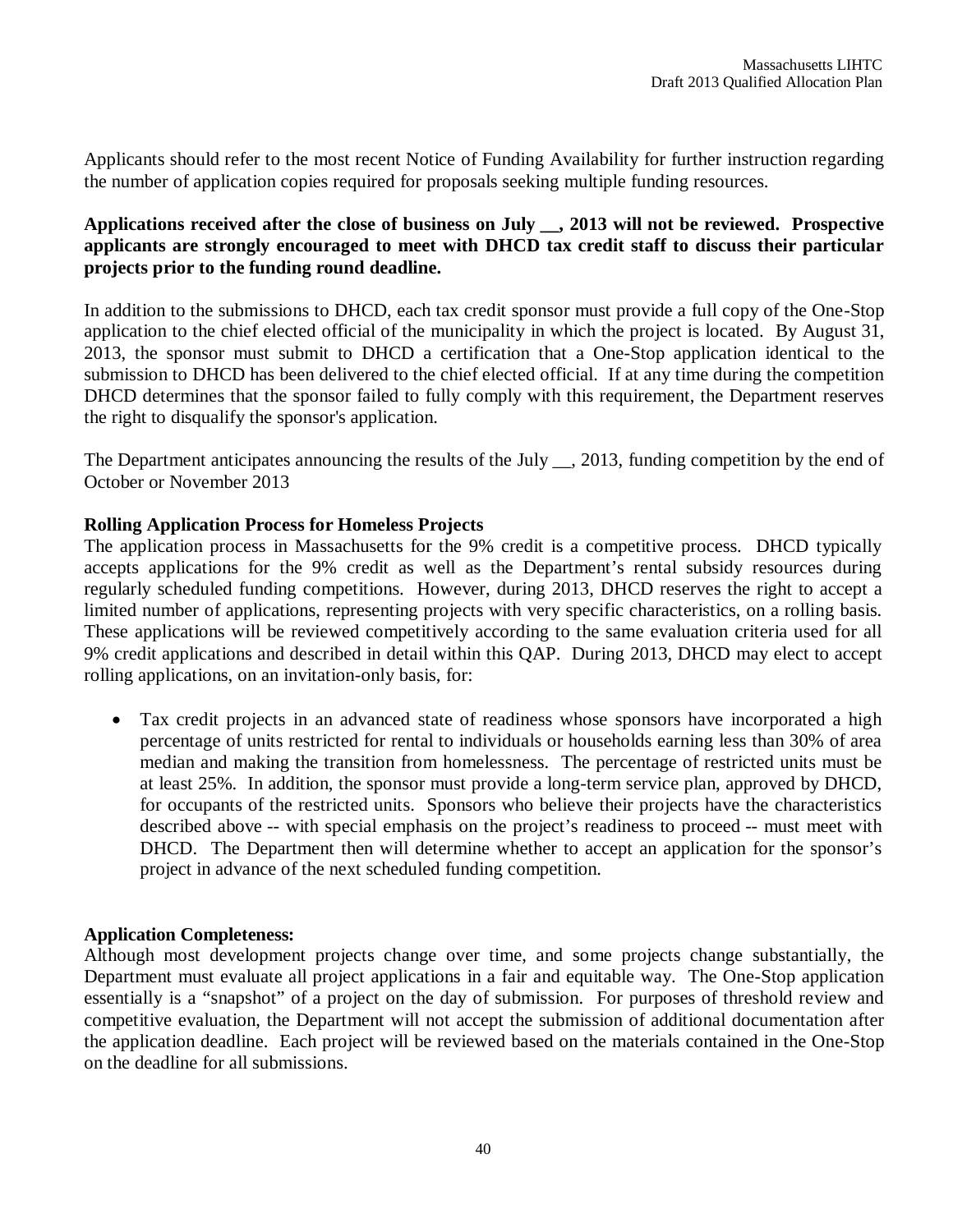During 2013, DHCD will make an exception to this policy for projects that receive favorable financing commitments during funding competitions conducted by other public-purpose lenders. DHCD will consider the new commitments in its review process during the 2013 tax credit competition. In addition, at its sole discretion, the Department may contact tax credit applicants after the application deadline to seek clarification on certain materials contained in the One-Stop application.

# **Section XIII. Processing Fees; Late Fees; Compliance Monitoring Fees**

#### **A. Processing Fees:**

Sponsors seeking 4% or 9% tax credits during 2013 will be required to pay processing fees as follows. Assuming that the sponsor/owner meets Department deadlines for submitting carryover documentation, the total processing fee will be either 8.5% or 4.5%. For tax credit projects sponsored by for-profit developers, the total processing fee is equal to 8.5% of the annual credit amount. For projects sponsored by non-profit developers, the total processing fee is equal to 4.5% of the annual credit amount. The credit amount will be the amount identified on the carryover allocation. If the project does not need a carryover allocation, the credit amount will be the amount identified on IRS Form 8609.

Sponsors seeking state tax credits during 2013 will be required to pay processing fees as follows. Assuming that the sponsor/owner meets Department deadlines for submitting carryover documentation, the total processing fee will be either 3% or 1.5%. For state tax credit projects sponsored by for-profit developers, the total processing fee is equal to 3% of the annual state credit amount. For projects sponsored by non-profit developers, the total processing fee is equal to 1.5% of the annual state credit amount. The state credit amount will be the amount identified on the carryover allocation. If the project does not need a carryover allocation, the state credit amount will be the amount identified on state credit eligibility statement.

The processing fee(s) for each project submitted during 2013 will be due in three installments:

- at the time of application;
- at the time the project receives a carryover allocation or binding forward commitment;
- at the time of final commitment of the credit.

#### **It is important to note that the Department will charge a late fee to all sponsors of projects who fail to submit the required documentation and processing fee installments by their deadlines as described below.**

#### **First Installment at Application:**

All tax credits sponsors must pay either \$1,050 or \$5,250 at the time of application (for 4% credit projects, this fee will be due at the time of the request for Official Action Status from MassHousing or MassDevelopment). Checks must be made payable to the Department of Housing and Community Development. The application fee is non-refundable. The application fee for non-profit sponsors and for sponsors of projects with 20 or fewer units is \$1,050. All other sponsors must pay \$5,250.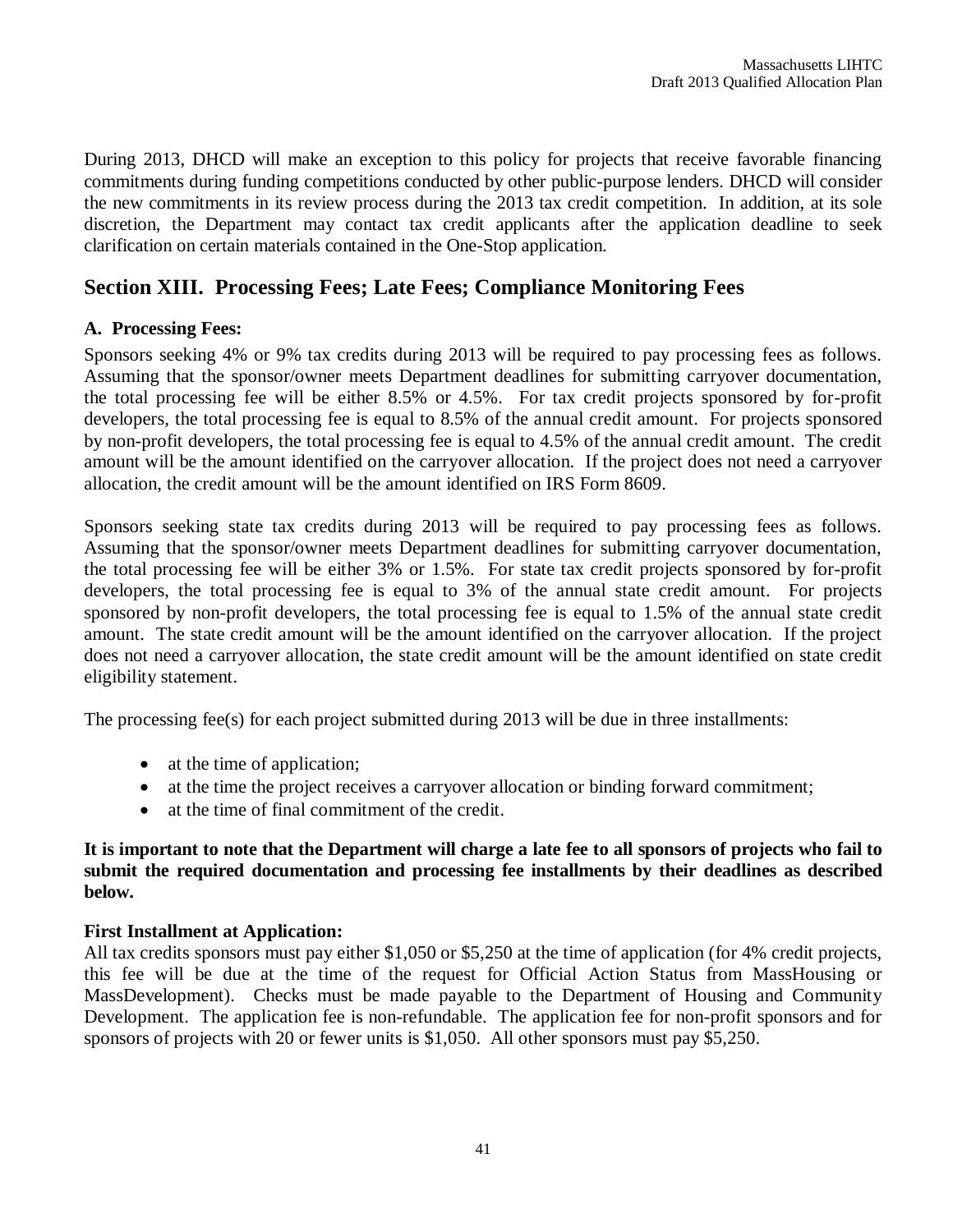#### **Second Installment at Carryover or Binding Forward Commitment:**

Sponsors must pay the second installment of the processing fee(s) before receiving a carryover allocation or binding forward commitment from DHCD. The amount due in this installment will be one-third of the total processing fee, less the amount of the first installment paid at the time of application. This second payment also is non-refundable. Since 4% credit project sponsors do not need to submit carryover documentation unless they are state credit projects too, this second installment only applies to 4% credit projects if they are state credit projects too.

#### **Third Installment at Allocation:**

Each sponsor must pay the remainder of the total amount of the processing fee(s) before receiving a final allocation of credit and IRS form 8609 and/or state credit eligibility statement from DHCD. The third installment also is non-refundable. For 4% credit projects, the remainder of the total processing fee is due prior to issuance of a 42(m) tax credit eligibility determination letter by DHCD.

#### **B. Late Fees:**

Given the time-sensitive and critical nature of year-end Internal Revenue Code requirements, DHCD reserves the right to charge late fees to any and all sponsors failing to meet the deadlines for submitting required documentation and processing fee payments. **The Department will assess a \$3,000 penalty to any non-profit sponsor and a \$5,000 penalty to any for-profit sponsor who fails to remit the required documentation and the second or third installments of the processing fee within the time specified by the agency. Materials that are more than 60 days past due will trigger an additional penalty fee in the amount of \$3,000 to a non-profit sponsor and \$5,000 to a for-profit sponsor.** The carryover allocation and/or IRS Form 8609(s) will not be released to the sponsor until any outstanding processing fees and late fees have been paid.

Late submission of a signed regulatory agreement to the Department is also subject to a late fee. A finalized regulatory agreement, suitable for execution by the Department, must be submitted by the due date indicated in the regulatory agreement notification package forwarded to the sponsor by tax credit program staff. **A fee assessed for late submission of a regulatory agreement - \$3,000 to a non-profit sponsor, \$5,000 to a for-profit sponsor - will be in addition to any late fee detailed above.**

In addition, any sponsor who fails to meet his or her carryover allocation deadline--thus endangering a portion of the Commonwealth's valuable tax credit resource--should note that the Department has the right to withdraw the tax credit commitment to the particular project. Furthermore, the Department reserves the right to reject future applications for tax credits from those parties who have failed to meet the Department's deadlines for year-end submissions. The Department is prepared to exercise these rights if necessary.

#### **C. Compliance Monitoring Fees:**

An annual monitoring fee will be due and payable by all projects (allocation years 1987-2013) to DHCD or its authorized delegate during the term of the compliance period (as defined in Internal Revenue Code Section 42) or required to be placed in an escrow by the owner. The fee will be based on a charge of \$30 per low income unit per year, as adjusted periodically by DHCD by the Consumer Price Index (CPI). If the actual compliance period for a project will begin in a year later than 2013, the monitoring fee will be required beginning in that same year. Projects which received an allocation of tax credits in years prior to 2013 will be required to pay only a tax credit monitoring fee as set forth below, notwithstanding any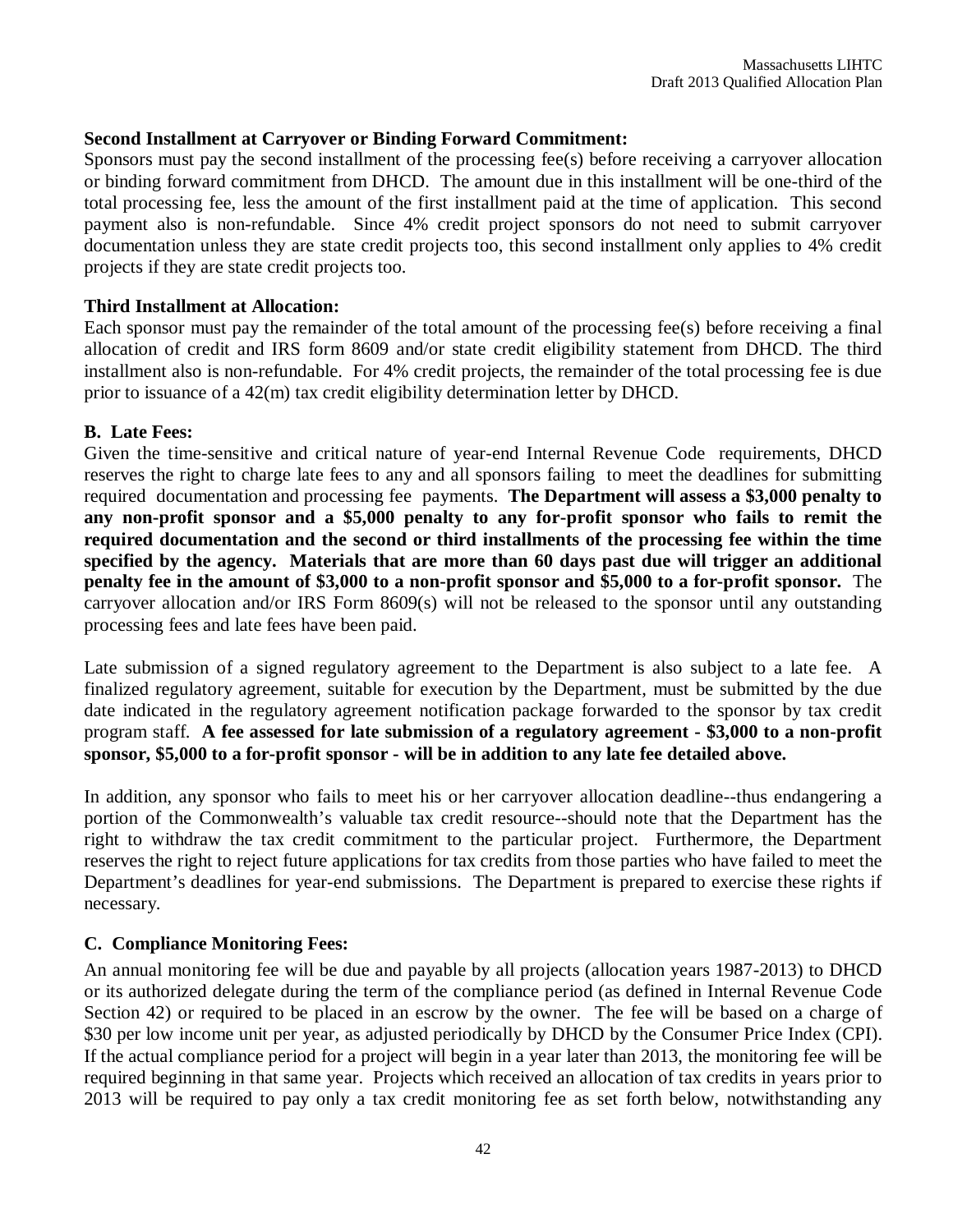provision to the contrary in any prior year's Qualified Allocation Plan and/or Program Guidelines, including without limitation provisions for an annual administrative or monitoring fee. DHCD will utilize 1997, the first year that it collected compliance monitoring fees, as its base year in determining all subsequent fee adjustments.

The actual annual fee will be calculated and collected according to one of the two following methods, the selection of which will be at DHCD's sole discretion:

- The annual monitoring fee will be due and payable on a date designated annually by DHCD throughout the term (or remaining term) of the compliance period. Under this method, the fee will be calculated at \$30 per low income unit in 2013, which amount may be adjusted by DHCD periodically by the Consumer Price Index (CPI) for subsequent years. The total annual fee will not exceed the amount of \$4,000 per project in 2013, which amount may be adjusted by DHCD periodically by the Consumer Price Index (CPI) for subsequent years;
- The total amount of monitoring fees for the 15-year compliance period (or remaining years of the compliance period beginning with 2013) will be due and payable in one payment at a date designated by DHCD. DHCD may require projects that have not previously received IRS Form 8609 to make payment prior to the release of Form 8609. Under this method, the fee will be calculated at \$30 per low income unit multiplied by 15 or the number of remaining years in the compliance period, whichever number is less.
- **The total fee will not exceed the amount of \$4,000 per project** multiplied by 15 or the number of remaining years in the compliance period, whichever number is less. At DHCD's discretion, this total amount will be placed in escrow by DHCD or the Owner and will be used for the purpose of monitoring during the compliance period. If DHCD does not institute this method of collection in 2013, **DHCD may adjust the \$30 per low income unit and \$4,000 per project amounts by the Consumer Price Index (CPI) in any subsequent year.**

DHCD reserves the right to charge a reasonable monitoring fee to perform compliance monitoring functions after the completion of the tax credit compliance period (as defined in Internal Revenue Code Section 42) for the remainder of the term of the Tax Credit Regulatory Agreement and Declaration of Restrictive Covenant.

Projects that receive funding through the Tax Credit Assistance Program or the Tax Credit Exchange Program must pay an asset management fee in addition to a compliance monitoring fee.

# **Section XIV. Modification of the Allocation Plan**

DHCD will administer the allocation of tax credits in such a manner as it deems appropriate in accordance with federal law and procedure. It will make determinations, publish rules and guidelines, and require use of particular forms as necessary.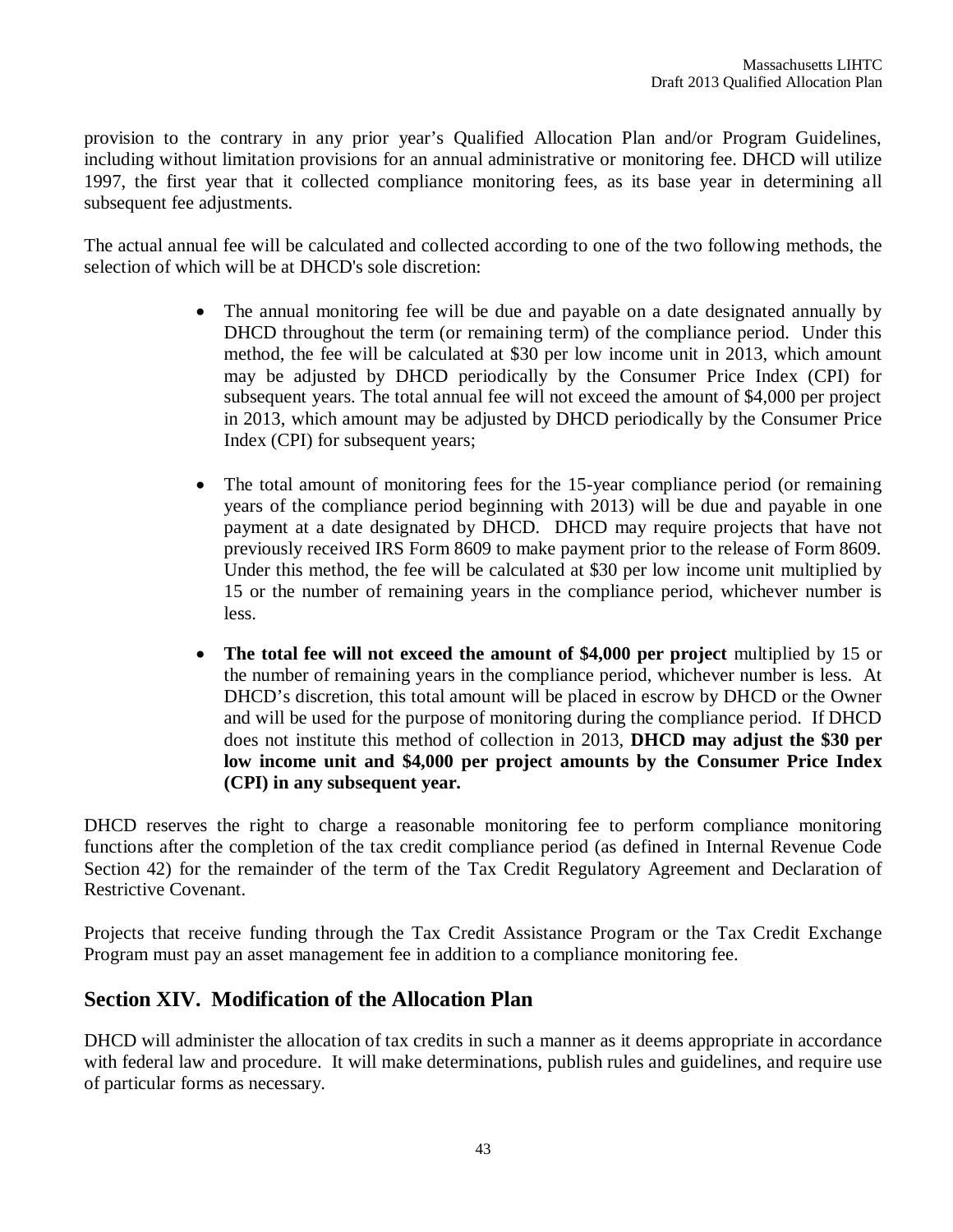The Governor delegates to DHCD the power to amend this plan in response to changes in federal law or regulations. In addition, the Governor recognizes that circumstances not foreseen in the Plan may arise, and therefore delegates to DHCD the authority to resolve conflicts, inconsistencies, and ambiguities in the plan and operation of the program; to respond to any abuse of the allocation system; and, if necessary, to amend the plan after a public hearing. (Please refer also to Appendix C.)

# **Section XV. Program Policies**

**Sponsors of 2013 tax credit projects should take into consideration the program policies described in this section. Additional program policies are described in the Low Income Housing Tax Credit Guidelines available from DHCD.** All applicants should read the guidelines in effect at the time of application**.**

# **A. Assumptions Regarding Value of the Credit and Least Amount Necessary for Feasibility**

Federal legislation requires that the administering agency allocate only the amount of credit necessary to make a project feasible. To determine the least amount of credit necessary for feasibility, DHCD must be aware of the full extent of financial resources available to a project and the project costs. In particular, federal law requires developers to certify to state credit agencies the extent of all federal, state, and local resources that apply or might apply to a project, as well as project costs at three different points in time:

- 1) At the time of application,
- 2) At the time an allocation is made (carryover allocation or binding forward commitment), and
- 3) When the project is placed in service.

To determine the least amount of credit necessary for feasibility at the time of application and at the time of allocation, DHCD will assume that a project is to be syndicated and will determine a credit amount based on a set of assumptions regarding projected net equity to be raised. Developed by DHCD, these assumptions will be applied to all tax credit projects unless the developer provides definitive information, acceptable to DHCD, indicating that different assumptions should be used.

When a project places in service, DHCD requires an audited cost certification in its established format. The IRS Form 8609(s) will not be released to the project owner until the final analysis is completed by DHCD. DHCD may reduce the final allocation as it appears on the 8609(s) for the project if:

- The project does not have enough basis to support the original allocation; or
- The project costs are not acceptable to DHCD.

**DHCD will examine all costs for reasonableness, including but not limited to the following: acquisition; construction costs; general development costs; syndication costs; builder's profit, overhead, and general requirements; operating revenues, expenses and cash flow. Only reserves required by a lender and/or DHCD will be allowed. If a developer has proceeded with or completed construction of a project without DHCD's knowledge, DHCD may deem tax credits unnecessary for**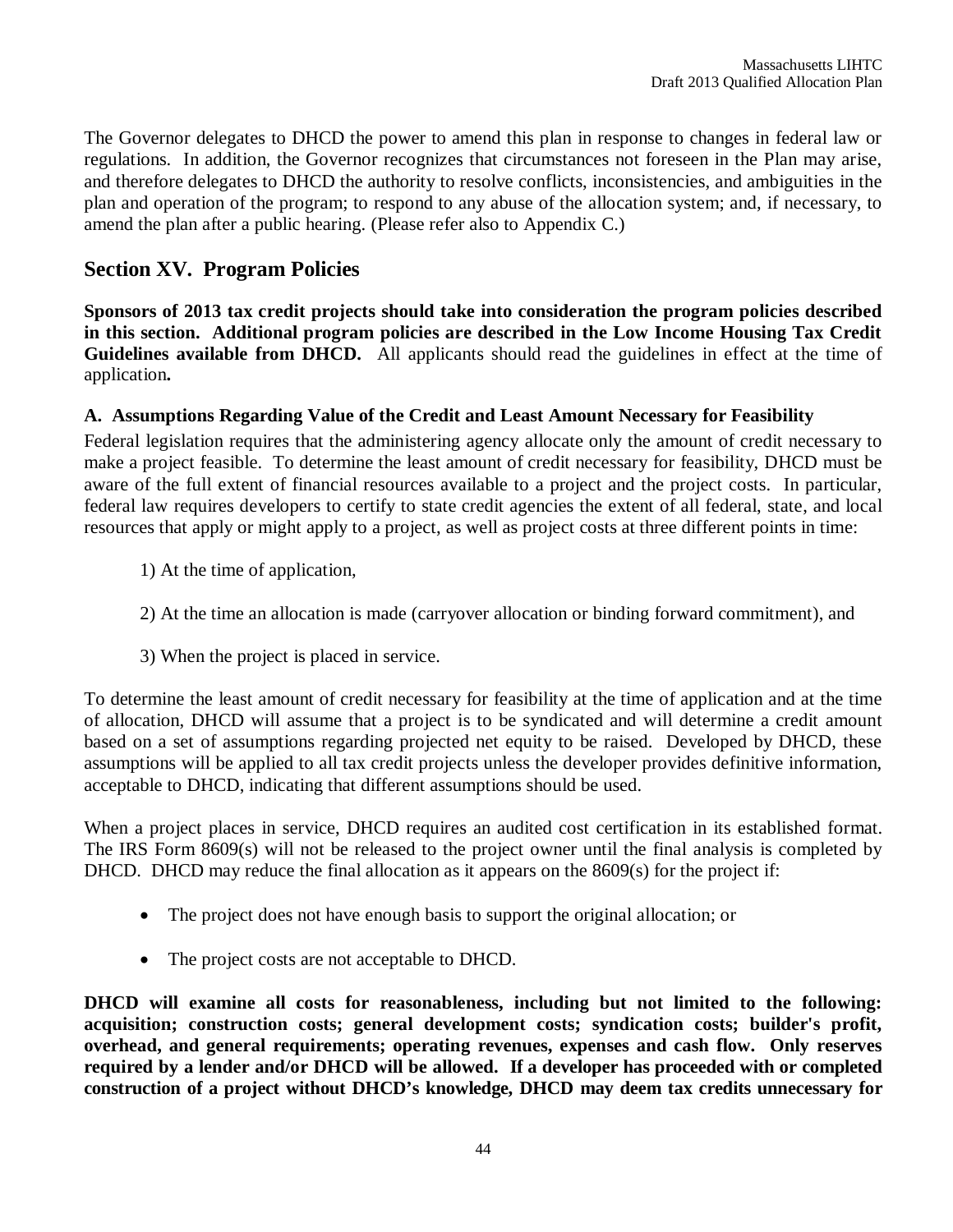**the feasibility of that project. In these circumstances, the project will not be eligible for an award of tax credits. DHCD will not allow a development budget line item carried both as a source and a use, if it has no reasonable basis for being paid but is included for the purpose of calculating the eligible basis in an effort to increase the annual tax credit calculation.**

#### **B. Developer's Fee/Overhead**

DHCD will determine the calculation of each tax credit allocation based on eligible costs that include a developer's fee and overhead that conform to DHCD's maximum allowable developer's fee and overhead limits as calculated below. **Please note that the calculation of fees was changed in the 2000 QAP and those changes are reflected in this document.** DHCD will determine the developer's fee and overhead at three points in time: at the time of application, at the time of carryover allocation, and when the project sponsor applies for IRS form 8609. If the developer's fee and overhead exceed the allowable limits at any of the three points in time, the tax credits allocation will be reduced accordingly. Although DHCD recognizes the evolving nature of projects, in order to promote readiness and to encourage the best possible cost estimates, DHCD reserves the right to disallow increases in total developer's fee and overhead that result primarily from increases in replacement costs after the time of application. For purposes of calculating the developer's fee and overhead, total replacement costs are defined as all total development costs net of project reserves and syndication costs approved by DHCD.

In calculating the allowable developer's fee and overhead, sponsors should consider any development or operating reserves or escrows funded by cash at closing or through syndication as part of the developer's fee and overhead, as follows:

- Reserves or escrows that are intended to remain in the project for more than five years will not be included in the developer's fee and overhead. The five year holding period is assumed to begin on the first day that the development has achieved full occupancy, and end five years following such date;
- 80% of reserves or escrows that are intended to remain in the project for less than five years are included in the developer's fee and overhead;
- All consultant costs, including but not limited to development consultant, syndication consultant, and historic consultant fees, are included in the maximum developer's fee and overhead allowed.

The maximum allowable developer's fee and overhead shall be calculated according to the following schedule (see the exception below):

- Developer's fee and overhead may equal up to 5% of project acquisition cost, and, in addition;
- Developer's fee and overhead may equal up to 15% of the first \$3 million in total replacement costs less acquisition, and, in addition;
- Developer's fee and overhead may equal up to 12.5% of the total replacement costs less acquisitions that are from \$3 million to \$5 million, and, in addition;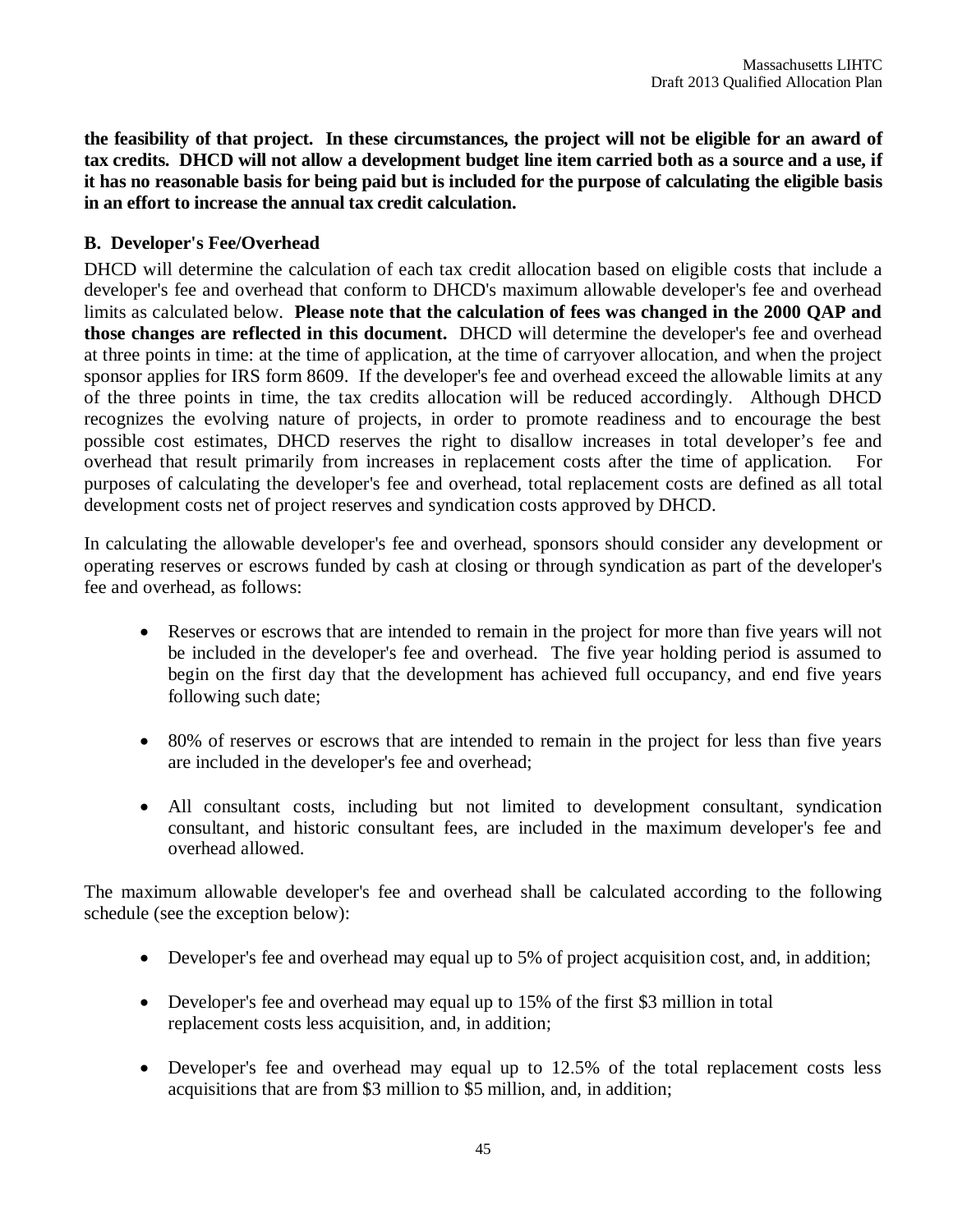Developer's fee and overhead may equal up to 10% of the total replacement costs less acquisition that is over \$5 million.

**If the developer's fee and/or overhead for a project is determined to be unreasonable, the Director of DHCD reserves the right to reduce the permissible fee, even though that fee may otherwise meet program guidelines based on the project's size.** As previously noted, DHCD intends to re-evaluate its maximum allowable developer's fee and overhead limits as part of its overall review of program costs. The Department will make any proposed changes available to the public for review and discussion once its review has been completed. Once any changes to the current limits have been approved, the Department will hold a public hearing and modify the allocation plan accordingly to incorporate the new limits.

#### **C. Compliance Monitoring**

Beginning with 1990 allocations, the federal legislation requires that an extended low income use agreement be in effect for a minimum of 30 years for every project receiving tax credits. To enforce these and other program use restrictions, DHCD will require that each project owner enter into a Tax Credit Regulatory Agreement and Declaration of Restrictive Covenants ("the Agreement"). In the case of buildings of which at least 50% of the aggregate basis (including land and the building) is financed with the proceeds of tax-exempt bonds, DHCD will require that the owner enter into an Extended Low Income Housing Agreement and Declaration of Restrictive Covenants ("the Agreement") with the Massachusetts Housing Finance Agency (MHFA) or the Massachusetts Development Finance Agency (MDFA). These Agreements limit the use of all of the low income units to rental housing, with income and rental restrictions, for a minimum period of thirty years.

In addition, DHCD has an obligation, as of January 1, 1992, to monitor the compliance of all tax credit projects with tax credit requirements as set forth in Section 42 of the Internal Revenue Code and applicable regulations. DHCD will monitor tax credit projects for compliance with the requirements of the Agreement. DHCD also will perform physical inspections taking into consideration local health, safety and building codes. Owners may be charged an annual fee to cover the administrative costs of such monitoring.

DHCD's procedure for monitoring compliance with Low Income Housing Tax Credits requirements is outlined in Appendix B to this plan. DHCD's procedure is adopted pursuant to Section 42(m) (1)(B) of the Internal Revenue Code and Treasury Regulation Section 1.42-5. DHCD reserves the right to amend this procedure as may be necessary or appropriate to conform to applicable changes in the Internal Revenue Code or regulations promulgated there under. Notwithstanding anything to the contrary in this Allocation Plan, DHCD may adopt such amendments without a public hearing process, but shall give reasonable notice before implementation of any such amendment to all tax credit applicants and owners. In addition, DHCD may adopt further monitoring forms and procedures as part of its Low Income Housing Tax Credit Guidelines or as otherwise deemed appropriate.

Pursuant to Section 42(m) (1) (B) and Treasury Regulation Section 1.42-5(f), DHCD may retain an agent or other private contractor ("Authorized Delegate") to perform compliance monitoring functions. Any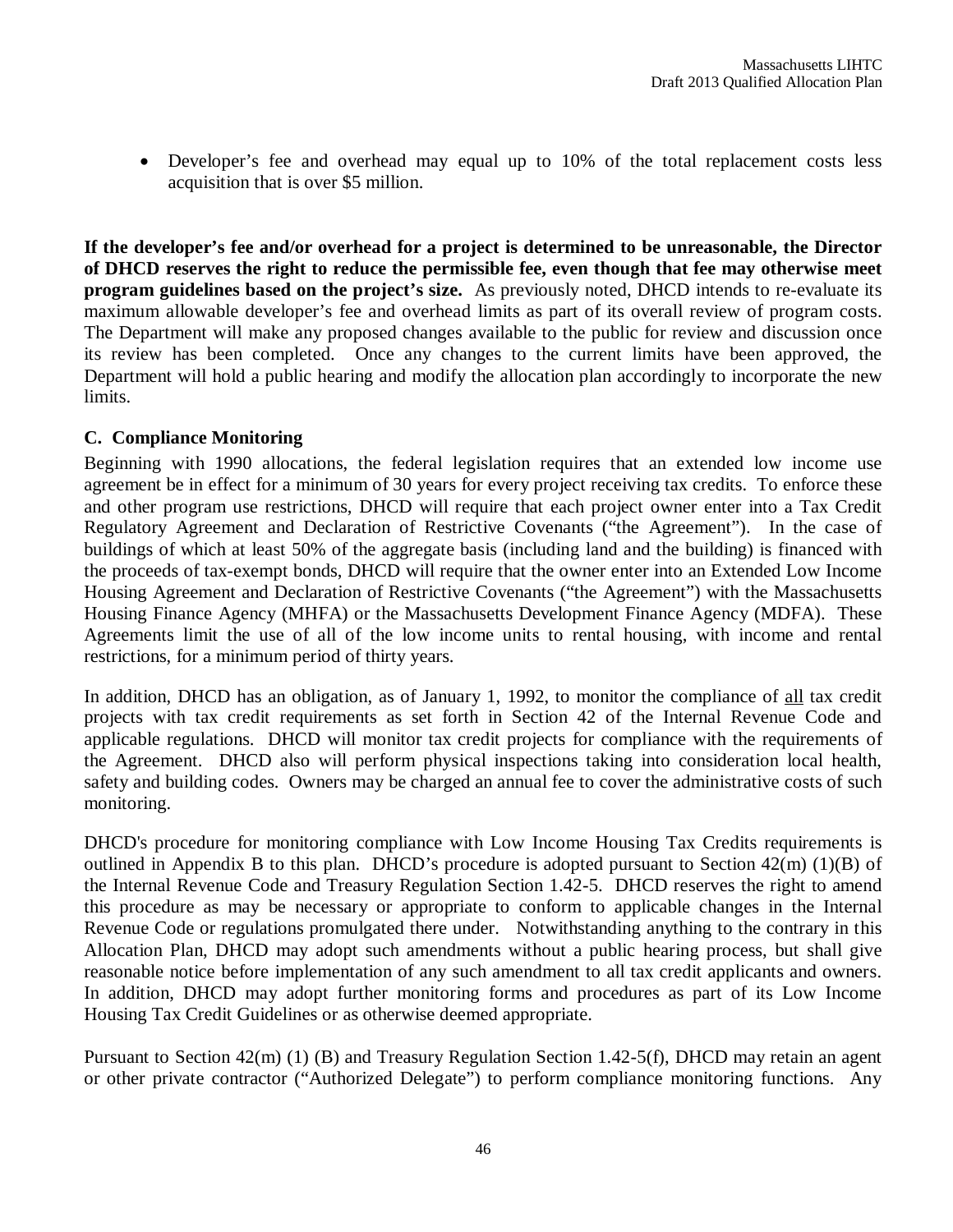reference to DHCD in this monitoring procedure shall also include, where appropriate, an Authorized Delegate of DHCD.

Pursuant to Section 42 (m)(1)(B)(iii), **this monitoring procedure applies to all owners of buildings or projects for which the low income housing credit is or has been claimed at any time.** If DHCD becomes aware of noncompliance that occurred prior to January 1, 1992, DHCD is required to notify the Internal Revenue Service of such noncompliance. The monitoring procedure includes provisions for record keeping and record retention, annual certification and review, on-site records review, building inspection, and notification to owners and the Internal Revenue Service of noncompliance.

# **D. 130% Rule**

Projects located in qualified census tracts or difficult-to-develop areas as identified by the U.S. Department of Housing and Urban Development and/or by the Department of Housing and Community Development may seek up to 130% of the rehabilitation credit basis amount for which they are eligible. Current information on the designation of difficult development areas by DHCD is included in Section IV of this QAP. The 130% factor may not be applied to the acquisition basis. DHCD will award up to 130% of the rehabilitation credit at its discretion and only if necessary for project feasibility. Current information about the designation of qualified census tracts and difficult development areas was issued by HUD on April 20, 2012 and September 28, 2012, respectively.

Tax-exempt projects are eligible for up to 130% of credit, subject to the determination of least amount of credit necessary for feasibility, only if the project is located in a qualified census tract or difficult-todevelop area as identified by the U.S. Department of Housing and Urban Development.

# **E. Lead Paint**

All units in all tax credit buildings must be de-leaded prior to the issuance of a final allocation (IRS Form(s) 8609) for the project. All de-leading work must be performed in accordance with the provisions of M.G.L. c.111, 190-199B, 105 CMR 460.000.

# **F. Handicapped Accessibility**

In order to enable DHCD to evaluate the accessibility provisions of each project, sponsors must provide summary information regarding accessibility using the checklist found in the Appendix H. In addition to the requirements of the Massachusetts Architectural Access Board (MAAB), projects may also be subject to other applicable federal, state, and local statutes and regulations such as the Fair Housing Act (FHA), Section 504 of the Rehabilitation Act of 1973, the Architectural Barriers Act of 1968 (ABA), and the Americans with Disabilities Act (ADA).

# **G. Affirmative Action**

DHCD requires developers to establish affirmative action goals for the percent of minority participation in each project. Developers and management agents must establish effective marketing plans to reach the identified minority groups that are least likely to apply for the housing being provided. Prior to initial occupancy of any unit in the project, the owner shall adopt and implement 1) an affirmative fair marketing plan for all units and 2) a tenant selection plan for the low income units, in both cases consistent with any standards and guidelines adopted by DHCD as then in effect and consistent with all applicable laws. Both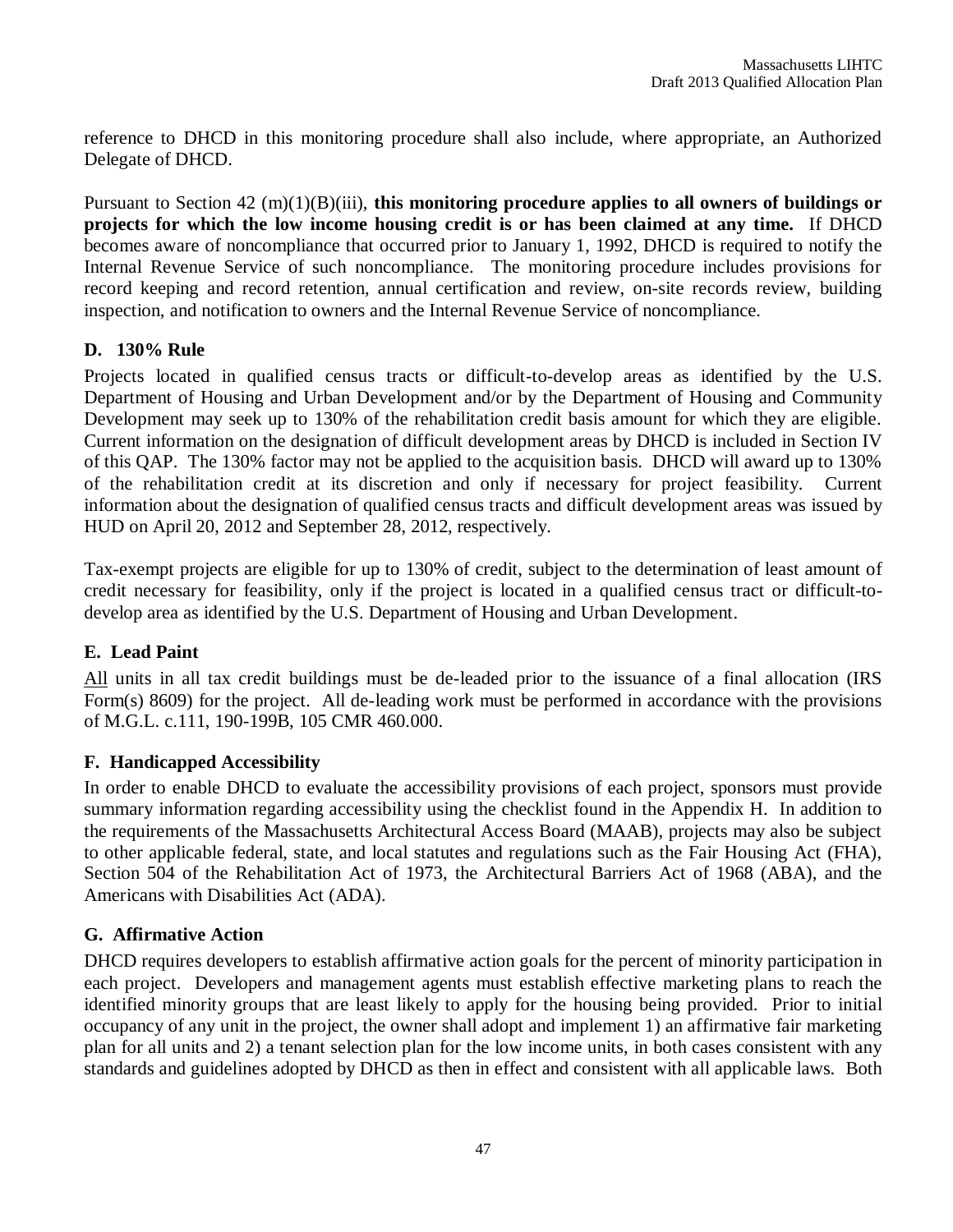the affirmative fair marketing and tenant selection plans shall be subject to review by DHCD, at DHCD's request.

If a tax credit project is located in a predominantly white neighborhood in the City of Boston, according to a list maintained at DHCD, the affirmative fair marketing plan shall have the percentage goals for occupancy of the low income units which reflect the racial and ethnic composition of the City of Boston as determined in the most recent U.S. Census. As of the date of the issuance of this allocation plan, these percentages are as follows:

#### **Race:**

| Total Population:                       | 100.00% |
|-----------------------------------------|---------|
| White alone                             | 53.9%   |
| Black or African American alone         | 24.4%   |
| American Indian and Alaska Native alone | 0.4%    |
| Asian alone                             | 8.9%    |
| Native Hawaiian and Other Pacific       |         |
| Islander alone                          | 0.04%   |
| Other total (some other race and two or |         |
| more races)                             | 12.3%   |
| <b>Ethnicity:</b>                       |         |
| <b>Total Population:</b>                | 100%    |
| <b>Hispanic or Latino</b>               | 17.5%   |

Not Hispanic or Latino 82.5%

# **H. Local Preference**

DHCD will allow up to 70% local preference in tax credit projects if the sponsor is able to demonstrate to DHCD's satisfaction that a need for such preference exists. The documentation of local housing need must be fully substantiated in the project's market study or through other supporting documentation such as the Municipality's Consolidated Plan or a local affordable housing plan. The Department will issue further guidance on documenting local housing need during 2013. To ensure that the local preferences established for the project do not violate applicable fair housing laws and, therefore, do not have a discriminatory effect on protected classes, the sponsor must:

- develop an affirmative fair marketing plan targeting those least likely to apply in accordance with the DHCD's Affirmative Fair Marketing Plan guidelines provided in Appendix I;
- list vacant units upon availability with Citizen's Housing and Planning Association's (CHAPA's) Massachusetts Accessible Housing Registry at http://www.chapa.org;
- list vacant units located in the Boston-Cambridge-Quincy MSA, upon availability, with the City of Boston's Metrolist (Metropolitan Housing Opportunity Clearing Center), at Boston City Hall, P.O. Box 5996, Boston, MA 02114-5996 (617-635-3321);
- develop a tenant selection lottery system consistent with that described in the "Guidelines for Housing Programs in Which Funding is Provided Through a Non-Governmental Entity" (NEF Guidelines) as published by the Department as well as the additional provisions provided in Appendix I.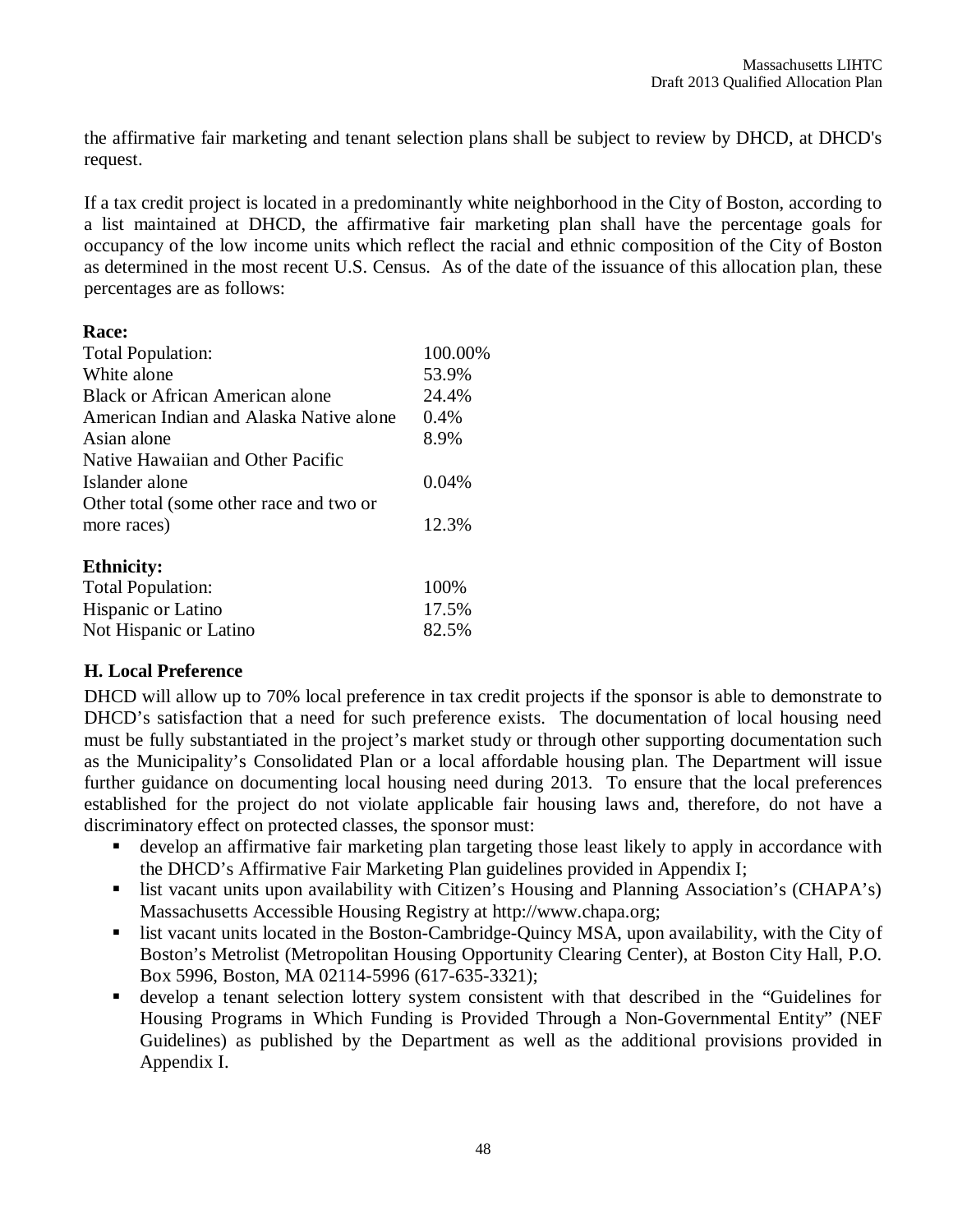Both the affirmative fair marketing plan and the tenant selection lottery system will be reviewed by DHCD program staff at the time of carryover allocation. Please see Appendix J for additional information on developing the lottery.

# **I. HUD Subsidy Layering Guidelines**

Pursuant to Section 911 of the Housing and Community Development Act of 1992, HUD is required to determine that projects receiving or expecting to receive both federal, state or local assistance and tax credits do not obtain subsidies in excess of that which is necessary to produce affordable housing. On December 15, 1994, the U.S. Dept. of HUD issued administrative guidelines referred to as subsidy layering guidelines, regarding limitations on combining Low Income Housing Tax Credits with HUD and other government assistance in the Federal Register. The guidelines make a provision for housing credit agencies to implement the subsidy layering reviews for projects that are at least receiving HUD housing assistance and are receiving or allocated Low Income Housing Tax Credits. Housing credit agencies may perform the subsidy layering review function provided that the housing credit agency certifies to HUD that it will properly apply the guidelines that HUD establishes. DHCD is the housing credit agency in Massachusetts. However, at the time of issuance of this allocation plan, DHCD has not made the certification to HUD to assume these responsibilities. Applicants should call the Low Income Housing Tax Credit Program office for updated information and/or a copy of the guidelines. If DHCD does not assume these responsibilities, subsidy layering will be performed by HUD in accordance with its guidelines.

# **J. Project Size**

In order to avoid undue concentration of resources in any one area, DHCD will consider tax credit projects of 100 units or more on a case-by-case basis. DHCD will require a detailed market study and will closely examine the probable absorption rate for these projects.

# **K. Single Room Occupancy**

Federal law requires that a Low Income Housing Tax Credit unit may not be used on a transient basis. Tax regulations require a minimum lease term of six months. However, single room occupancy units rented on a month-to-month basis may qualify for the credit if they are funded under the Stewart B. McKinney Act.

# **L. Housing for the Homeless**

The tax credit has become a substantial resource for transitional housing for the homeless. The portion of a building used to provide supportive services may be included in the qualified basis. Transitional housing for the homeless must contain sleeping accommodations and kitchen and bathroom facilities and be located in a building used exclusively to facilitate the transition of homeless individuals to independent living within 24 months.

# **M. Luxury Items in Tax Credit Projects**

In accordance with federal tax law, the eligible basis of a building must be reduced by the amount of the adjusted basis attributable to those market units in the building that are above average quality standard of the low income units. However, the developer may elect to exclude from the eligible basis the excess cost of the market units, provided that such excess cost does not exceed 15% of the cost of a low income unit.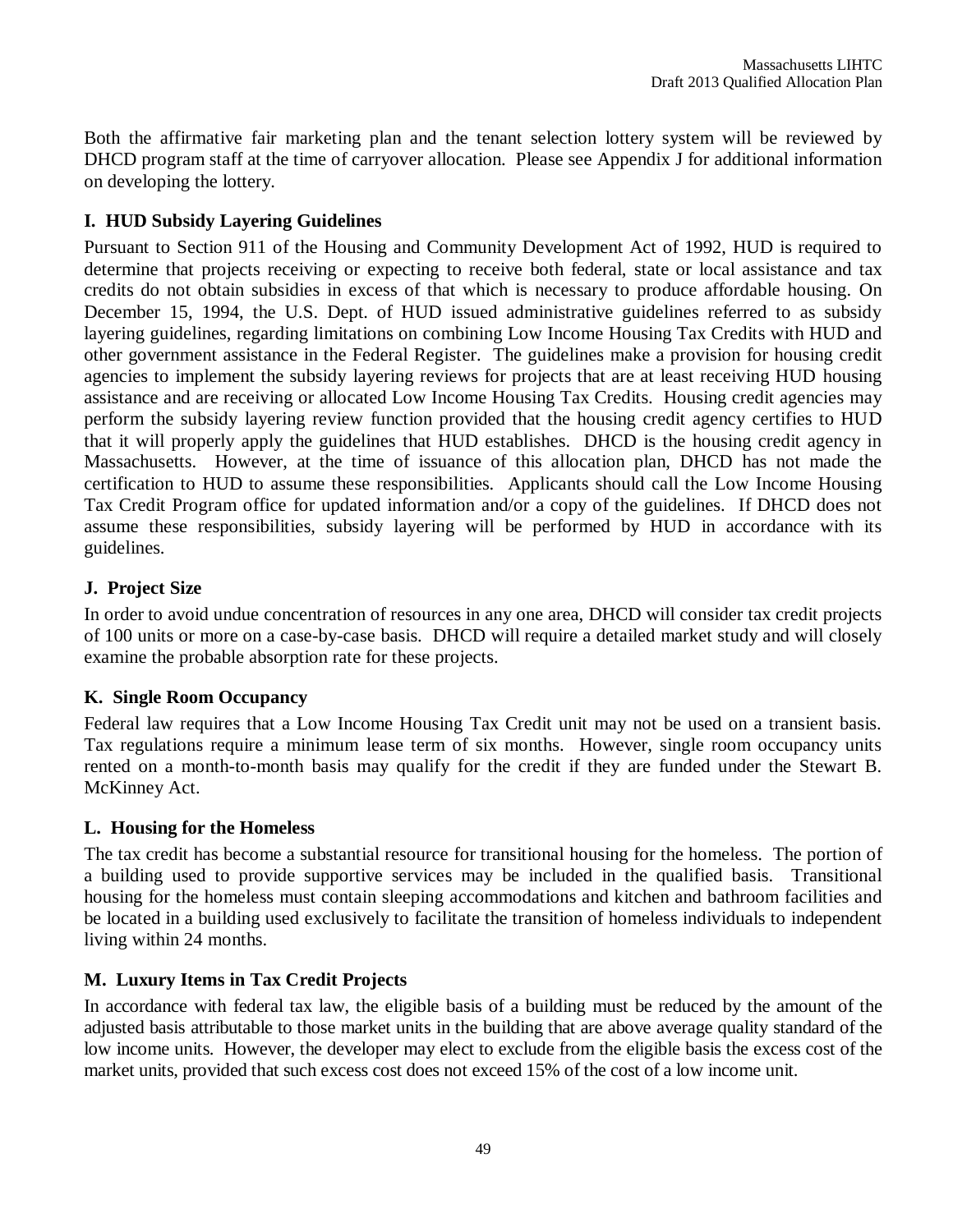#### **N. Fair Housing and Occupancy Data Collection**

The mission of DHCD through its programs and partnerships is to be a leader in creating housing choice and providing opportunities for inclusive patterns of housing occupancy for all residents of the Commonwealth, regardless of income, race, religious creed, color, national origin, sex, sexual orientation, age, ancestry, familial status, veteran status, or physical or mental impairment. It shall be DHCD's objective to ensure that new and ongoing programs and policies affirmatively advance fair housing, promote equity, and maximize choice. In order to achieve this objective, DHCD shall be guided by the following principles found in Appendix J below.

In order to help the Department assess the impacts of local preference on affirmative marketing goals and compliance with applicable civil rights laws, all project owners will be required to report household characteristic data for all tax credit units at the time of final rent-up and on an annual basis from that point forward. The report will include but may not be limited to the following data points: capital subsidies restricting the unit, size of the tenant household, income level of the tenant household, race and ethnicity of the head of household (to the extent available), number of children under the age of six, number of children under the age of 18, and type of rental assistance if any. Project owners or their specified designees will be required to report using the web-based data collection system developed by the Department.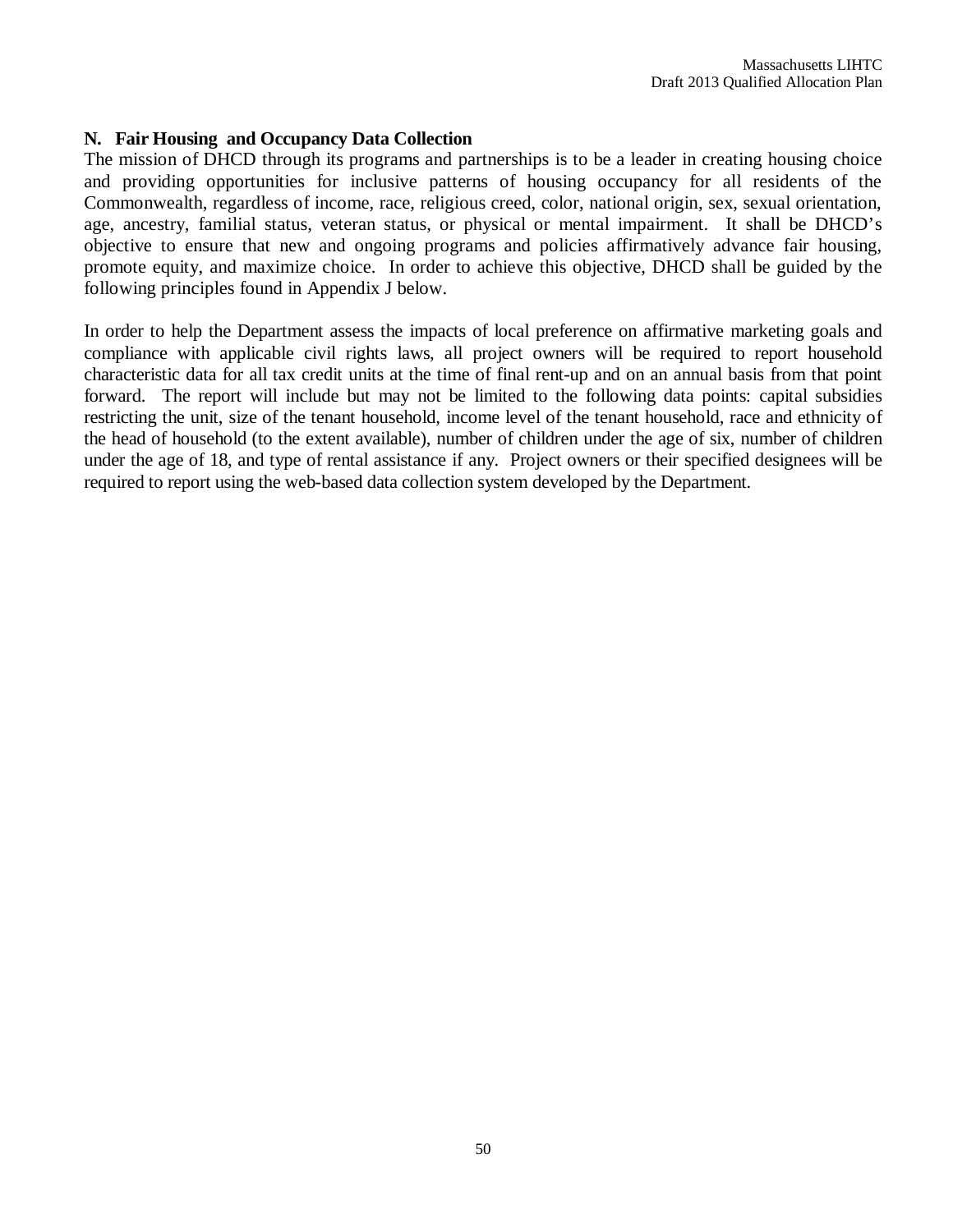# **APPENDICES**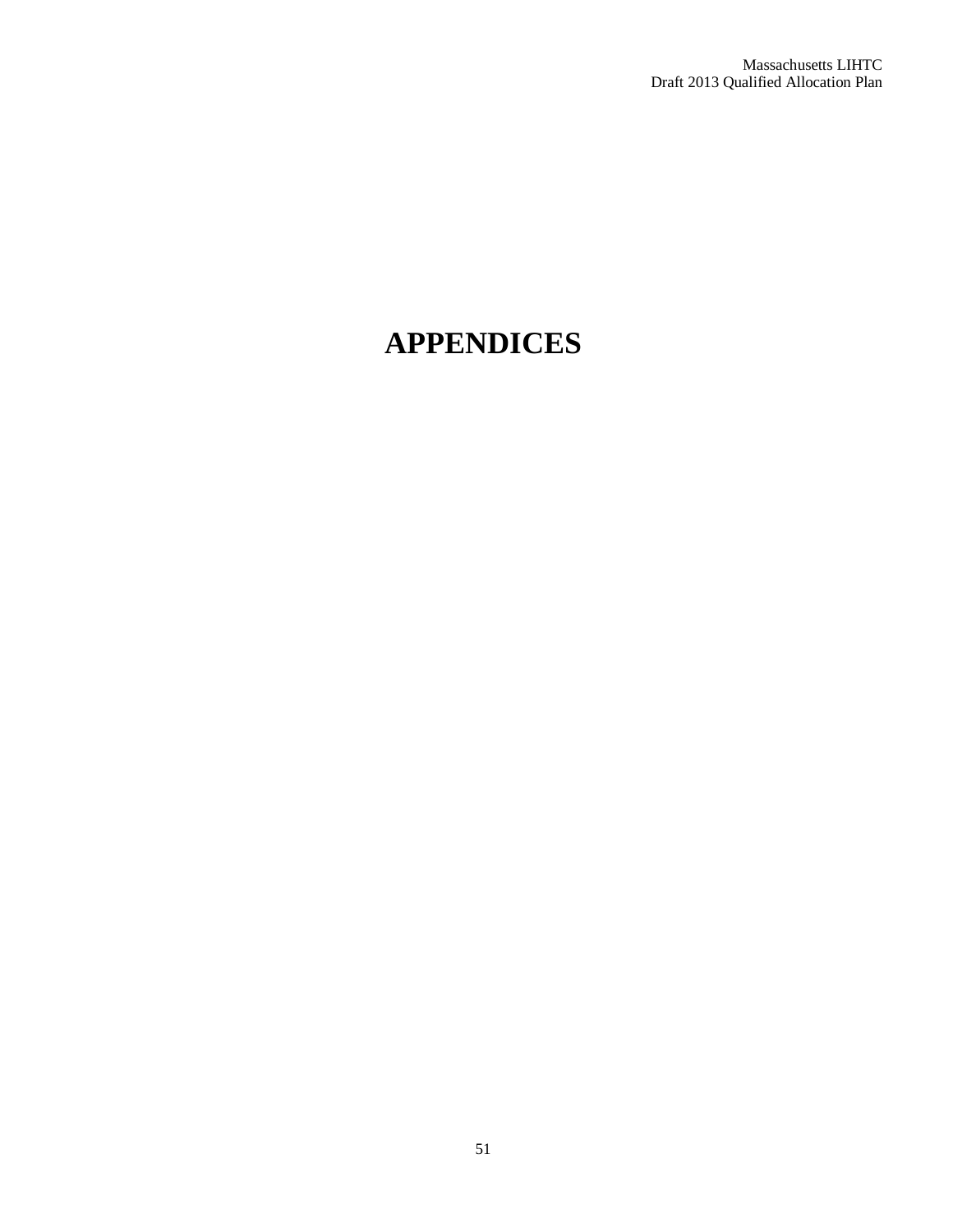# **APPENDIX A - 2013 RENTAL ROUND PRE-APPLICATION TO DHCD**

| Project Location: New York Contract Contract Contract Contract Contract Contract Contract Contract Contract Contract Contract Contract Contract Contract Contract Contract Contract Contract Contract Contract Contract Contra                         |                |  |  |  |  |
|--------------------------------------------------------------------------------------------------------------------------------------------------------------------------------------------------------------------------------------------------------|----------------|--|--|--|--|
| Project Type (family, elderly 62+, special needs): ______________________________                                                                                                                                                                      |                |  |  |  |  |
| Project Sponsor: 2000 and 2000 and 2000 and 2000 and 2000 and 2000 and 2000 and 2000 and 2000 and 2000 and 200                                                                                                                                         |                |  |  |  |  |
| Other Key Members of Team:                                                                                                                                                                                                                             |                |  |  |  |  |
| Architect: <u>Contractions</u>                                                                                                                                                                                                                         |                |  |  |  |  |
| Possible Contractors: 2000 and 2000 and 2000 and 2000 and 2000 and 2000 and 2000 and 2000 and 2000 and 2000 and 2000 and 2000 and 2000 and 2000 and 2000 and 2000 and 2000 and 2000 and 2000 and 2000 and 2000 and 2000 and 20<br>(no more than three) |                |  |  |  |  |
| Management Agent: 1997 and 1997 and 1997 and 1997 and 1997 and 1997 and 1997 and 1997 and 1997 and 1997 and 19                                                                                                                                         |                |  |  |  |  |
| Consultant: Consultant Consultant Consultant Consultant Consultant Consultant Consultant Consultant Consultant                                                                                                                                         |                |  |  |  |  |
| Entity preparing cost estimates: University of the set of the set of the set of the set of the set of the set of the set of the set of the set of the set of the set of the set of the set of the set of the set of the set of                         |                |  |  |  |  |
| <b>Sponsor Contact Name:</b>                                                                                                                                                                                                                           | Email Address: |  |  |  |  |

Provide a short narrative describing your strategy for securing M/WBE participation and for ensuring equal opportunity for women and minorities to participate as labor in your project:

Conformance with DHCD Priority Categories (see attached):

Provide short narrative response: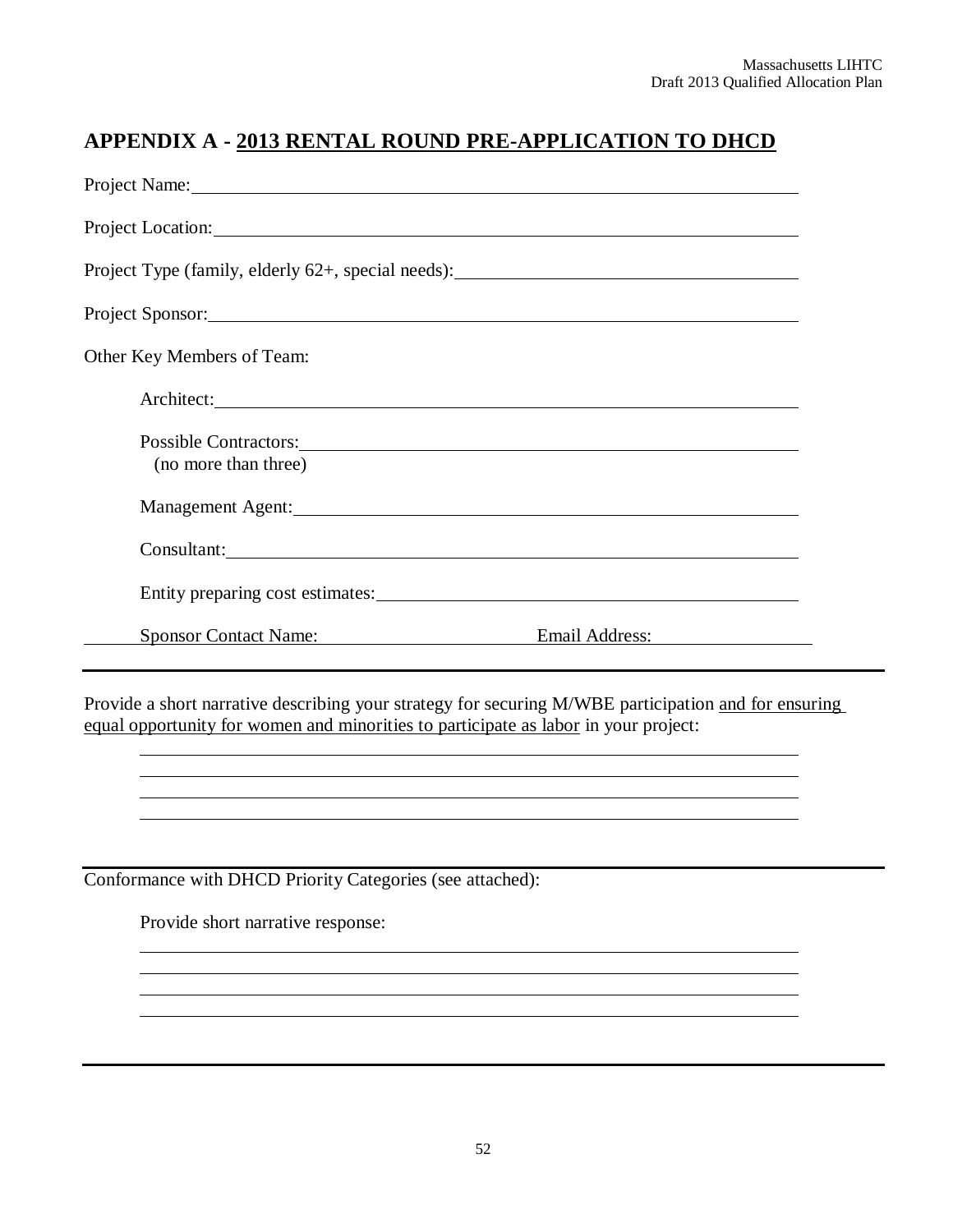#### **Unit Mix**

| <b>AMI</b>       | $30\%$ or<br>below | 50% or<br>below | $60\%$ or<br>below | 80% or<br>below | <b>Market</b> | <b>Total</b><br><b>Units</b> |
|------------------|--------------------|-----------------|--------------------|-----------------|---------------|------------------------------|
| <b>SRO</b>       |                    |                 |                    |                 |               |                              |
| <b>Studio</b>    |                    |                 |                    |                 |               |                              |
| 1 Bdrm           |                    |                 |                    |                 |               |                              |
| 2 Bdrm           |                    |                 |                    |                 |               |                              |
| 3 Bdrm           |                    |                 |                    |                 |               |                              |
| <b>Total AMI</b> |                    |                 |                    |                 |               |                              |

Total Development Cost (TDC):

TDC Per Unit:

Operating Costs Per Unit:

| <b>Debt Service Coverage</b> |      |      |      |      |      |      |             |      |                    |      |      |
|------------------------------|------|------|------|------|------|------|-------------|------|--------------------|------|------|
| Year                         | Year | Year | Year | Year | Year | Year | Year   Year | Year | Year   Year   Year | Year | Year |
|                              |      |      |      |      |      |      |             | 10   |                    |      |      |
|                              |      |      |      |      |      |      |             |      |                    |      |      |

#### **Cash Flow per Unit**

| Year | Year | Year | Year | Year | Year | Year   Year | $\vert$ Year $\vert$ | Year   Year   Year   Year   Year |   |  | Year |
|------|------|------|------|------|------|-------------|----------------------|----------------------------------|---|--|------|
|      | ∸    |      |      |      |      |             |                      | 10                               | ∸ |  | ΠJ   |
|      |      |      |      |      |      |             |                      |                                  |   |  |      |

Anticipated Funding Requests of DHCD:

(Please note QAP limits on 9% and State funding requests)

| 4% Credit | 9% Credit | 9% Credit<br>per Tax<br>Credit Unit | <b>State</b><br>$Credit*$ | State Credit   Total<br>per Unit | <b>DHCD</b><br><b>Subsidies</b> | <b>DHCD</b><br>Subsidy per<br>Unit |
|-----------|-----------|-------------------------------------|---------------------------|----------------------------------|---------------------------------|------------------------------------|
|           |           |                                     |                           |                                  |                                 |                                    |

DHCD Subsidy Request – Check all that apply

 $\mathsf{AHTF}\ \Box$ 

CATNHP  $\Box$  CIPF  $\Box$  CBH  $\Box$  FCF - DDS  $\Box$  FCF - DMH  $\Box$  HIF  $\Box$  HOME  $\Box$  HSF  $\Box$ 

Amount of matching funds to be provided by town/city: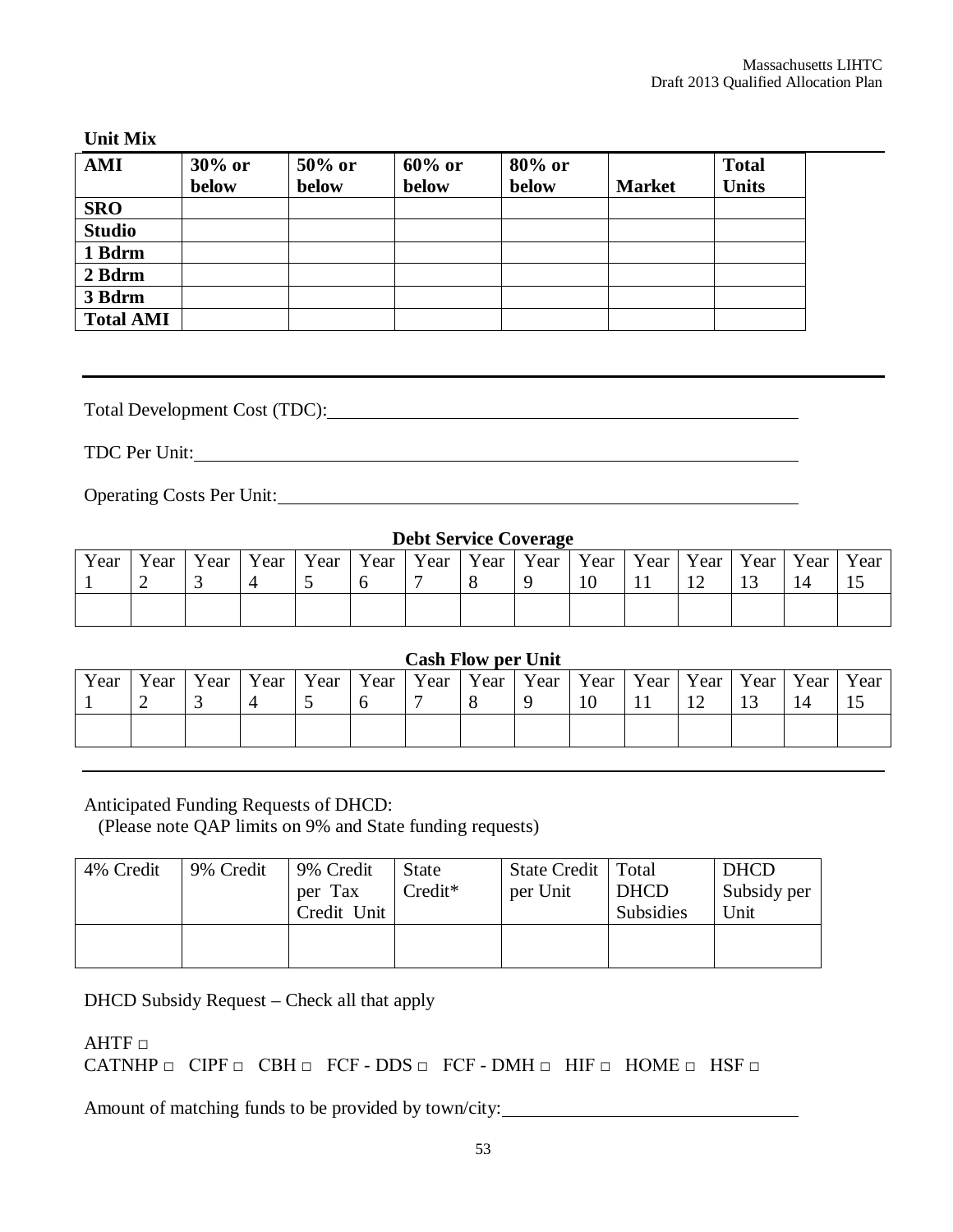| Are the matching funds committed?<br>(match typically is a mandatory requirement)                                                                                                                                                                                                                                                                                        |  |  |  |  |
|--------------------------------------------------------------------------------------------------------------------------------------------------------------------------------------------------------------------------------------------------------------------------------------------------------------------------------------------------------------------------|--|--|--|--|
| *During the 2013 funding competition, a sponsor may submit only one application for state credits.                                                                                                                                                                                                                                                                       |  |  |  |  |
| What form of site control exists and when does it expire?<br><b>Status of Zoning:</b>                                                                                                                                                                                                                                                                                    |  |  |  |  |
| Chapter 40B Projects:                                                                                                                                                                                                                                                                                                                                                    |  |  |  |  |
| Provide exact status of Chapter 40B process, including site approval letter issuance, zoning board                                                                                                                                                                                                                                                                       |  |  |  |  |
| <b>City of Boston Projects:</b><br>Is the project subject to Article 80 large/small project review? Yes ________ No ________<br>If so, has the project been approved?<br>If not, provide exact description of status of Article 80 approval process: ____________<br>If the project is not subject to Article 80 review, please describe the status of zoning approvals: |  |  |  |  |
| All other projects:                                                                                                                                                                                                                                                                                                                                                      |  |  |  |  |
| Is the project zoned? Yes _________ No __________<br>If not, provide exact description and status of all necessary approvals.                                                                                                                                                                                                                                            |  |  |  |  |
| Status of environmental review:                                                                                                                                                                                                                                                                                                                                          |  |  |  |  |
| Has an ASTM Phase 1 been completed? Yes<br>N <sub>0</sub><br>If yes, describe additional actions required, if any.                                                                                                                                                                                                                                                       |  |  |  |  |
| Historic Approvals:                                                                                                                                                                                                                                                                                                                                                      |  |  |  |  |
| Does the project have MHC sign-off? Yes__________ No____________                                                                                                                                                                                                                                                                                                         |  |  |  |  |
| No                                                                                                                                                                                                                                                                                                                                                                       |  |  |  |  |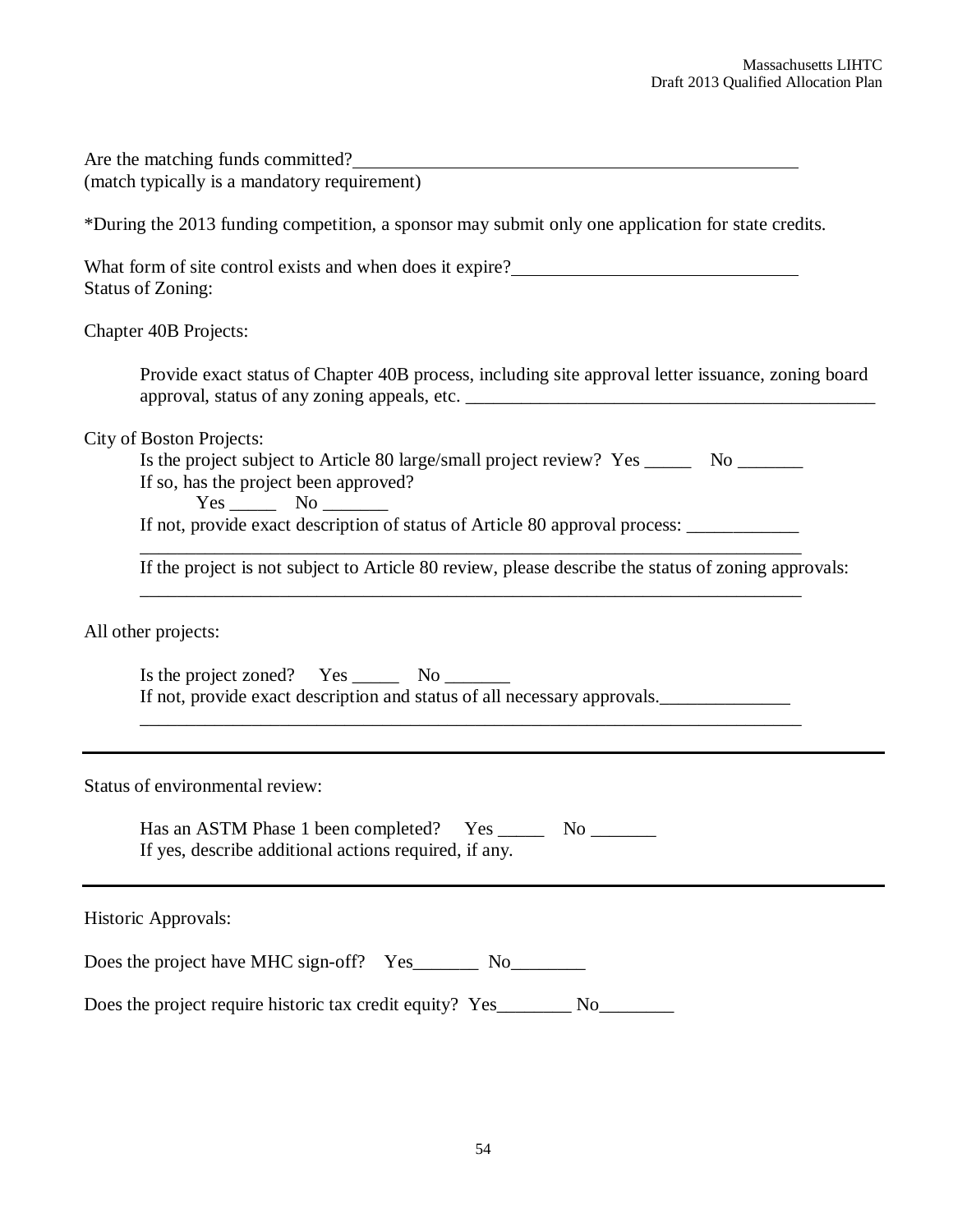If yes:

| <b>State Historic Equity</b> | <b>State Historic Credit</b> | Federal Historic | Federal Historic      |
|------------------------------|------------------------------|------------------|-----------------------|
| Amount in Budget             | <b>Award Amount</b>          | Equity           | Credit Award          |
|                              | Planned                      | Amount in Budget | <b>Amount Planned</b> |
|                              |                              |                  |                       |

State Historic:

Total award amount for which the project is eligible:\_\_\_\_\_\_\_\_\_\_\_\_\_\_\_\_\_\_\_

Total award amount for which the project has received awards:\_\_\_\_\_\_\_\_\_\_\_\_\_\_\_\_\_\_\_

(Please attach state historic credit approval letters.)

Federal Historic

Part 1 Approval Received? Yes \_\_\_\_\_\_\_ No\_\_\_\_\_\_\_\_

Part 2 Approval Received? Yes\_\_\_\_\_\_\_\_ No\_\_\_\_\_\_\_\_\_

(Please attach Part 1 and 2 approvals.)

If Part 1 and/or Part 2 have not been approved, please provide date(s) of submission to the U.S. Department of Interior

Preservation Projects Only:

Using the priority matrix for preservation projects and tier definitions included as Appendix K in the QAP, please indicate the risk factor category and tier that your project best fits, and attach supporting documentation:

| <b>Risk Factor</b>                         | Tier 1 | Tier 2 | Tier 3 |
|--------------------------------------------|--------|--------|--------|
| 1: Risk of Loss to Market Conversion       |        |        |        |
| 2: Risk of Loss Due to Physical Condition  |        |        |        |
| 3: Risk of Loss due to Financial Viability |        |        |        |
| 4: Market Condition Opportunity            |        |        |        |
|                                            |        |        |        |

Additional Comments:\_\_\_\_\_\_\_\_\_\_\_\_\_\_\_\_\_\_\_\_\_\_\_\_\_\_\_\_\_\_\_\_\_\_\_\_\_\_\_\_\_\_\_\_\_\_\_\_\_\_\_\_\_\_\_\_\_\_\_\_\_\_\_\_\_\_\_

\_\_\_\_\_\_\_\_\_\_\_\_\_\_\_\_\_\_\_\_\_\_\_\_\_\_\_\_\_\_\_\_\_\_\_\_\_\_\_\_\_\_\_\_\_\_\_\_\_\_\_\_\_\_\_\_\_\_\_\_\_\_\_\_\_\_\_\_\_\_\_\_\_\_\_\_\_\_\_\_\_\_\_\_\_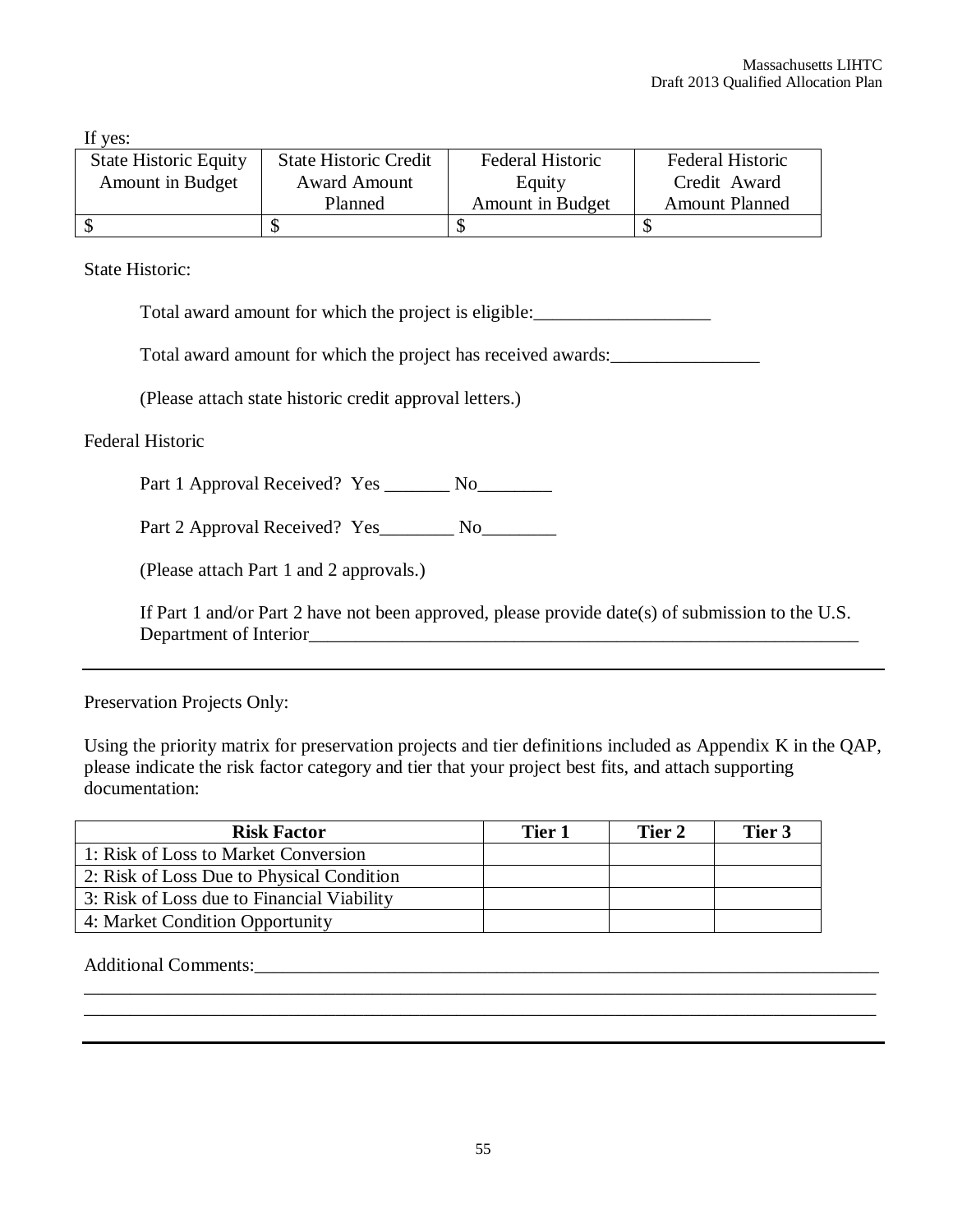Market Information:

| Please describe the market conditions in the primary market area, including, but not limited to:                                                                                                                               |  |
|--------------------------------------------------------------------------------------------------------------------------------------------------------------------------------------------------------------------------------|--|
| Rental Vacancy Rate: Manual Communication of the Communication of the Communication of the Communication of the Communication of the Communication of the Communication of the Communication of the Communication of the Commu |  |
| Average 1-BR Rent:                                                                                                                                                                                                             |  |
| Average 2-BR Rent:                                                                                                                                                                                                             |  |
| Average 3-BR Rent:                                                                                                                                                                                                             |  |
| Median 1-BR Rent:                                                                                                                                                                                                              |  |
| Median 2-BR Rent:                                                                                                                                                                                                              |  |
| Median 3-BR Rent:                                                                                                                                                                                                              |  |
| Unemployment Rate:                                                                                                                                                                                                             |  |
| <b>Median Sales Price:</b>                                                                                                                                                                                                     |  |
|                                                                                                                                                                                                                                |  |

Please note: the sponsor does not need to provide a market study at this time, but needs to indicate the source of the information provided above:

Does the sponsor have a project with a prior DHCD award that has not yet closed? If so, identify project and date of DHCD award:

If the project is intended to serve the elderly  $(62 \text{ and older only})$ , has the town or city supported an affordable family housing project within the past three years? If so, identify the project and the year it proceeded to construction:

**Please note: Sponsors of projects seeking Community Based Housing (CBH) or Facilities Consolidation Fund (FCF) assistance must also complete the following sections (pages 6-10) of this document.**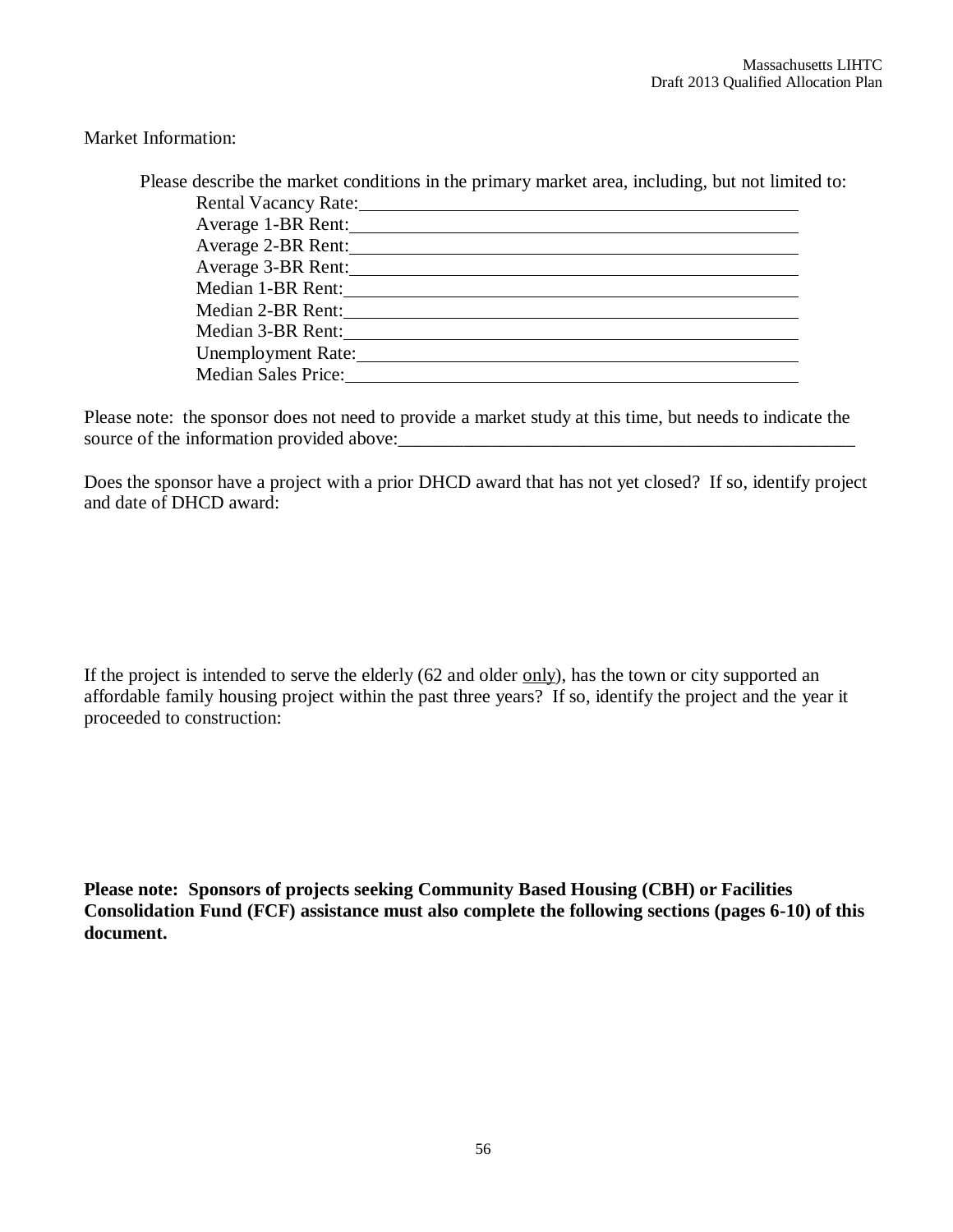#### **Community Based Housing (CBH) Preliminary Application Addendum**

# (COMPLETE ONLY IF APPLYING FOR CBH FUNDING)

The CBH program presents an opportunity to expand the range of housing options in the community for people with disabilities. The program funds integrated housing units that meet the housing needs and preferences of people with disabilities who are institutionalized or at risk of institutionalization.

The Mass Rehab Commission (MRC) and Executive Office of Health and Human Services (EOHHS) require that CBH units be accessible for persons with mobility impairments. Priority will be given to projects that expand opportunities for integrated housing for people with disabilities by providing rental units in larger housing developments that are accessible and visitable. All CBH units must be affordable to a household with an income as low as 15% of AMI, with documented operating subsidy..

To ensure that projects meet design and program goals, all prospective CBH developers should review Achieving Access Parts One and Two as well as the CBH program guidelines available on the Community Economic Development Assistance Corporation (CEDAC) website, www.CEDAC.org. All prospective CBH projects must receive a certification from MRC in order to proceed to full application. By filing this pre-application with MRC and CEDAC, applicants begin the certification process.

Please complete the CBH pre-application addendum and deliver the full pre-application plus CBH addendum to DHCD, with a copy to Margaret Dionne at MA Rehabilitation Commission (MRC) as well as to (Margaret.Dionne@state.ma.us) and Sara Barcan at CEDAC (sbarcan@cedac.org).

| <b>Unit Size</b> | <b>Unit Type</b><br>(townhouse,<br>flat, duplex,<br>single) | <b>Total</b><br><b>Number</b> | <b>Accessible for</b><br>persons with<br>mobility<br>impairment | Other<br>'program'<br>units or set<br>asides (FCF<br>for example) | <b>Proposed</b><br>number of<br><b>CBH</b> units |
|------------------|-------------------------------------------------------------|-------------------------------|-----------------------------------------------------------------|-------------------------------------------------------------------|--------------------------------------------------|
| Studio           |                                                             |                               |                                                                 |                                                                   |                                                  |
| One              |                                                             |                               |                                                                 |                                                                   |                                                  |
| Bedroom          |                                                             |                               |                                                                 |                                                                   |                                                  |
| Two              |                                                             |                               |                                                                 |                                                                   |                                                  |
| Bedroom          |                                                             |                               |                                                                 |                                                                   |                                                  |
| Three            |                                                             |                               |                                                                 |                                                                   |                                                  |
| Bedroom          |                                                             |                               |                                                                 |                                                                   |                                                  |
| Four             |                                                             |                               |                                                                 |                                                                   |                                                  |
|                  |                                                             |                               |                                                                 |                                                                   |                                                  |
| Bedroom<br>Total |                                                             |                               |                                                                 |                                                                   |                                                  |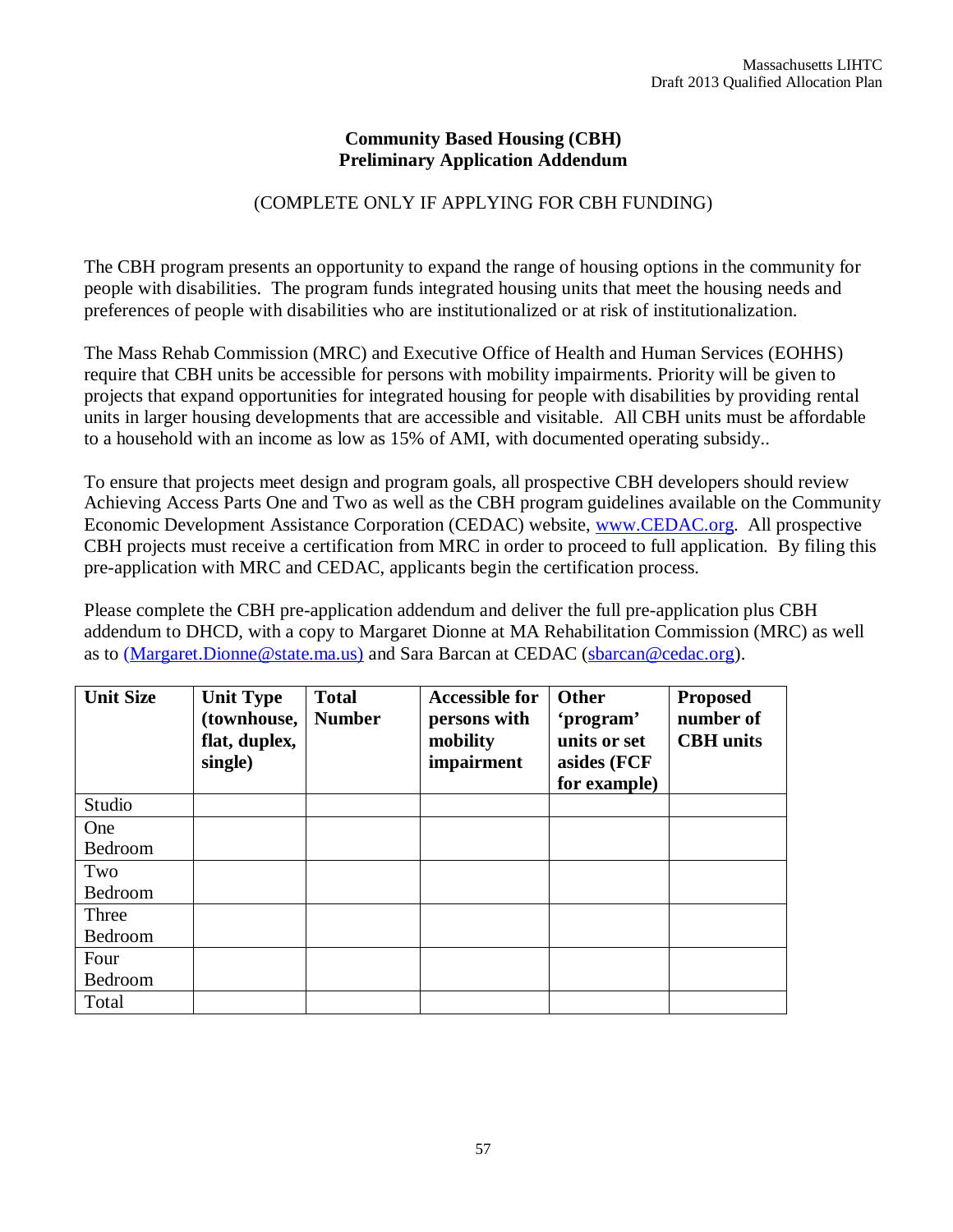| Visitability           | Are all units in the development visitable by persons with      |
|------------------------|-----------------------------------------------------------------|
|                        | disabilities?                                                   |
|                        | If no, how many are visitable?                                  |
| Universal Design-refer | Does the development incorporate Universal Design Features in   |
| to CBH checklist       | all units and common spaces?                                    |
|                        | How many units comply with UD principles?                       |
| Accessible Units       | Do the accessible units meet all applicable state and federal   |
|                        | standards? Check which ones apply—521 CMR; UFAS; FHA.           |
|                        | Do the accessible units (or will the accessible units) meet the |
|                        | CBH criteria as listed in the Design Checklist?                 |
| Adaptable units        |                                                                 |
| Elevator $Y/N$ ; how   |                                                                 |
| many?                  |                                                                 |
| Proximity to           |                                                                 |
| accessible             |                                                                 |
| transportation         |                                                                 |
| Proximity to shopping  |                                                                 |
| Other -describe other  |                                                                 |
| amenities and features |                                                                 |

# **Project Features** (*please describe)*

1. Description of Site / Location (i.e., proximity to goods and services, including mass transit):

\_\_\_\_\_\_\_\_\_\_\_\_\_\_\_\_\_\_\_\_\_\_\_\_\_\_\_\_\_\_\_\_\_\_\_\_\_\_\_\_\_\_\_\_\_\_\_\_\_\_\_\_\_\_\_\_\_\_\_\_\_\_\_\_\_\_\_\_\_\_\_\_\_\_\_

\_\_\_\_\_\_\_\_\_\_\_\_\_\_\_\_\_\_\_\_\_\_\_\_\_\_\_\_\_\_\_\_\_\_\_\_\_\_\_\_\_\_\_\_\_\_\_\_\_\_\_\_\_\_\_\_\_\_\_\_\_\_\_\_\_\_\_\_\_\_\_\_\_\_\_

\_\_\_\_\_\_\_\_\_\_\_\_\_\_\_\_\_\_\_\_\_\_\_\_\_\_\_\_\_\_\_\_\_\_\_\_\_\_\_\_\_\_\_\_\_\_\_\_\_\_\_\_\_\_\_\_\_\_\_\_\_\_\_\_\_\_\_\_\_\_\_\_\_\_\_

\_\_\_\_\_\_\_\_\_\_\_\_\_\_\_\_\_\_\_\_\_\_\_\_\_\_\_\_\_\_\_\_\_\_\_\_\_\_\_\_\_\_\_\_\_\_\_\_\_\_\_\_\_\_\_\_\_\_\_\_\_\_\_\_\_\_\_\_\_\_\_\_\_\_\_

- 2. Experience of Sponsoring Organization with CBH projects:
- 3. Services Anticipated, if any (if service partner has been selected, please identify):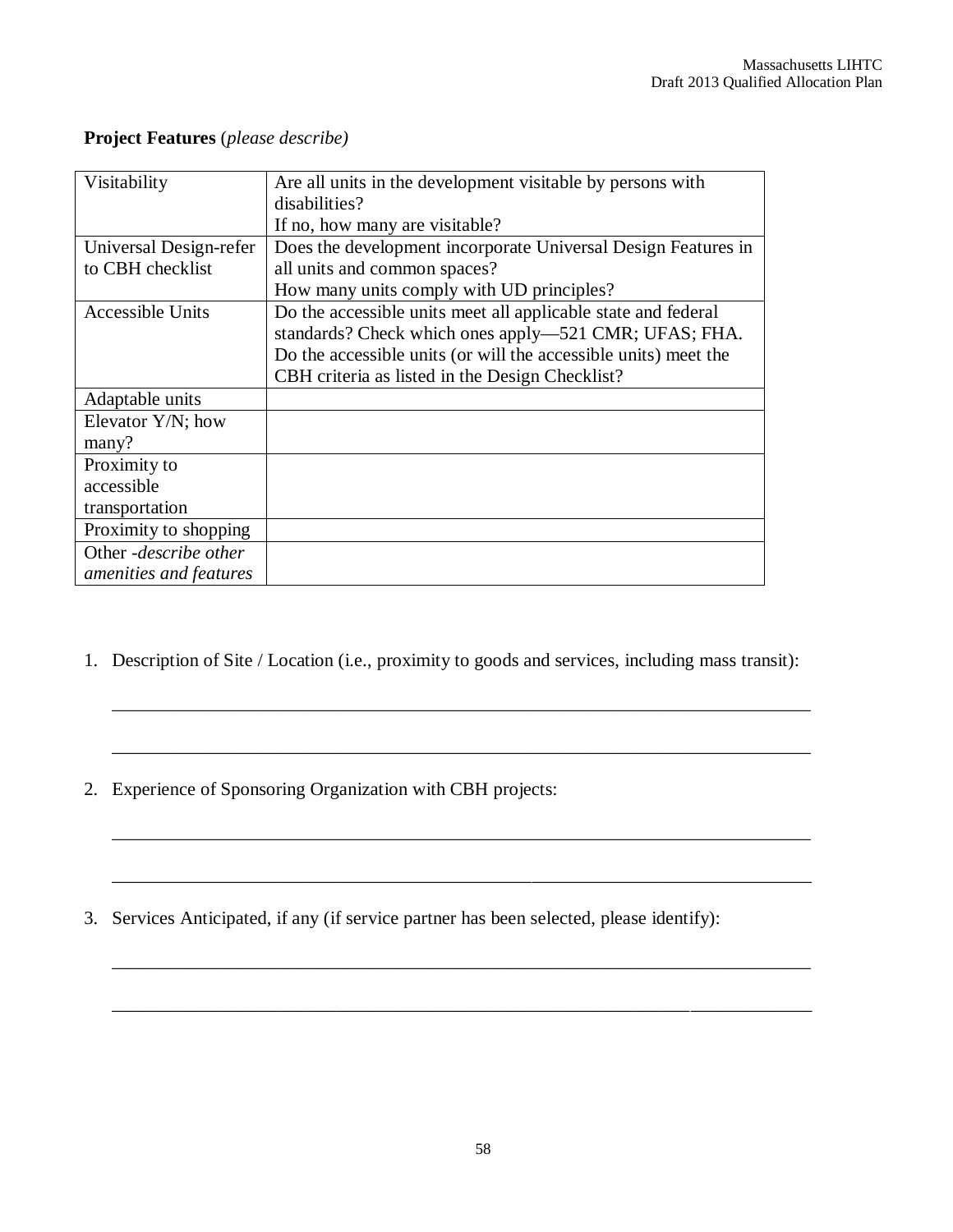4. Source of Service Funding, if any:

# **Financing Plan**

- 1. Please indicate estimated total amount of CBH request:
- 2. Please indicate proposed source of operating subsidy below:

\_\_\_\_\_\_\_\_\_\_\_\_\_\_\_\_\_\_\_\_\_\_\_\_\_\_\_\_\_\_\_\_\_\_\_\_\_\_\_\_\_\_\_\_\_\_\_\_\_\_\_\_\_\_\_\_\_\_\_\_\_\_\_\_\_\_\_\_\_\_\_\_\_\_

\_\_\_\_\_\_\_\_\_\_\_\_\_\_\_\_\_\_\_\_\_\_\_\_\_\_\_\_\_\_\_\_\_\_\_\_\_\_\_\_\_\_\_\_\_\_\_\_\_\_\_\_\_\_\_\_\_\_\_\_\_\_\_\_\_\_\_\_\_\_\_\_\_\_\_

\_\_\_\_\_\_\_\_\_\_\_\_\_\_\_\_\_\_\_\_\_\_\_\_\_\_\_\_\_\_\_\_\_\_\_\_\_\_\_\_\_\_\_\_\_\_\_\_\_\_\_\_\_\_\_\_\_\_\_\_\_\_\_\_\_\_\_\_\_\_\_\_\_\_\_\_\_\_

\_\_\_\_\_\_\_\_\_\_\_\_\_\_\_\_\_\_\_\_\_\_\_\_\_\_\_\_\_\_\_\_\_\_\_\_\_\_\_\_\_\_\_\_\_\_\_\_\_\_\_\_\_\_\_\_\_\_\_\_\_\_\_\_\_\_\_\_\_\_\_\_\_\_\_\_\_\_

| $\Box$ Project-based Section 8 |  |
|--------------------------------|--|
| $\Box$ MRVP                    |  |
| $\Box$ Other – please specify: |  |

Comments on Financing Plan:

# **Developer Track Record**

Please describe previous experience with the CBH program, if any.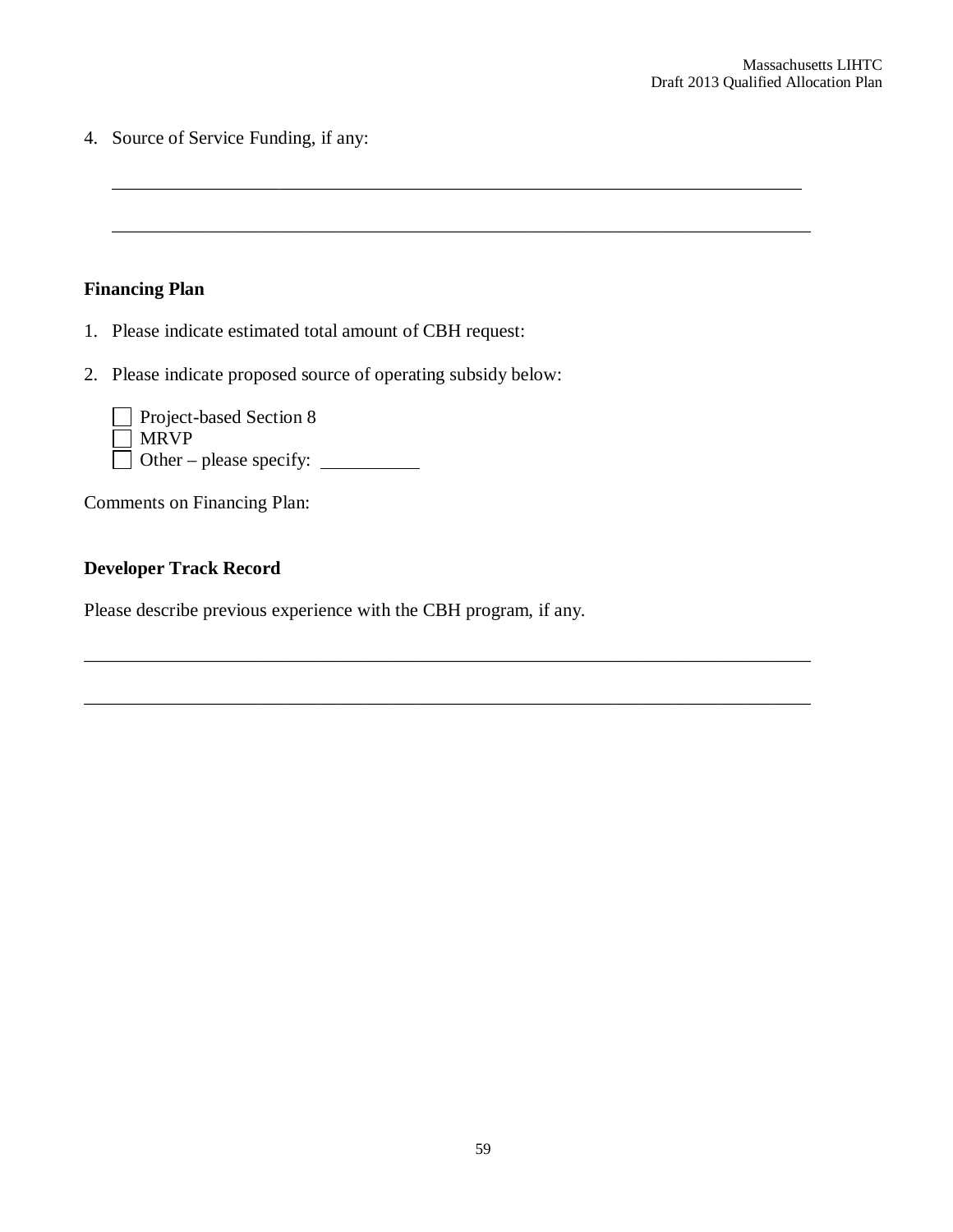# *Facilities Consolidation Fund (FCF) Preliminary Application Addendum\**

(COMPLETE ONLY IF APPLYING FOR FCF FUNDING)

- 5. Agency: DMH / DDS (circle)
- 6. Number of FCF Units Requested:\_\_\_\_\_\_\_\_\_\_\_\_\_\_\_\_\_\_\_\_\_\_\_\_\_\_\_\_\_\_\_\_\_\_\_\_\_\_\_\_\_\_\_\_\_\_\_\_\_\_\_\_\_\_\_\_\_\_\_\_\_\_
- 7. Unit Sizes (# of bedrooms per FCF unit):
- 8. Property Type (townhouse; apartment building; etc.):

\_\_\_\_\_\_\_\_\_\_\_\_\_\_\_\_\_\_\_\_\_\_\_\_\_\_\_\_\_\_\_\_\_\_\_\_\_\_\_\_\_\_\_\_\_\_

9. Description of Site / Location (i.e., proximity to goods and services, including mass transit):\_\_\_\_\_\_\_\_\_\_\_\_\_\_\_\_

\_\_\_\_\_\_\_\_\_\_\_\_\_\_\_\_\_\_\_\_\_\_\_\_\_\_\_\_\_\_\_\_\_\_\_\_\_\_\_\_\_\_\_\_\_\_\_\_\_\_\_\_\_\_\_\_\_\_\_\_\_\_\_\_\_\_\_\_\_\_\_\_\_\_\_\_\_\_\_\_\_\_\_\_\_

\_\_\_\_\_\_\_\_\_\_\_\_\_\_\_\_\_\_\_\_\_\_\_\_\_\_\_\_\_\_\_\_\_\_\_\_\_\_\_\_\_\_\_\_\_\_\_\_\_\_\_\_\_\_\_\_\_\_\_\_\_\_\_\_\_\_\_\_\_\_\_\_\_\_\_\_\_\_\_\_\_\_\_\_\_

\_\_\_\_\_\_\_\_\_\_\_\_\_\_\_\_\_\_\_\_\_\_\_\_\_\_\_\_\_\_\_\_\_\_\_\_\_\_\_\_\_\_\_\_\_\_\_\_\_\_\_\_\_\_\_\_\_\_\_\_\_\_\_\_\_\_\_\_\_\_\_\_\_\_\_\_\_\_\_\_\_\_\_\_\_

\_\_\_\_\_\_\_\_\_\_\_\_\_\_\_\_\_\_\_\_\_\_\_\_\_\_\_\_\_\_\_\_\_\_\_\_\_\_\_\_\_\_\_\_\_\_\_\_\_\_\_\_\_\_\_\_\_\_\_\_\_\_\_\_\_\_\_\_\_\_\_\_\_\_\_\_\_\_\_\_\_\_\_\_\_

\_\_\_\_\_\_\_\_\_\_\_\_\_\_\_\_\_\_\_\_\_\_\_\_\_\_\_\_\_\_\_\_\_\_\_\_\_\_\_\_\_\_\_\_\_\_\_\_\_\_\_\_\_\_\_\_\_\_\_\_\_\_\_\_\_\_\_\_\_\_\_\_\_\_\_\_\_\_\_\_\_\_\_\_\_

\_\_\_\_\_\_\_\_\_\_\_\_\_\_\_\_\_\_\_\_\_\_\_\_\_\_\_\_\_\_\_\_\_\_\_\_\_\_\_\_\_\_\_\_\_\_\_\_\_\_\_\_\_\_\_\_\_\_\_\_\_\_\_\_\_\_\_\_\_\_\_\_\_\_\_\_\_\_\_\_\_\_\_\_\_

\_\_\_\_\_\_\_\_\_\_\_\_\_\_\_\_\_\_\_\_\_\_\_\_\_\_\_\_\_\_\_\_\_\_\_\_\_\_\_\_\_\_\_\_\_\_\_\_\_\_\_\_\_\_\_\_\_\_\_\_\_\_\_\_\_\_\_\_\_\_\_\_\_\_\_\_\_\_\_\_\_\_\_\_\_

\_\_\_\_\_\_\_\_\_\_\_\_\_\_\_\_\_\_\_\_\_\_\_\_\_\_\_\_\_\_\_\_\_\_\_\_\_\_\_\_\_\_\_\_\_\_\_\_\_\_\_\_\_\_\_\_\_\_\_\_\_\_\_\_\_\_\_\_

\_\_\_\_\_\_\_\_\_\_\_\_\_\_\_\_\_\_\_\_\_\_\_\_\_\_\_\_\_\_\_\_\_\_\_\_\_\_\_\_\_\_\_\_\_\_\_\_\_\_\_\_\_\_\_\_

10. Experience of Sponsoring Organization with FCF projects:

\_\_\_\_\_\_\_\_\_\_\_\_\_\_\_\_\_\_\_\_\_\_\_\_\_\_\_\_\_\_\_\_\_\_\_\_\_\_\_\_\_\_

11. Population to be Served: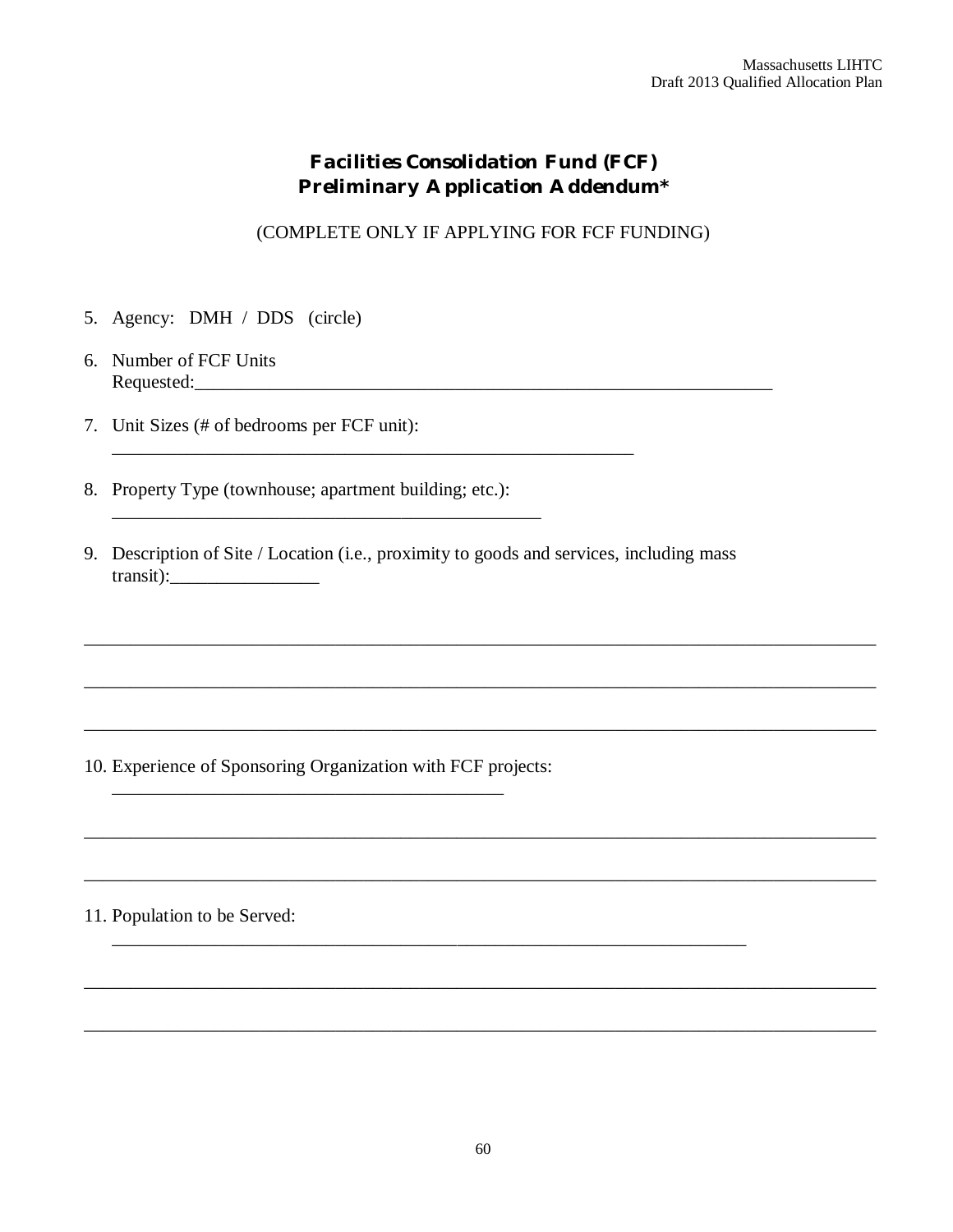12. Services Anticipated (if service partner has been selected, please  $identity):$ 

#### 13. Source of Service Funding:

\* For projects seeking FCF in combination with other DHCD resources, complete and return full preapplication with addendum to DHCD as well as the DMH or DDS Area Housing Coordinator with a copy to Sara Barcan at CEDAC or sbarcan@cedac.org. All FCF applicant projects must be certified by DMH or DDS in order to proceed to full application. Submission of this pre-application to the appropriate agency begins the certification process. For DDS group homes and other projects seeking FCF without other state resources, please visit the CEDAC website www.CEDAC.org for the appropriate preapplication.

\_\_\_\_\_\_\_\_\_\_\_\_\_\_\_\_\_\_\_\_\_\_\_\_\_\_\_\_\_\_\_\_\_\_\_\_\_\_\_\_\_\_\_\_\_\_\_\_\_\_\_\_\_\_\_\_\_\_\_\_\_\_\_\_\_\_\_\_\_\_\_\_\_\_\_\_\_\_\_\_\_\_\_\_\_

\_\_\_\_\_\_\_\_\_\_\_\_\_\_\_\_\_\_\_\_\_\_\_\_\_\_\_\_\_\_\_\_\_\_\_\_\_\_\_\_\_\_\_\_\_\_\_\_\_\_\_\_\_\_\_\_\_\_\_\_\_\_\_\_\_\_\_\_\_\_\_\_\_\_\_\_\_\_\_\_\_\_\_\_\_

\_\_\_\_\_\_\_\_\_\_\_\_\_\_\_\_\_\_\_\_\_\_\_\_\_\_\_\_\_\_\_\_\_\_\_\_\_\_\_\_\_\_\_\_\_\_\_\_\_\_\_\_\_\_\_\_\_\_\_\_\_\_\_\_\_\_\_\_\_\_\_\_\_\_\_\_\_\_\_\_\_\_\_\_\_

\_\_\_\_\_\_\_\_\_\_\_\_\_\_\_\_\_\_\_\_\_\_\_\_\_\_\_\_\_\_\_\_\_\_\_\_\_\_\_\_\_\_\_\_\_\_\_\_\_\_\_\_\_\_\_\_\_\_\_\_\_\_\_\_\_\_\_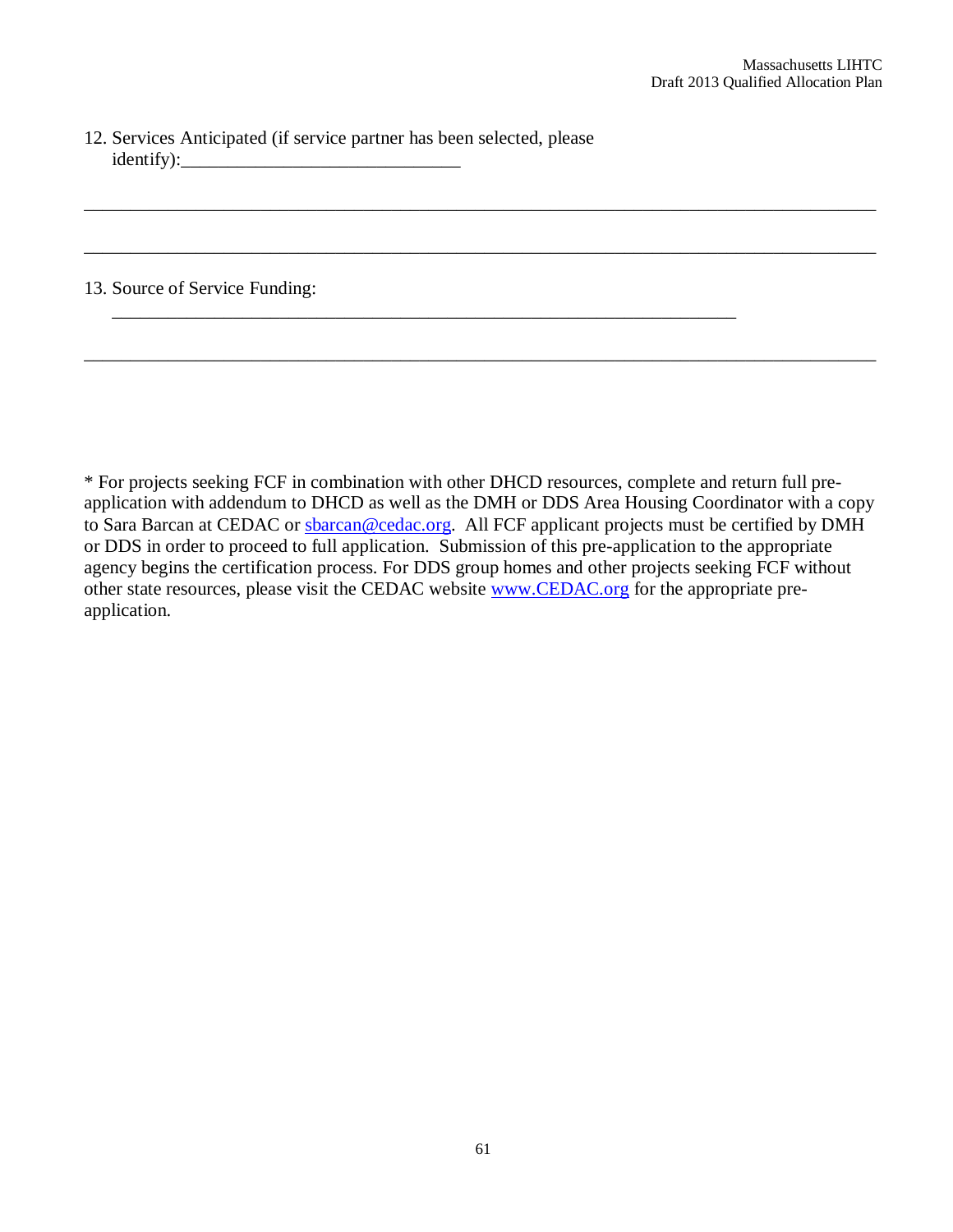# **Appendix B: Compliance Monitoring Procedure**

The compliance monitoring procedure includes five components:

- 1. Record keeping and Records Retention
- 2. Annual Certification and Review
- 3. Records Review
- 4. Building Inspection
- 5. Notification of Noncompliance

These components are based on and incorporate the requirements of Internal Revenue Code Section 42 and Treasury Regulation Section 1.42-5. "Low income units" refers to tax credit eligible units as defined by Section  $42(g)$ .

# **I. Record keeping And Record Retention**

Record keeping: For each year in the compliance period, which is equal to 15 taxable years beginning the first year the tax credit is taken, the Owner shall maintain records for each building in the project showing the:

- a. Total number of residential rental units in the building (including the number of bedrooms and the size in square feet of each residential rental unit);
- b. Percentage of residential rental units in the building that are low income units as defined by Section  $42(g)$ , and the size in square feet of each low income unit.
- c. Rent charged on each residential rental unit in the building (including any utility allowance);
- d. Number of occupants in each low income unit if the rent is determined by the number of occupants per unit under Section  $42(g)(2)$  (as in effect prior to 1989 amendments);
- e. Annual income certification for each low income tenant per unit unless specifically waived by the Internal Revenue Service under Revenue Procedure 2004-38.
- f. Documentation to support each low income tenant's income certification (for example, a copy of the tenant's federal income tax returns, W-2 Form, verification from a third party such as an employer or a state agency paying unemployment compensation, and/or a statement from the local housing authority declaring that the tenant did not exceed the income limit under Section  $42(g)$  if a tenant is receiving Section 8 housing assistance payments,);
- g. Each low income vacancy in the building and information that shows when, and to whom, the next available units were rented;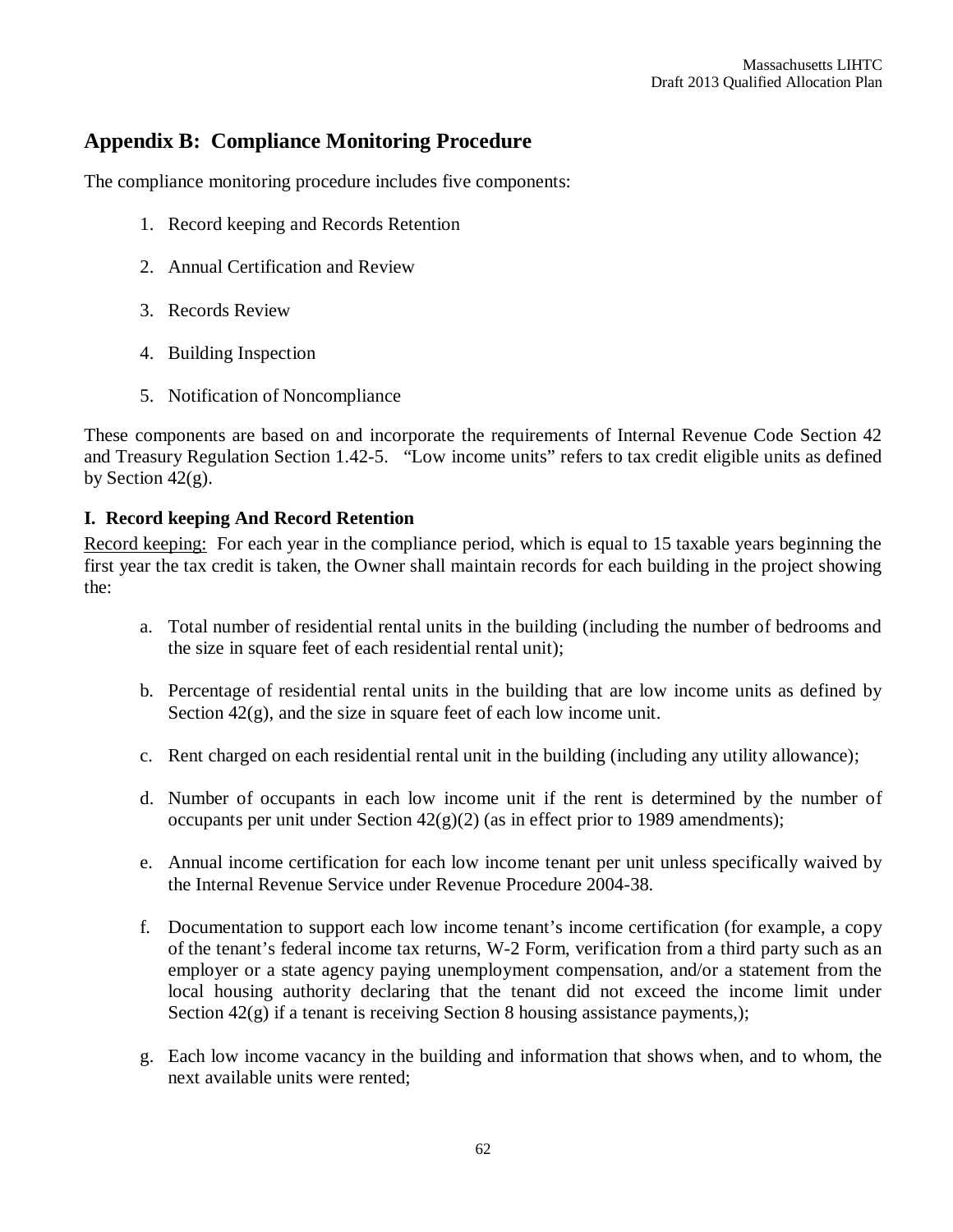- h. Eligible basis and qualified basis of the building at the end of the first year of the credit period; and
- i. Character and use of the nonresidential portion of the building included in the building's eligible basis under Section 42(d).

Specific Requirements: In accordance with Treasury Regulation Section 1.42-5 and Revenue Procedures 94-64 and 94-65, DHCD adopts the following specific requirements: (i) As provided in Section 5.01(3) of Revenue Procedure 94-64, the requirement for annual income re-certification will apply to all owners, including all owners of 100% low income buildings unless specifically waived by the Internal Revenue Service under Revenue Procedure 2004-38. (ii) As provided in Section 4.04 of Revenue Procedure 94-65, DHCD will require owners to obtain documentation, other than the statement described in Section 4.02 of the Revenue Procedure, to support a low income tenant's annual certification of income from assets.

Records Retention: The Owner shall retain records for the first year of the credit period for at least six years beyond the due date (with extensions) for filing the tax return for the last year of the compliance period of the building. The Owner shall retain the records described above for all subsequent years in the compliance period for at least six years after the due date (with extensions) for filing the federal income tax return for that year.

Additionally, for each year that the Agreement remains in effect after the compliance period, the Owner shall retain records adequate to demonstrate compliance with the terms and conditions of the Agreement, including, but not necessarily limited to, income and rent records pertaining to tenants. The Owner shall retain the records pertaining to a particular year for at least 6 years following the close of that year.

**Inspection Records Retention:** The Owner shall also retain and provide, for DHCD's inspection, any original report or notice issued by a state or local authority of a health, safety, or building code violation concerning the Project. Retention of the original violation report or notice is not required beyond the time when DHCD reviews the report or notice and completes its inspection pursuant to Section III below, except where the violation remains uncorrected*.*

# **II. Annual Certification and Review**

Submission of Certification: The Owner of every project that has received tax credits must submit to DHCD at least annually for each year in the compliance period an Owner's Certification of Continuing Tax Credit Compliance, which will be provided by DHCD. In this document, the Owner shall certify to DHCD, under the penalty of perjury, that for the preceding 12-month period:

- a. The project was continually in compliance with the terms and conditions of its Agreement with DHCD, MHFA or MDFA;
- b. The project met either the 20-50 test under Section  $42(g)$  (1) (A) or the 40-60 test under Section  $42(g)$  (1) (B), whichever minimum set-aside test was applicable to the project (The 20-50 test means that a minimum of 20% of the project's units were set aside for tenants at 50% of the area median income at tax credit restricted rent levels. The 40-60 test means that a minimum of 40% of the project's units were set aside for tenants at 60% of the area median income at tax credit restricted rent levels);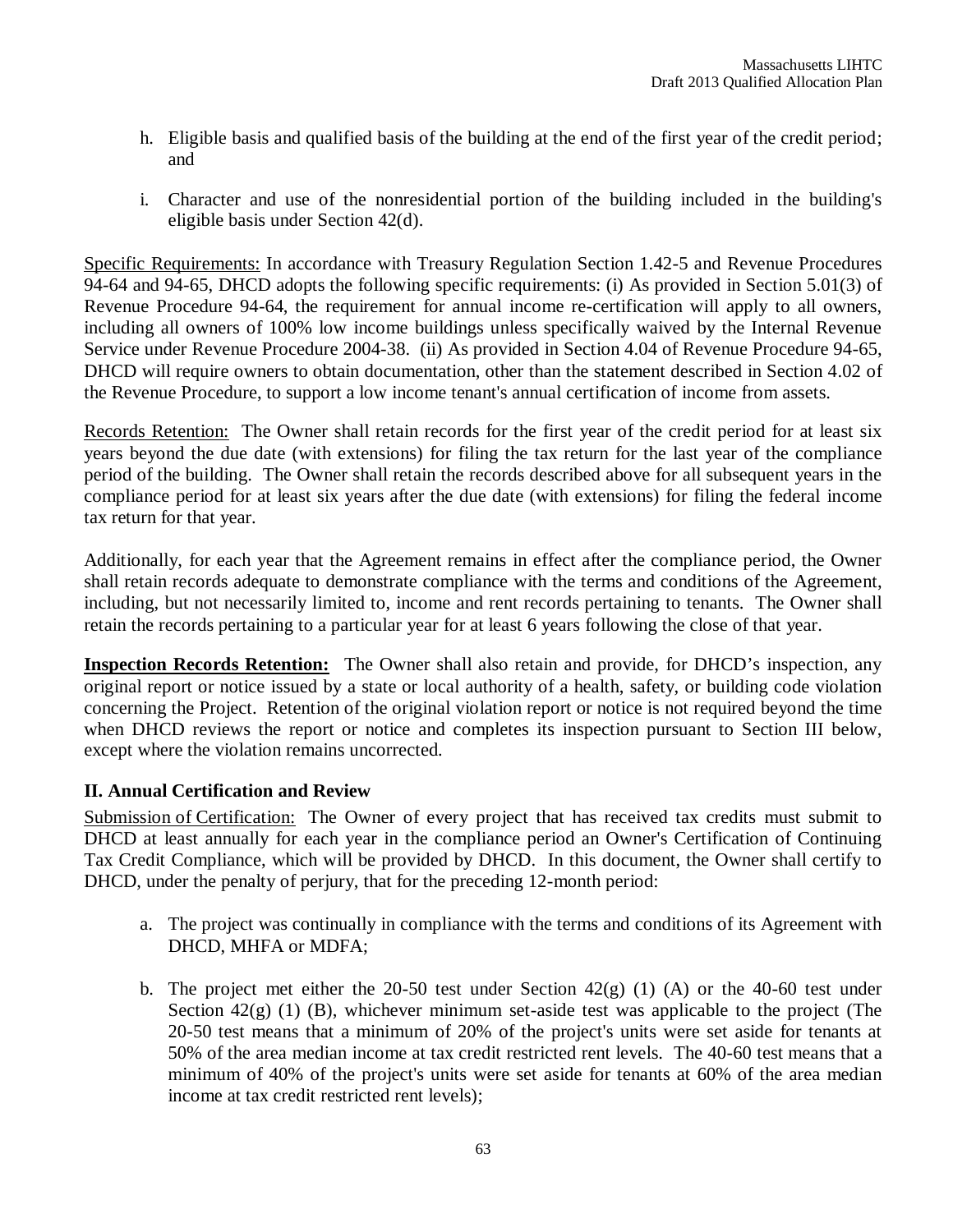- c. There was no change in the applicable fraction as defined by Section  $42(c)(1)(B)$  of any building in the project, or that there was a change, and a description of that change is provided;
- d. The Owner has received an annual income certification from each low income tenant, and documentation to support that certification; or in the case of a tenant receiving Section 8 housing assistance payments, that the Owner has received a statement from a public housing authority that the tenant's income does not exceed the applicable income limit under Section 42(g). In accordance with Treasury Regulation Section 1.42-5 and Revenue Procedures 94-64, 94-65 and 2004-38, DHCD adopts the following specific requirements: (i) As provided in Section 5.01(3) of Revenue Procedure 94-64, the requirement for annual income re-certification will apply to all owners, including all owners of 100% low income buildings, unless specifically waived by the Internal Revenue Service under Revenue Procedure 2004-38. (ii) As provided in Section 4.04 of Revenue Procedure 94-65, DHCD will require owners to obtain documentation, other than the statement described in Section 4.02 of the Revenue Procedure, to support a low income tenant's annual certification of income from assets;
- e. Each low income unit in the project was rent-restricted under Section  $42(g)(2)$ ;
- f. All units in the project were for use by the general public (as defined in Treas. Reg. 1.42-9), including the requirement that no finding of discrimination under the Fair Housing Act, 42 U.S.C. 3601-3619, occurred for the project. (A finding of discrimination includes an adverse final decision by the Secretary of the Department of Housing and Urban Development (HUD), 24 CFR 180.680, an adverse final decision by a substantially equivalent state or local fair housing agency, 42 U.S.C. 3616a(a)(1), or an adverse judgment from a federal court.);
- g. The buildings and low income units in the project were suitable for occupancy, taking into account local health, safety, and building codes (or other habitability standards), and the state or local government office responsible for making local health, safety, or building code inspections did not issue a violation report or notice for any building or Low Income unit in the project. Alternatively, if a violation report or notice was issued by a state or local government office, the owner must state whether the violation has been corrected and must also attach to the Owner's Certification either a statement summarizing the violation report or notice or a copy of the violation report or notice;
- h. There was no change in the eligible basis (as defined in Section 42(d)) of any building in the project, or there was a change, and information regarding the nature of that change is provided;
- i. All tenant facilities included in the eligible basis under Section 42(d) of any building in the project were provided on a comparable basis without charge to all tenants in the building;
- j. If a low income unit in the project became vacant during the year, reasonable attempts were made to rent that unit or the next available unit of comparable or smaller size to tenants having a qualifying income before any units in the project were or will be rented to tenants not having a qualifying income;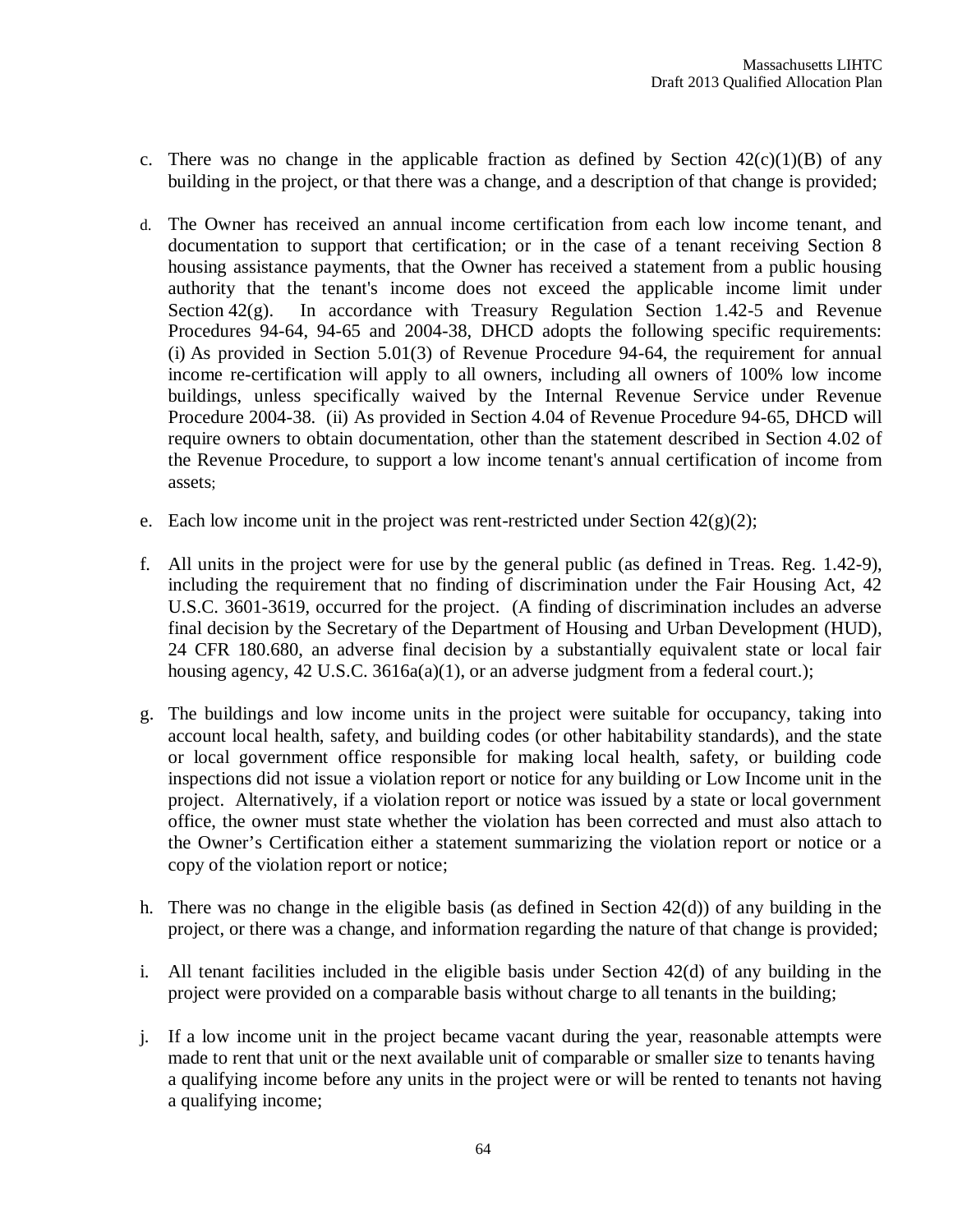- k. If the income of tenants of a low income unit in the building increased above the limit allowed in Section  $42(g)(2)(D)(ii)$ , the next available unit of comparable or smaller size in the building was or will be rented to tenants having a qualifying income;
- l. An extended low income housing commitment as described in Section  $42(h)(6)$  was in effect (for buildings subject to Section 7108(c)(1) of the Omnibus Budget Reconciliation Act of 1989), including the requirement under Section  $42(h)(6)(B)(iv)$  that an owner cannot refuse to lease a unit in the project to an applicant because the applicant holds a voucher or certificate of eligibility under Section 8 of the United State Housing Act of 1937;
- m. All low income units in the project were used on a nontransient basis (except for transitional housing for the homeless provided under Section  $42(i)(3)(iii)$  or single room occupancy units rented on a month-by-month basis under Section  $42(i)(3)(B)iv$ ; and
- n. Any additional information that DHCD deems pertinent.

In addition, the Owner must submit completed IRS Forms 8609 [with parts I and II (the top and bottom sections) completed] to DHCD for every building in the project for the first year of the compliance period. For every year of the compliance period thereafter, the Owner must submit Schedule A of Form 8609 for every building in the project. The Owners of all low income housing projects will also be required to submit to DHCD at least once each year information on tenant income and rent for each low income unit, and documentation regarding the occupancy characteristics for all units, including DHCD project completion reports and other data collection requests in the form and manner designated by DHCD, in order to illustrate compliance with fair housing requirements.

Review of Certification: DHCD will review the above-described certifications submitted by Owners for compliance with the requirements of Section 42 for all tax credit projects, including those buildings financed by the Rural Housing Services (RHS), formerly the Farmers Home Administration (FMHA), under its Section 515 Program, and buildings of which at least 50% of the aggregate basis (including land and the building) is financed with the proceeds of tax-exempt bonds and administered by MHFA or MDFA.

The submission and review of certifications described above shall be made at least annually covering each year of the compliance period which is equal to 15 taxable years beginning with the first year the tax credit is taken. DHCD reserves the right to continue monitoring for any additional term that the Agreement remains in effect.

#### **III. Records Review**

DHCD will conduct a records review of a project's low income units which have been selected for on-site inspection pursuant to Section IV below.

The records review will include an examination of the annual low income certifications, the documentation the Owner has received supporting the certifications, and the rent records for the tenants in those units. The Owner must have definitive documentation to support the income certification. For example, in the case of a tenant receiving Section 8 housing assistance payments, a letter from the local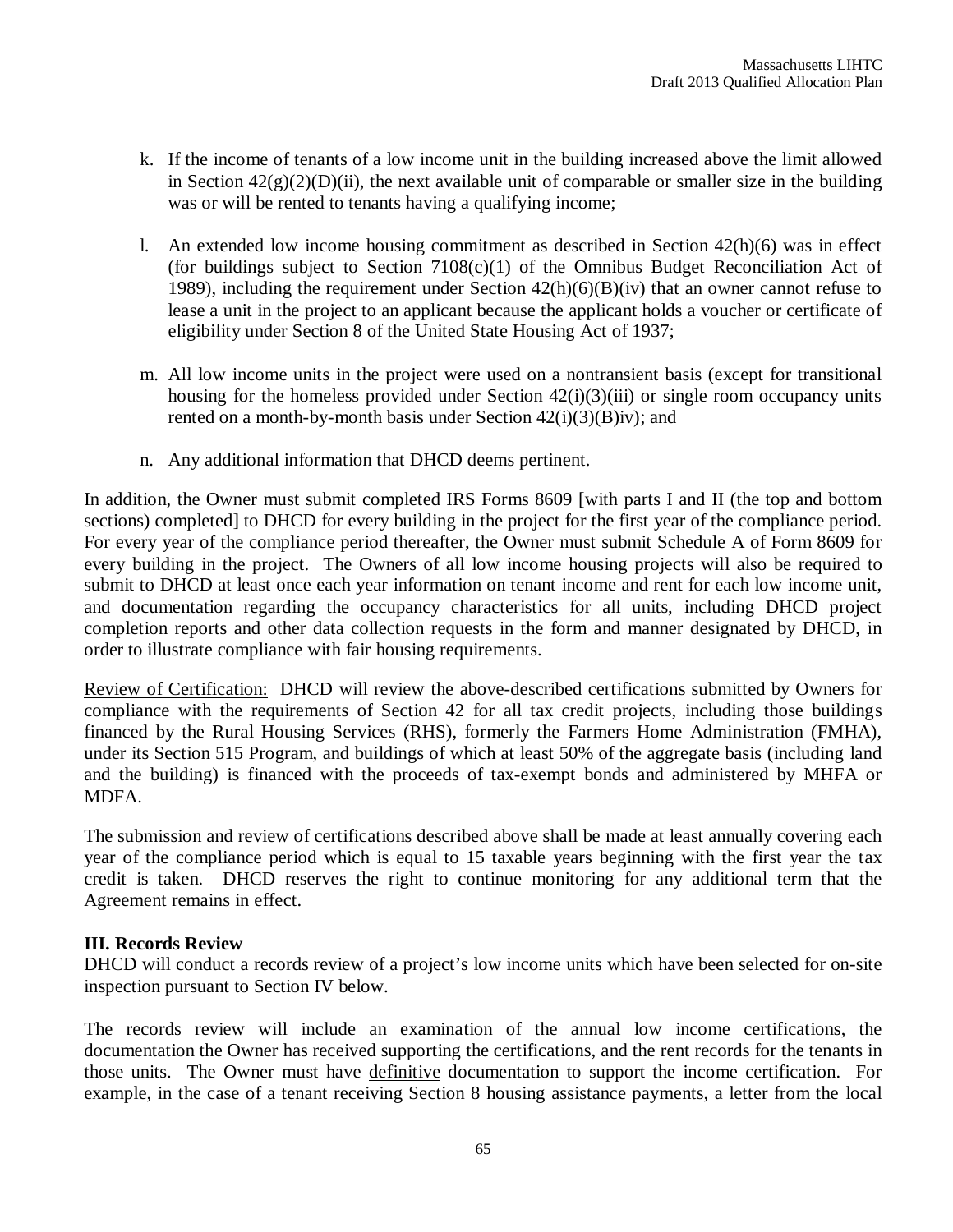housing authority will only be accepted if that statement notes the tax credit income limit for the tenant's family size in the municipality, states that the tenant's income does not exceed such tax credit income limit, and states the effective date of the certification.

In conjunction with the selection of units to be inspected under Section IV below, DHCD will select the records to be reviewed randomly and in a manner that will not give an owner advance notice that tenant records for a particular year will or will not be reviewed. However, DHCD may give an owner reasonable notice that tenant record review will occur so that the owner may assemble the tenant records. The review of tenant records may be undertaken wherever the owner maintains or stores the records (either on-site or off-site).

In addition to the above procedures, DHCD will review the records from the first year of the compliance period for every project in order to establish initial eligibility for the Low Income Housing Tax Credit.

Buildings financed by the RHS under its Section 515 Program and buildings of which at least 50% of the aggregate basis (taking into account the building and land) is financed with the proceeds of tax-exempt bonds will be excepted from this records review provision if DHCD enters into an agreement with the RHS and/or MHFA or MDFA, providing among other terms and conditions that RHS and/or MHFA or MDFA must provide information concerning the income and rent of the tenants in the building to DHCD. DHCD may assume the accuracy of any such information provided by RHS, MHFA, or MDFA. DHCD shall review such information and determine that the income limitation and rent restriction of Section  $42(g)$  (1) and (2) are met. However, if the information so provided is not sufficient for DHCD to make this determination, DHCD must request the necessary additional information directly from the Owner of the buildings.

The certifications and review under Sections I and II must be made at least annually covering each year of the 15-year compliance period. DHCD retains the right to require such certifications and review for any additional term that a Low Income Housing Tax Credit Regulatory Agreement between the owner and DHCD (or its successors) remains in effect.

# **IV. Building Inspection**

DHCD will conduct an on-site inspection of all buildings in a project by the end of the second calendar year following the year the last building in the project is placed in service. The minimum number of units to be inspected will be the greater of twenty percent of the project's low income units or three low income units.

Following the initial inspection, DHCD will conduct an on-site inspection of all buildings in a project at least once every three years. The minimum number of units to be inspected will be the greater of twenty percent or the project's low income units or three low income units.

DHCD will select the low income units to be inspected randomly and in a manner that will not give an owner advance notice that a unit will or will not be inspected. However, DHCD may give an owner reasonable notice that an inspection of the building and low income units will occur so that the owner may notify tenants of the inspection.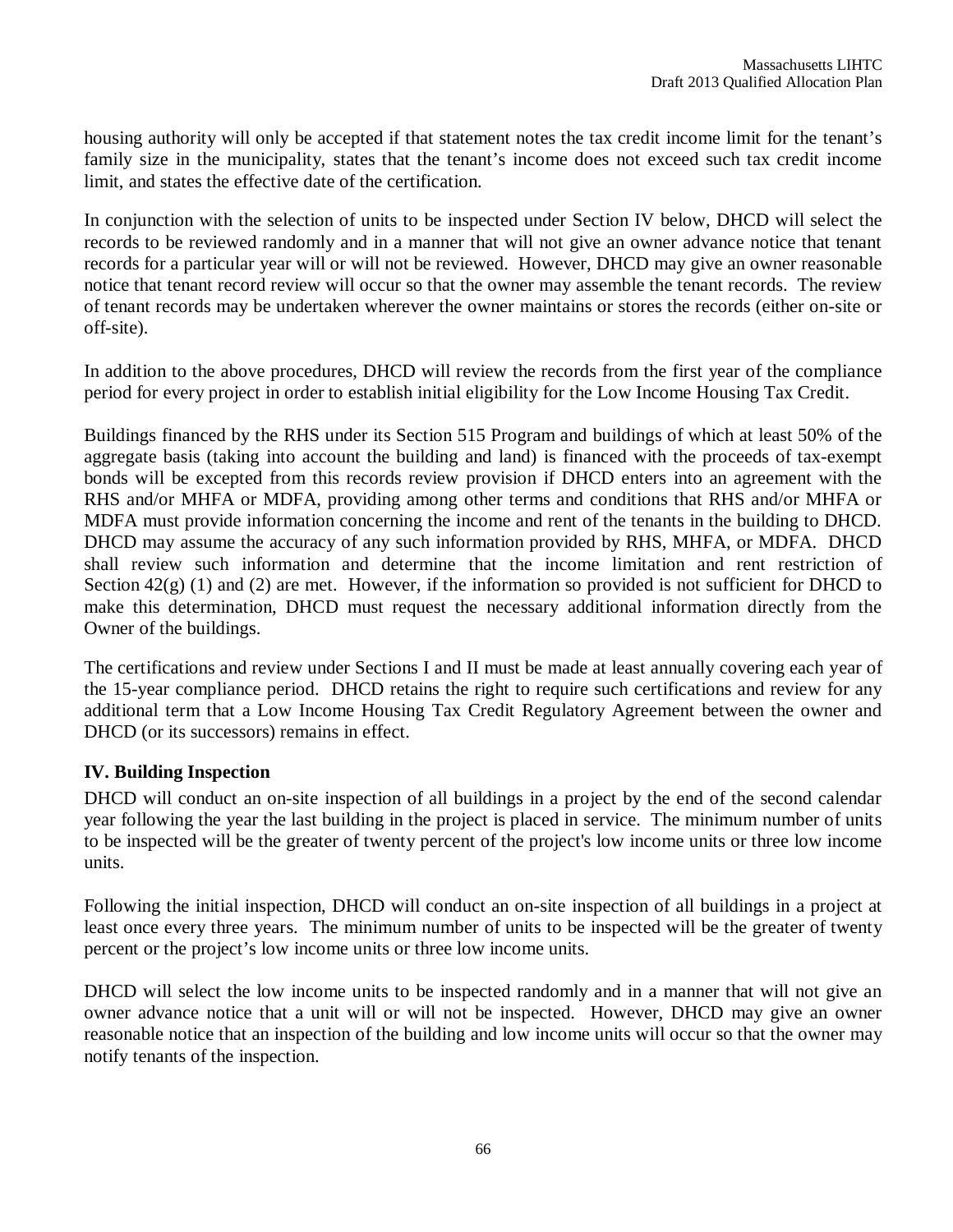DHCD will review any health, safety, or building code violations reports or notices retained by the owner as required in Section I above and will determine:

- a. Whether the buildings and units are suitable for occupancy, taking into account state and local health, safety and building codes (or other habitability standards); or
- b. Whether the buildings and units satisfy, as determined by DHCD, the uniform physical condition standards for public housing established by HUD (24 CFR 5.703).

Regardless of whether DHCD makes its determination under a. or b. above, the project must continue to satisfy applicable state and local health, safety, and building codes. If DHCD becomes aware of any violation of these codes, it must report the violation under Section V below.

A building financed by RHS under its Section 515 program will be excepted from this inspection provision if RHS inspects the building (under 7 CFR part 1930) and the RHS and DHCD enter into a memorandum of understanding, or other similar arrangement, under which RHS agrees to notify DHCD of the inspection results.

DHCD retains the right to perform on-site inspections of the buildings of any project at least through the end of the compliance period and for any additional term that a Low Income Housing Tax Credit Regulatory Agreement and Declaration of Restrictive Covenants between the owner and DHCD remains in effect.

#### **V. Notification of Non-Compliance**

DHCD will provide prompt written notice to the Owner if DHCD does not receive the certifications described above, does not receive or is not permitted to review the tenant income certifications, supporting documentation, and rent record described above, or discovers by inspection, review, or in some other manner, that the project is not in compliance with Section 42. DHCD will file Form 8823, "Low Income Housing Credit Agencies Report of Noncompliance of Building Disposition", with the IRS no later than 45 days after the end of the correction period and no earlier than the end of the correction period, whether or not the noncompliance or failure to certify is corrected. The correction period, as specified in the noncompliance notice to the Owner, shall not exceed 90 days from the date of the notice to the Owner, unless extended by DHCD for up to six months where DHCD determines that there is good cause for granting an extension. DHCD will retain records of noncompliance or failure to certify in accordance with applicable Treasury regulations. If noncompliance or failure to certify is corrected within three years after the end of the correction period, DHCD will file Form 8823 reporting the correction.

DHCD will report its compliance monitoring activities annually on Form 8610, "Annual Low Income Housing Credit Agencies Report".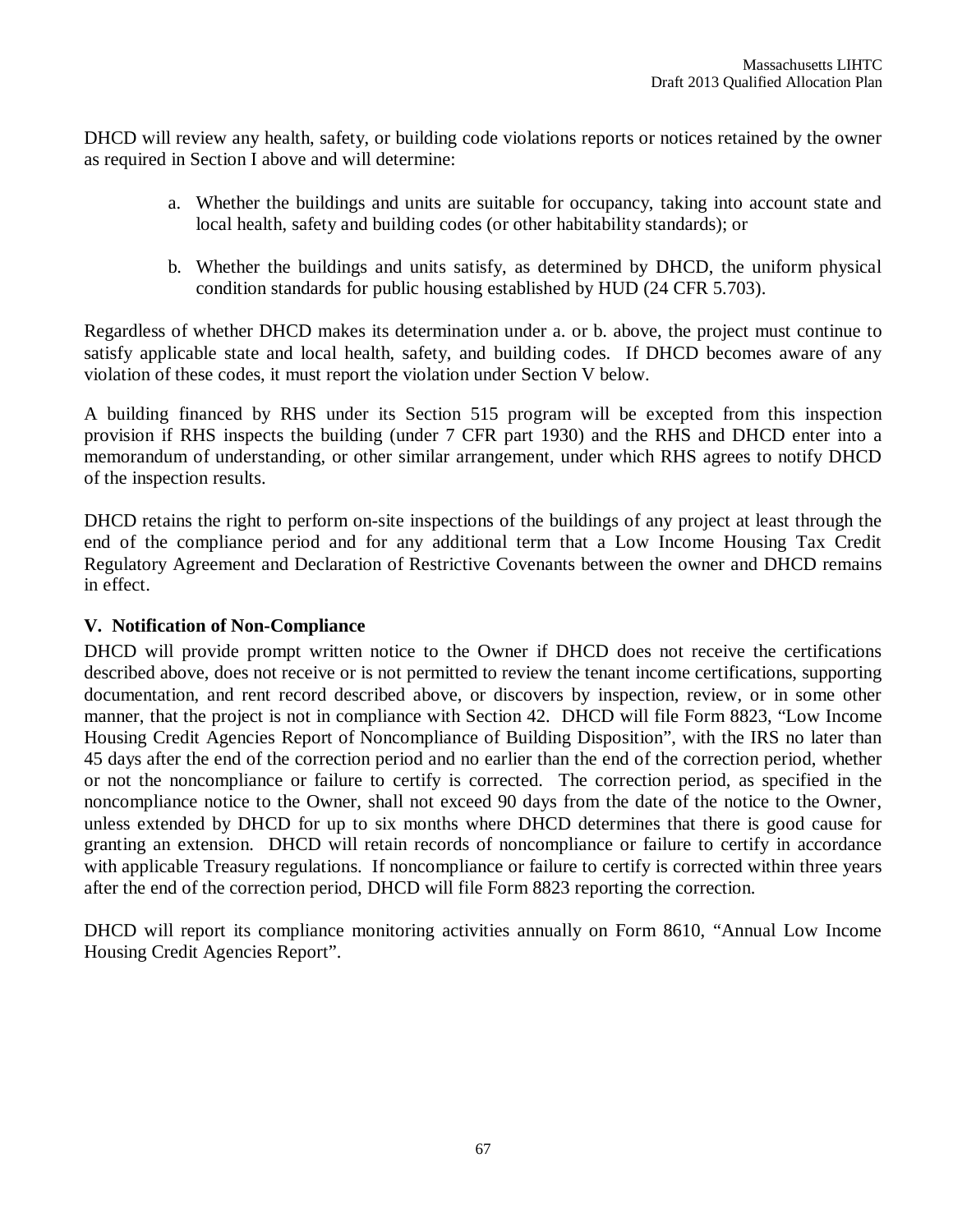# **Appendix C: Future Changes to the 2013 Allocation Plan**

Without limiting the generality of DHCD's power and authority to administer, operate, and manage the allocation of Low Income Housing Tax Credits according to federal law, federal procedures and this Plan, DHCD shall make such determinations and decisions, publish administrative guidelines and rules, require the use of such forms, establish such procedures and otherwise administer, operate, and manage allocations of tax credits in such manner as may be, in DHCD's determination, necessary, desirable, or incident to its responsibilities as the administrator, operator, and manager of the Low Income Housing Tax Credit Program.

The Governor recognizes and acknowledges that DHCD may encounter situations which have not been foreseen or provided for in the Plan and expressly delegates to DHCD the authority to amend the Plan, after the public has had the opportunity to comment through the public hearing process, and to administer, operate, and manage allocations of tax credits in all situations and circumstances, including, without limiting the generality of the foregoing, the power and authority to control and establish procedures for controlling any misuse or abuses of the tax credit allocation system and the power and authority to resolve conflicts, inconsistencies or ambiguities, if any, in this Plan or which may arise in administering, operating, or managing the Low Income Housing Tax Credit Program.

The Governor further expressly delegates to DHCD the ability to amend this Plan to ensure compliance with federal law and regulations as such federal law may be amended and as federal regulations are promulgated governing tax credits.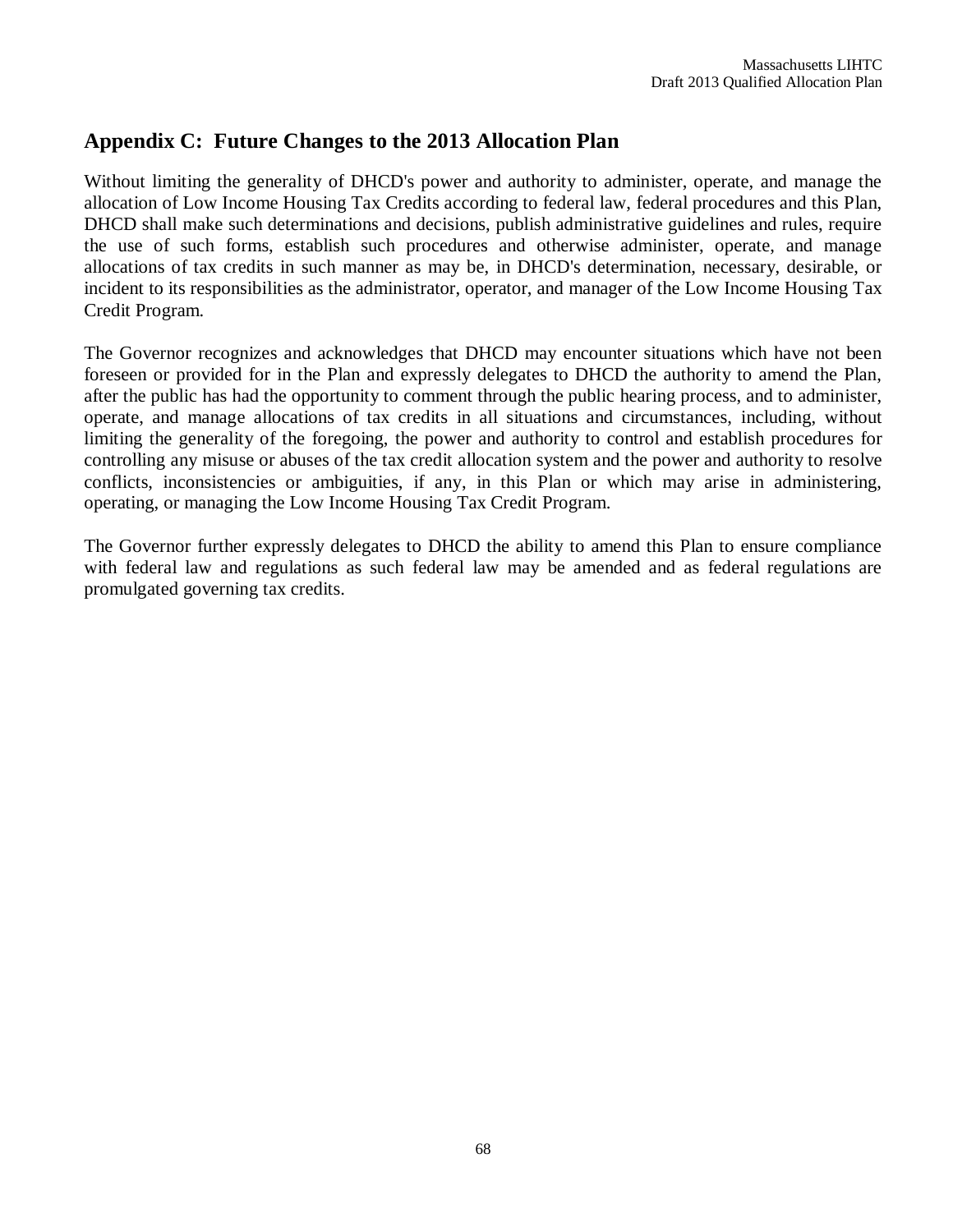# **Appendix D: Summary of Comments and Suggestions from the Public Process**

The 2013 QAP public hearing was held on \_\_\_\_\_\_\_\_\_, 2012.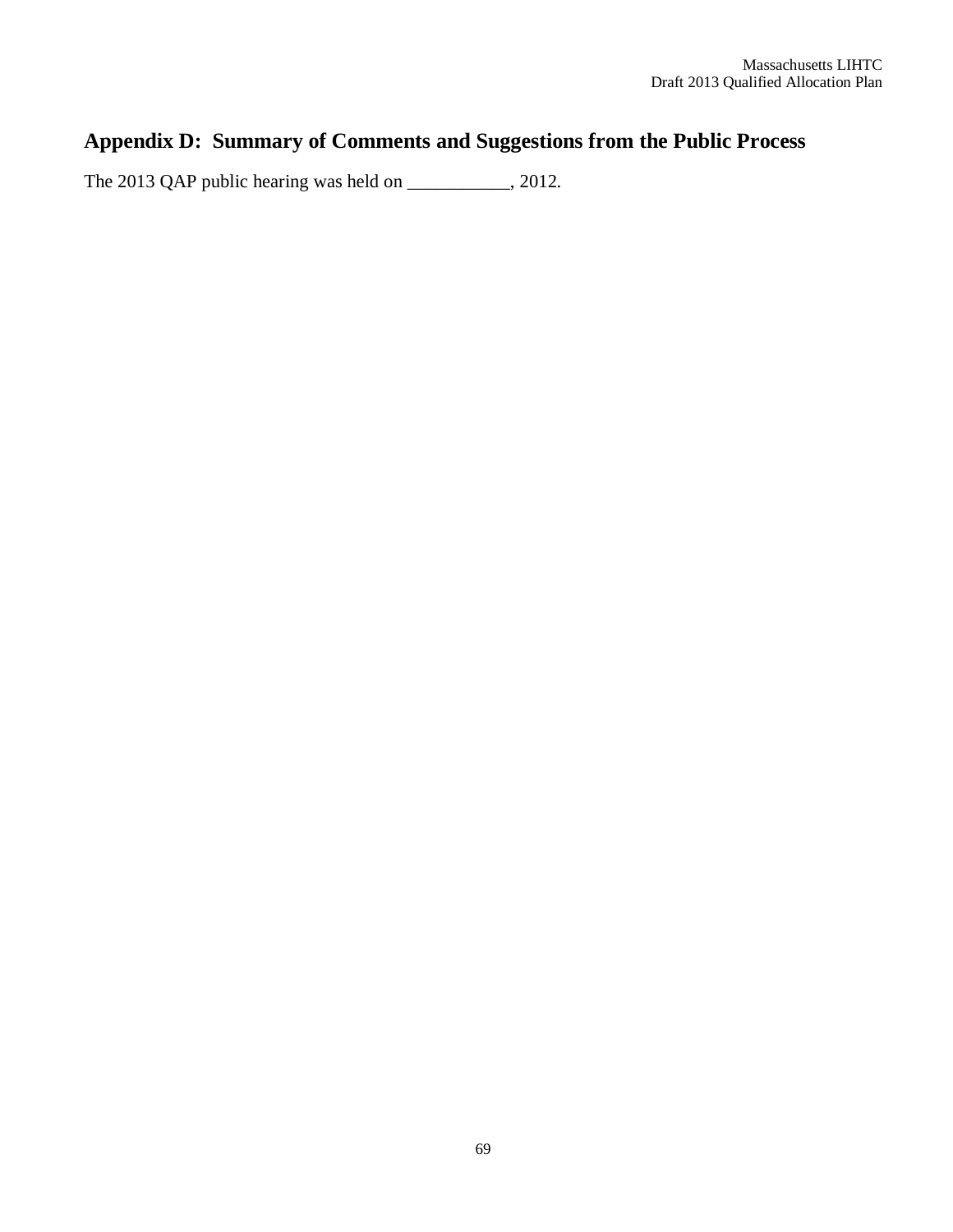# **Appendix E: The Massachusetts Low Income Housing Tax Credit Program**

# **760 CMR 54.00: MASSACHUSETTS LOW-INCOME HOUSING TAX CREDIT PROGRAM**

54.01: Scope, Purpose and Applicability

- 54.02: Definitions
- 54.03: Amount of Credit Authorized
- 54.04: Eligible Projects
- 54.05: Eligible Recipients
- 54.06: Allotment of Credit Among Partners, etc.
- 54.07: Transferability of Credit
- 54.08: Prerequisites to Claiming Credit
- 54.09: Placed in Service Requirement; Time for Claiming Credit
- 54.10: Carryforward of Credit
- 54.11: Limitations on Credit; Ordering of Credit
- 54.12: Recapture
- 54.13: Reporting and Recordkeeping Requirements
- 54.14: Application Process and Administrative Fees
- 54.15: Reference to Federal Credit Rules
- 54.16: Authorization of Department to Take Further Actions

# **54.01: Scope, Purpose and Applicability**

(1) General. 760 CMR 54.00 explains the calculation of the low-income housing tax credit established by M.G.L. c. 23B, §3, M.G.L. c .62, § 6I and M.G.L. c. 63, § 31H (St. 1999, c. 127, §§ 34, 82, 90). The Department of Housing and Community Development may allocate Massachusetts low-income housing tax credit in the amount set forth in M.G.L. c. 23B, §3, M.G.L. c .62, § 6I and M.G.L. c. 63, § 31H (St. 1999, c. 127, §§ 34, 82, 90) for projects that qualify for the federal low-income housing tax credit under Section 42 of the Internal Revenue Code of 1986, as amended.

(2) Effective Date. 760 CMR 54.00 takes effect upon promulgation and applies to tax years beginning on or after January 1, 2001.

# **54.02: Definitions**

For purposes of 760 CMR 54.00 et seq., the following terms have the following meanings, unless the context requires otherwise:

Act, M.G.L. c. 23B, § 3, M.G.L. c. 62, § 6I and M.G.L. c. 63, § 31H (St. 1999, c. 127, § § 34, 82, 90).

Allocation of Massachusetts Credit, the award by the Department of the authorized Massachusetts lowincome housing tax credit among qualified Massachusetts projects.

Allotment, in the case of a qualified Massachusetts project owned by an unincorporated flow through entity, such as a partnership, limited liability company or joint venture, the share or portion of credit allocated to the qualified Massachusetts project that, consistent within and subject to 760 CMR 54.06,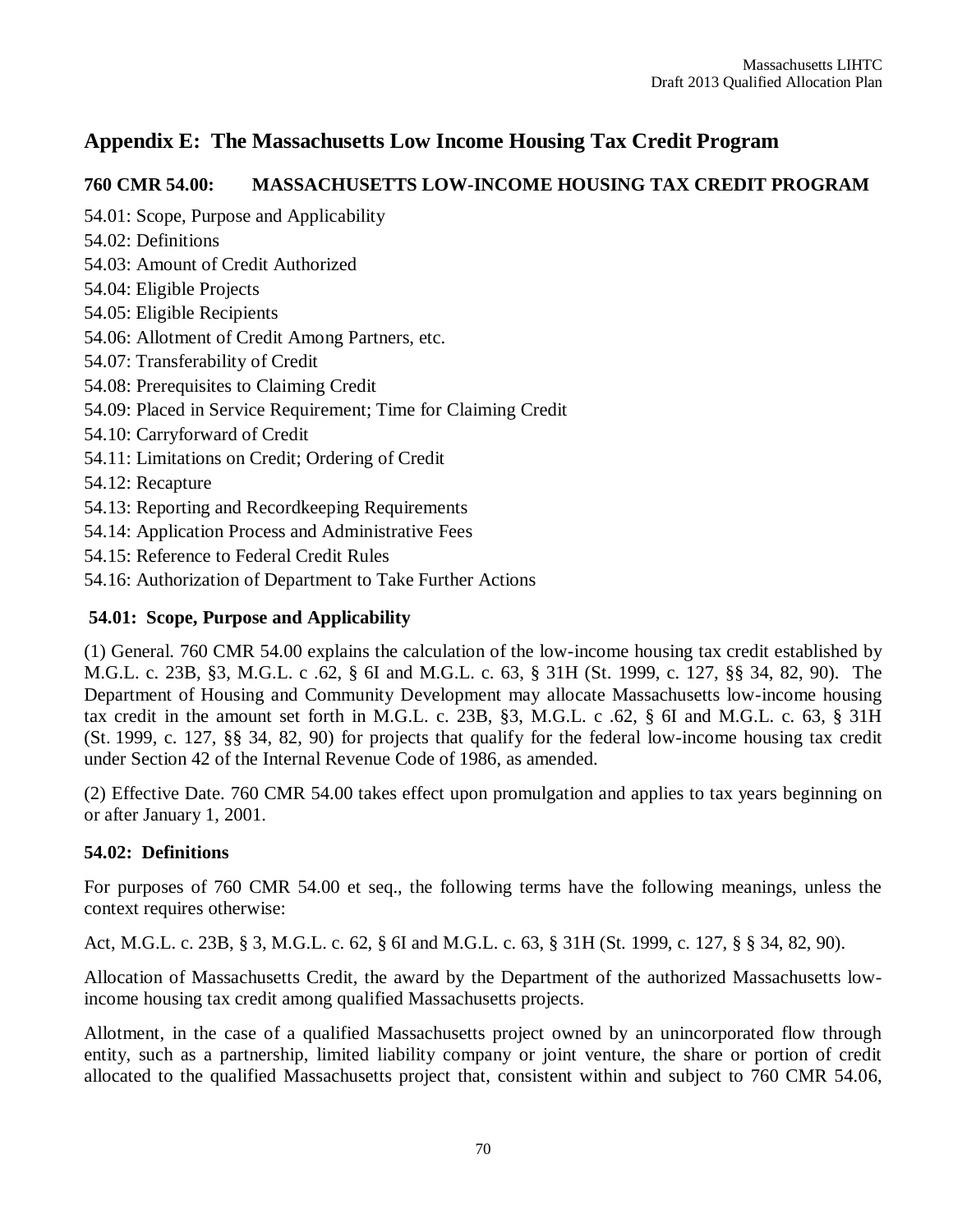may be claimed by a taxpayer who is designated a member or partner of such entity or by a transferee of such member or partner.

Building Identification Number, the identification number assigned to each building in a qualified Massachusetts project by the Department.

Code, the Internal Revenue Code of 1986, as amended and in effect for the taxable year.

Commissioner, the Commissioner of Revenue.

Compliance Period, the period of 15 taxable years beginning with the first taxable year during which a qualified Massachusetts project first meets all of the requirements of 760 CMR 54.08.

Credit Period, the five-year period during which a qualified Massachusetts project is eligible for the Massachusetts low-income housing tax credit. The credit period begins with the taxable year in which a project meets all of the requirements of 760 CMR 54.08 and ends five years later.

Department, the Department of Housing and Community Development.

Eligibility Statement, a statement authorized and issued by the Department certifying that a given project is a qualified Massachusetts project and setting forth the annual amount of the Massachusetts low-income housing tax credit allocated to the project. The Department shall only allocate tax credit to qualified Massachusetts projects consisting of one or more buildings that are all placed in service on or after January 1, 2001.

Federal Carryover Allocation federal carryover allocation of a tax credit where a federal low-income housing tax credit is allocated under Section 42 (h)(1)(E) or (F) of the Code prior to the calendar year in which the buildings comprising the project are placed in service.

Federal Low-income Housing Tax Credit the federal tax credit as provided in Section 42 of the Code.

Low Income Project, a qualified low-income housing project, as defined in Section 42  $(g)(1)$  of the Code, which has restricted rents that do not exceed 30% of the applicable imputed income limitation under said Section 42 of the Code, for at least 40% of its units occupied by persons or families having incomes of 60% or less of the median income or for at least 20% of its units occupied by persons or families having incomes of 50% or less of the median income.

Median Income, the area median gross income as such term is used in Section 42 of the Code, and which is determined under United States Department of Housing and Urban Development guidelines and adjusted for family size.

Placed in Service, this term shall have the same meaning as the term is given under Section 42 of the Code and the federal regulations thereunder.

Qualified Massachusetts Project, a low-income project located in the Commonwealth which meets the requirements of M.G.L. c. 23B, §3 M.G.L. c.62 §6I and M.G.L. c. 63, § 31H (St. 1999, c. 127, §§ 34, 82, 90) and whose owner enters into a regulatory agreement.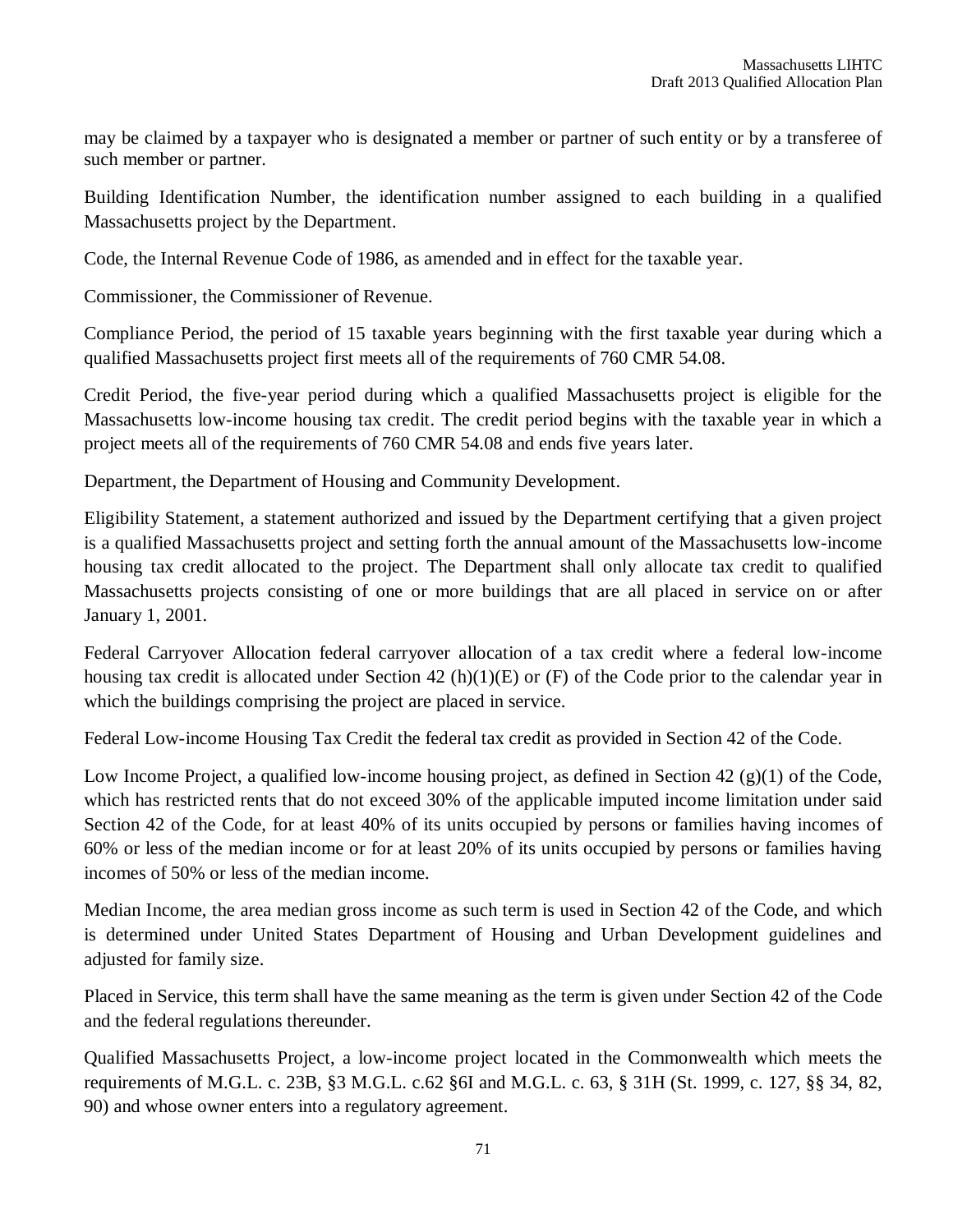Regulatory Agreement an agreement between the owner of a qualified Massachusetts project and the Department recorded as an affordable housing restriction under M.G.L c. 184 with the registry of deeds or the registry district of the land court in the county where the project is located that requires the project to be operated in accordance with the requirements of 760 CMR 54.00, and M.G.L. c. 23B, §3, M.G.L. c .62, § 6I and M.G.L. c. 63, § 31H (St. 1999, c. 127, § § 34, 82, 90) for not less than 30 years from the expiration date of the compliance period.

Taxpayer any person, firm, or other entity subject to the personal income tax under the provisions of M.G.L. c. 62, or any corporation subject to an excise under the provisions of M.G.L. c. 63

#### **54.03: Amount of Credit Authorized**

(1) Authorized Amount. The amount of Massachusetts low-income housing tax credit authorized to be allocated annually equals the sum of:

(a) \$10,000,000;

(b) unused Massachusetts low-income housing tax credits, if any, for the preceding calendar years; and

(c) Massachusetts low-income housing tax credits returned to the department by a Qualified Massachusetts Project.

#### **54.04: Eligible Projects**

(1) Project Eligibility. Qualified Massachusetts Projects for which the Department has issued an eligibility statement are eligible for an allocation of Massachusetts low-income housing tax credit.

(2) Prioritization by the Department. The Department shall amend or supplement its existing qualified allocation plan or its program guidelines, or both, to provide taxpayers guidance on how Massachusetts low-income housing tax credit will be allocated among competing projects. Such guidance shall adhere to the statutory requirements of providing the least amount of Massachusetts low-income housing tax credit necessary to ensure financial feasibility of selected projects while allocating the total available Massachusetts low-income housing tax credit among as many Qualified Massachusetts Projects as fiscally feasible. Subject to these statutory constraints, the Department may, in its discretion, provide guidance that

(a) requires owners of projects with more than a designated dollar amount of federal credit to fund a portion of project equity from funds attributable to the Massachusetts low-income housing tax credit,

(b) encourages owners of certain projects to raise equity primarily using the Massachusetts low-income housing tax credit while using a minimal amount of the so-called 9% federal low-income housing tax credit,

(c) encourages the creation of projects funded through a combination of Massachusetts low-income housing tax credit and the so-called 4% federal low-income housing tax credit allowable to buildings financed with tax-exempt bonds, and

(d) encourages the creation of any other projects that the Department deems to be consistent with the statutory goal of increasing the overall number of low-income housing units.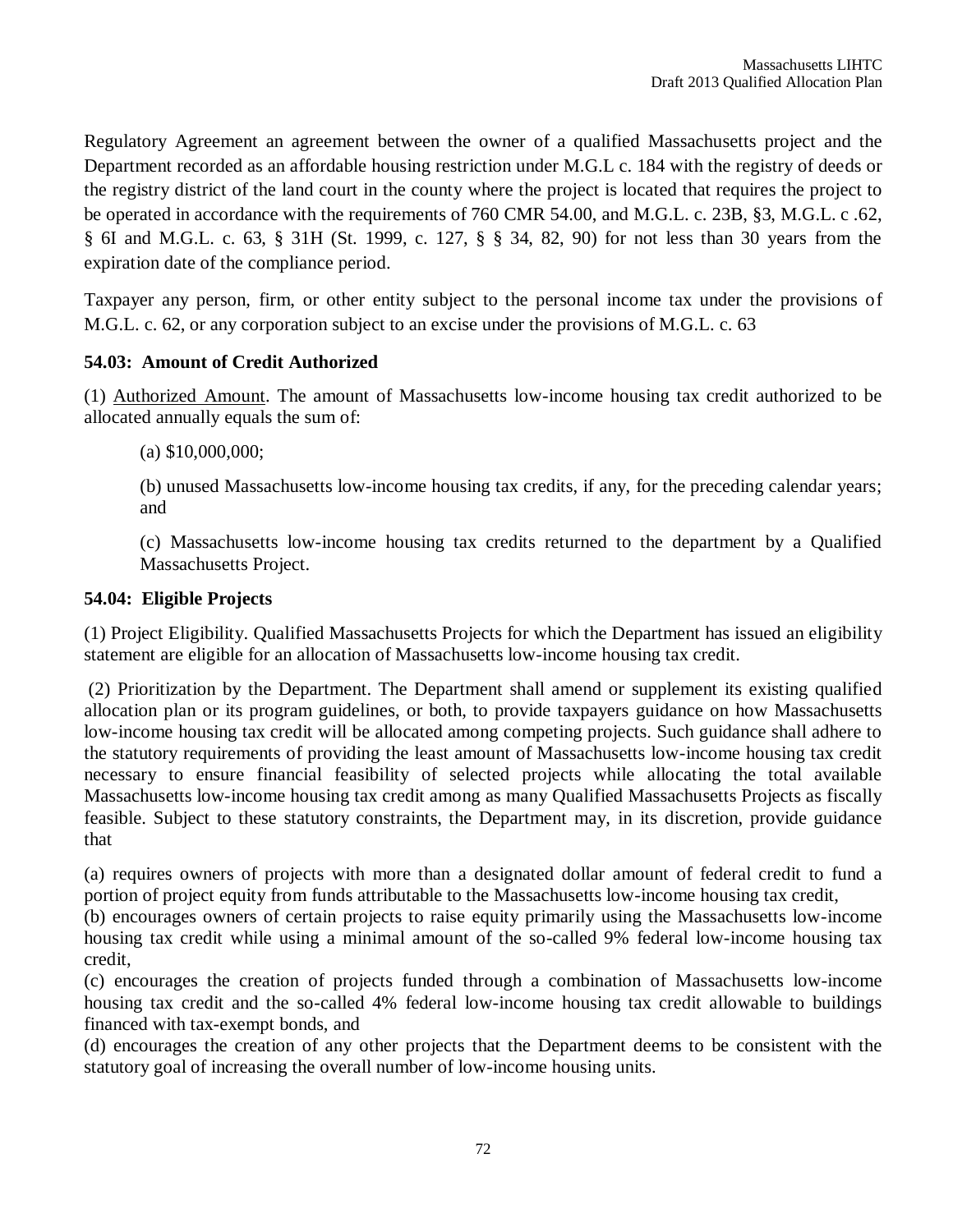### **54.05: Eligible Recipients**

Any person or entity (of whatever type) with an ownership interest in a Qualified Massachusetts Project is eligible to receive an allocation of Massachusetts low-income housing tax credit with respect to such project.

#### **54.06: Allotment of Credit Among Partners, etc.**

Whenever an owner of a Qualified Massachusetts Project with respect to which Massachusetts lowincome housing tax credit has been allocated is an unincorporated flow-through entity, such as a partnership, limited liability company or joint venture, the entity may allot the Massachusetts tax credit available to the entity among persons designated by it as partners or members in such amounts or proportions as they may agree in the organizational documents governing such entity, provided that the owner certifies to the Commissioner the amount of Massachusetts low-income housing tax credit allotted to each member or partner on a form designated by the Commissioner. The allotment of Massachusetts low-income housing tax credit need not follow or be consistent with the allocation, as the word is used in Section 704(b) of the Code, of other partnership items (e.g., income, loss, deduction or credit, including the federal low-income housing tax credit). Similarly, whenever Massachusetts low-income housing tax credit is allocated with respect to a Qualified Massachusetts Project that is owned through a joint tenancy or similar ownership arrangement, the owners of such project may allot the right to claim the Massachusetts low-income housing tax credit allocated with respect to such project among themselves in such amounts as they agree, without regard to their actual ownership interest in the project, provided that the owners certify to the Commissioner the amount of Massachusetts low-income housing tax credit allotted to each owner on a form designated by the Commissioner.

#### **54.07: Transferability of Credit**

(1) Transferors, Transferees. Any taxpayer with an ownership interest in a Qualified Massachusetts Project with respect to which there has been allocated Massachusetts low-income housing tax credit and any taxpayer to whom the right to claim Massachusetts low-income housing tax credit has been allotted or transferred may transfer the right to claim unclaimed Massachusetts low-income housing tax credit to any other Massachusetts taxpayer without the necessity of transferring any ownership interest in the original project or any interest in the entity which owns the original project. The transferor must transfer all credit attributable to periods after the transfer date agreed upon by the parties. For treatment of carry forward credit, see 760 CMR 54.10.

(2) Transfer Contract Requirements. A taxpayer, owning an interest in a Qualified Massachusetts Project or to whom the right to claim Massachusetts low-income housing tax credit has been allotted or transferred, who transfers his, her or its credit such that credit may be claimed by a taxpayer without ownership in the project and without an interest in the entity that owns the project must enter into a transfer contract with the transferee. The transfer contract must specify the following:

- (a) Building Identification Numbers for all buildings in the project;
- (b) the date each building in the project was placed in service;
- (c) the 15-year compliance period for the project;

(e) the taxpayer or taxpayers that are responsible for paying recapture if recapture should occur.

<sup>(</sup>d) the schedule of years during which the credit may be claimed and the amount of credit previously claimed; and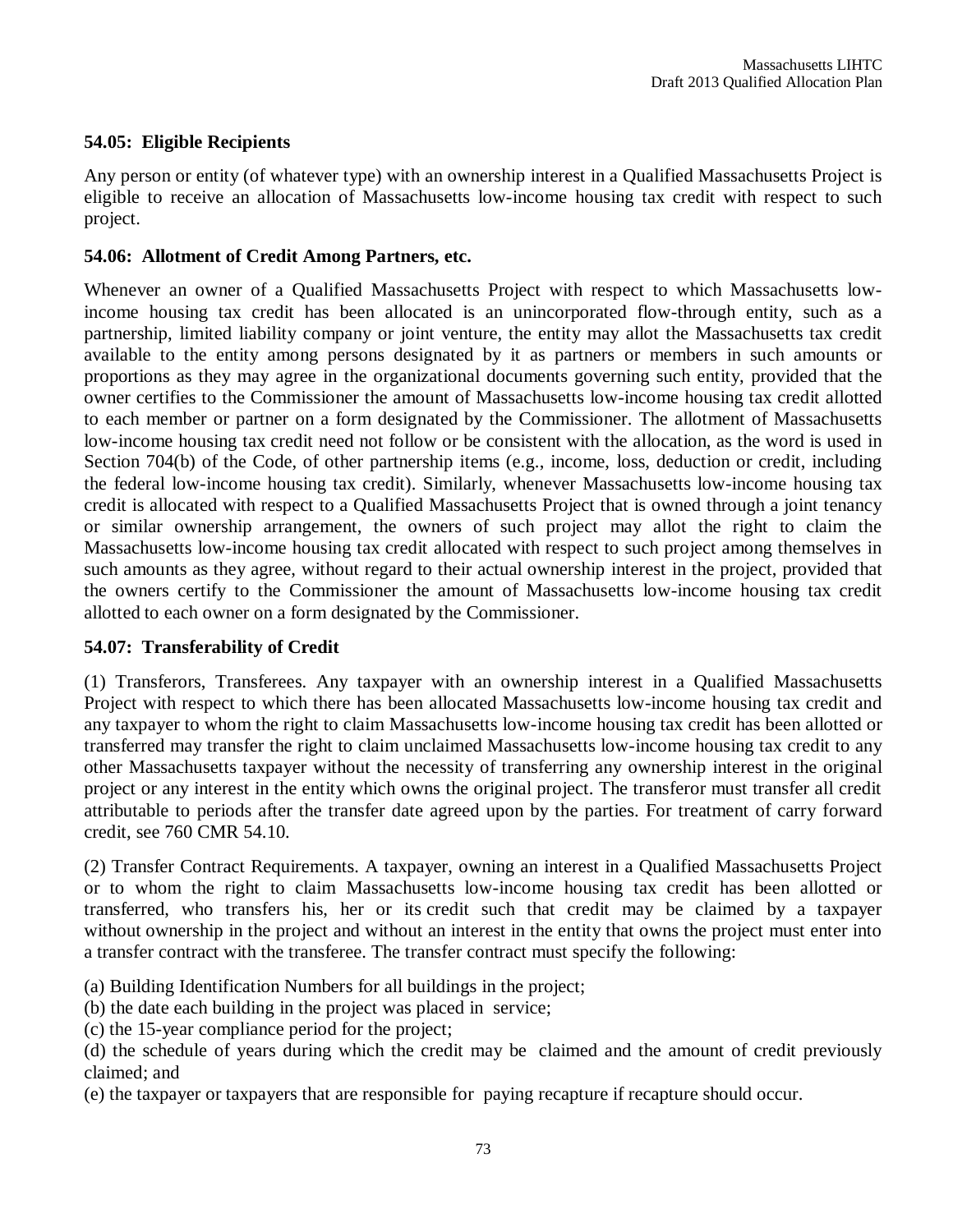The transferring party shall attach a copy of this contract to the transfer statement required under 760 CMR 54.13(4).

(3) Transferred Eligibility to Claim Credit. Any taxpayer who is a transferee of the right to claim a Massachusetts low-income housing tax credit with respect to a Qualified Massachusetts Project may, provided all transfer requirements and all other requirements for claiming such credit are met, claim such credit notwithstanding the fact that the credit may initially have been allocated to a taxpayer paying a different income tax (i.e., personal or corporate)

(4) Sale of Credit is Sale of Capital Asset. The sale of Massachusetts low-income housing tax credit will be treated as the sale of a capital asset under the Massachusetts personal income tax or the net income measure of the corporate excise.

(5) Examples. The following examples illustrate the application of 760 CMR 54.07:

(a) Example 1. If taxpayer X receives an allotment of Massachusetts low-income housing tax credit as a partner in a partnership that owns a Qualified Massachusetts Project, taxpayer X may transfer the Massachusetts low-income housing tax credit allotted to it to taxpayer Y, whether or not taxpayer Y is a partner in the partnership.

(b) Example 2. Credit is allocated with respect to a project owned by a limited liability company and allotted to individuals who are members in the company. One of the members may sell his or her credit to a corporation, whether or not such corporation is a member in the company.

#### **54.08: Prerequisites to Claiming Credit**

When Massachusetts low-income housing tax credit is allocated with respect to a Qualified Massachusetts Project, such credit may not be claimed by any taxpayer with respect to any building in such project unless and until

(1) all buildings in such project have been placed in service, and

(2) the project has met the minimum set-aside and occupancy requirements of Section 42(g) of the Code. Before the end of the first taxable year in which credit is claimed, the taxpayer must record a Regulatory Agreement in a form acceptable to the Department with respect to such project.

### **54.09: Placed in Service Requirement; Time for Claiming Credit**

(1) Placed in Service Requirement. All buildings in a project must generally be placed in service in the year in which the allocation of Massachusetts low-income housing tax credit is made. Notwithstanding the foregoing sentence:

(a) with respect to a project that has an allocation of federal low-income housing tax credit, whenever such project qualifies for a federal carryover allocation under Section 42(h)(1)(E) or (F) of the Code and the federal regulations thereunder, such project may continue to be a Qualified Massachusetts Project if the owner of the project enters into a satisfactory carryover allocation agreement with the Department prior to the end of the year in which the allocation of credit is made;

(b) with respect to a project for which the federal low-income housing tax credit is allowable by reason of Section 42(h)(4) of the Code applicable to buildings financed with tax exempt bonds, such project may continue to be a Qualified Massachusetts Project if, in the judgment of the Department, the project would otherwise meet all of the requirements for a federal carryover allocation under Section 42(h)(1)(E) or (F)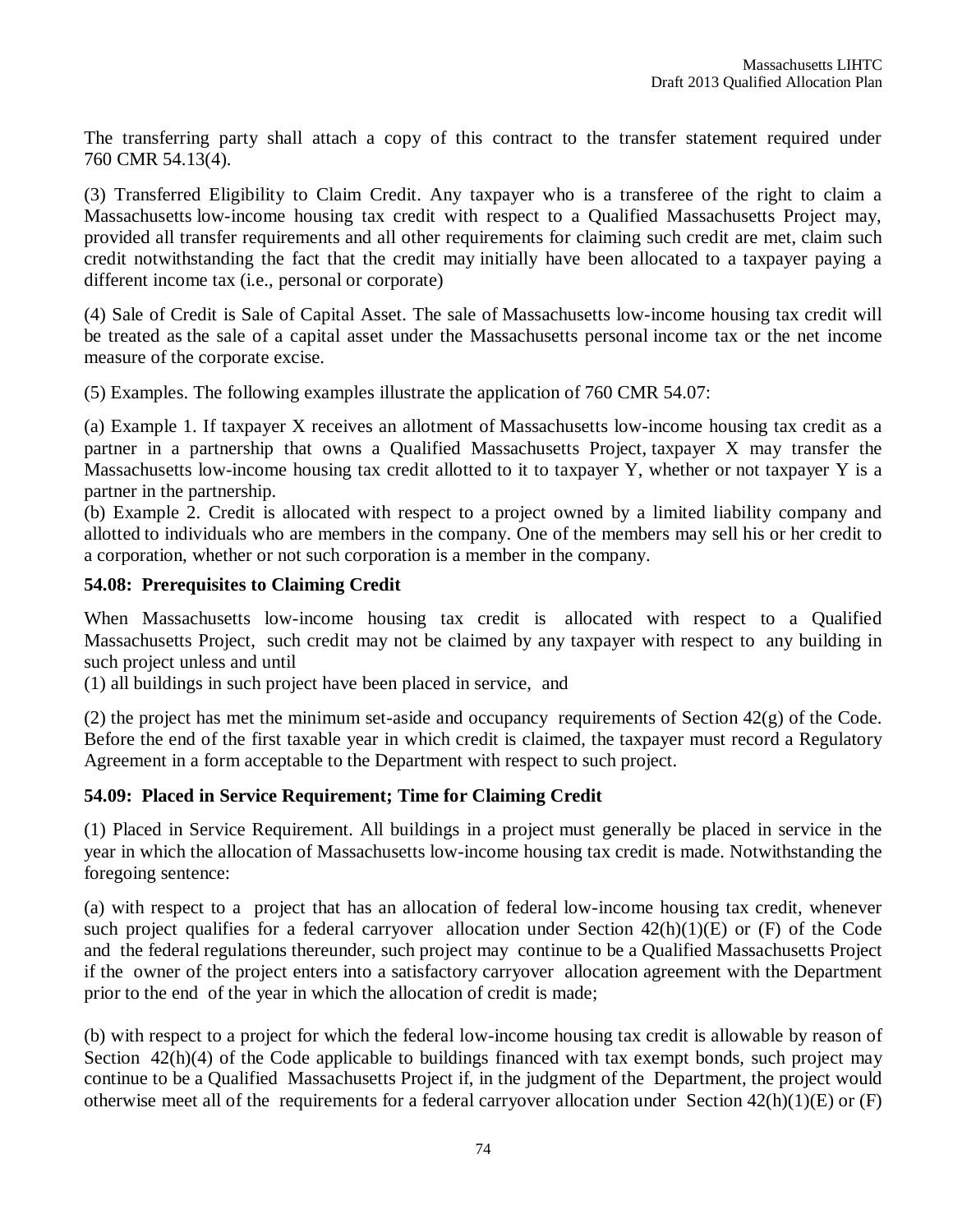of the Code and the federal regulations thereunder and the owner of the project enters into a satisfactory carryover allocation agreement with the Department prior to the end of the year in which the allocation of credit is made; and

(c) with respect to all projects that do not have an allocation of federal low-income tax credit and for which such credit is not allowable by reason of Section  $42(h)(4)$  of the Code, such project may continue to be a Qualified Massachusetts Project if, in the judgment of the Department, the project would meet the standards and requirements for a federal carryover allocation under Section 42(h)(1)(E) or (F) of the Code and the regulations thereunder, if, at the time of the allocation of the Massachusetts low-income tax credit, the project had, instead, been allocated a federal low-income tax credit, and the owner of the project enters into a satisfactory carryover allocation agreement with the Department prior to the end of the year in which the allocation of the Massachusetts low-income housing tax credit is made.

The Department shall provide a form of Massachusetts carryover allocation agreement for the Massachusetts low-incoming housing tax credit.

(2) Timing of Claiming Credit. Any taxpayer holding the right to claim Massachusetts low-income housing tax credit with respect to a Qualified Massachusetts Project may claim a pro rata portion of the annual amount of Massachusetts low-income housing tax credit allocated with respect to such project for the calendar year in which such project first meets the conditions described in 760 CMR 54.08, with proration based on the portion of such calendar year during which the project meets those conditions. Any amount of annual credit deferred on account of proration may be claimed in the sixth tax year, assuming the project remains qualified.

(3) Early Credit Election. Notwithstanding the generally applicable timing for claiming Massachusetts low-income housing tax credit described in 760 CMR 54.09(2), an owner of a Qualified Massachusetts Project may elect to accelerate the time for claiming the credit. Provided that the project first meets the conditions described in 760 CMR 54.08, an owner of such Qualified Massachusetts Project may file a notice with the Commissioner in a form to be determined by the Commissioner that the owner has elected to accelerate the credit.

(4) Effect of Early Credit Election. When an owner of a Qualified Massachusetts Project makes an early credit election in the first year of the credit period and such project meets the requirements for making such an election, then notwithstanding 760 CMR 54.09(2), any taxpayer holding the right to claim Massachusetts low-income housing tax credit with respect to such project shall claim the taxpayer's share of the project's entire annual allocation of Massachusetts low-income housing tax credit for the taxable year in which such election is validly made, without proration or adjustment on account of the date during such year on which the project is placed in service or on which such election is made, subject to any other applicable limitations.

(5) Examples. The following examples illustrate the application of 760 CMR 54.09.

(a) Example 1. Assume \$100,000 of Massachusetts low income housing tax credit is allocated with respect to a project in 2001. The project is owned by one individual who retains the right to claim such credit. No Massachusetts carryover allocation agreement under 760 CMR.54.09(1) has been entered into. The individual's tax year coincides with the calendar year. If the project meets the conditions described in 760 CMR 54.08 and is placed in service on October 1, 2001, then the individual holding the right to claim such credit may claim \$25,000 in Massachusetts low-income housing tax credit on his or her Massachusetts tax return for the year 2001 subject to any other applicable limitations. The individual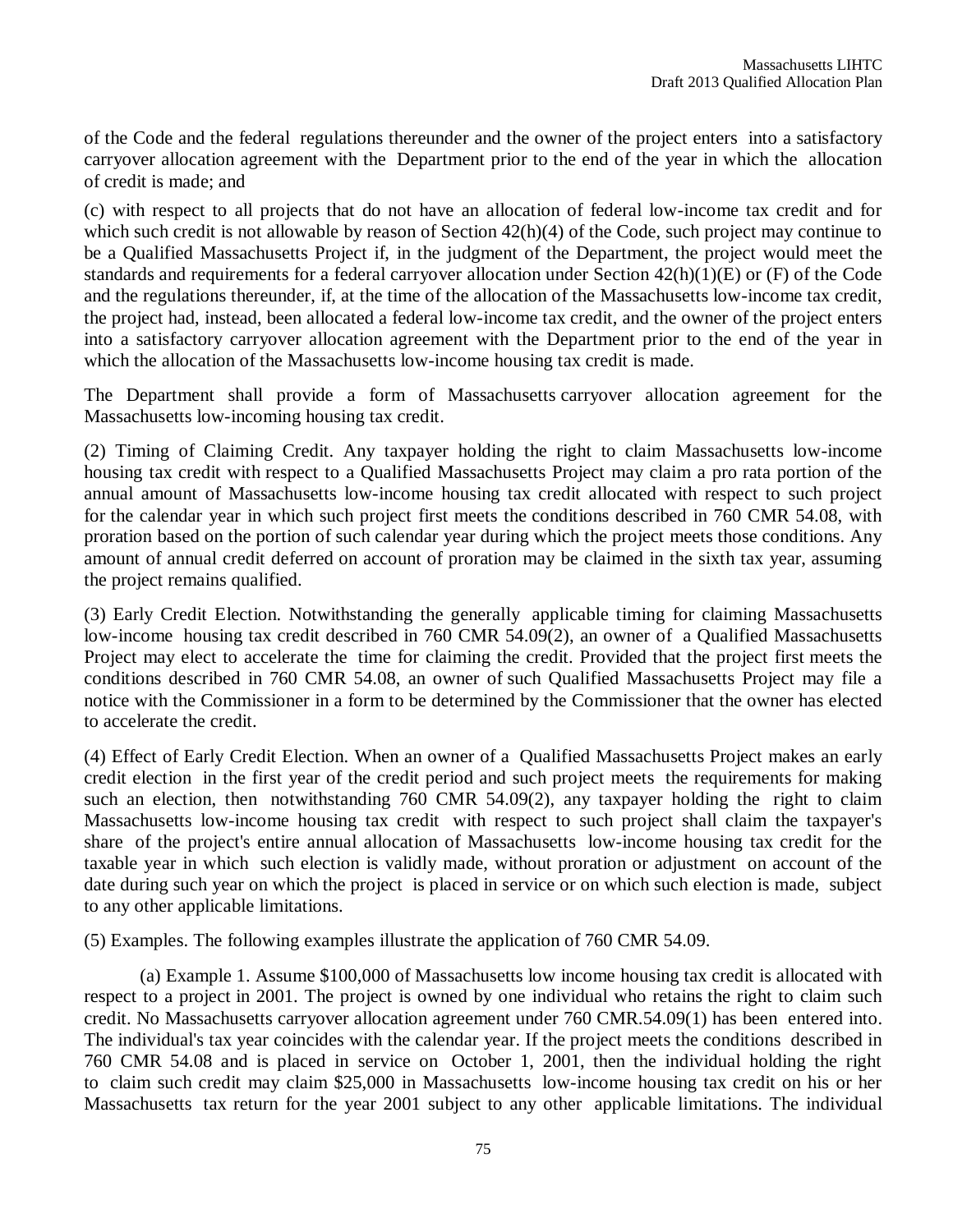would be expected to claim \$100,000 on his or her Massachusetts tax returns for each of the years 2002, 2003, 2004, and 2005, and to claim \$75,000 on his or her Massachusetts tax return for the year 2006, assuming the project remains qualified and the individual retains the right to claim all of the credit.

(b) Example 2. The same individual elects to take the early credit option instead of the pro rata approach. The individual may claim \$ 100,000 in Massachusetts low income housing tax credit on his or her tax return for 2001, and \$ 100,000 per year for each of the subsequent four years.

(c) Example 3. The same individual has a tax year that runs from July I to June 30. The individual elects to take the early credit option. The individual takes the \$100,000 credit available on October 1, 2001 in his tax year that ends on June 30, 2002 and \$ 100,000 per year for each of the taxpayer's subsequent four tax years.

#### **54.10: Carryforward of Credit**

(1) Carryforward Period. Any amount of the credit that exceeds the claimant's tax due may be carried forward to any of the five subsequent taxable years.

(2) Transfer of Carryforward. A taxpayer who transfers an unclaimed portion of the credit pursuant to 760 CMR 54.07(1) may choose whether or not to include carryforward credit from prior years in the transfer.

(3) Transferee Treated Like Original Owner. For the purpose of determining the carryforward period, the transferee shall be bound by the same schedule for claiming a credit as the taxpayer originally entitled to the credit as an owner of a qualified Massachusetts project, regardless of how often the credit has been transferred.

#### **54.11: Limitations on Credit; Ordering of Credit**

(1) Limitations on Credit. The credit may not be applied to increase the maximum amount of credit allowed under M.G.L. c. 63, or to reduce the minimum corporate excise imposed under M.G.L. c. 63.

(2) Ordering of Credit. The credit may be applied in combination with other credits allowed under M.G.L. c. 63 in any order. Similarly, the credit may be applied in combination with other credits allowed under M.G.L. c. 62 in any order.

(3) Credit Nonrefundable. The credit is not refundable to the taxpayer. The following text is effective 11/24/2000.

### **54.12: Recapture**

(1) Recapture; Disallowance. Whenever an event or circumstance occurs with respect to a Qualified Massachusetts Project that results in any recapture of federal low-income housing tax credit or if, in the judgment of the Department, the project would meet the condition for recapture of federal low-income housing tax credit under Section 42(j) of the Code and the regulations thereunder, if, at the time of the allocation of the Massachusetts low-income tax credit, the project had, instead, been allocated a federal low-income tax credit, then any Massachusetts low-income housing tax credit claimed with respect to the project shall be subject to recapture in the amount described below, subject to the standards and requirements of Section 42(j) of the Code and the regulations thereunder, and any Massachusetts lowincome housing tax credit allocated to such project and not yet claimed as of the date of the recapture event shall be disallowed. Notwithstanding any agreement between transferor and transferee, each taxpayer who has claimed any portion of the Massachusetts low-income housing tax credit allocated to the project in question shall be liable for payment of his, her or its respective recapture amount as specified in 760 CMR 54.12(3).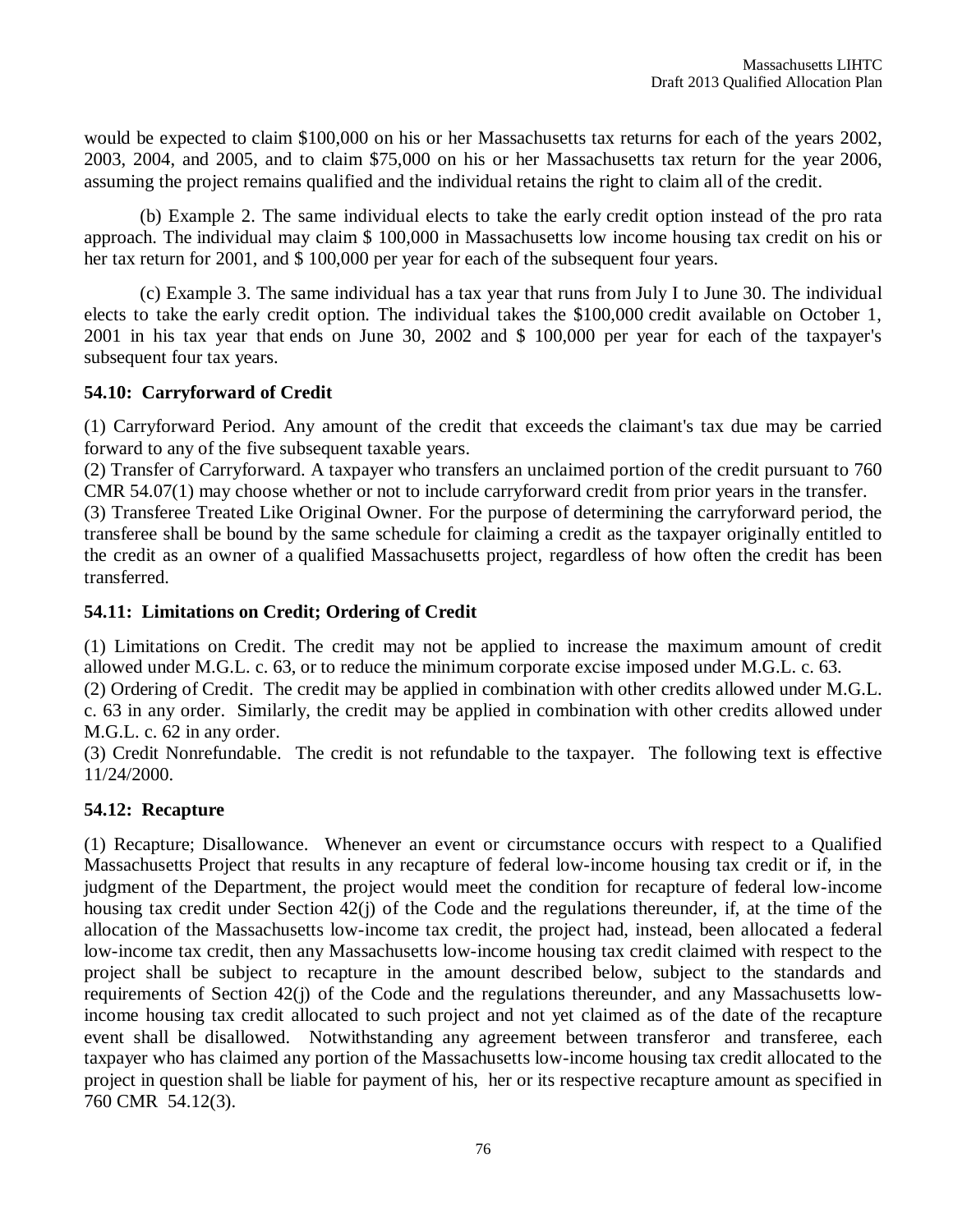(2) Recapture Period. Massachusetts low-income housing tax credit allocated with respect to a project is subject to recapture (and disallowance to the extent not yet claimed) at any time during the 15-year compliance period.

(3) Recapture Fraction.

(a) With respect to projects that have an allocation of federal low-income housing tax credits, a fraction in which the numerator is the amount of all federal low-income housing tax credit recaptured with respect to the project and the denominator is the amount of all federal low-income housing tax credit previously claimed with respect to the project.

(b) With respect to projects that do not have an allocation of federal low-income housing tax credit, a fraction calculated according to the standards and requirements of Section 42(j) of the Code, as if a federal low-income housing tax credit had been allocated to the project instead of a Massachusetts lowincome housing tax credit.

(4) Amount of Recapture. The amount of Massachusetts low-income housing tax credit to be recaptured from any taxpayer upon the occurrence of a recapture event equals the product of

(a) the Massachusetts low-income housing tax credit claimed by such taxpayer prior to the recapture event times

(b) the recapture fraction.

(5) Timing of Recapture. The amount of recapture of the Massachusetts low-income housing tax credit shall be reported and shall be subject to tax in the taxable year during which the recapture event takes place.

(6) Example. The following example illustrates the application of 760 CMR 54.12. Assume, the owner of a Qualified Massachusetts Project is a calendar year taxpayer. The annual credit amount allocated to the project is \$20,000. The project meets the requirements of 760 CMR 54.08 on October 1, 2001. Taxpayer makes an early credit election and takes a \$20,000 credit for tax year 2001. Taxpayer takes a second \$20,000 credit for tax year 2002. On April 1, 2003, the project goes out of compliance and becomes subject to federal recapture, or would become subject to federal recapture if federal credits had been awarded instead of state credits. No credit is available to taxpayer for tax years 2003, 2004 and 2005. The \$40,000 credit previously taken by the taxpayer is subject to recapture according to the formula in 760 CMR 54.12(4).

### **54.13: Reporting and Recordkeeping Requirements**

(1) Taxpayer Requirements. In order to claim the credit, a taxpayer must provide to the Commissioner the following:

(a) eligibility statement as provided in 760 CMR 54.13(2);

(b) allotment certification, if applicable, as provided in 760 CMR 54.13(3);

(c) transfer statement, if applicable, as provided in 760 CMR 54.13(4) (with a copy of transfer contract,

if applicable, as provided in 760 CMR 54.07(2)); and

(d) Massachusetts carryover allocation agreement, if applicable, as provided in 760 CMR 54.09(1).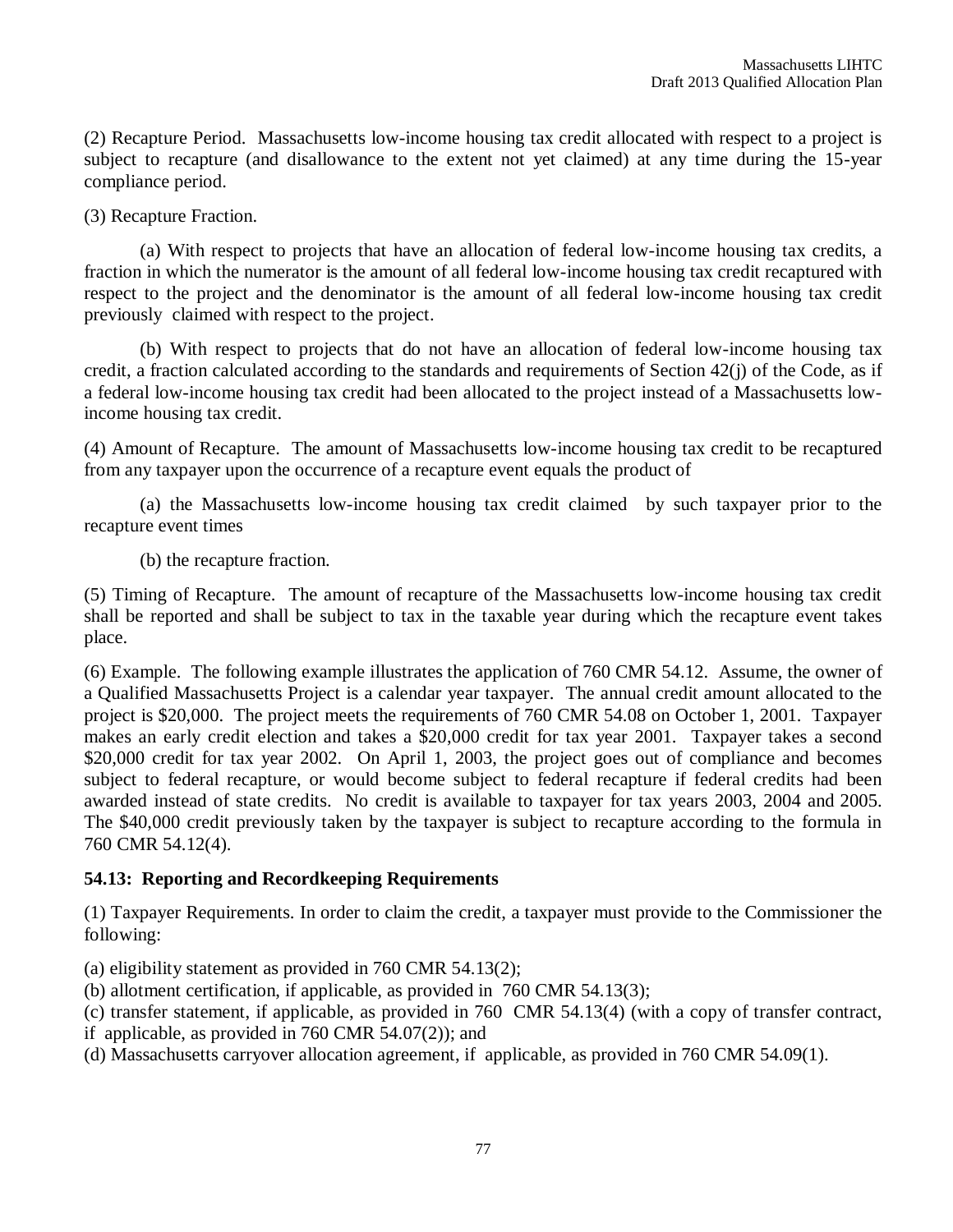(2) Eligibility Statement. The Department shall adopt a form of eligibility statement to be issued by the Department evidencing a Qualified Massachusetts Project's eligibility for Massachusetts low-income housing tax credit. Each taxpayer claiming any Massachusetts low-income housing tax credit with respect to a project shall file a copy of the eligibility statement with each Massachusetts tax return on which any Massachusetts low-income housing tax credit is claimed.

(3) Allotment Certification. The Commissioner, in consultation with the Department, shall provide a form of allotment certification to be filed by any unincorporated flow-through entity

(a) that is the owner of a project with respect to which Massachusetts low-income housing tax credit has been allocated or the following text is effective 11/24/2000

(b) to which the right to claim a Massachusetts low-income housing tax credit has been allotted or transferred. The entity shall file such certification with the Commissioner following the close of the first taxable year in the credit period or the first taxable year the entity holds the right to claim credit, whichever is later. Such certification shall provide the name and federal taxpayer identification number of each taxpayer with an interest in the entity on the date the project met all of the requirements of 760 CMR 54.08, and shall also indicate the amount of Massachusetts low-income housing tax credit allotted to each such taxpayer. The certification shall also contain such other information as the Commissioner may from time to time require. Each taxpayer claiming any Massachusetts low-income housing tax credit by way of a flow-through entity shall file a copy of such certification with each Massachusetts tax return on which any Massachusetts low-income housing tax credit is claimed.

(4) Transfer Statement. The Commissioner, in consultation with the Department, shall promulgate a form of transfer statement to be filed by any person who transfers the right to claim Massachusetts low-income housing tax credit with respect to a Qualified Massachusetts Project. The transfer statement shall be required in addition to the transfer contract required in 760 CMR 54.07(2).

The transferor shall file a transfer statement with the Commissioner within 30 days after transfer. The transferor shall also provide a copy of such statement to the owner of the project with respect to which the transferred credit was allocated within 30 days after transfer. The transfer statement shall provide the name and federal taxpayer identification number of each taxpayer to whom the filing transferor transferred the right to claim any Massachusetts low-income housing tax credit with respect to the project and shall also indicate the amount of Massachusetts low-income housing tax credit, including any carry forward credit, transferred to each such person or entity. The statement shall also contain such other information as the Commissioner may from time to time require. A copy of the transfer contract, if required under 760 CMR 54.07(2), shall be attached to the transfer statement. Each taxpayer claiming any Massachusetts low-income housing tax credit shall file with each Massachusetts tax return on which any Massachusetts low-income housing tax credit is claimed copies of all transfer statements and transfer contracts necessary to enable the Commissioner to trace the claimed credit to the credit that was initially allocated with respect to the project. Each project owner shall file copies of all transfer statements and transfer contracts received regarding a project with such owner's annual Massachusetts tax or informational return.

(5) Record keeping Requirements. Owners of qualified Massachusetts projects and taxpayers that transfer or claim credit with respect to such projects shall be required to keep all records pertaining to credit until the expiration of the regulatory agreement; if a Massachusetts carryover allocation agreement is entered into with the Department under 760 CMR 54.09(1), the records must include a copy of the Massachusetts carryover allocation agreement and documents relevant thereto.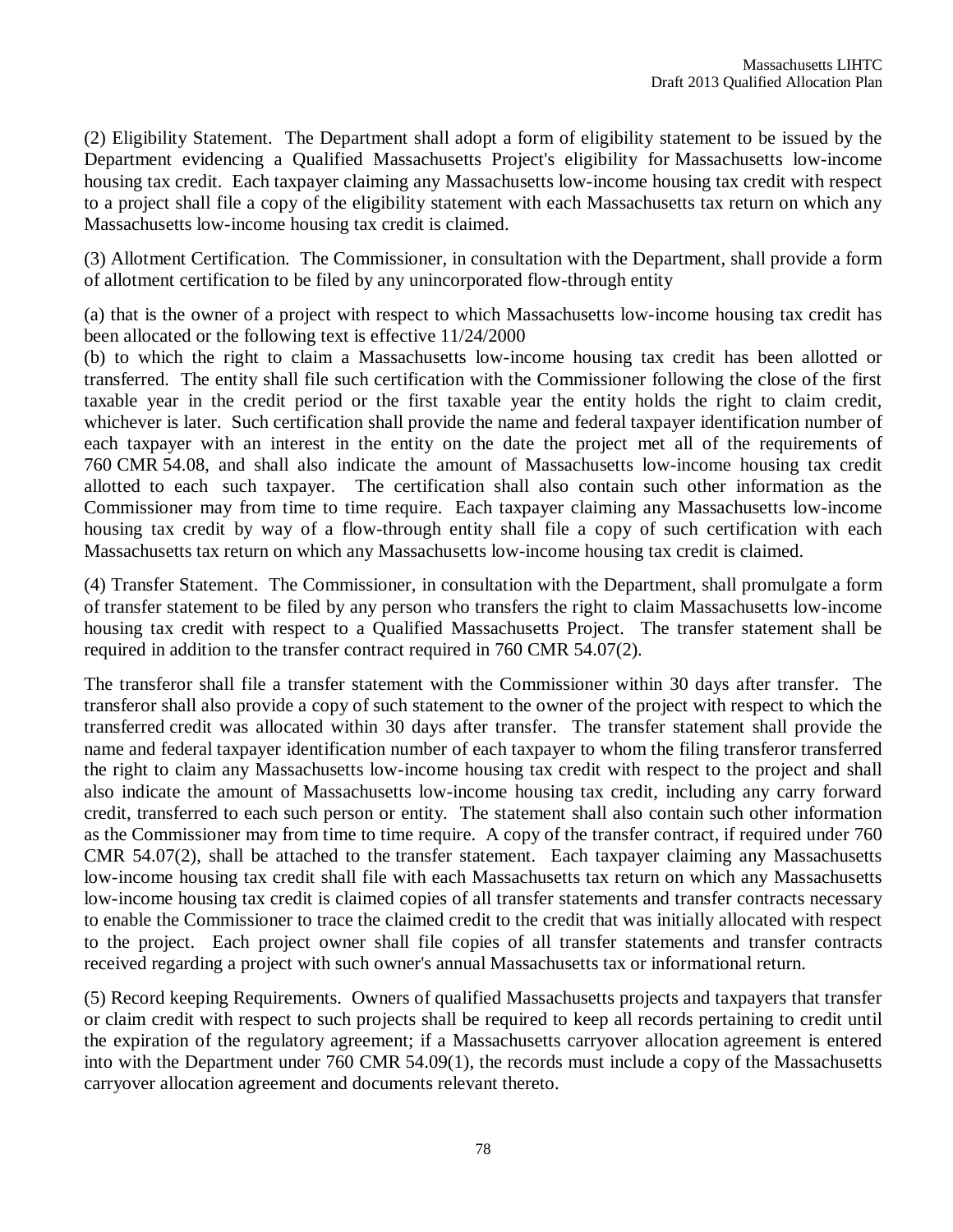#### **54.14: Application Process and Administrative Fees**

(1) Application. Project applicants seeking an allocation of Massachusetts low-income housing tax credit shall include a request for such credit allocation in the same application to be filed with the Department through which such proponent requests an allocation of federal low-income housing tax credit. With respect to projects described in 760 CMR 54.09(1)(b), the request for Massachusetts low-income housing tax credit shall be made in the form of a letter to the Department accompanied by:

(a) a copy of the applicant's submission to the agency providing the tax-exempt bond financing for the project; and

(b) such additional information as would be included in an application to the Department for a federal low-income housing tax credit allocation. The Department shall issue guidance describing any additional information to be included with credit requests. The Department may require that the applicant provide analyses of alternative funding scenarios that allow the Department to evaluate the comparative efficiency of allocating varying levels of federal and Massachusetts low-income housing tax credit to such proposed project.

(2) Filing Fee. Each application seeking an allocation of Massachusetts low-income housing tax credit shall be accompanied by a filing fee set by the Department which shall be payable to the Commonwealth of Massachusetts.

#### **54.15: Reference to Federal Credit Rules**

Unless otherwise provided in M.G.L. c. 23B, §3, M.G.L. c .62, § 6I and M.G.L. c. 63, § 31H (St. 1999, c 127, §§ 34, 82, 90) or 760 CMR 54.00 or unless the context clearly requires otherwise, the Massachusetts low-income housing tax credit shall be administered and allocated in accordance with the standards and requirements applicable to the federal low-income housing tax credit as set forth in Section 42 of the Code and the federal regulations adopted there under, and with respect to the administration of the Massachusetts low-income housing tax credit, whenever the word "Secretary" appears in the Code and associated regulations, it shall be taken to mean Director of the Department.

#### **54.16: Authorization of Department to Take Further Actions**

Nothing in 760 CMR 54.00 shall be deemed to limit the authority of the Department to take all actions deemed by the Department in its discretion to be consistent with the authority granted the Department under M.G.L. c. 23B, §3, M.G.L. c.62, § 6I and M.G.L. c. 63, § 31H (St. 1999, c. 127, §§ 34, 82, 90).

### REGULATORY AUTHORITY

760 CMR 54.00: M.G.L. c. 23B, §§ 3, 6; M.G.L. c. 62, §§ 6I (a), (c)(7), (e), (f)(4), (g); M.G.L. c. 63,  $\S$   $\S$   $31H$  (a), (c)(7), (e), (f)(4), (g).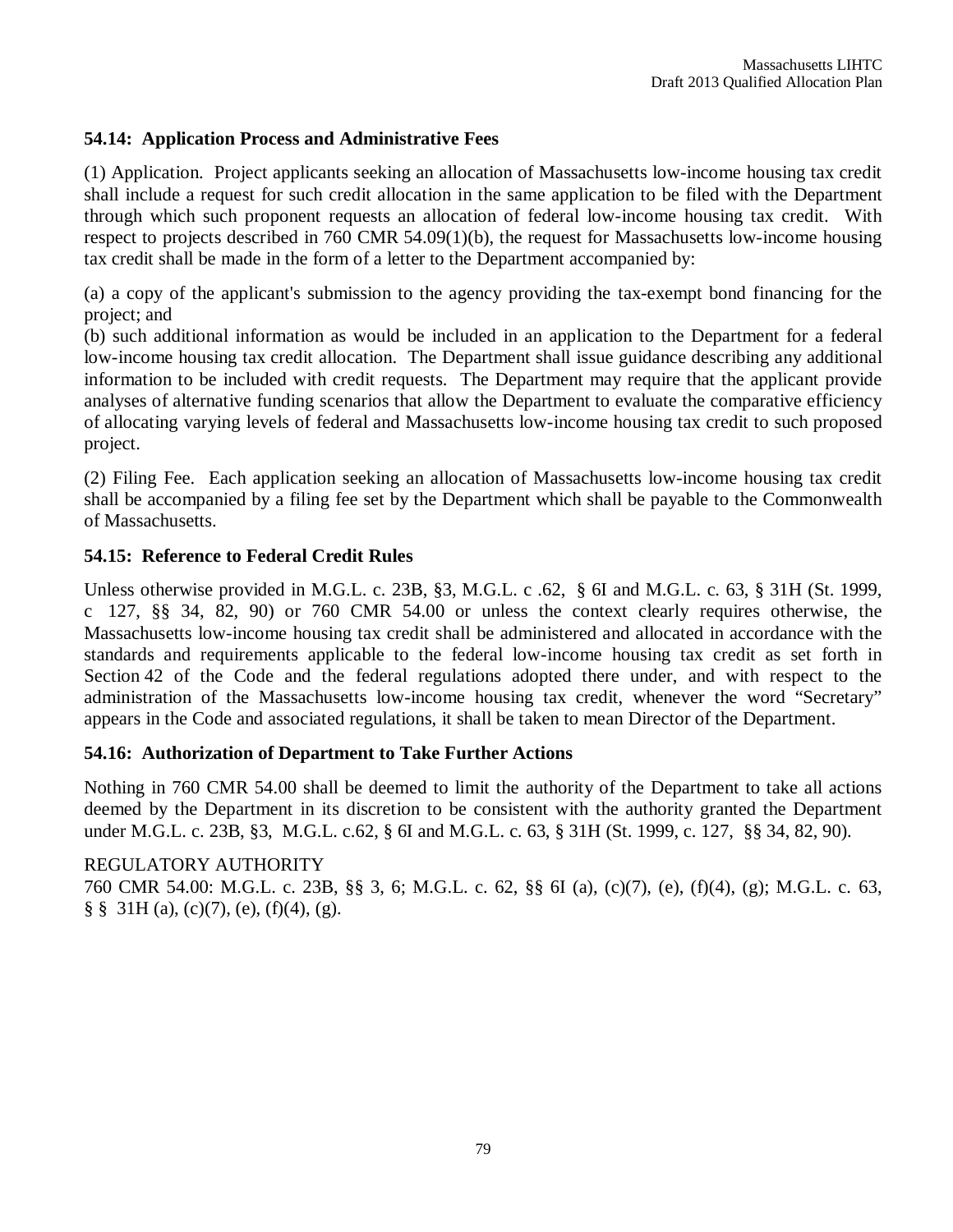# **Appendix F: Glossary of Terms**

Tax credit applicants should note that the federal rules governing Low Income Housing Tax Credits are complex. All developers should consult a qualified tax attorney or accountant to determine eligibility for the credit. The terms defined below are not meant to substitute for a reading of Section 42 but are only meant to provide prospective applicants with a general understanding of commonly used terms.

| 4% Credit                   | The term "4% credit" refers to the 30% tax credit, which has a<br>present value equal to 30% of the project's qualified development<br>costs, or approximately 4% per year over a 10-year period. The<br>"4% credit" is available in two situations: 1) Development costs of<br>new building or substantial rehabilitation developed with a federal<br>subsidy, including tax-exempt financing; and 2) Acquisition cost of<br>an existing building, which must also be substantially rehabilitated<br>(the greater of $$6,000$ per low income unit or 20 % of the depreciable<br>basis of the building) in order to qualify for the credit for the<br>acquisition cost.                                                                                                                                                                                                              |
|-----------------------------|--------------------------------------------------------------------------------------------------------------------------------------------------------------------------------------------------------------------------------------------------------------------------------------------------------------------------------------------------------------------------------------------------------------------------------------------------------------------------------------------------------------------------------------------------------------------------------------------------------------------------------------------------------------------------------------------------------------------------------------------------------------------------------------------------------------------------------------------------------------------------------------|
| 9% Credit                   | The term "9% credit" refers to the 70% tax credit, which has a<br>present value equal to 70% of the project's qualified development<br>costs, or approximately 9% per year over a 10-year period. The<br>"9% credit" is available for the development costs of a new building<br>or substantial rehabilitation of an existing building without a federal<br>subsidy.                                                                                                                                                                                                                                                                                                                                                                                                                                                                                                                 |
| <b>Applicable Fraction</b>  | The smaller of the "unit fraction" or the "floor space fraction" (see<br>Section $42(c)(1)$ of the Internal Revenue Code. The "unit fraction" is<br>the fraction of qualified low income units in the building. The "floor<br>space fraction" is the fraction of total floor space contained in the<br>qualified low income units in the building.                                                                                                                                                                                                                                                                                                                                                                                                                                                                                                                                   |
| <b>Carryover Allocation</b> | An exception to the general rule that a credit allocation is valid only<br>if the allocation occurs within the calendar year in which the<br>building is placed in service. Under this type of allocation, 1) more<br>than 10 percent of the project's reasonably anticipated basis (costs)<br>must be incurred by the end of the calendar year in which the<br>allocation is made; and 2) the building(s) in the project must be<br>placed in service by the end of the second calendar year following<br>the year of the allocation. "However, projects which receive<br>reservations in the second half of any calendar year will have six<br>months from the date of allocation (or until the following June 30, if<br>later) to incur more than 10 percent of the project's reasonably<br>anticipated basis as of the end of the second calendar year following<br>allocation". |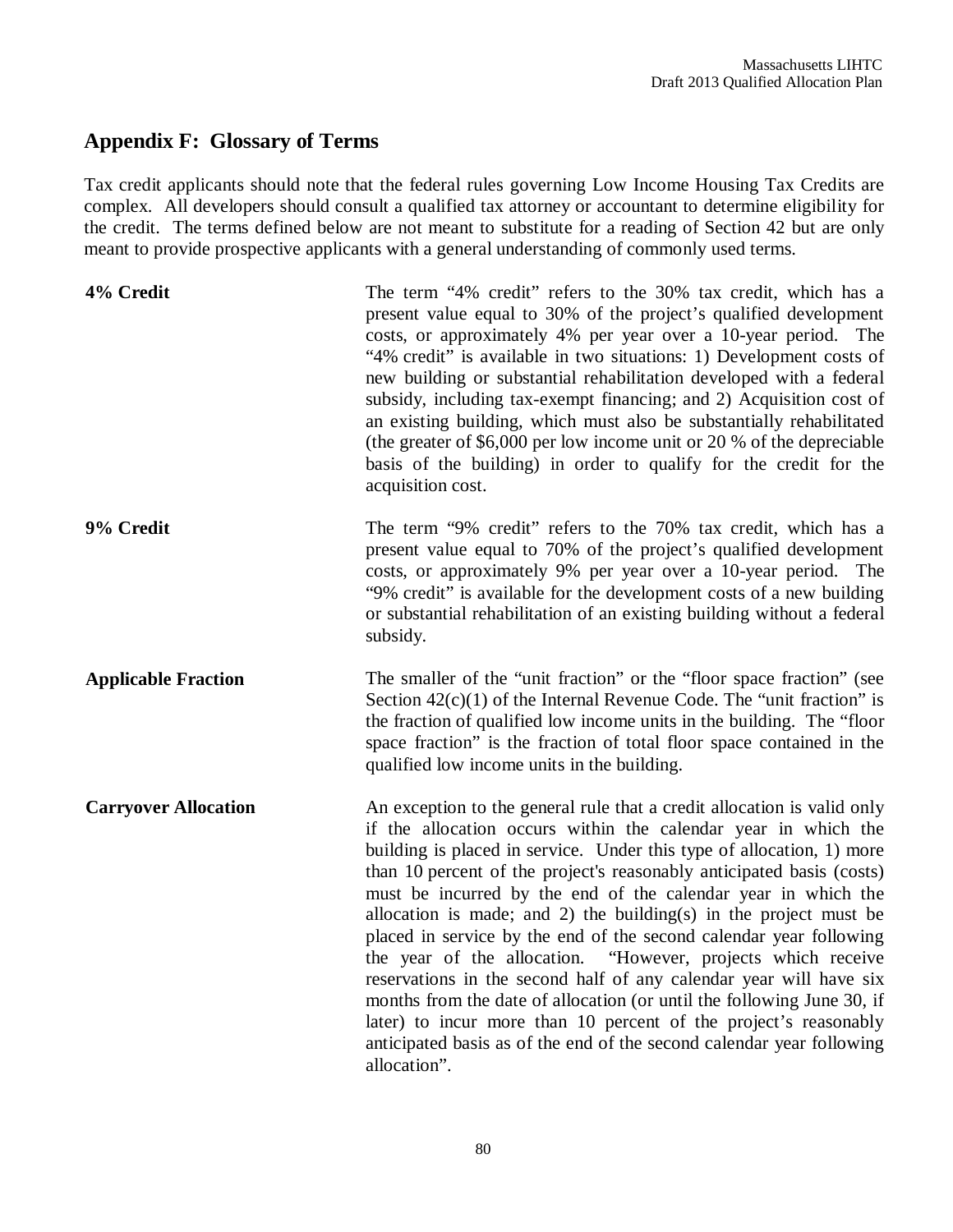**Compliance Monitoring** DHCD must actively monitor all tax credit projects to determine if they are complying with the various requirements of the tax credit program, which include, but are not limited to, determining whether the rents charged on tax credit units exceed maximum allowable rents and whether the incomes of tenant households at initial occupancy and during subsequent reviews exceed maximum allowable income limits.

**Department of Housing and Community Development** The Department of Housing and Community Development (DHCD) is the designated tax credit allocating agency for the Commonwealth of Massachusetts. DHCD administers federal community development programs, administers the state's public housing programs, coordinates its anti-poverty efforts, and provides a variety of services to local government officials. The focus of DHCD is to make state and federal funds and technical assistance available to strengthen communities and help them plan new developments, encourage economic development, revitalize older areas, improve local government management, build and manage public housing, stimulate affordable housing through the private sector and respond to the needs of low- income people.

**Eligible Basis** The sum of the eligible cost elements that are subject to depreciation, such as expenditures for new construction, rehabilitation, building acquisition, and other costs used to determine the cost basis of the building(s) (see IRC Section 42 for a more detailed definition). The eligible basis is increased by 30 percent if the building(s) in the project are located in a difficult development area or qualified census tract.

**EUR** Title VI subtitle A of the Cranston-Gonzalez National Affordable Housing Act contains the Low Income Housing Preservation and Resident Homeownership Act of 1990 ("LIHPRHA" or Expiring-Use Restriction ("EUR") program). Contracts under low-interest loan programs of the 1960's & 1970's permitted certain owners to prepay federally assisted mortgages after the twentieth year of the forty year mortgage term. The statute's basic objectives are to assure that most of the "prepayment" inventory of HUD-assisted housing remains affordable to low income households and to provide opportunities for tenants to become homeowners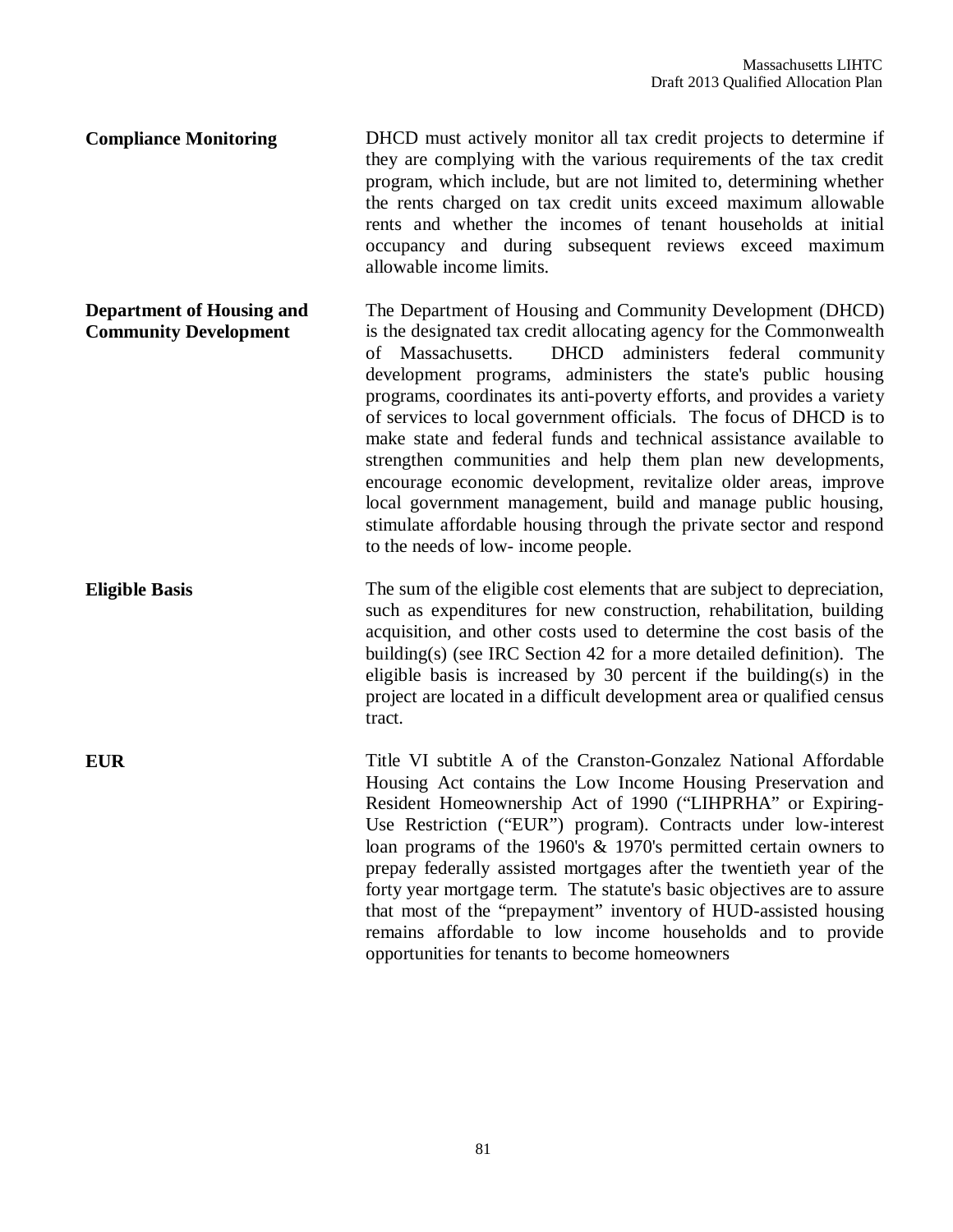| <b>HOPE VI</b>                                            | In 1992, Congress created the Urban Revitalization Demonstration<br>Program (otherwise known as HOPE VI) for the purpose of<br>revitalizing severely distressed public housing developments. HOPE<br>VI is funded by the U.S. Department of Housing and Urban<br>Development to provide localities with funds and flexibility to<br>reshape existing public housing neighborhoods. It can supply up to<br>\$50 million to transform an entire public housing development. |
|-----------------------------------------------------------|---------------------------------------------------------------------------------------------------------------------------------------------------------------------------------------------------------------------------------------------------------------------------------------------------------------------------------------------------------------------------------------------------------------------------------------------------------------------------|
| <b>Internal Revenue Code</b>                              | The Low Income Housing Tax Credit Program (LIHTC) is a housing<br>program contained within Section 42 of the Internal Revenue Code<br>of 1986, as amended, governs tax credits for owners or investors in<br>low income housing projects.                                                                                                                                                                                                                                 |
| <b>Massachusetts Development</b><br><b>Finance Agency</b> | The Massachusetts Development Finance Agency (MDFA) was<br>created by the Massachusetts legislature to expand economic<br>development opportunities. MDFA funds its programs through the<br>sale of taxable and tax-exempt bonds to private investors.                                                                                                                                                                                                                    |
| <b>Massachusetts Housing Finance</b><br><b>Agency</b>     | The Massachusetts Housing Finance Agency (MHFA) was created<br>by the Massachusetts legislature to expand rental<br>and<br>homeownership opportunities for low and moderate income<br>households. MHFA funds its programs through the sale of taxable<br>and tax-exempt bonds to private investors.                                                                                                                                                                       |
| <b>Qualified Basis</b>                                    | The portion or percentage of the eligible basis that qualifies for the<br>tax credit. A building's qualified basis equals its eligible basis<br>multiplied by its applicable fraction.                                                                                                                                                                                                                                                                                    |
| <b>Section 42</b>                                         | Section 42 of the Internal Revenue Code of 1986, as amended,<br>governs tax credits for owners or investors in low income housing<br>projects, which has received an allocation under the terms of this<br>plan.                                                                                                                                                                                                                                                          |
| <b>TDC</b>                                                | Total Development Costs. Costs incurred for the purchase and/or<br>buildings<br>rehabilitation<br>of<br>existing<br>new<br>construction.<br><b>or</b><br>Development costs may include planning, oversight, relocation,<br>demolition, construction or rehabilitation, reserves and all other costs<br>necessary to develop the affordable housing project.                                                                                                               |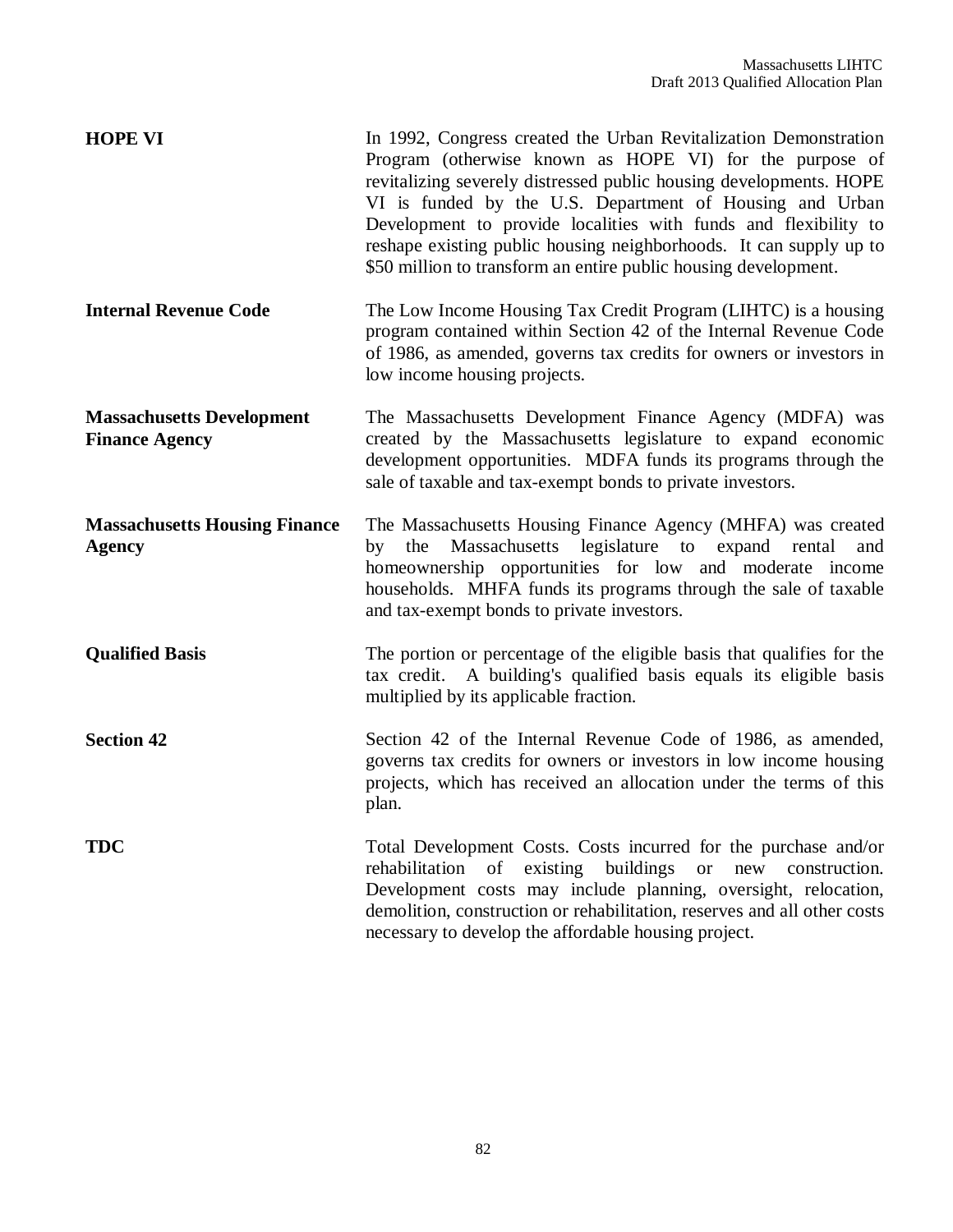**Ten Percent (10%) Test** In order to qualify for a carryover allocation, the developer's basis in the property at the end of the year in which the allocation is received must be more than ten percent of the amount that the project's basis is reasonably expected to be at the end of the second year following the allocation year. Basis consists of the project's depreciable costs and land that is reasonably expected to be part of the project. However, projects which receive reservations in the second half of the calendar year will have six months from the date of allocation to meet the ten percent test.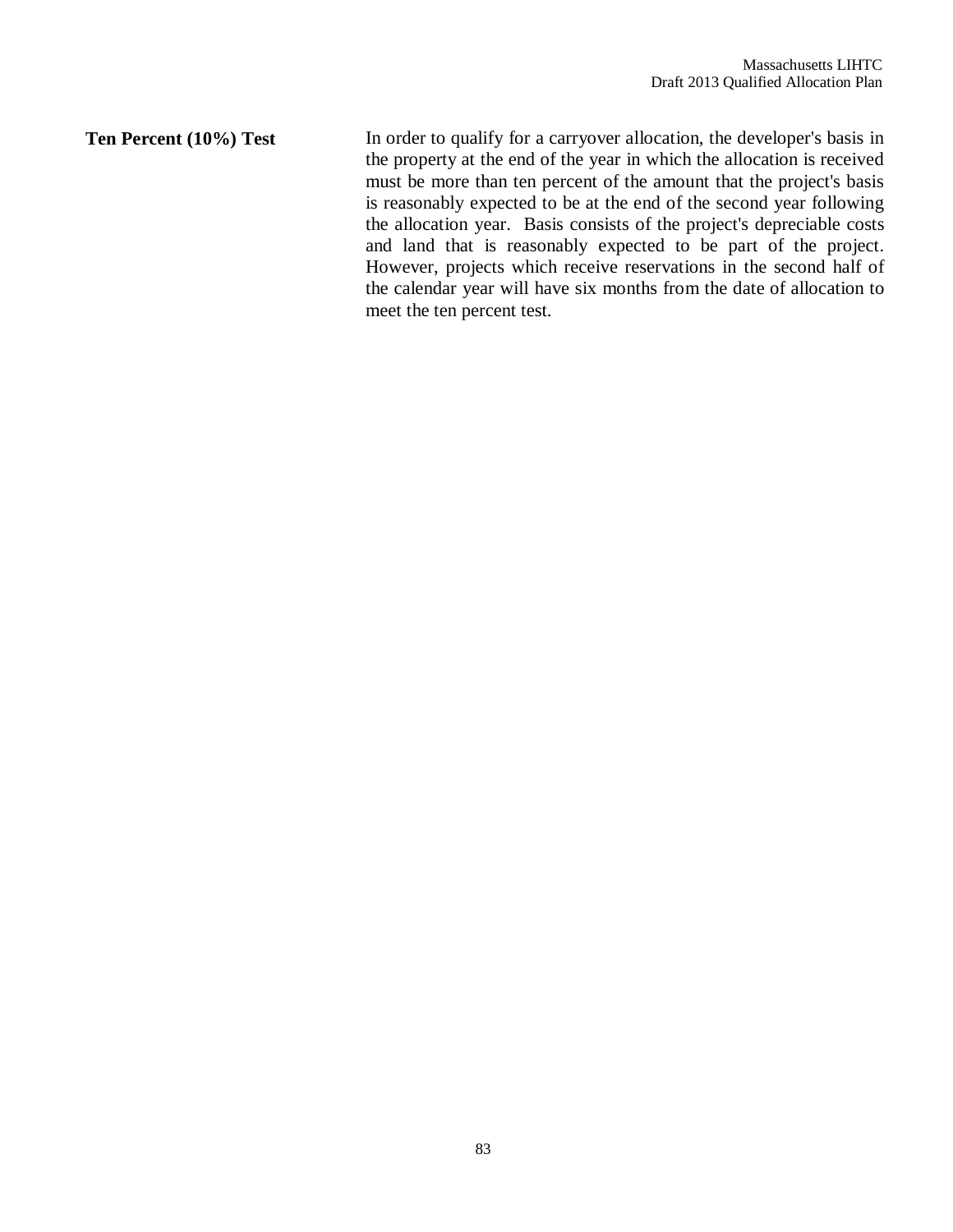# **Appendix G. National Council of Affordable Housing Market Analysts Model Content Standards for Market Studies For Rental Housing**

### **I. Purpose.**

The purpose of these standards is to provide standardized terminology and content for Market Studies of affordable rental housing prepared for developers, governmental agencies, lenders, or investors, of rental housing which is to be financed in whole or in part by State Housing Finance Agencies and other public funding or regulatory agencies. The standards outline the content, data, analysis and conclusions to be included in Market Studies for rental housing. These standards do not establish the format or presentation for the report. The terminology attached as Exhibit A is an integral part of these standards. Defined terms are capitalized.

#### **II. Content**

### **A Executive Summary.**

Each market study should include a concise summary of the data, analysis and conclusions, including the following:

- 1. A concise description of the site and the immediately surrounding area.
- 2. A brief summary of the project including the proposed population to be served.
- 3. Precise statement of key conclusions reached by the analyst.
- 4. Precise statement of analyst's opinion of Market Feasibility including the prospect for long term performance of the property given housing and demographic trends and economic factors.
- 5. Provide recommendations and/or suggest modifications to the proposed project.
- 6. Provide a summary of market related strengths and/or weaknesses which may influence the subject development's Marketability, including compatibility with surrounding uses, the appropriateness of the subject property's location, unit sizes and configuration, and number of units.
- 7. A summary of positive and negative attributes and issues that will affect the property's performance and lease-up and points that will mitigate or reduce any negative attributes.

### **B. Project Description.**

The market study should include a project description to show the analyst's understanding of the project at the point in time the market study is undertaken. The project description should include:

- 1. Proposed number of units by: number of bedrooms and baths, income limit as a percent of AMI, unit size in square feet, and utility allowances for Tenant Paid Utilities, proposed rents, and Target Population, including income restrictions and any special needs set-asides.
- 2. The utilities expected to be paid by tenants and energy sources for tenant paid hot water, heat, cooking;
- 3. For rehabilitation projects, identification of any existing assisted housing program at the property such as Section 8, Section 202, Section 811, BMIR, Section 236, etc., as well as current occupancy levels, current rents and proposed rents.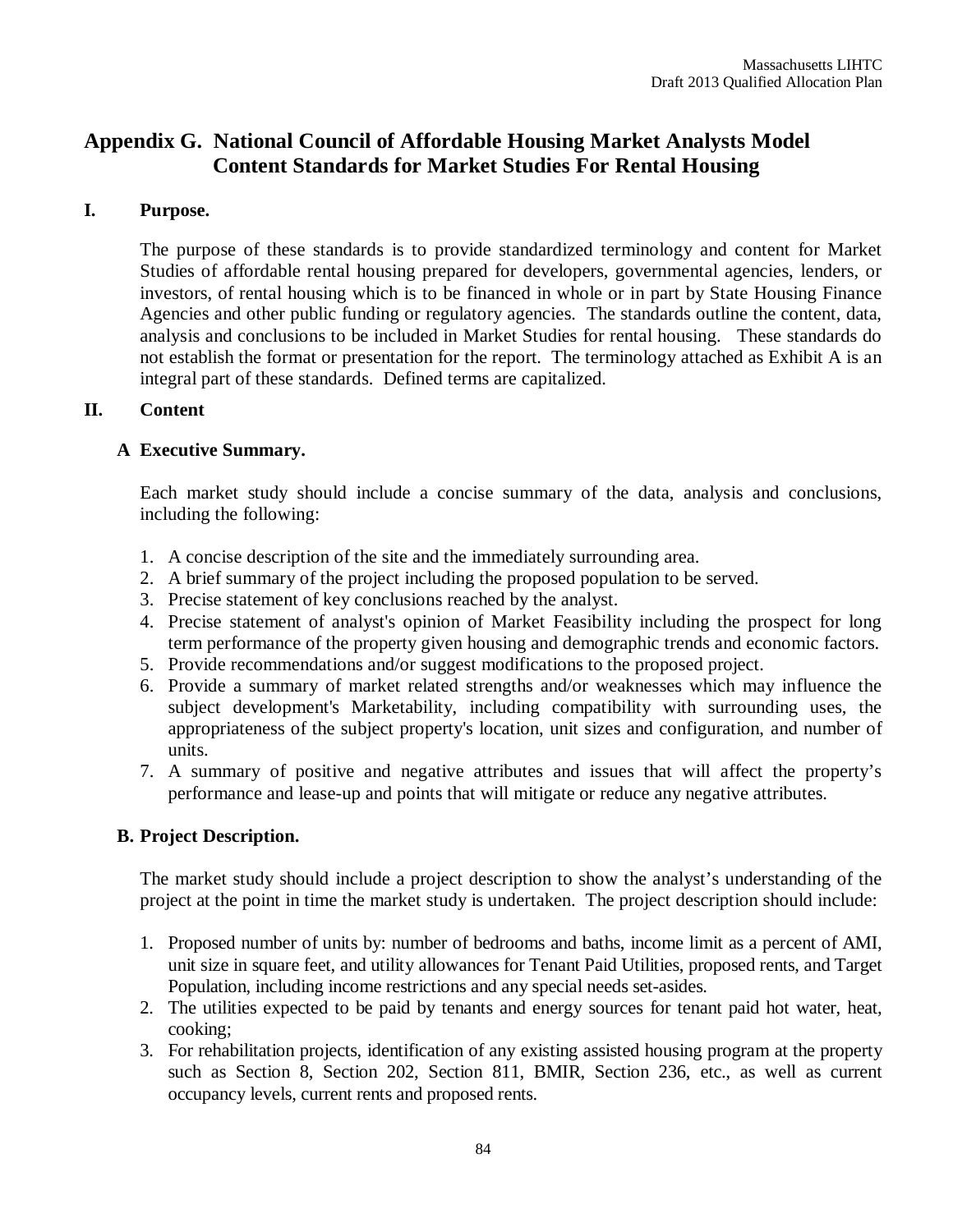- 4. Developer's projected dates for construction start and completion, and start of pre-leasing.
- 5. Description of: the number of buildings, design (walk-up, elevator, etc.), and number of stories, unit and common amenities, site amenities and parking. For rehabilitation projects provide a description of the methodology for the rehabilitation and the scope of work. The status or date of architectural plans and name of the architect should be referenced. A copy of the floor plans and elevations should be included as an attachment to the report.

#### **C. Location and Market Area Definition**

- 1. Define the Primary (PMA) and Secondary (SMA) Market Areas including a map that clearly delineates the areas and an explanation of the basis for the boundaries of the PMA and SMA. Identify PMA and SMA boundaries by census tracts, jurisdictions, street names, or other geography forming the boundaries. Also define the larger geographic area in which the PMA is located (i.e. city, county, MSA, etc.).
- 2. Provide a description of the site characteristics including its size, shape, general topography and vegetation and proximity to adverse conditions.
- 3. Provide photographs of the site and neighborhood, and a map clearly identifying the location of the project and the closest transportation linkages, shopping, schools, medical services, public transportation, places of worship, and other services such as libraries, community centers, banks, etc. In situations where it is not feasible to show all the categories on a map, the categories may be addressed in the narrative.
- 4. Describe the Marketability of the proposed development.
- 5. Describe and evaluate the visibility and accessibility of the site.
- 6. Provide information or statistics on crime in the Primary Market Area relative to data for the overall area. Address any local perceptions of crime or problems in the Primary Market Area.

#### **D. Population and Households**

- 1. Provide total population, age and income target data for the Primary Market Area using the 1990 Census, 2000 Census, current year estimates, and a five year projection. Data from other legitimate studies, such as Claritas, CACI and similar demographic information companies, with detail on Household size, tenure, age and other relevant categories may be provided. Provide the same information for the Secondary Market Area, if one has been defined. Indicate the source for all data, provide a methodology for estimates and provide an analysis of trends indicated by the data.
- 2. Provide a breakdown of Households by tenure for 1990 Census, 2000 Census, current year and five year projection.
- 3. Provide an analysis of trends indicated by the data and include reference sources for the data and methodology for analyzing the data.
- 4. Provide a breakdown of households by incomes in \$5,000-\$10,000 increments, by household size and by tenure for 1990 and 2000 Census, current year, and five year projection.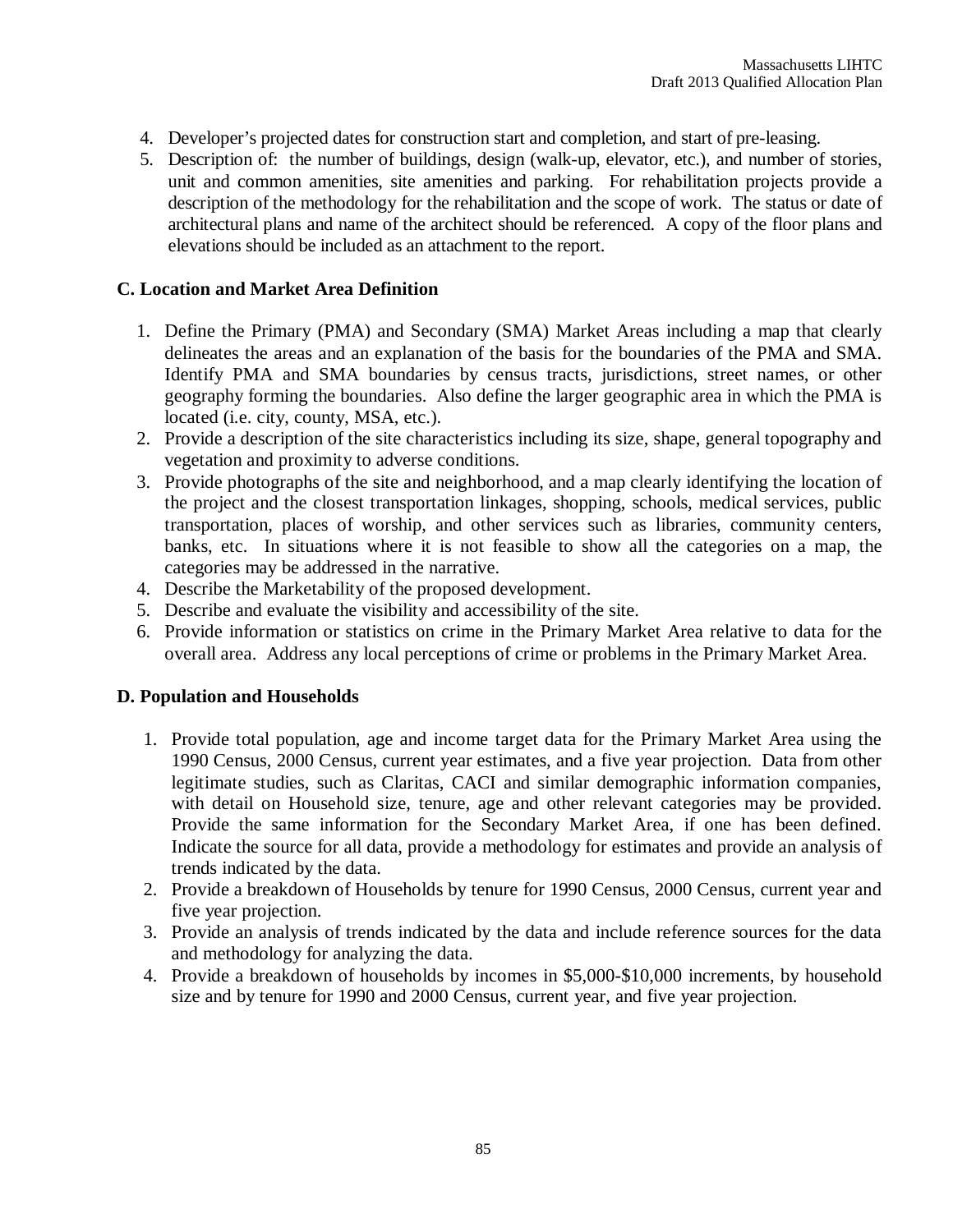### **E. Employment and Economy.**

Provide data and analysis on the employment and economy of the Primary Market Area to give an understanding of the overall economic health of the community in which the Primary Market Area is located. List sources for the data and methodology for the analysis.

- 1. Provide a description of employment by industry sector for the Primary Market Area or smallest geographic area available that includes the Primary Market Area and compare the data to the larger geographic area, e.g. the city, county, labor market area, or MSA.
- 2. List major employers in the PMA, the type of business and the number employed and compare the data to the larger geographic area (i.e. MSA, County, Secondary Market Area, etc.).
- 3. Show the historical unemployment rate for the last ten years (or other appropriate period) for the PMA and compare to the larger geographic area (i.e. MSA, County, Secondary Market Area, etc.).
- 4. Show employment growth over the same period or a more recent, shorter period (last 5 years). Compare to the larger geographic area.
- 5. Comment on trends for employment in the PMA in relation to the subject.
- 6. If relevant, comment on the availability of affordable housing for employees of businesses and industries that draw from the Primary Market Area.
- 7. Provide a breakdown of typical wages by occupation.
- 8. Provide commuting patterns for workers such as how many workers in the PMA commute from surrounding areas outside the PMA.

#### **F. Existing Rental Housing Stock.**

Provide information on other multifamily rental housing in the Primary Market Area and any rental housing proposed to be developed in the Primary Market Area. This section of the Market Study should include:

- 1. If relevant in the market, a 10-year, or other appropriate period, history of building permits, if available, by housing type and comments on building trends in relation to household trends.
- 2. Identify a list of existing Comparable Properties, including: name, location, population served, type of design, age and condition, number of units by bedroom type, rent levels, number of bedrooms and baths for each unit type, size in square footage of units, kitchen equipment, type of utilities (state whether paid by tenant or owner and energy sources for hot water, heat and cooking), unit and site amenities included, site staffing, occupancy rate, absorption history (if recently completed), name, address and phone number of property contact. Attach photos of each Comparable Property. Include a map identifying the location of each Comparable Property in relation to the subject.
- 3. Describe the size of the overall rental market in the PMA, including the percentage of Market Rate and Affordable Housing properties.
- 4. Provide a narrative evaluation of the subject property in relation to the Comparable Properties, and identify the Competitive Properties, which are most similar to the proposed development. The analyst should state why the comparables referenced have been selected, which are the most directly comparable, and explain why certain projects have not been referenced.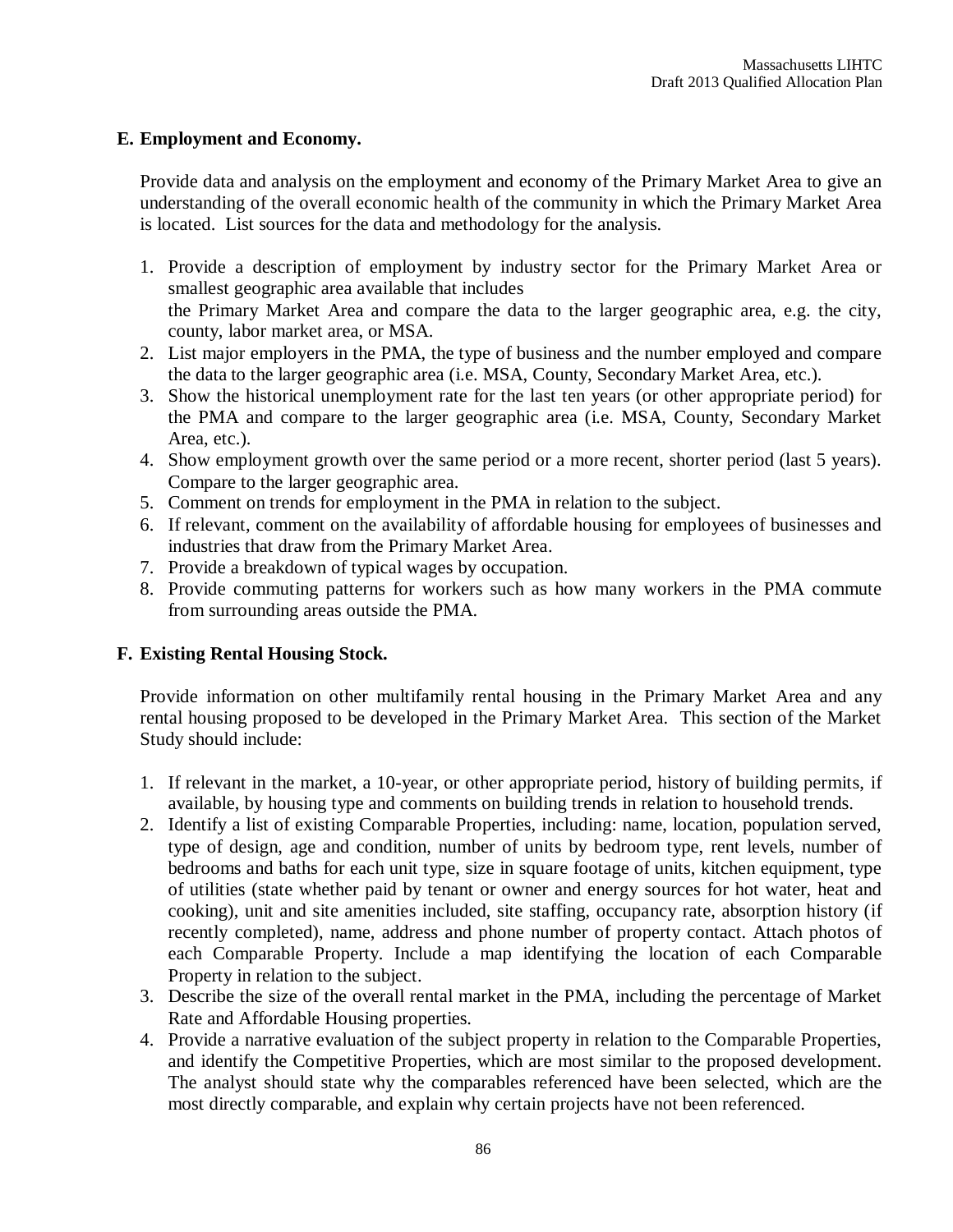- 5. For each Comparable Property comparisons to the subject rents based on the Comparable Property Amenities, Tenant Paid Utilities, location, parking, concessions and rent increase or decrease trends.
- 6. Discuss the availability of affordable housing options, including purchase or sale of homes.
- 7. When relevant, include a list of LIHTC projects with allocations in or near the market area that are not placed in service, giving as much known detail as possible on estimated Placed-In-Service dates, unit mix and Income Levels to be served. As noted in Section III the Housing Finance Agency is expected to provide this information to the analyst.
- 8. Discuss the impact of the subject development on the existing housing stock.
- 9. The Market Vacancy Rate for the Primary Market Area rental housing stock by population served (i.e. market rate, Low Income Housing Tax Credit, and Project Based Rent Assistance) and type of occupancy (i.e. family, seniors, special populations) and unit size.
- 10. Identify the number of people on waiting lists for each project.

#### **G. Local Perspective of Rental Housing Market and Housing Alternatives.**

The Market Study should include a summary of the perspective on the rental market, need for the proposed housing and Unmet Housing Need in the market. The local perspective should consider:

- 1. Interviews with local planners, housing and community development officials and market participants to estimate proposed additions to the supply of housing that would compete with the subject and to evaluate the local perception of need for additional housing.
- 2. Interview local Public Housing Authority (PHA) officials and seek comment on need for housing and possible impact of the proposed development on their housing inventory and waiting lists for assisted housing. Include a statement on the number and availability of Housing Choice Vouchers and the number and types of households on the waiting lists for Housing Choice Vouchers. Compare subject's proposed rents to local payments standards or median rents.
- 3. The cost and availability of home ownership and mobile home living, if applicable.

#### **H. Analysis.**

- 1. Provide a detailed analysis of the income levels of the potential tenants for the proposed units. State and support the minimum household income used for total housing expenses to set the lower limit of the targeted household income range. If required, provide an analysis based on the regulating agency's requirements.
- 2. Derive a Market Rent and an achievable rent and then compare them to the developer's proposed rent. Quantify and discuss Market Advantage of the subject and impact on Marketability.
- 3. Calculate the Capture Rate for each Income Limit in the subject property incorporating any Housing Finance Agency or other regulating agency restrictions such as age, income, living in Substandard Conditions, renters versus home owners, household sizes, etc.
- 4. Calculate the Penetration Rate.
- 5. Define and justify the Absorption Period and Absorption Rate for the subject property.
- 6. Project and explain any future changes in the housing stock within the market area.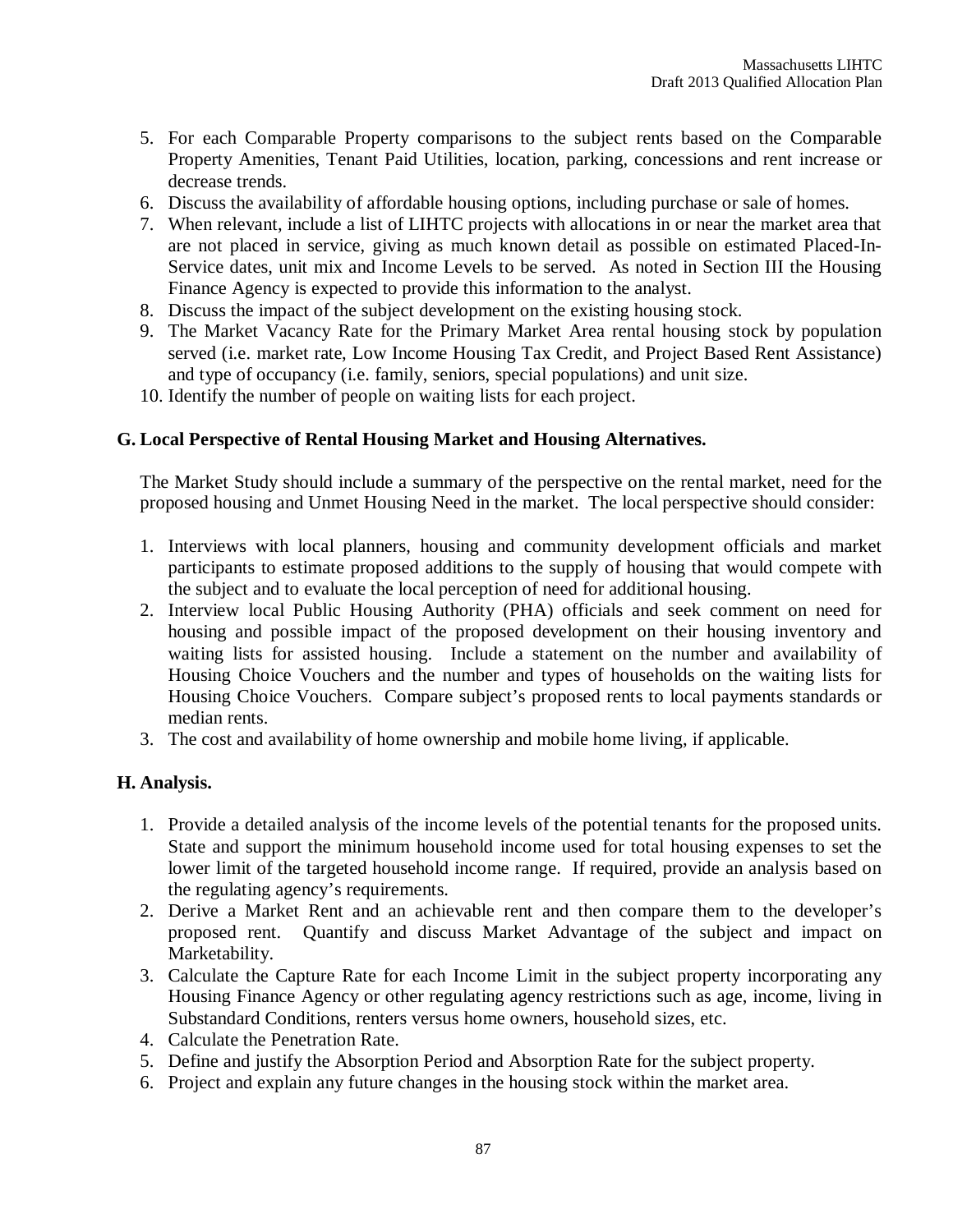- 7. Identify risks (i.e. Competitive Properties which may come on line at the same time as the subject property; declining population in the PMA, etc.), unusual conditions and mitigating circumstances. Evaluate need for voucher support or HUD contracts.
- 8. Provide documentation and descriptions that show the methodology for calculations in the analysis section and relate the conclusions to the data.

### **I. Other Requirements**

Date report was prepared, date of inspection and name and telephone number of analyst preparing study;

- 1. Certification of no identity of interest between the analyst and the entity for whom the report is prepared;
- 2. Certification that recommendations and conclusions are based solely on professional opinion and best efforts;
- 3. Statement of qualifications;
- 4. List of sources for data in the Market Study;
- 5. Append current utility allowance schedule (or utility company provider letters).

### **III. Information to be Provided by Housing Finance Agency or Other Regulatory Agency**

The Housing Finance Agency or other regulatory agency to which the Market Study will be provided will be expected to cooperate in the completion of the Market Study and provide the documentation listed below. If data relative to the Housing Finance Agency or other regulatory agency financed properties is not provided by the agency, then the analysts should not be required to include this data in the Market Study.

- 1. Average operating costs for other agency financed housing similar in size, design, and target population in the Primary Market Area or region
- 2. Average and maximum management fees permitted based on type and size of project or a statement that the agency does not in have the data or does not limit management fees
- 3. Data on rental housing inventory in the Primary Market Area financed or assisted by the agency or which has received preliminary approval or reservations of funding of Low Income Housing Tax Credits and is expected to become available in the market. This data should include property address, number and type of units, rents by unit type, Income Limits, and other relevant information.

### **IV. Additional Work**

The documentation and analysis outlined previously in Section II constitutes the entire content for a Market Study. A Housing Finance Agency, other regulatory agency or developer may desire a market analyst to provide additional information beyond the basic scope of the Market Study. Any additional documentation or analysis beyond the scope of the Market Study will be performed for additional compensation above the cost of the Market Study. Such additional work may include: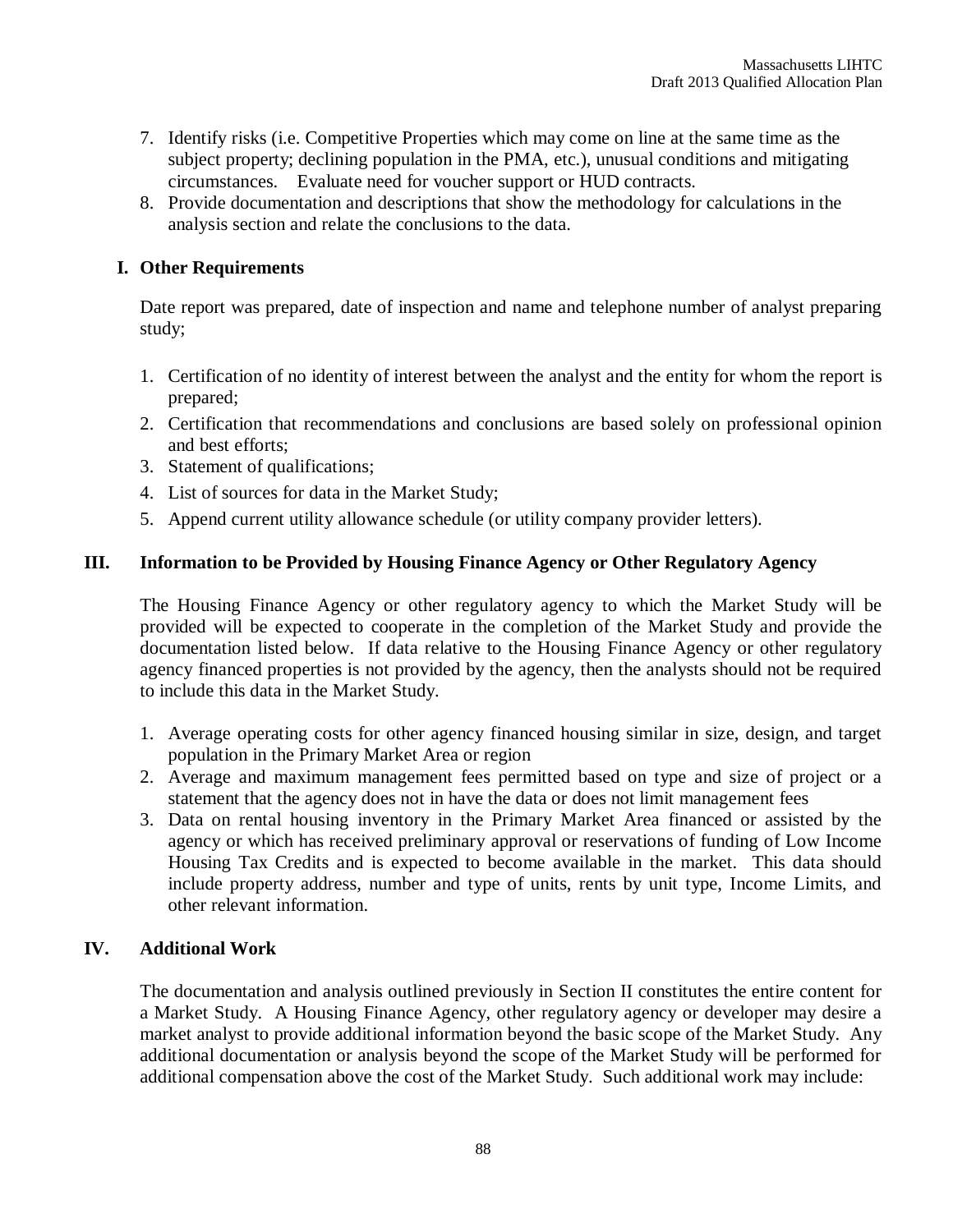- 1. Preparation of estimates of the annual operating expenses for the operation of the subject property, upon achieving a Stabilized Level of Occupancy;
- 2. Report on the zoning designation of the property and comments on conformance of the subject property's conformance with zoning. This additional work also may include a zoning map, zoning ordinance or letter from the local zoning official;
- 3. Report on the flood zone for the property and a copy of the flood zone map;
- 4. Census of all rental property in an area.<br>5. Evaluation of special needs set aside, in
- Evaluation of special needs set aside, including:
	- demands for target population, and its
	- Impact on the rents the property can attain.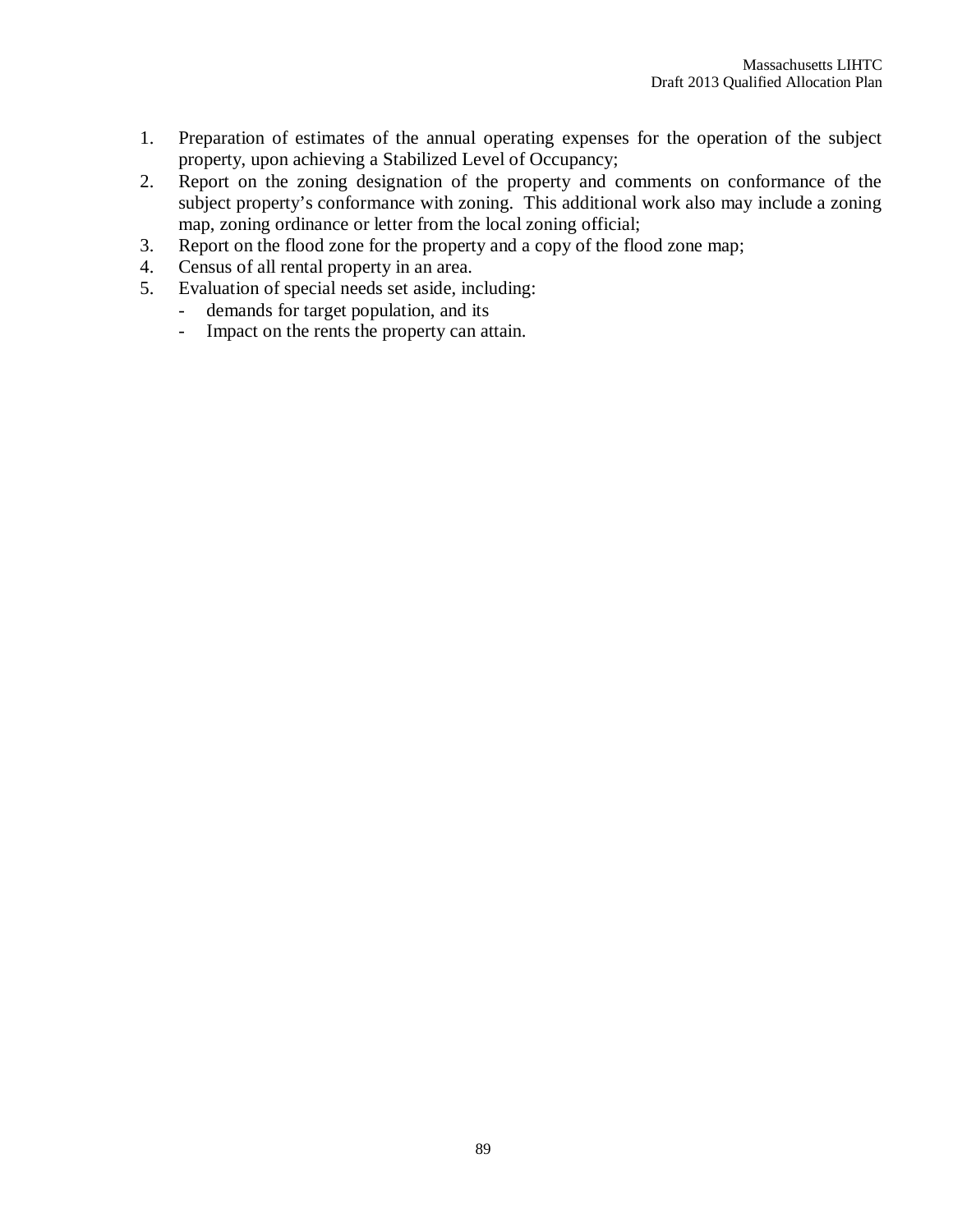# **Appendix H. Design Self Evaluations (Accessibility)**

.

*Part A: Access Code Summary*

## *Code Applicability*

Sponsors are required to answer the following questions regarding applicability of state, federal, and local accessibility regulations.

**1. Are Section 504, Title II of the ADA, or the ABA applicable to the project based on the sources of funding? Explain.**

**2. If the project is existing, show calculations indicating the cost of the work relative to the value of the building or replacement cost (per MAAB's CMR 521 3.3, or Section 504 8.23 (a) if applicable).**

**3. Describe any variances from MAAB's requirements that are anticipated, and the status of the variance process.**

*(Access code summary continued on next page)*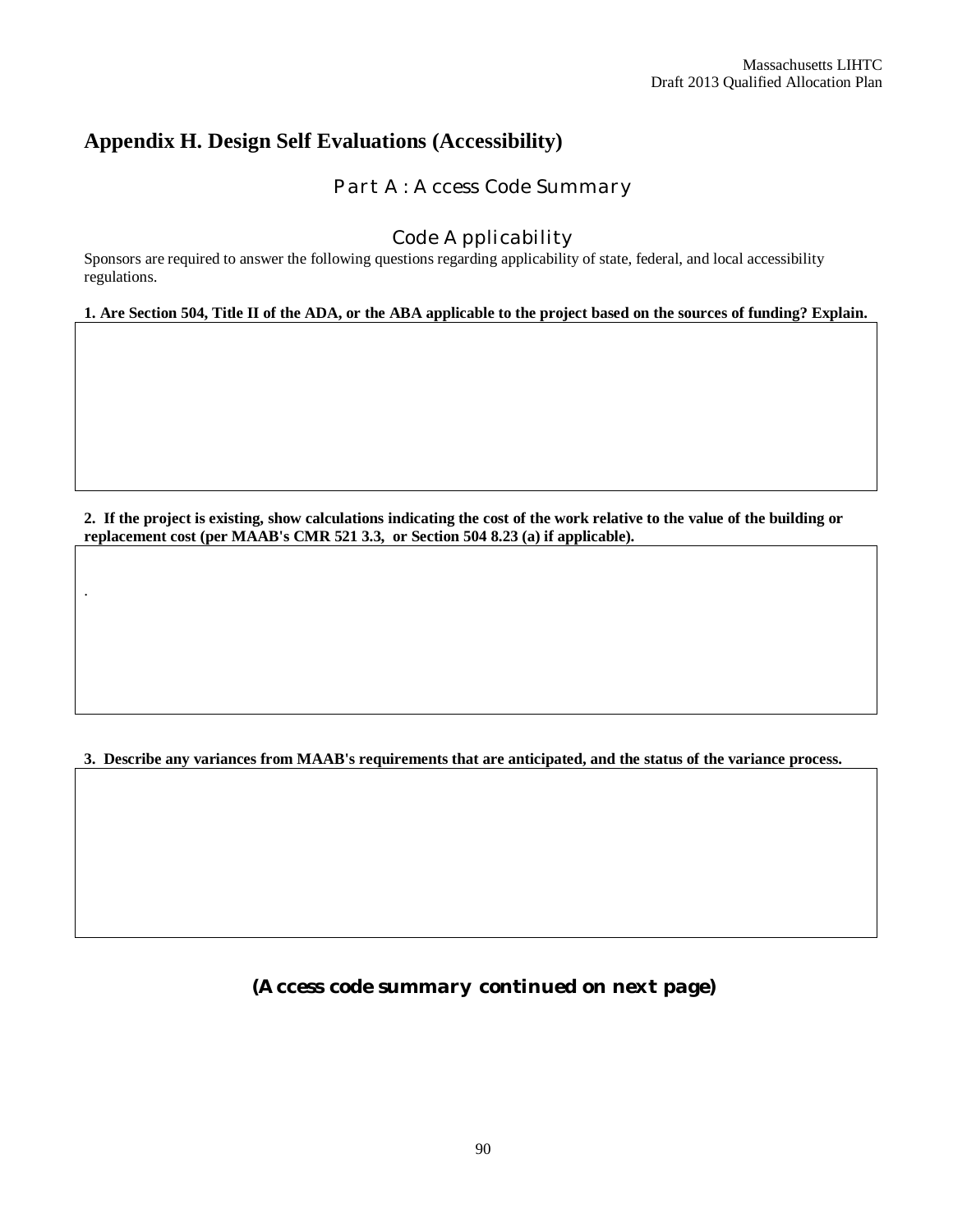# *Part A: Access code summary (cont.)*

# *Code Requirements*

Provide summary information regarding accessibility requirements in the table below. Include the most stringent applicable requirements of MAAB, the FHA, Section 504, the ADA, and any other local requirements.

| 1. Site Access - Accessible Route |                  |  |  |  |
|-----------------------------------|------------------|--|--|--|
| <b>Requirement:</b>               | <b>Proposed:</b> |  |  |  |
|                                   |                  |  |  |  |
|                                   |                  |  |  |  |
|                                   |                  |  |  |  |
|                                   |                  |  |  |  |
|                                   |                  |  |  |  |
|                                   |                  |  |  |  |
|                                   |                  |  |  |  |

| 2. Accessible Parking |                                                       |
|-----------------------|-------------------------------------------------------|
| <b>Requirement:</b>   | Proposed: (Indicate total number of spaces provided.) |
|                       |                                                       |
|                       |                                                       |
|                       |                                                       |
|                       |                                                       |
|                       |                                                       |
|                       |                                                       |
|                       |                                                       |

#### *3. Building Entrances and Accessible Routes Within Buildings*

| <b>Requirement:</b> | <b>Proposed:</b> |
|---------------------|------------------|
|                     |                  |
|                     |                  |
|                     |                  |
|                     |                  |

#### *4. Common Areas & Facilities (offices, laundry rooms, community rooms, etc.)*

| <b>Requirement:</b> | <b>Proposed:</b> |
|---------------------|------------------|
|                     |                  |
|                     |                  |
|                     |                  |
|                     |                  |

| 5. Group 1 Units (MAAB)                          |                  |  |  |  |
|--------------------------------------------------|------------------|--|--|--|
| Requirement: (Include units covered by the FHA.) | <b>Proposed:</b> |  |  |  |
|                                                  |                  |  |  |  |
|                                                  |                  |  |  |  |
|                                                  |                  |  |  |  |
|                                                  |                  |  |  |  |
|                                                  |                  |  |  |  |
|                                                  |                  |  |  |  |
|                                                  |                  |  |  |  |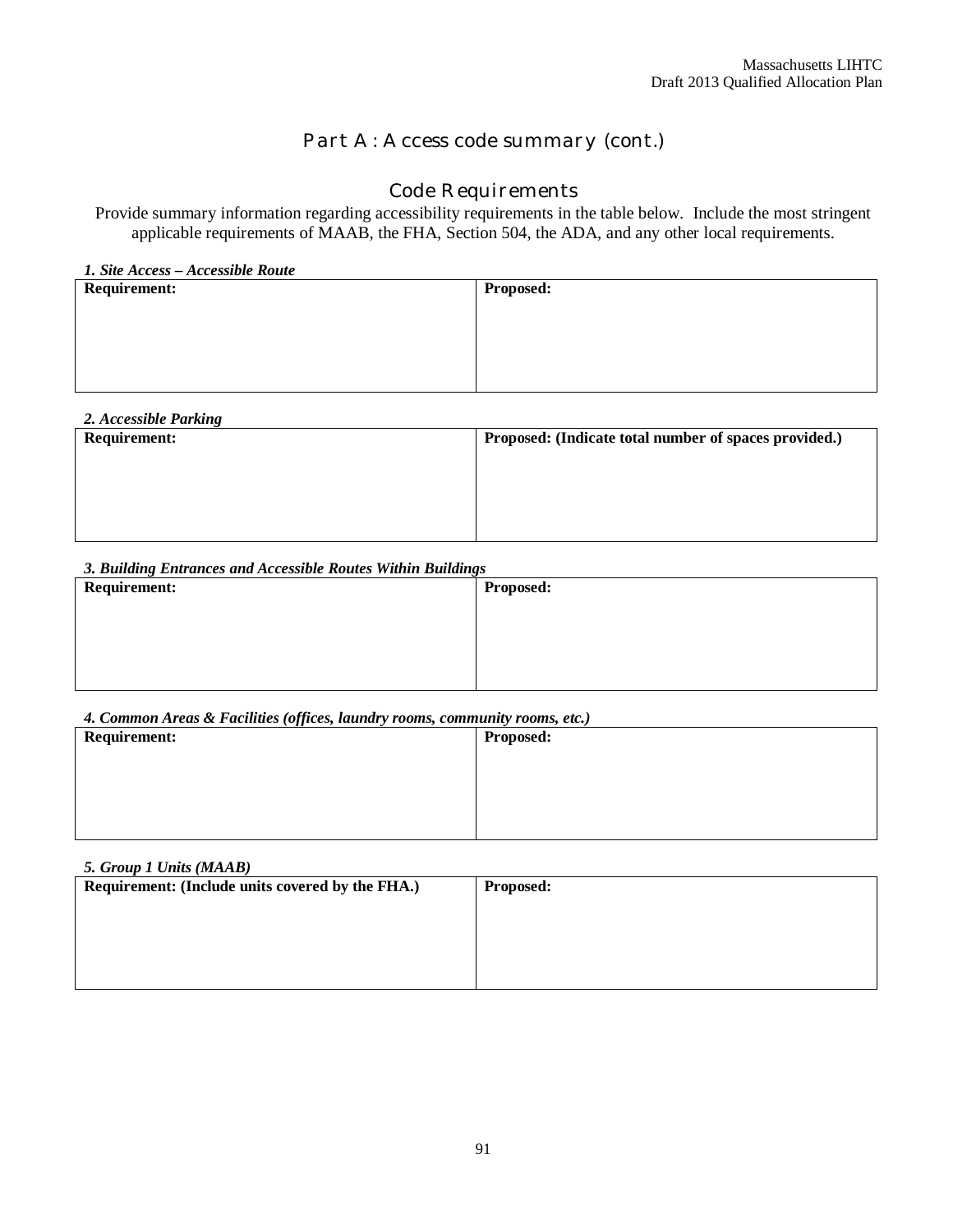| <b>6. Group 2 Units (MAAB)</b><br>Requirement: |  |  |  |  |  |
|------------------------------------------------|--|--|--|--|--|
| <b>Proposed:</b>                               |  |  |  |  |  |
|                                                |  |  |  |  |  |
|                                                |  |  |  |  |  |
|                                                |  |  |  |  |  |
|                                                |  |  |  |  |  |
|                                                |  |  |  |  |  |
|                                                |  |  |  |  |  |
|                                                |  |  |  |  |  |

# **Part B: Universal Design Checklist**

# **DHCD Requirements for all units**

In addition to the requirements of MAAB, FHA, ADA, & 504

\*Requirements with an asterisk may be waived for moderate rehab projects.

|         | <b>DHCD</b> Req'd |            |          | <b>Comment</b>                 |
|---------|-------------------|------------|----------|--------------------------------|
|         |                   | <b>New</b> |          | (explain all items)            |
|         | Rehab             |            |          | <b>Check if</b>   that are not |
| Feature |                   |            | included | included)                      |

#### **Exterior**

| Provide wayfinding signage at large or<br>challenging sites                                                                     |  |  |
|---------------------------------------------------------------------------------------------------------------------------------|--|--|
| Provide effective exterior lighting at walkways,<br>accessible routes, and exterior spaces, esp.<br>hazards                     |  |  |
| Provide handrails at all exterior steps and stairs<br>subject to snow or ice accumulation in order to<br>reduce slipping hazard |  |  |

#### **Common Areas**

| Laundry rooms - provide a table for folding<br>accessible to the handicapped                                                          | Y | Y |  |
|---------------------------------------------------------------------------------------------------------------------------------------|---|---|--|
| Laundry Room Door to have 1/2 height vision<br>panel                                                                                  | Y | Y |  |
| Color contrast between tread $\&$ risers on stairs,<br>more lighting to facilitate recognition of steps<br>by vision-impaired persons | Y | Y |  |
| Corridors in common areas of Elderly or<br>Assisted Living projects to have a continuous<br>handrail mounted on one side, 34" AFF     | Y | Y |  |
| All washers & dryers to be front loading with<br>front controls, mounted on platforms to reduce<br>bending                            | Y | Y |  |
| Motion detector light switches at laundry<br>rooms, other common areas                                                                | Y | Y |  |

#### **Entrances**

| Provide exterior lighting at each entry door,<br>switched by photocell/motion detector. |  |  |
|-----------------------------------------------------------------------------------------|--|--|
| Overhead weather protection at entrances                                                |  |  |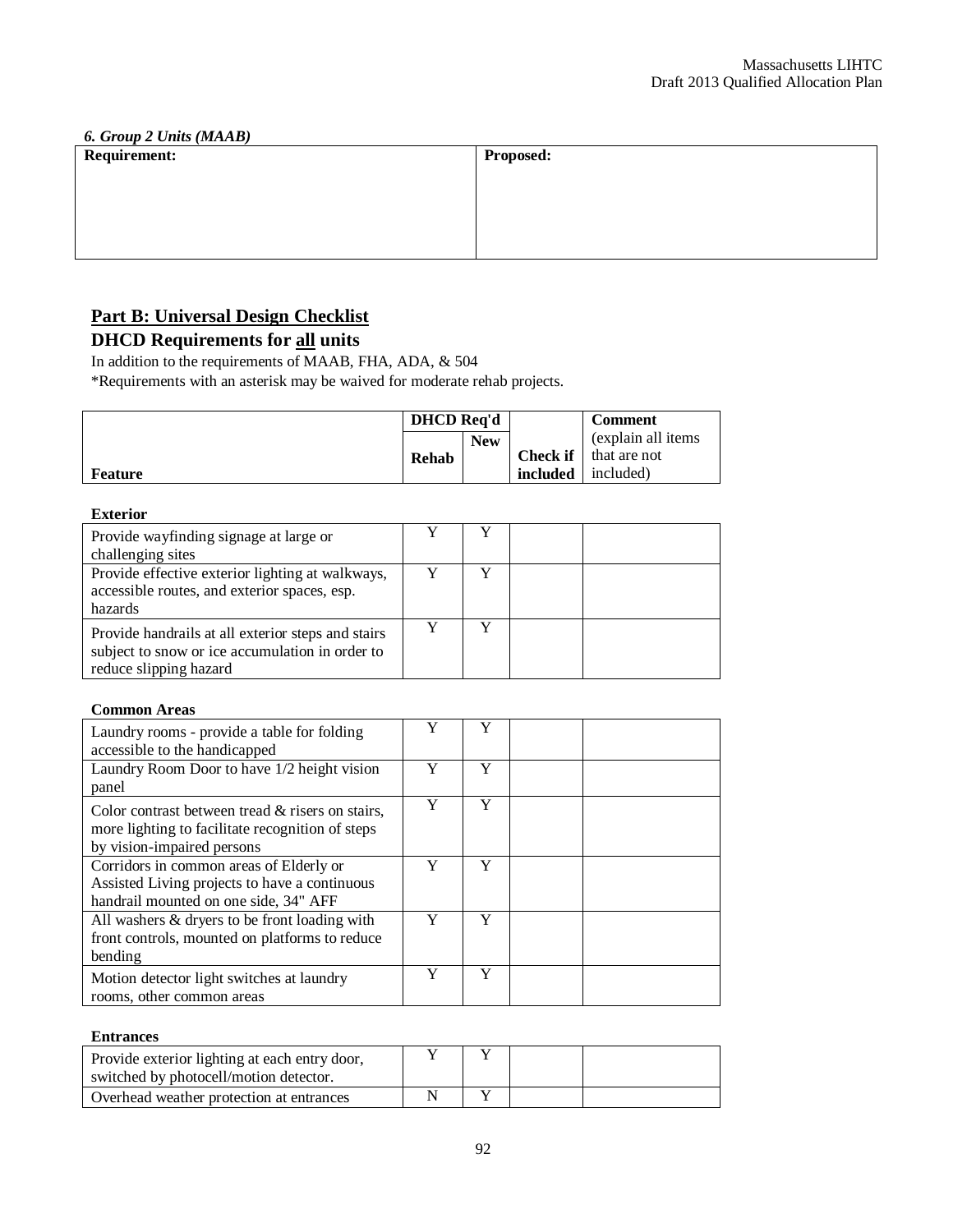| Rough in wiring for power operated doors                                                                     | $\mathbf{V}^*$ |   |  |
|--------------------------------------------------------------------------------------------------------------|----------------|---|--|
| Threshold height at exterior doors to be<br>adaptable to comply with the requirement for<br>accessible route | N              | v |  |
| Provide power operated doors at exterior entries<br>of Elderly or Assisted Living projects                   | Y*             |   |  |
| No steps at entrances                                                                                        | N              | N |  |
| Site grading provides accessible route up to first<br>floor level (1:20 slope maximum)                       | N              |   |  |

#### **Unit Interiors**

| Rocker-type electrical switches                                                                                                                             | Y                | Y |  |
|-------------------------------------------------------------------------------------------------------------------------------------------------------------|------------------|---|--|
| Switches no higher than 48" AFF, Thermostats<br>at 54"                                                                                                      | $Y^*$            | Y |  |
| Lever hardware on all doors                                                                                                                                 | Y                | Y |  |
| Receptacles, phone & cable jacks 18" AFF<br>minimum                                                                                                         | $Y^*$            | Y |  |
| Max threshold or floor transition height at<br>interior doors to be 1/2"                                                                                    | Y                | Y |  |
| Recommend contrasting colors between floor<br>surfaces and trim to facilitate recognition of<br>steps by vision-impaired persons                            | $\overline{Y}$   | Y |  |
| Overhead light fixtures to be able to<br>accommodate a 2700 lumen lamp minimum,<br>where provided.                                                          | Y                | Y |  |
| Receptacles next to phone jacks for TTY<br>devices                                                                                                          | $\overline{Y^*}$ | Y |  |
| If provided, Bi-fold, by-pass, and Pocket doors<br>to have premium hardware, easy-grip handle,<br>and 32" clear when closed                                 | $\mathbf N$      | Y |  |
| All doors leading to habitable rooms to have<br>min. 32" clearance                                                                                          | N                | N |  |
| Elec panel within standard reach range $&$ with<br>clear floor space                                                                                        | $Y^*$            | Y |  |
| Rough wire all units to allow strobe lights to be<br>installed in every bedroom and living area                                                             | $\overline{Y^*}$ | Y |  |
| Additional electrical outlets at bed locations &<br>desks: fourplex outlet for computers, electronic<br>equipment, personal use equipment such as<br>oxygen | $\mathbf N$      | N |  |
| Adjustable height closet rods & shelves                                                                                                                     | Y                | Y |  |
| At double hung windows, use block & tackle<br>balances                                                                                                      | Y                | Y |  |

#### **Baths**

| All tub/shower control knobs to be single lever<br>handled                              |  |  |
|-----------------------------------------------------------------------------------------|--|--|
| Lever faucet controls at lavatory sinks, not<br>paddle handles                          |  |  |
| Provide min. 12" grab bar in all tub/shower<br>units at wall opposite controls, 48" AFF |  |  |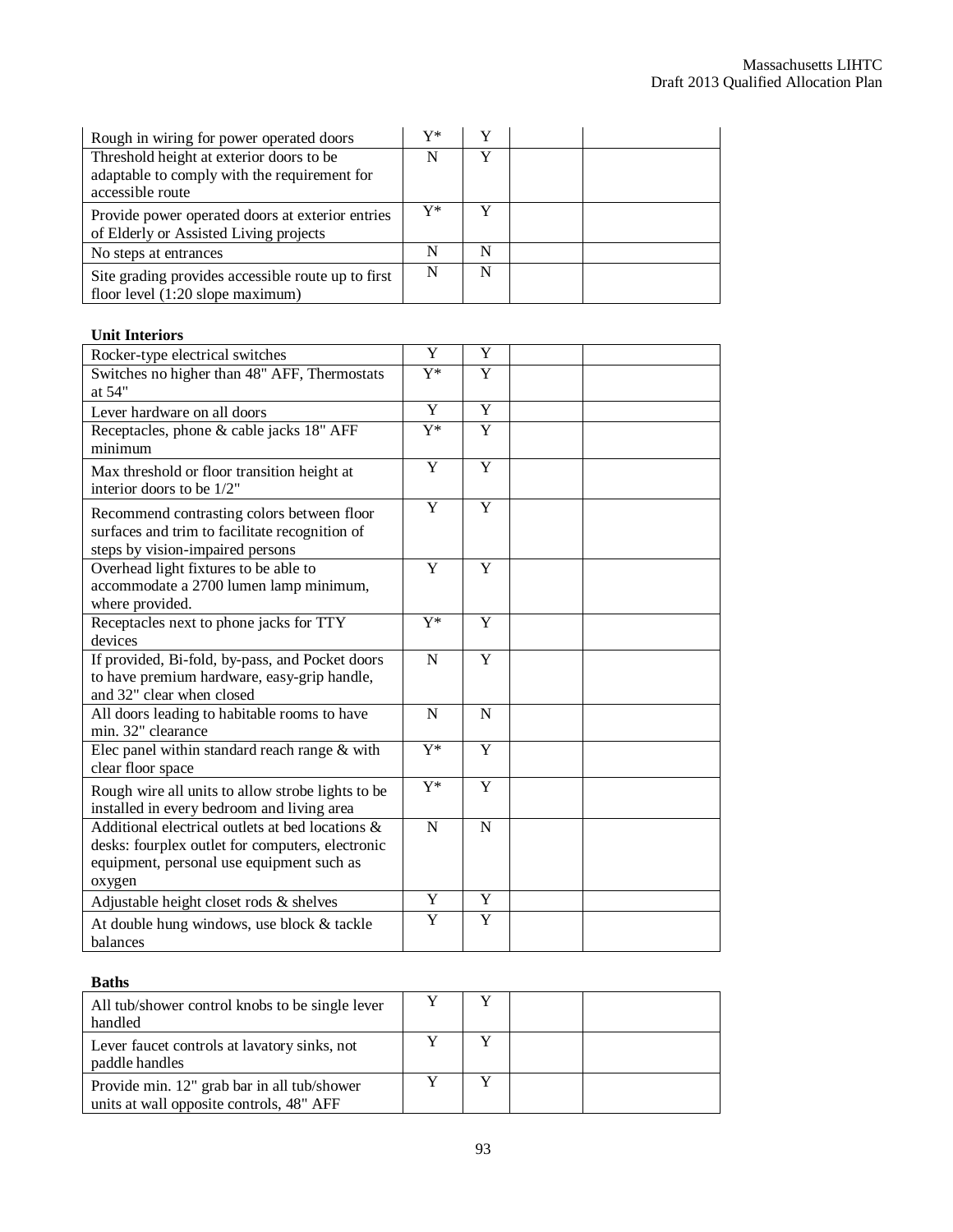| Tubs and showers must have slip resistant floors<br>(conform to ASTM F-462)              |  |  |
|------------------------------------------------------------------------------------------|--|--|
| Mirrors in baths low enough to reach counter<br>backsplashes                             |  |  |
| Provide solid blocking at all waterclosets and<br>tub/showers for grab bars installation |  |  |
| Handheld showers at short wall of all baths,<br>adjustable height mounting.              |  |  |

#### **Kitchens**

| Min. clear floor space between cabinets $\&$<br>appliances 48"                                                                              | N | Y |  |
|---------------------------------------------------------------------------------------------------------------------------------------------|---|---|--|
| Loop handles on cabinet doors & drawers                                                                                                     | Y | Y |  |
| Lever faucet controls at kitchen sinks                                                                                                      | Y | Y |  |
| Contrast colors at border treatment of<br>countertop vs cabinets to facilitate recognition<br>of edge of counter by vision imparied persons | Y | Y |  |
| Adjustable height shelves in wall cabinets                                                                                                  | Y | Y |  |
| Controls on appliances mounted to avoid<br>reaching over burners in Elderly or Assisted<br>Living projects                                  | Y | Y |  |
| Range hoods wired to remote switch near the<br>range in Elderly or Assisted Living projects                                                 | Y | Y |  |
| Pull-out shelves in base cabinets and pantry in<br>Elderly or Assisted Living projects                                                      | Y | Y |  |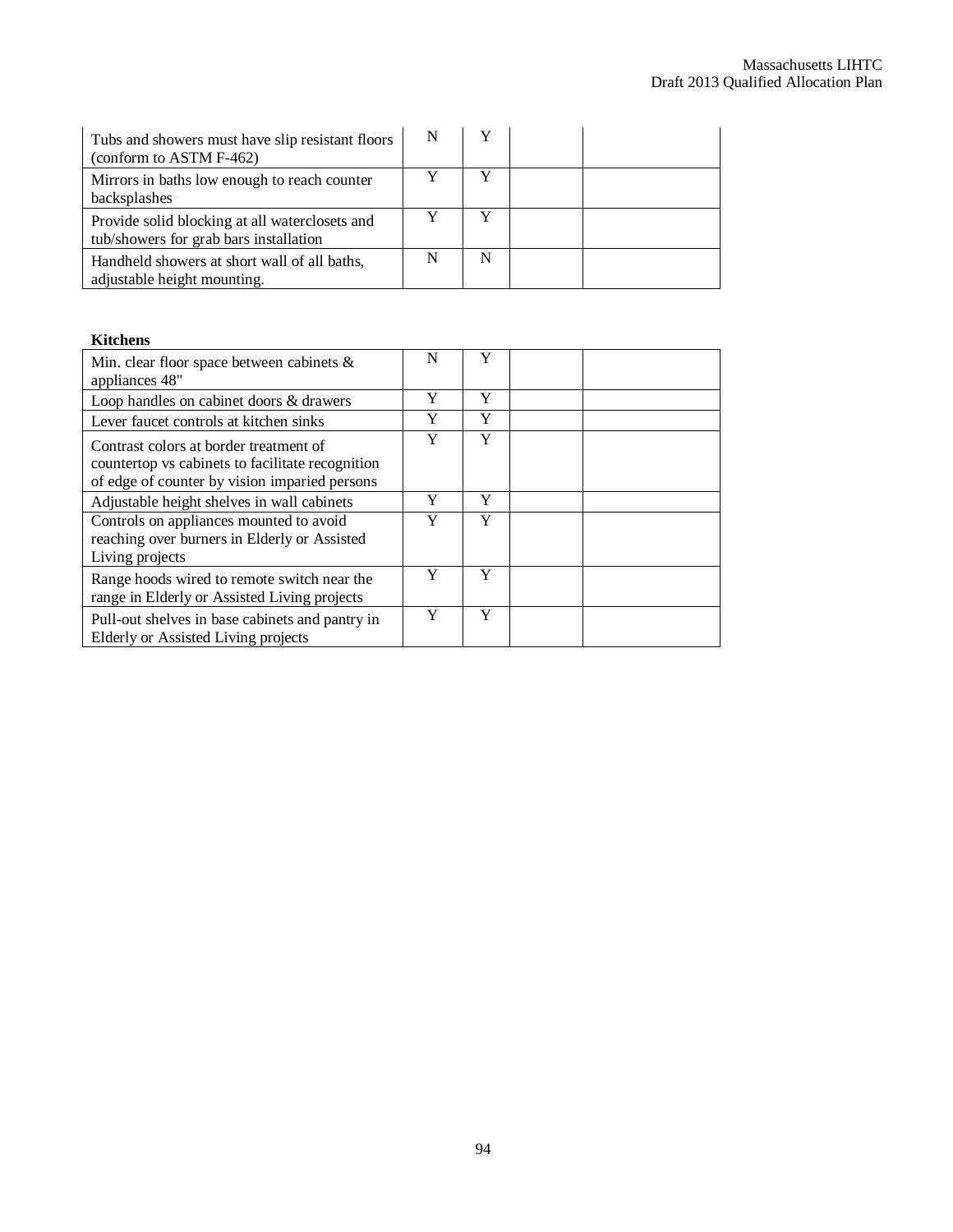## **DHCD Requirements for CBH units**

#### **For CBH units the following additional requirements**

#### **apply.**

\*Requirements with an asterisk may be waived for moderate rehab projects.

|                | <b>DHCD</b><br>Rea'd |            |          |                                           | <b>Comment</b><br>(explain all items) |
|----------------|----------------------|------------|----------|-------------------------------------------|---------------------------------------|
| <b>Feature</b> | Rehab                | <b>New</b> | included | <b>Check if</b> that are not<br>included) |                                       |

#### **Exterior**

| Dedicated accessible parking space for each CBH unit (if       |  |  |
|----------------------------------------------------------------|--|--|
| parking is provided)                                           |  |  |
| If covered parking is available, provide direct covered access |  |  |
| from parking to CBH units                                      |  |  |

#### **Entrances**

| All building entrances are on accessible routes            |  |  |
|------------------------------------------------------------|--|--|
| Automatic door openers at building entrances on accessible |  |  |
| routes                                                     |  |  |
| All doorbells and intercoms must be accessible             |  |  |

#### **CBH Unit Interiors**

|                                                                | Y  | Y |  |
|----------------------------------------------------------------|----|---|--|
| Electrical power for automatic door openers at unit entries    |    |   |  |
|                                                                | N  | Y |  |
| Shelf for packages at inside and outside of all unit entrances |    |   |  |
| 42" clear width in hallways                                    | Y* | Y |  |
|                                                                | Y* | Y |  |
| Space to allow wheelchair approaches at both sides of bed      |    |   |  |
|                                                                | v  | Y |  |
| Wide, shallow closets (depth 24" max) with bifold doors        |    |   |  |
| Flush transition to exterior patios or decks                   |    | v |  |
| Intercom systems usable by vision or hearing impaired          | v  | Y |  |
| persons                                                        |    |   |  |

#### **Baths**

| 66" turning radius in bathroom                           | v* |  |  |
|----------------------------------------------------------|----|--|--|
|                                                          | v* |  |  |
| Curbless shower or tub with 48" wide parallel clear area |    |  |  |
| Grab bars at all showers and tubs                        |    |  |  |

#### **Kitchens**

| 66" turning radius in kitchen                                  | v* |  |  |
|----------------------------------------------------------------|----|--|--|
| Side-by-side refrigerator/freezer                              |    |  |  |
| Cabinets with sliding shelves and 'lazy susan' corner cabinets |    |  |  |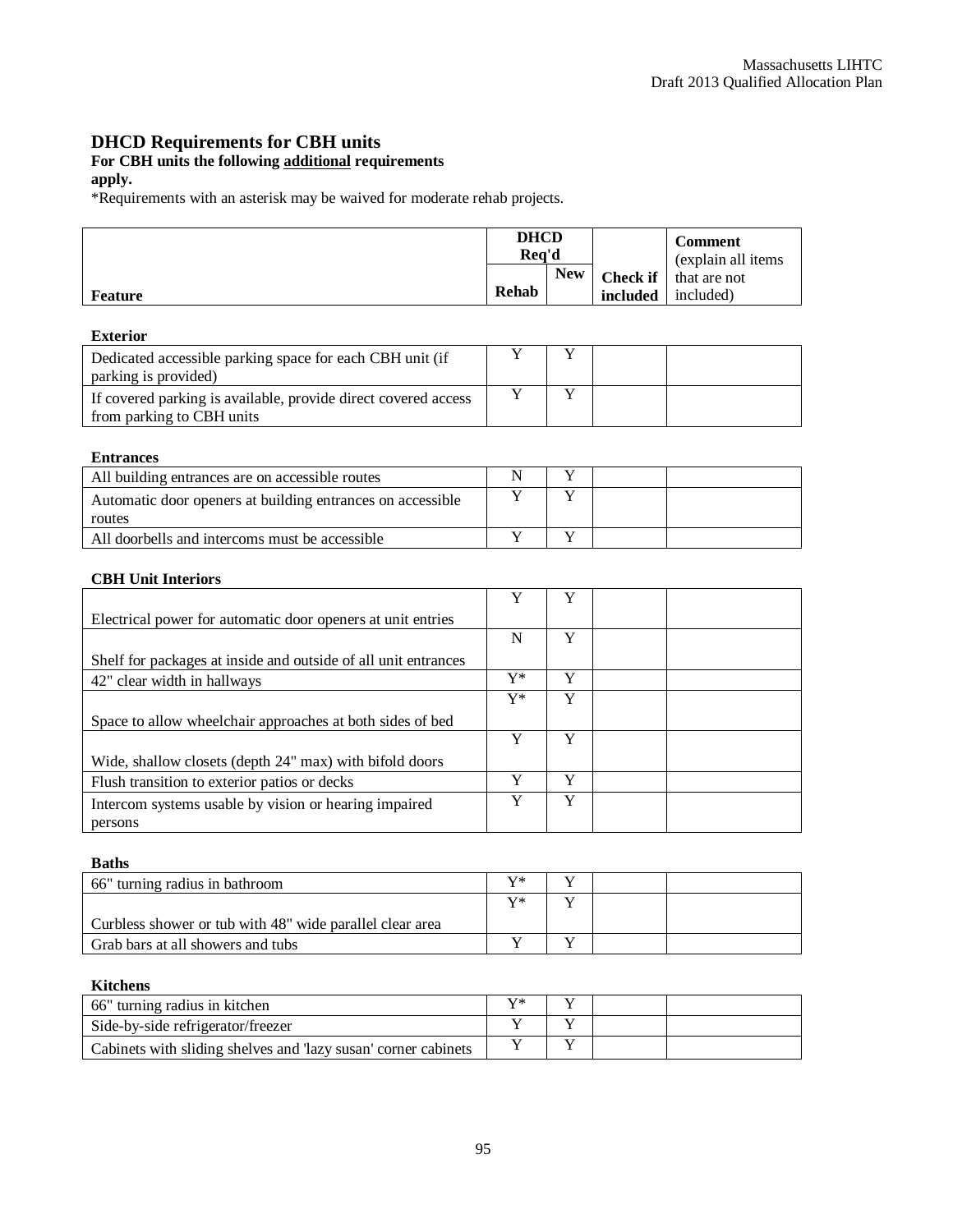# **Appendix I. Design Self Evaluation (Green Building)**

In order to enable DHCD to evaluate the sustainable design provisions of each project, sponsors are to provide summary information regarding green building techniques and sustainable design using the following checklist.

| <b>Feature</b>                                                                             | <b>Verification Requirement</b>                                        | <b>Check if</b> | Comment (explain all items that |
|--------------------------------------------------------------------------------------------|------------------------------------------------------------------------|-----------------|---------------------------------|
|                                                                                            |                                                                        | included        | are not included)               |
| <b>Site Design:</b>                                                                        |                                                                        |                 |                                 |
| 1. Minimize light pollution of the night                                                   | Include in outline specification.                                      |                 |                                 |
| sky by avoiding over-lighting outdoor                                                      | Submit site lighting plan and                                          |                 |                                 |
| spaces and by directing lighting toward the                                                | fixture information with                                               |                 |                                 |
| ground plane.                                                                              | commitment documents.                                                  |                 |                                 |
| 2. Use native landscape plants that are                                                    | Include in outline specification.                                      |                 |                                 |
| drought tolerant. Avoid plants that are on                                                 | Submit landscape plan with                                             |                 |                                 |
| the Massachusetts Invasive species list.                                                   | commitment documents.                                                  |                 |                                 |
| Use ground-cover plants where grass is                                                     |                                                                        |                 |                                 |
| not appropriate. Preserve existing trees                                                   |                                                                        |                 |                                 |
| where possible.                                                                            |                                                                        |                 |                                 |
| 3. Install systems for the recharge of roof                                                | Include in outline specification.                                      |                 |                                 |
| rainwater runoff into the groundwater.                                                     | Submit plans with commitment                                           |                 |                                 |
| This may include downspouts to previous                                                    | documents.                                                             |                 |                                 |
| landscape surfaces ample for percolation.                                                  |                                                                        |                 |                                 |
| 4. Plant deciduous trees along the south                                                   | Indicate on site plan.                                                 |                 |                                 |
| side of building and paved surfaces to                                                     |                                                                        |                 |                                 |
| provide summer shade.                                                                      |                                                                        |                 |                                 |
| 5. Install covered bike racks.                                                             | Indicate on site plan.                                                 |                 |                                 |
| <b>Building Design:</b>                                                                    |                                                                        |                 |                                 |
| 6. Manage water at the building envelope                                                   | Submit flashing details with                                           |                 |                                 |
| to exclude water. Install flashing at                                                      | commitment documents.                                                  |                 |                                 |
| horizontal exterior joints.                                                                |                                                                        |                 |                                 |
| 7. Seal the building envelope against air                                                  | Submit results from blower                                             |                 |                                 |
| infiltration. Use spray foam around                                                        | door test at randomly selected                                         |                 |                                 |
| windows and doors, and sealant beneath                                                     | units at completion of                                                 |                 |                                 |
| plates. Provide complete air infiltration                                                  | construction. (10% of total units                                      |                 |                                 |
| barrier including lapped and taped joints.                                                 | minimum).                                                              |                 |                                 |
| 8. At slab-on-grade construction for                                                       | Indicate on wall section.                                              |                 |                                 |
| conditioned spaces, provide a thermal                                                      |                                                                        |                 |                                 |
| break and insulation at slab edge and                                                      |                                                                        |                 |                                 |
| underside.                                                                                 |                                                                        |                 |                                 |
| 9. Insulate the building to a standard 15%                                                 | Include in outline specification                                       |                 |                                 |
| better than code requirements. Include                                                     | a list of insulation values,                                           |                 |                                 |
| attic/roof insulation of R-40 minimum.                                                     | including walls, foundation,                                           |                 |                                 |
|                                                                                            | band joists, windows, and roof.                                        |                 |                                 |
| 10. Install boilers or furnaces that exceed                                                | Include in outline specification.                                      |                 |                                 |
| 90% efficiency. Size heating systems to                                                    |                                                                        |                 |                                 |
| take into account air sealing and                                                          |                                                                        |                 |                                 |
| insulation. Do not oversize equipment.                                                     |                                                                        |                 |                                 |
| 11. Install Energy Star labeled appliances.<br>12. Install only fluorescent light fixtures | Include in outline specification.<br>Include in outline specification. |                 |                                 |
| within units. Install all LED emergency                                                    |                                                                        |                 |                                 |
|                                                                                            |                                                                        |                 |                                 |
| exit signs.                                                                                |                                                                        |                 |                                 |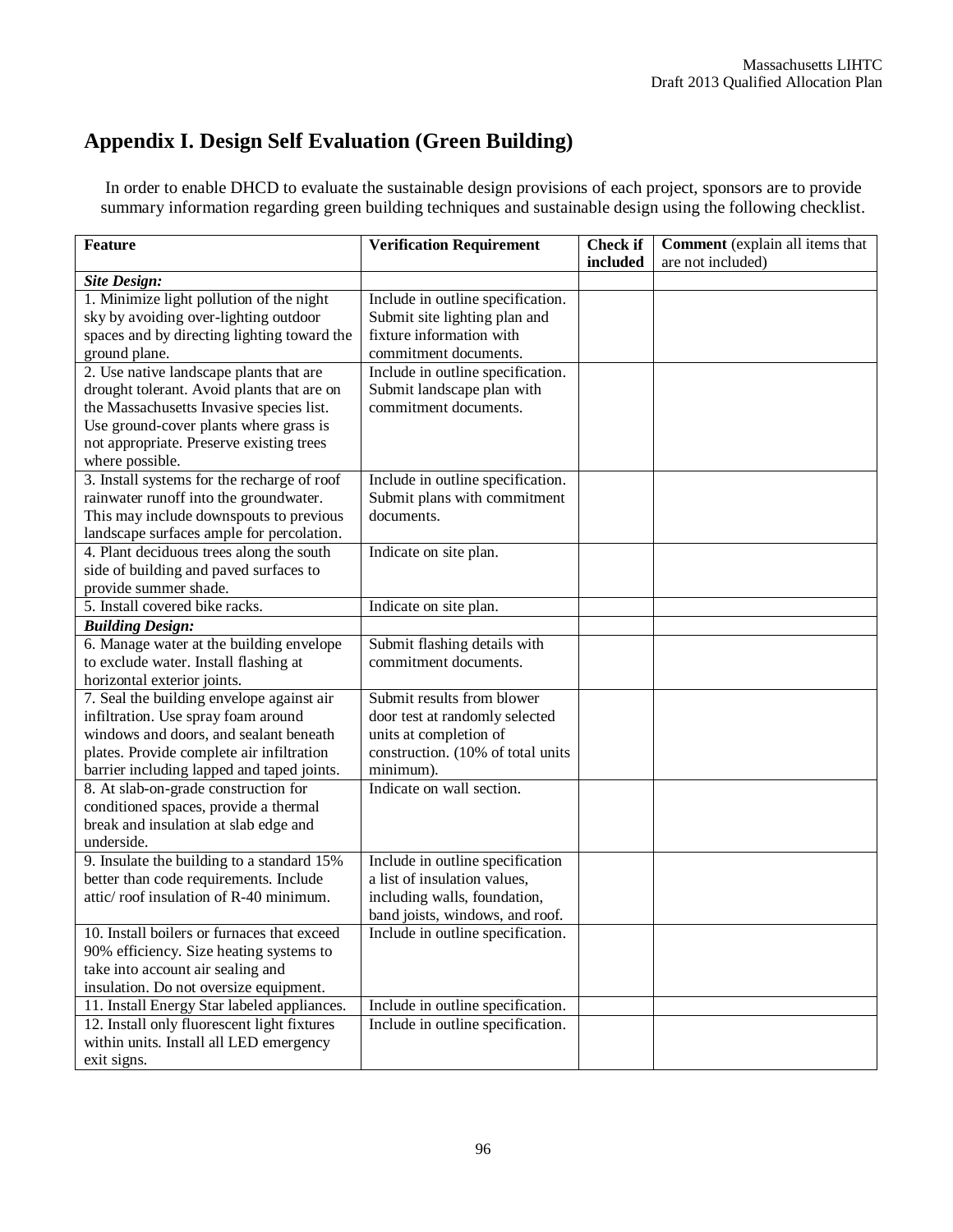| 13. Install multi-speed bathroom fans at                                               | Include in outline specification. |  |
|----------------------------------------------------------------------------------------|-----------------------------------|--|
| each bathroom with energy efficient motor                                              |                                   |  |
| rated for continuous duty with a minimum                                               |                                   |  |
| rating of 50 cfm. Control fan with timer.                                              |                                   |  |
| 14. Use no-VOC interior paints. Use low                                                | Include in outline specification. |  |
| VOC carpets, flooring, and adhesives.                                                  |                                   |  |
| 15. Provide mandatory CO detector                                                      | Include in outline specification. |  |
| system                                                                                 |                                   |  |
| 16. Install non-paper-faced mold-resistant                                             | Include in outline specification. |  |
| wallboard or cement board at areas                                                     |                                   |  |
| susceptible to moisture, including                                                     |                                   |  |
| kitchens, bathrooms, and laundry rooms.                                                |                                   |  |
| 17. Install ceramic tile or water-                                                     | Include in outline specification. |  |
| impervious sheet flooring with all edges                                               |                                   |  |
| sealed to the baseboard, tub, and threshold                                            |                                   |  |
| to form a water-tight floor in bathrooms.                                              |                                   |  |
| 18. Install FSC Certified wood for at least                                            | Include in outline specification. |  |
| 60% of total wood used.                                                                |                                   |  |
| 19. Install passive and active systems to                                              | Submit outline specification as   |  |
| harness renewable energy.                                                              | well as statement of expected     |  |
|                                                                                        | energy saved and funding          |  |
|                                                                                        | strategy.                         |  |
| 20. Specify that demolition procedures                                                 | Include in outline specification. |  |
| recycle at least 50% of all removed                                                    |                                   |  |
| materials by volume, including site                                                    |                                   |  |
| materials, appliances, structure, and                                                  |                                   |  |
| finishes.                                                                              |                                   |  |
| 21. Specify that construction procedures                                               | Include in outline specification. |  |
| use materials efficiently, and that at least<br>75% of construction waste be recycled. |                                   |  |
| Recycle all cardboard and foam packaging                                               |                                   |  |
| materials.                                                                             |                                   |  |
| 22. Ventilate new or renovated wood                                                    | Include in outline specification. |  |
| construction fully after exposure to water                                             |                                   |  |
| so that wood dries completely (10 days).                                               |                                   |  |
| Also ventilate the interior spaces after                                               |                                   |  |
| substantial completion and before                                                      |                                   |  |
| occupancy to dry construction and remove                                               |                                   |  |
| any accumulated VOCs.                                                                  |                                   |  |
| <b>Building Management and Operations:</b>                                             |                                   |  |
| 23. Provide designated spaces for                                                      | Indicate space on floor plan(s).  |  |
| recycling containers for use by residents.                                             | Include in management plan.       |  |
| Include recycling instructions to resident                                             |                                   |  |
| households. Provide management-                                                        |                                   |  |
| monitored recycling program and weekly                                                 |                                   |  |
| collections.                                                                           |                                   |  |
| 24. Provide tenants with educational                                                   | Include in management plan.       |  |
| materials about recycling procedures, and                                              |                                   |  |
| efficient building systems operations and                                              |                                   |  |
| maintenance.                                                                           |                                   |  |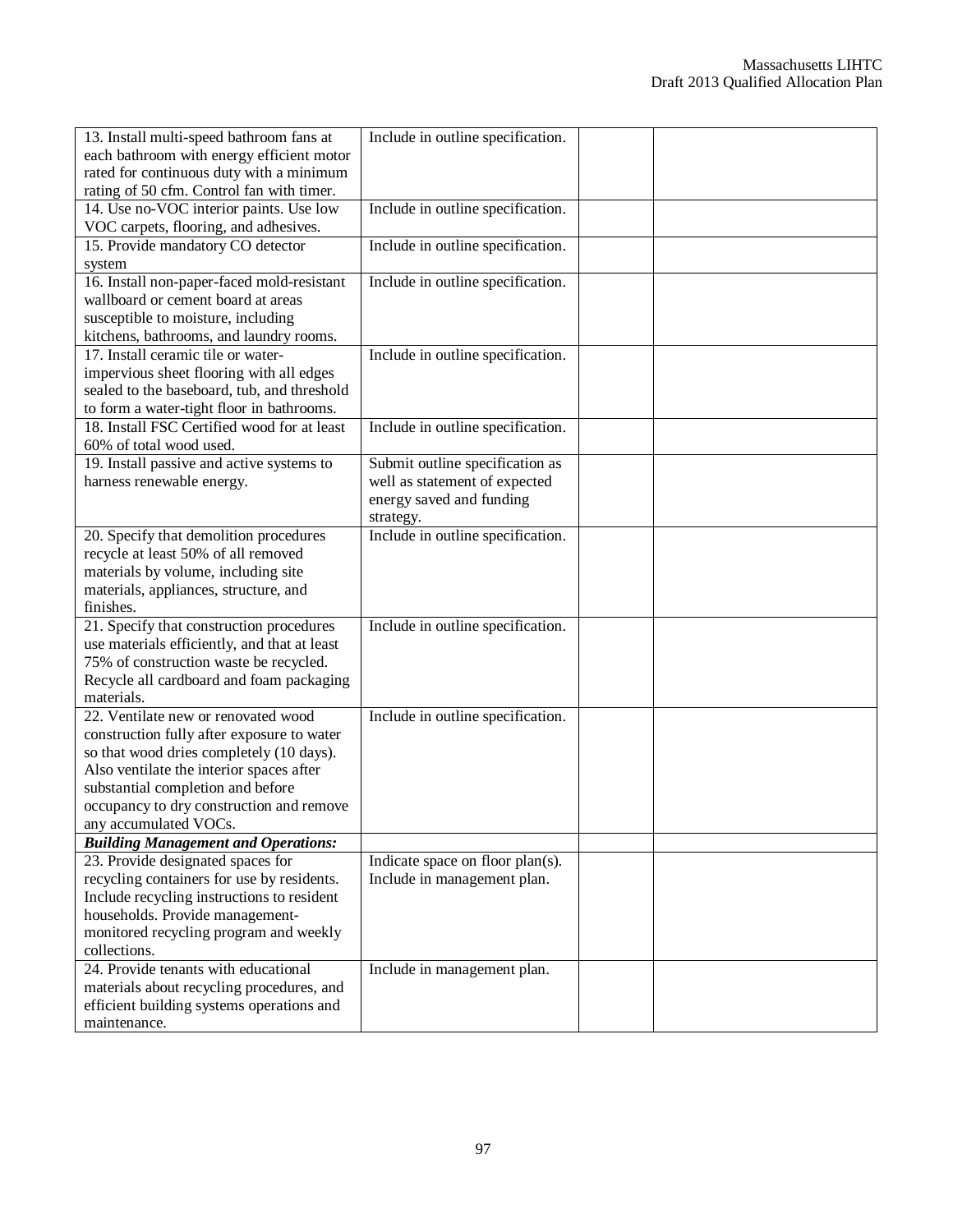| 25. Have all building systems inspected by | Include in outline specification. |  |
|--------------------------------------------|-----------------------------------|--|
| a qualified independent commissioning      |                                   |  |
| agent immediately after construction,      |                                   |  |
| including verification that the systems    |                                   |  |
| achieve the efficiencies specified.        |                                   |  |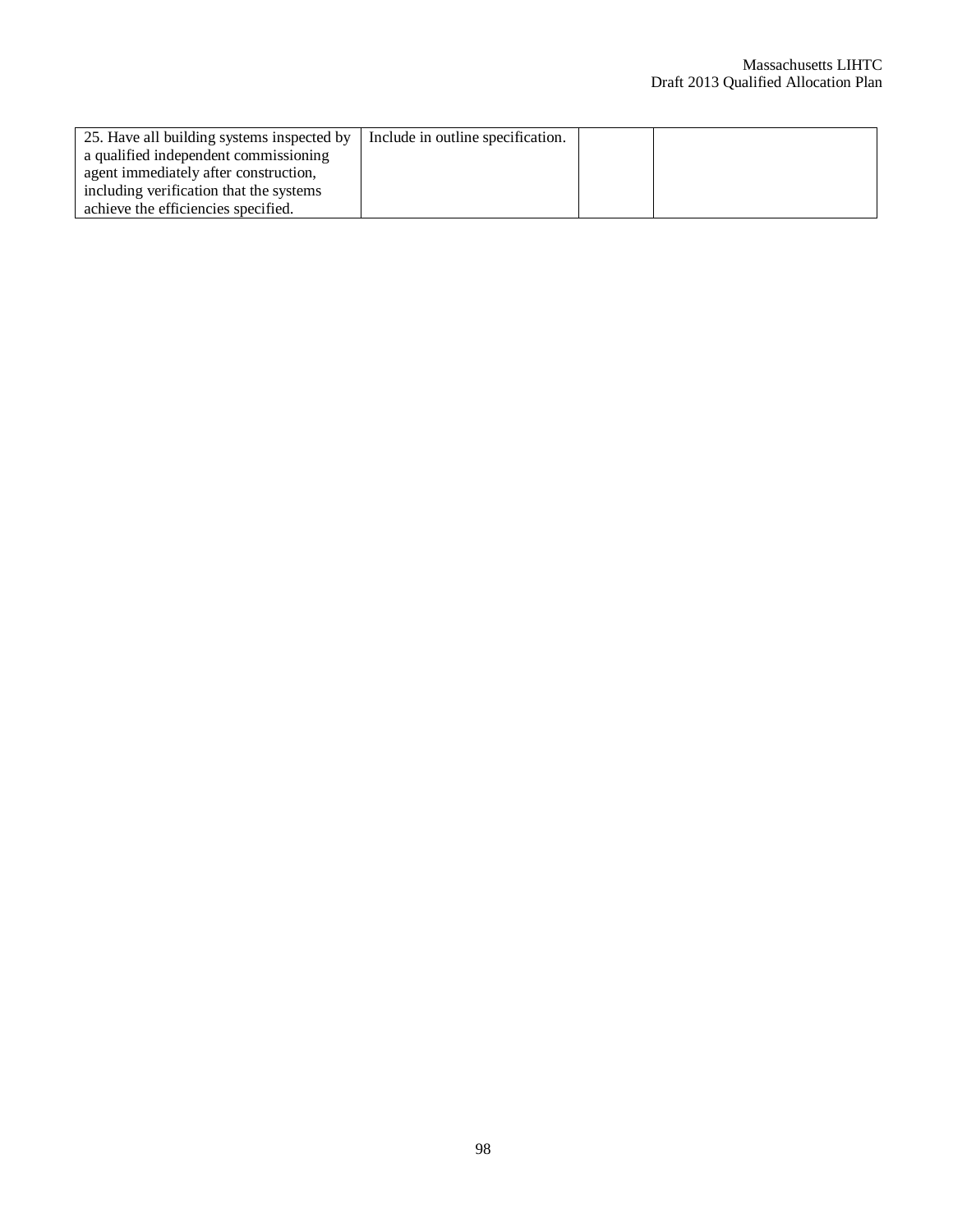# **Appendix J. Fair Housing Principles and Affirmative Fair Marketing Plan Guidelines**

- **1. Encourage Equity.** Support public and private housing and community investment proposals that promote equality and opportunity for all residents of the Commonwealth. Increase diversity and bridge differences among residents regardless of race, disability, social, economic, educational, or cultural background, and provide integrated social, educational, and recreational experiences.
- **2. Be Affirmative**. Direct resources to promote the goals of fair housing. Educate all housing partners of their responsibilities under the law and how to meet this important state and federal mandate**.**
- **3. Promote Housing Choice.** Create quality affordable housing opportunities that are geographically and architecturally accessible to all residents of the commonwealth. Establish policies and mechanisms to ensure fair housing practices in all aspects of marketing.
- **4. Enhance Mobility.** Enable all residents to make informed choices about the range of communities in which to live. Target high-poverty areas and provide information and assistance to residents with respect to availability of affordable homeownership and rental opportunities throughout Massachusetts and how to access them.
- **5. Promote Greater Opportunity.** Utilize resources to stimulate private investment that will create diverse communities that are positive, desirable destinations. Foster neighborhoods that will improve the quality of life for existing residents. Make each community a place where any resident could choose to live, regardless of income.
- **6. Reduce Concentrations of Poverty.** Ensure an equitable geographic distribution of housing and community development resources. Coordinate allocation of housing resources with employment opportunities, as well as availability of public transportation and services.
- **7. Preserve and Produce Affordable Housing Choices.** Encourage and support rehabilitation of existing affordable housing while ensuring that investment in new housing promotes diversity, and economic, educational, and social opportunity. Make housing preservation and production investments that will create a path to social and economic mobility.
- **8. Balance Housing Needs.** Coordinate the allocation of resources to address local and regional housing need, as identified by state and community stakeholders. Ensure that affordable housing preservation and production initiatives and investment of other housing resources promote diversity and social equity and improve neighborhoods while limiting displacement of current residents.
- **9. Measure Outcomes.** Collect and analyze data on households throughout the housing delivery system, including the number of applicants and households served. Utilize data to assess the fair housing impact of housing policies and their effect over time, and to guide future housing development policies.
- **10. Rigorously Enforce All Fair Housing and Anti-Discrimination Laws and Policies.** Direct resources only to projects that adhere to the spirit, intent, and letter of applicable fair housing laws, civil rights laws, disability laws, and architectural accessibility laws. Ensure that policies allow resources to be invested only in projects that are wholly compliant with such laws.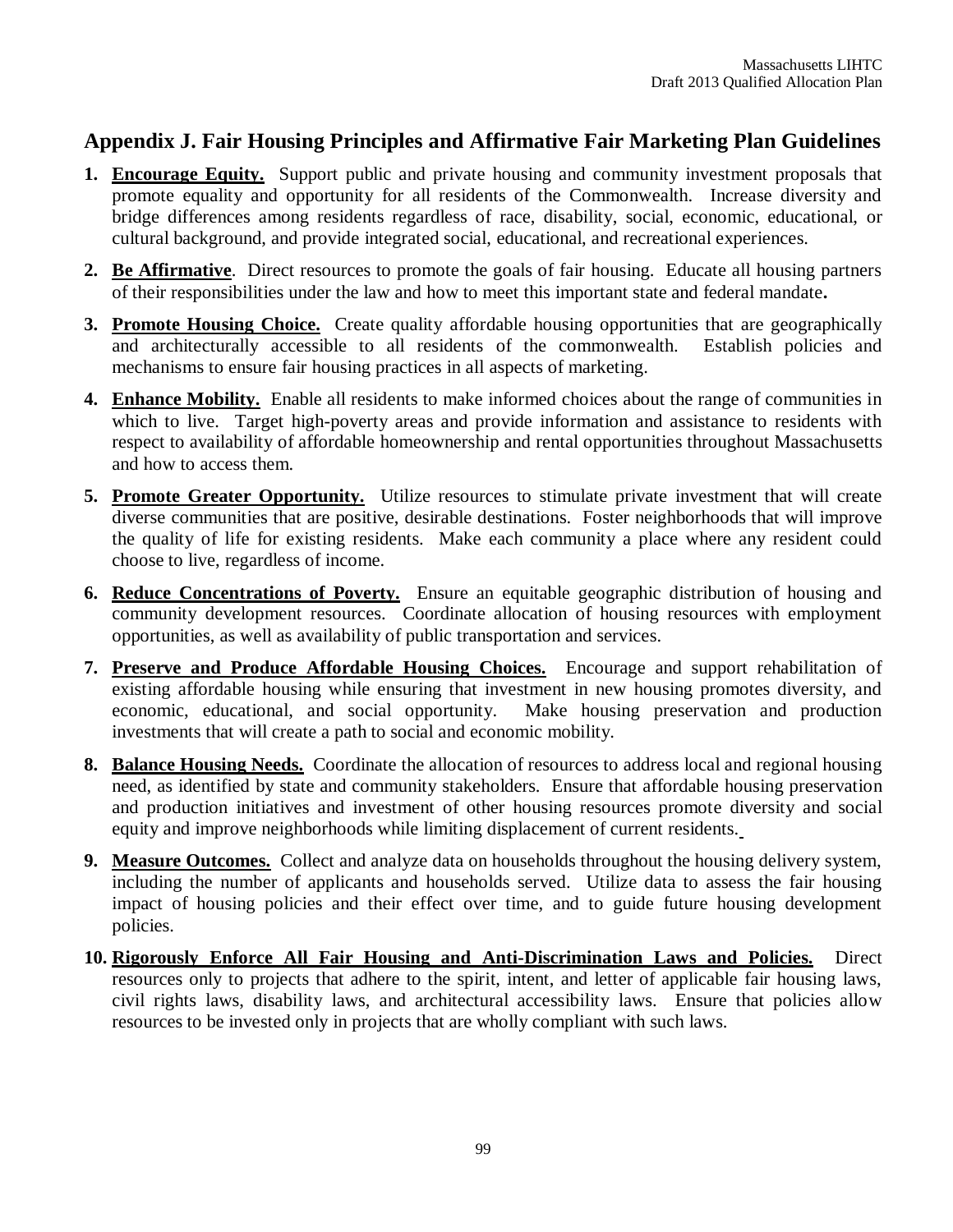### **III. Affirmative Fair Housing Marketing Plan (Including Resident Selection)**

The Commonwealth of Massachusetts has a compelling interest in creating fair and open access to affordable housing and promoting compliance with state and federal civil rights obligations. Therefore, all privately assisted housing or housing for inclusion on the Subsidized Housing Inventory (SHI) shall have an Affirmative Fair Housing Marketing Plan (AFHMP). *The affordable Use Restriction documents of said housing must require that the AFHMP, subject to the approval of the subsidizing or funding agency, shall be implemented for the term of the Use Restriction.* Affirmative Fair Housing requirements apply to the full spectrum of activities that culminate with occupancy, including but not limited to means and methods of outreach and marketing through to the qualification and selection of residents. All AFHMP plans must, at a minimum, meet the standards set forth by the Department of Housing and Community Development (DHCD). In the case of M.G.L. c.40B projects, the AFHMP must be approved by the Subsidizing Agency.

The developer (Developer) is responsible for resident selection, including but not limited to drafting the resident selection plan, marketing, administering the initial lottery process, and determining the qualification of potential buyers and/or tenants. The Developer is responsible for paying for all of the costs of affirmative fair marketing and administering the lottery and may use in-house staff, provided that such staff meets the qualifications described below. The Developer may contract for such services provided that any such contractor must be experienced and qualified under the following standards.

Note: As used in these AFHMP Guidelines, "Developer" refers to the Project Developer and/or the entity with which the Developer has contracted to carry out any or all of the tasks associated with an AFHMP.

### **A. Developer Staff and Contractor Qualifications**

The entity as well as the individual with primary responsibility for resident selection, whether in-house staff or a third-party contractor, must have substantial, successful prior experience in each component of the AFHMP for which the party will be responsible, e.g. drafting the plan, marketing and outreach activities, administering the lottery process and/or determining eligibility under applicable subsidy programs and/or qualifying buyers with mortgage lenders.

Subsidizing Agencies reserve the right to reject the qualifications of any Developer or contractor. However, generally, Developers or contractors that meet the following criteria *for each component*, as applicable, will be considered to be qualified to carry out the component(s) for which they are responsible:

- The entity has successfully carried out similar AFHMP responsibilities for a minimum of three (3) projects in Massachusetts *or* the individual with primary responsibility for the resident selection process has successfully carried out similar AFHMP responsibilities for a minimum of five (5) projects in Massachusetts.
- The entity has the capacity to address matters relating to English language proficiency.
- "Successfully" for the purposes of these Guidelines means that, with respect to both the entity and the relevant staff, (a) the prior experience has not required intervention by a Subsidizing Agency to address fair housing complaints or concerns; and (b) that within the past five (5) years, there has not been a finding or final determination against the entity or staff for violation of any state or federal fair housing law.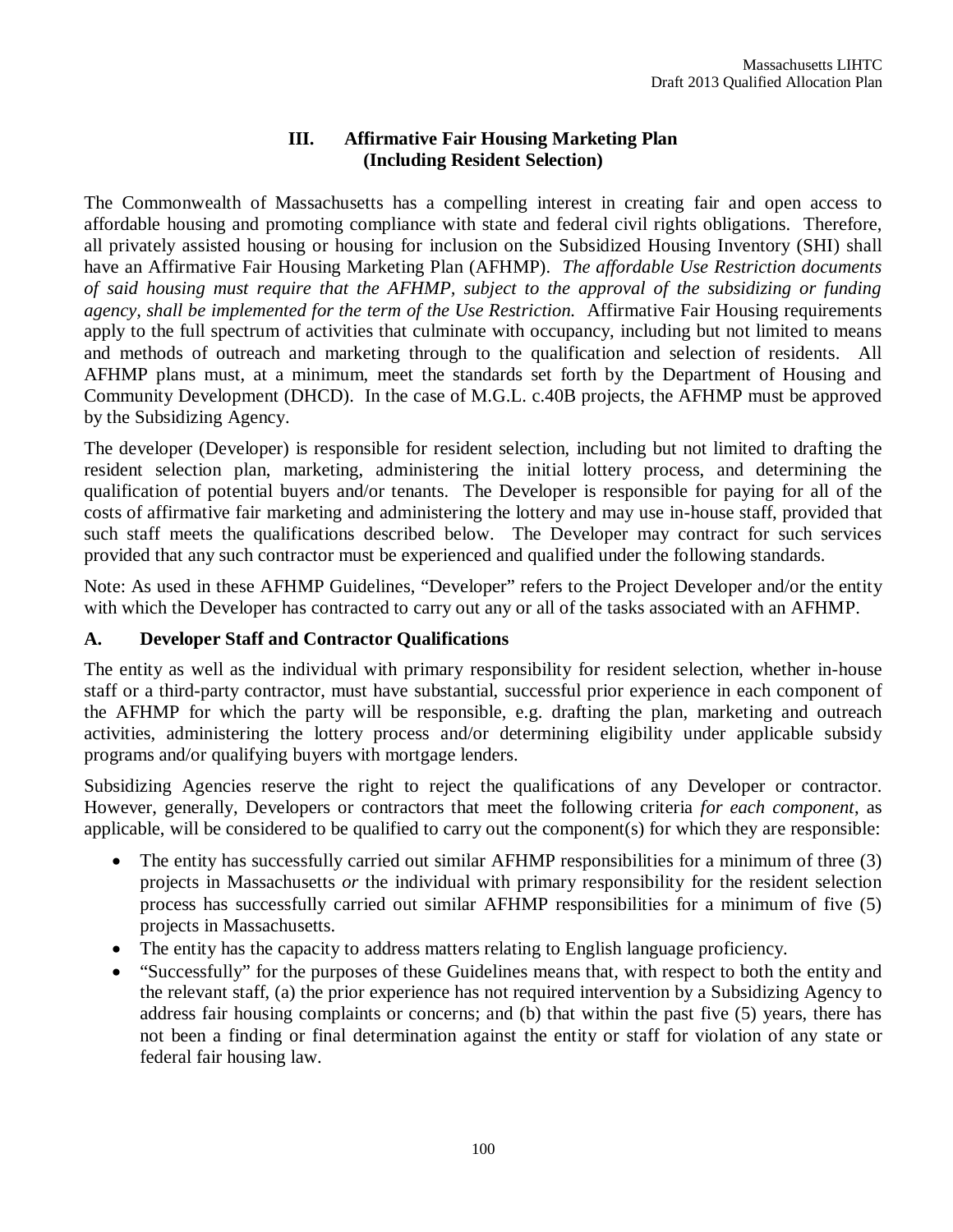### **B. Affirmative Fair Housing Marketing Plan**

The Developer shall prepare the following materials which shall comprise an AFHMP:

- Informational materials for applicants including a general description of the overall project that provides key information such as the number of market/affordable units, amenities, number of parking/garage spaces per unit, distribution of bedrooms by market and affordable units, accessibility, etc.
- A description of the eligibility requirements.
- Lottery and resident selection procedures.
- A clear description of the preference system being used (if applicable).
- A description of the measures that will be used to ensure affirmative fair marketing will be achieved including a description of the affirmative fair marketing and outreach methods that will be used, sample advertisements to be used, and a list of publications where ads will be placed.
- Application materials including:
	- o The application form.
	- o A statement regarding the housing provider's obligation not to discriminate in the selection of applicants, and such a statement must also be included in the application materials.
	- o Information indicating that disabled persons are entitled to request a reasonable accommodation of rules, policies, practices, or services, or to request a reasonable modification of the housing, when such accommodations or modifications are necessary to afford the disabled person equal opportunity to use and enjoy the housing.<sup>1</sup>
	- o An authorization for consent to release information.
- For homeownership transactions, a description of the use restriction and/or deed rider.

The Subsidizing Agency must approve the AFHMP before the marketing process commences. In the case of a Local Action Unit (LAU), DHCD and the municipality must approve the AFHMP.

The AFHMP shall be applied to affordable units<sup>2</sup> upon availability <u>for the term of affordability</u> and must consist of actions that provide information, maximum opportunity, and otherwise attract eligible persons protected under state and federal civil rights laws that are *less likely to apply*.

### Outreach and Marketing

Marketing should attract residents outside the community by extending to the regional statistical area as well as the state.

 $\overline{a}$ 1 It is important to remember that legal obligations with respect to accessibility and modifications in housing extend beyond the Massachusetts Architectural Access Board requirements, including federal requirements imposed by the Fair Housing Act, the Americans with Disabilities Act, and the Rehabilitation Act. Under state law, in the case of publicly assisted housing, multiple dwelling housing consisting of ten or more units, or contiguously located housing consisting of ten or more units (see M.G.L. c. 151B, § 1 for definitions), reasonable modification of existing premises shall *be at the expense of the owner* or other person having the right of ownership if necessary for the disabled person to fully enjoy the premises. M.G.L. c. 151B, § 4(7A). See also 24 C.F.R. part 8 for Rehabilitation Act requirements of housing providers that receive federal financial assistance.

<sup>2</sup> The advertising component of the AFHMP applies to all units.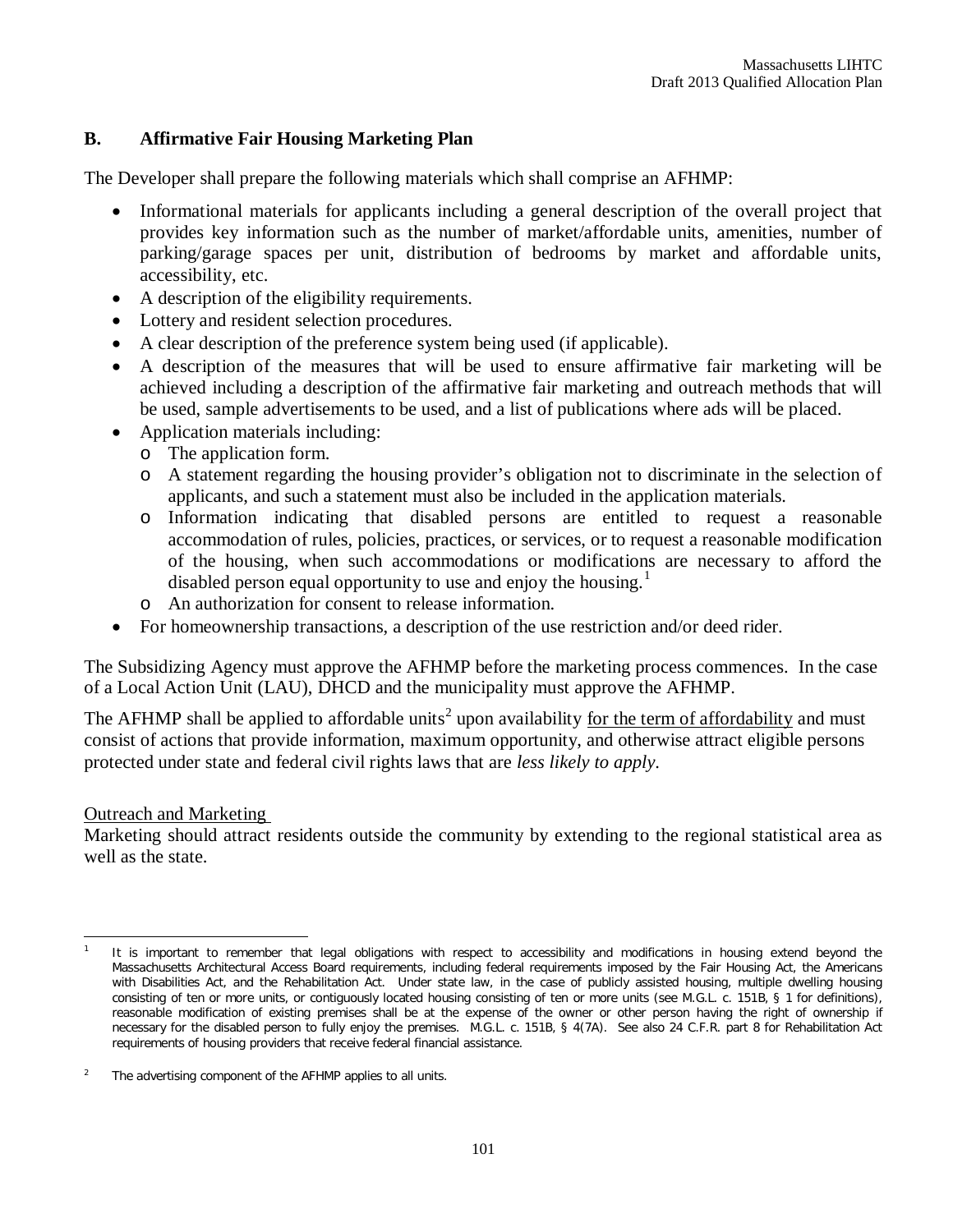- Advertisements should be placed in local and regional newspapers, and newspapers that serve minority groups and other groups protected under fair housing laws. Notices should also be sent to local fair housing commissions, area churches, local and regional housing agencies, local housing authorities, civic groups, lending institutions, social service agencies, and other non-profit organizations.
- Affordable units in the Boston Metro Area (Boston-Cambridge-Quincy MSA) must be reported to the Boston Fair Housing Commission's Metrolist (Metropolitan Housing Opportunity Clearing House). Such units shall be reported whenever they become available (including upon turnover).
- Affordable and/or accessible<sup>3</sup> rental units must be listed with the Massachusetts Accessible Housing Registry whenever they become available (including upon turnover). See http://www.chapa.org.
- Available affordable ownership units must also be listed with CHAPA's lottery website (see http://www.chapa.org ) and with the Massachusetts Affordable Housing Alliance (MAHA) website (see http://www.mahahome.org ).
- Marketing should also be included in non-English publications based on the prevalence of particular language groups in the regional area. To determine the prevalence of a particular language by geographical area, see for example http://www.doleta.gov/reports/CensusData/LWIA\_by\_State.cfm?state=MA.

All marketing should be comparable in terms of the description of the opportunity available, regardless of the marketing type (e.g., local newspaper vs. minority newspaper). The size of the advertisements, including the content of the advertisement, should be comparable across regional, local, and minority newspapers.

Advertisements should run a minimum of two times over a sixty day period and be designed to attract attention. Marketing of ownership units should begin approximately six months before the expected date of project occupancy.

Pursuant to fair housing laws,<sup>4</sup> advertising must not indicate any preference or limitation, or otherwise discriminate based on race, color, disability, religion, sex, familial status, sexual orientation, national origin, genetic information, ancestry, children, marital status, or public assistance recipiency. Exceptions may apply if the preference or limitation is pursuant to a lawful eligibility requirement. All advertising depicting persons should depict members of classes of persons protected under fair housing laws, including majority and minority groups.

The Fair Housing logo  $( \bigcirc )$  and slogan ("Equal Housing Opportunity") should be included in all marketing materials. The logo may be obtained at HUD's website at: http://www.hud.gov/library/bookshelf11/hudgraphics/fheologo.cfm .

 $\overline{3}$ Note: The owner or other person having the right of ownership shall, in accordance with M.G.L. c. 151B, §4(7A), give at least fifteen days' notice of the vacancy of a wheelchair accessible unit to the Massachusetts Rehabilitation Commission. Said statute also requires the owner or other person having the right of ownership to give timely notice that a wheelchair accessible unit is vacant or will become vacant to a person who has, within the past 12 months, notified the owner or person or person having the right of ownership that such person is in need of a wheelchair accessible unit.

<sup>4</sup> 42 U.S.C. § 3604(c); M.G.L. c. 151B, § 4(7B).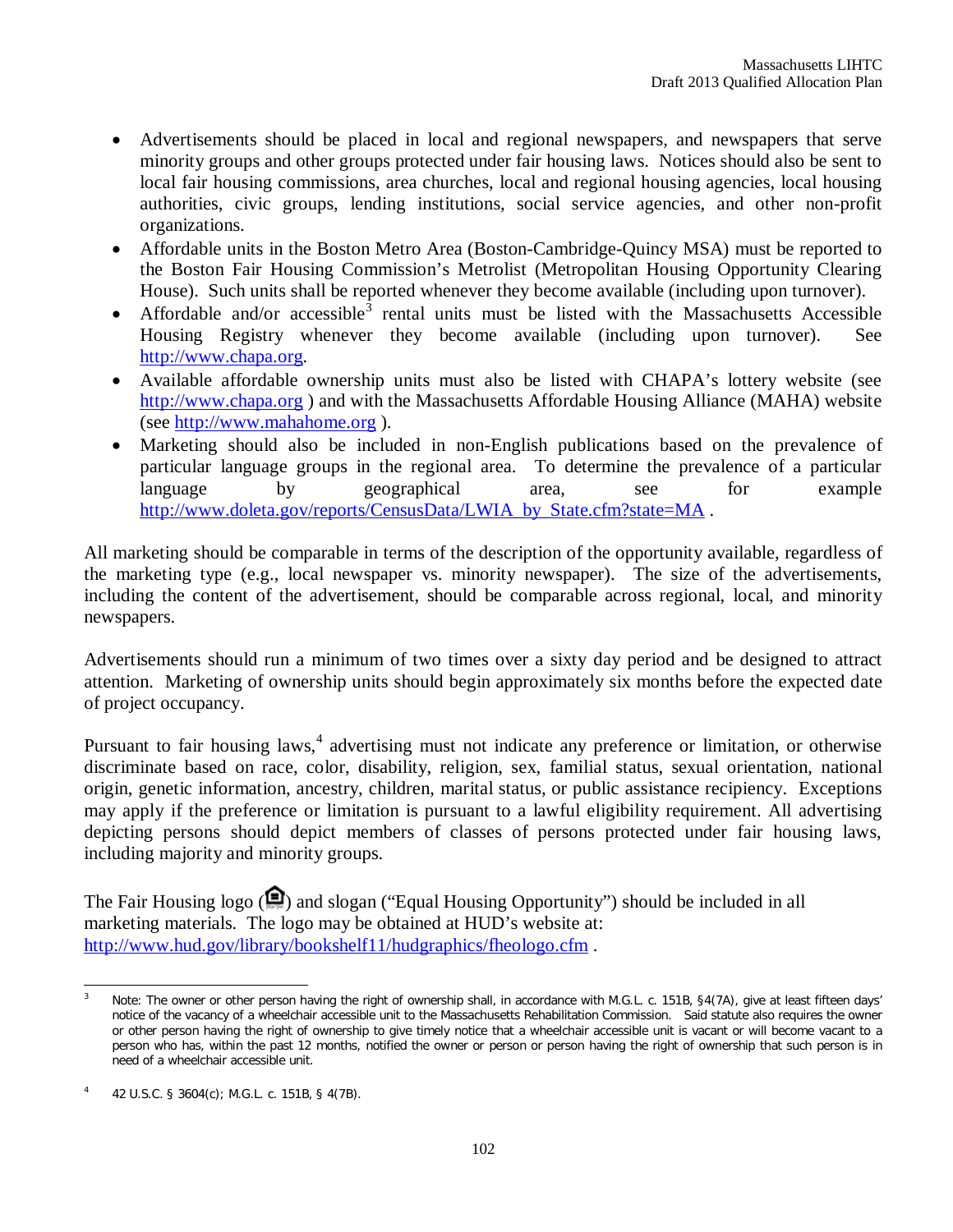#### Availability of Applications

Advertising and outreach efforts shall identify locations where the application can be obtained. **Applications shall be available at public locations including one that has some night hours; usually, a public library will meet this need.** The advertisement shall include a telephone number an applicant can call to request an application via mail.

#### Informational Meeting

In addition, the lottery administrator must offer one or more informational meetings for potential applicants to educate them about the lottery process and the housing development. These meetings may include local officials, developers, and local bankers. The date, time, and location of these meetings shall be published in ads and flyers that publicize the availability of lottery applications. The workshops shall be held in a municipal building, school, library, public meeting room or other accessible space. Meetings shall be held in the evening or on weekend days in order to reach as many potential applicants as possible. However, attendance at a meeting shall not be mandatory for participation in a lottery.

The purpose of the meeting is to answer questions that are commonly asked by lottery applicants. Usually a municipal official will welcome the participants and describe the municipality's role in the affordable housing development. The lottery administrator will then explain the information requested on the application and answer questions about the lottery drawing process. The Developer should be present to describe the development and to answer specific questions about the affordable units. It is helpful to have representatives of local banks present to answer questions about qualifications for the financing of affordable units. At the meeting, the lottery administrator should provide complete application materials to potential applicants.

#### Homeownership – Establishing Sales Prices

Sale prices shall be established at the time of the initial marketing of the affordable units. Thereafter, the prices of homes cannot be increased for lottery winners, even if interest rates and HUD income guidelines change.

For large, phased developments maximum sale prices of units sold in subsequent phases will be calculated prior to the start of marketing for each phase, or approximately 6 months prior to expected occupancy of the units. In such cases, each phase will require its own affirmative fair marketing efforts and lottery.

#### **C. Local Preference**

If a community wishes to implement a local selection preference, it must:

- Demonstrate in the AFHMP the need for the local preference (e.g., the community may have a disproportionately low rental or ownership affordable housing stock relative to need in comparison to the regional area); and
- Demonstrate that the proposed local preference will not have a disparate impact on protected classes.

In no event may a local preference exceed more than 70% of the (affordable) units in a Project.

The Subsidizing Agency, and in the case of LAUs, DHCD as well as the municipality, must approve a local preference scheme as part of the AFHMP. Therefore, the nature and extent of local preferences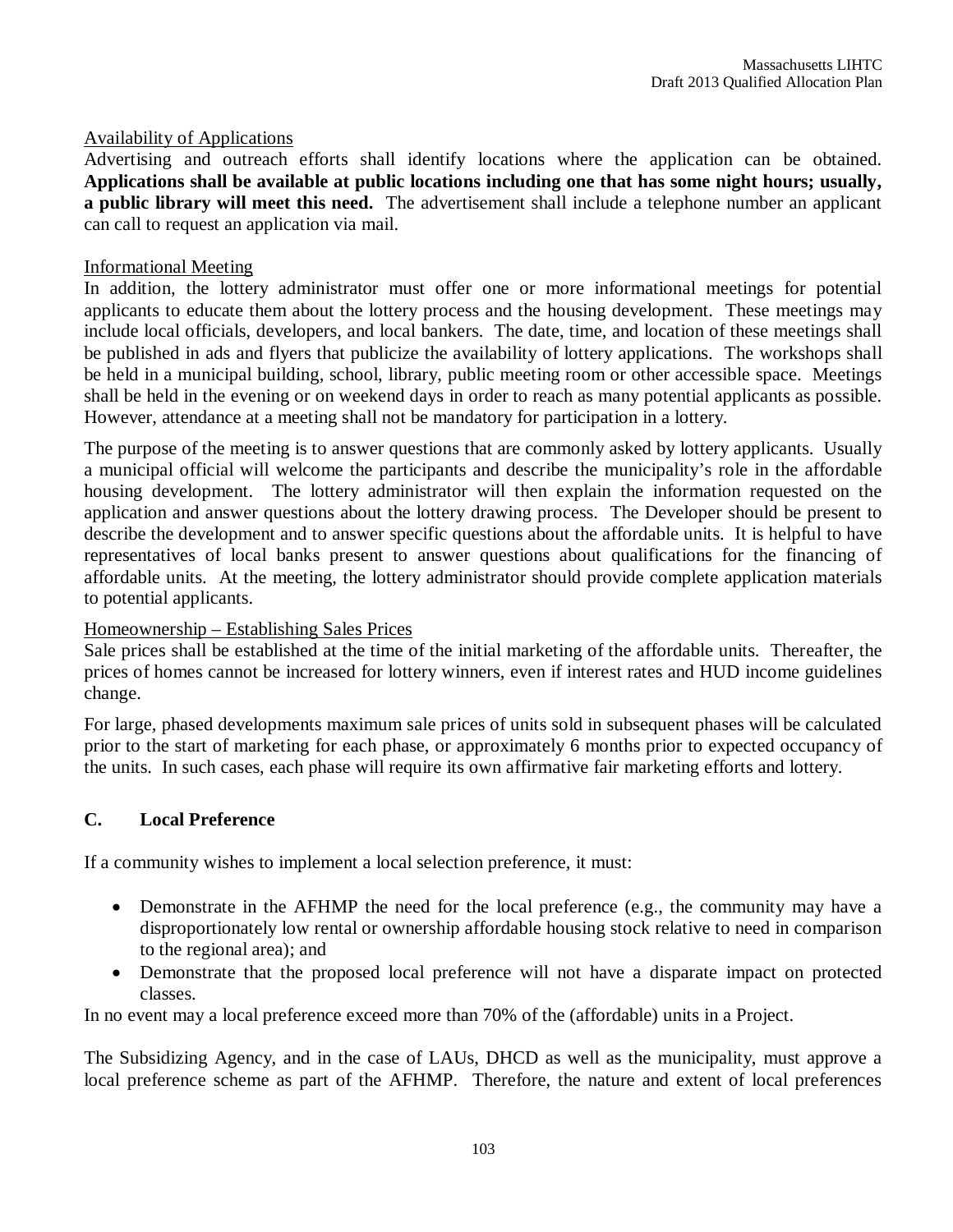should be approved by the Subsidizing Agency (or DHCD in the case of LAUs) prior to including such language in the comprehensive permit or other zoning mechanism.

Allowable Preference Categories

- 1. Current residents: A household in which one or more members is living in the city or town at the time of application. Documentation of residency should be provided, such as rent receipts, utility bills, street listing or voter registration listing.
- 2. Municipal Employees: Employees of the municipality, such as teachers, janitors, firefighters, police officers, librarians, or town hall employees.
- 3. Employees of Local Businesses: Employees of businesses located in the municipality.
- 4. Households with children attending the locality's schools, such as METCO students.

When determining the preference categories, the geographic boundaries of the local resident preference area should not be smaller than municipal boundaries.

#### **Durational requirements related to local preferences, that is, how long an applicant has lived in or worked in the residency preference area, are not permitted in any case**.

Preferences extended to local residents should also be made available not only to applicants who work in the preference area, but also to applicants who have been hired to work in the preference area, applicants who demonstrate that they expect to live in the preference area because of a bona fide offer of employment, and applicant households with children attending the locality's schools, such as METCO students.

A preference for households that work in the community must not discriminate (including have a disproportionate effect of exclusion) against disabled and elderly households in violation of fair housing laws.

### **Advertising should not have a discouraging effect on eligible applicants. As such, local residency preferences must not be advertised as they may discourage non-local potential applicants.**

#### Avoiding Potential Discriminatory Effects

 $\overline{a}$ 

The local selection preferences must not disproportionately delay or otherwise deny admission of nonlocal residents that are protected under state and federal civil rights laws. The AFHMP should demonstrate what efforts will be taken to prevent a disparate impact or discriminatory effect. For example, the community may move minority applicants into the local selection pool to ensure it reflects the racial/ethnic balance of the HUD defined Metropolitan Statistical Area as described below.<sup>5</sup> However, such a protective measure may not be sufficient as it is race/ethnicity specific; the AFHMP must address

Note: This protective measure may not be dispositive with respect to discriminatory effects. For example, the non-local applicant pool may contain a disproportionately large percentage of minorities, and therefore adjusting the local preference pool to reflect demographics of the regional area may not sufficiently address the discriminatory effect that the local preference has on minority applicants. Therefore, characteristics of the non-local applicant pool should continually be evaluated.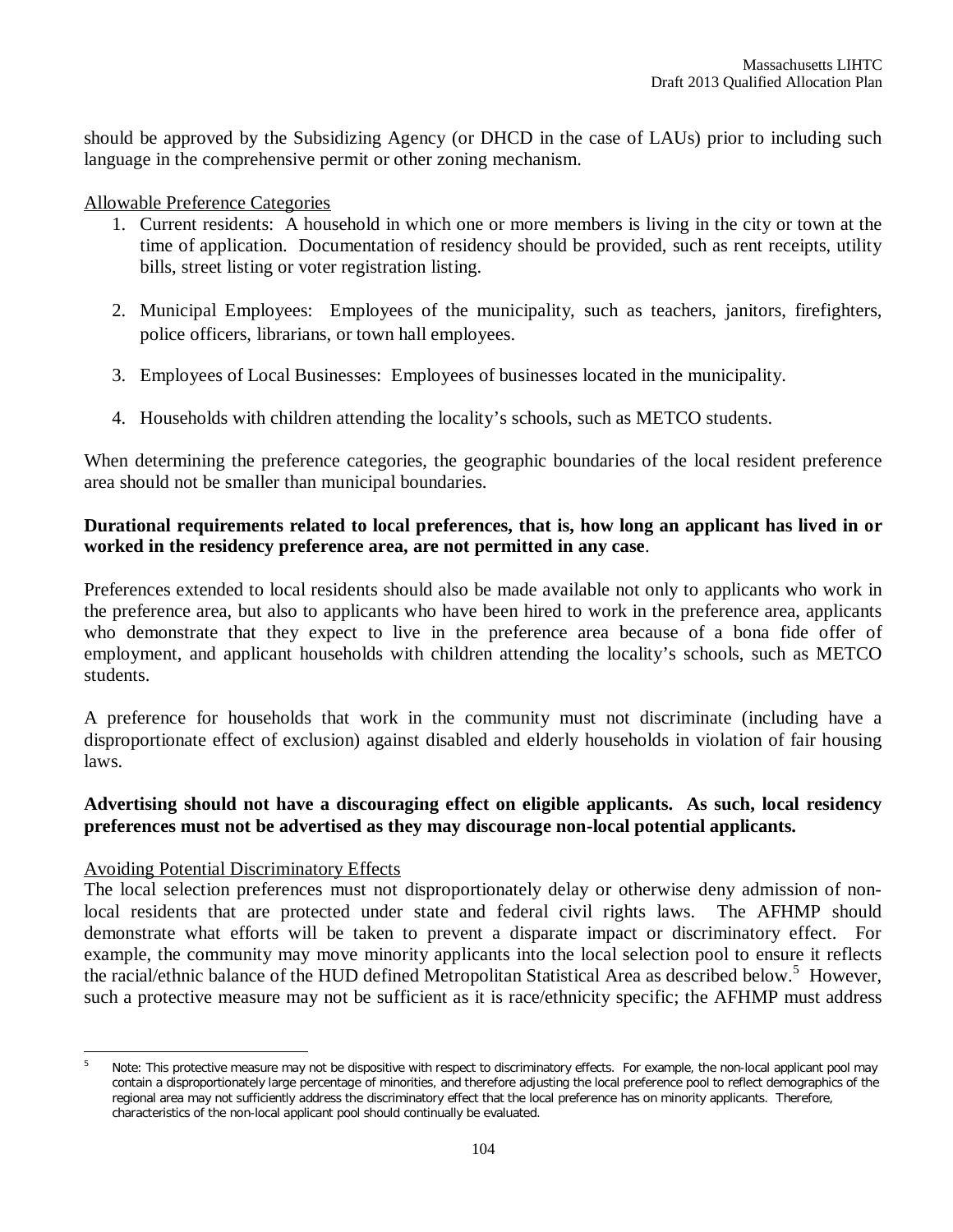other classes of persons protected under fair housing laws who may be negatively affected by the local preference.

To avoid discriminatory effects in violation of applicable fair housing laws, the following procedure should be followed unless an alternative method for avoiding disparate impact (such as lowering the original percentage for local preference as needed to reflect demographic statistics of the MSA) is approved by the Subsidizing Agency. If the project receives HUD financing, HUD standards must be followed.

A lottery for projects including a local preference should have two applicant pools: a local preference pool and an open pool. After the application deadline has passed, the Developer should determine the number of local resident minority households there are in the municipality and the percentage of minorities in the local preference pool. If the percentage of minority local resident households in the local preference pool is less than the percentage of minorities in the surrounding HUD-defined area, the Developer should make the following adjustments to the local preference pool:

- The Developer should hold a preliminary lottery comprised of all minority applicants who did not qualify for the local preference pool, and rank the applicants in order of drawing.
- Minority applicants should then be added to the local preference pool in order of their rankings until the percentage of minority applicants in the local preference pool is equal to the percentage of minorities in the surrounding HUD-defined area.
- Applicants should be entered into all pools for which they qualify. For example, a local resident should be included in both pools.
- Minorities should be identified in accordance with the classifications established by HUD and the U.S. Census Bureau, which are the racial classifications: Black or African American; Asian; Native American or Alaska Native; Native Hawaiian or Pacific Islander; or other (not White); and the ethnic classification Hispanic or Latino.

### **D. Household Size/Larger Households Preference**

#### General

Household size should be appropriate for the number of bedrooms in the home. It is appropriate to set a minimum. A maximum household size for the units may be established provided that:

- Maximum allowable household size may not be more restrictive than the State Sanitary Code or applicable local bylaws, and may not violate state and federal civil rights laws.
- Maximum allowable household size may not be more restrictive than the Large Household Preference established below.

#### Larger Household Preference

Within an applicant pool first preference shall be given to households requiring the total number of bedrooms in the unit based on the following criteria: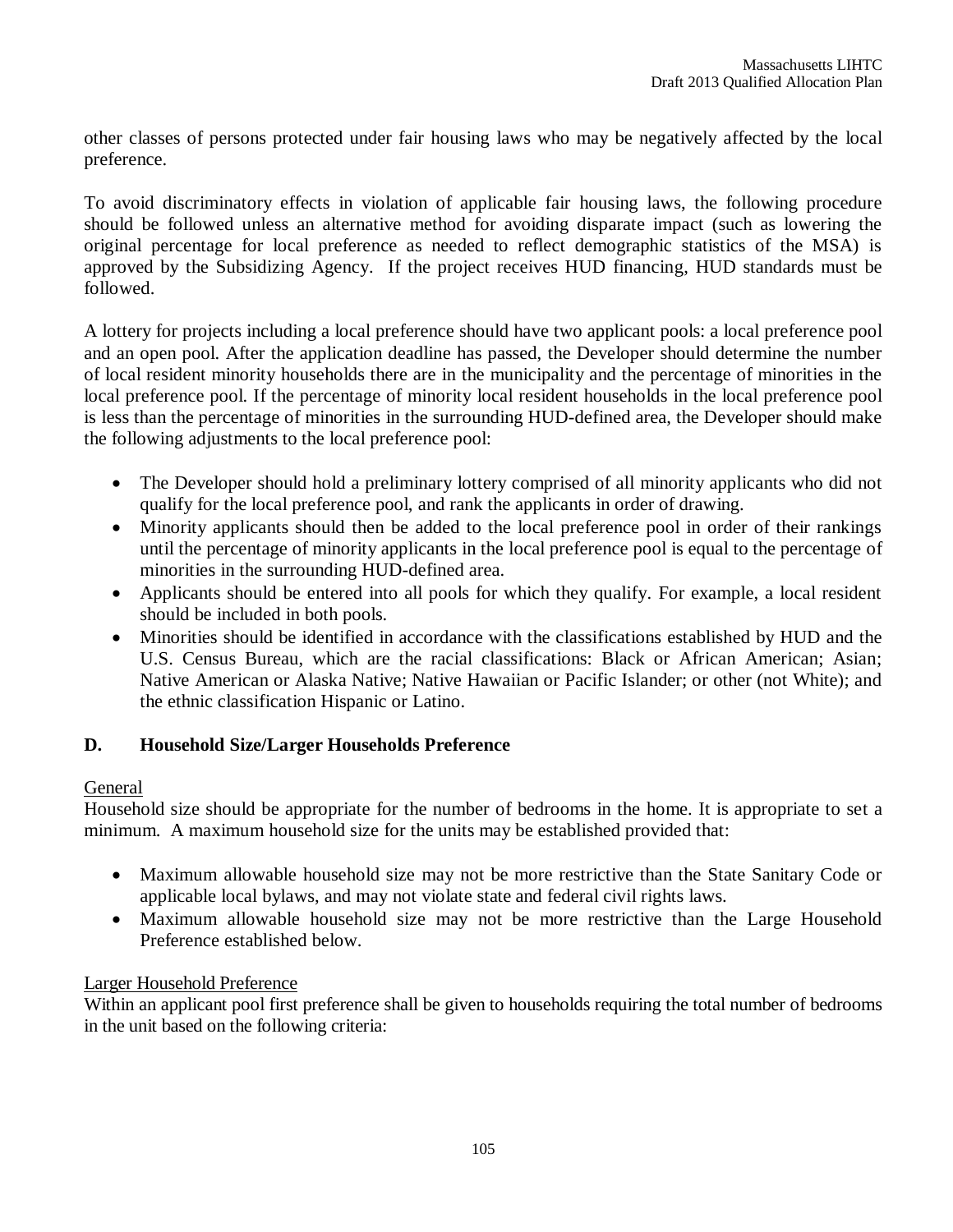- a. There is at least one occupant per bedroom.<sup>6</sup>
- b. A husband and wife, or those in a similar living arrangement, shall be required to share a bedroom. Other household members may share but shall not be required to share a bedroom.
- c. A person described in the first sentence of (b) shall not be required to share a bedroom if a consequence of sharing would be a severe adverse impact on his or her mental or physical health and the lottery agent receives reliable medical documentation as to such impact of sharing.

Within an applicant pool second preference shall be given to households requiring the number of bedrooms in the unit minus one, based on the above criteria. Third preference shall be given to households requiring the number of bedrooms in the unit minus, two, based on the above criteria.

A "household" shall mean two or more persons who will live regularly in the unit as their principal residence and who are related by blood, marriage, law or who have otherwise evidenced a stable inter-dependent relationship, or an individual.

Lottery drawings shall result in each applicant being given a ranking among other applicants with households receiving preference for units based on the above criteria.Household size shall not exceed State Sanitary Code requirements for occupancy of a unit (See 105 CMR 400).<sup>7</sup>

### **E. Lotteries**

#### The Lottery Application

Resident selection must generally be based on a lottery, although in some cases it may be based on another fair and equitable procedure approved by the Subsidizing Agency.<sup>8</sup> A lottery procedure is preferred over a "first-come, first-serve procedure," as the latter procedure may disadvantage non-local applicants.

The application period should be at least 60 days. To ensure the fairness of the application process, applicants should not be required to deliver application materials and instead should be permitted to mail them.

The lottery application must address a household's:

- income
- assets
- size and composition
- minority status (optional disclosure by the household)
- eligibility as a first-time buyer (for ownership units)
- eligibility for local preference

 $\overline{a}$ Disabled households must not be excluded from a preference for a larger unit based on household size if such larger unit is needed as a reasonable accommodation.

<sup>7</sup> Note, however, that fair housing exceptions may apply: see HUD Fair Housing Enforcement—Occupancy Standard; Notice of Statement of Policy, Docket No. FR-4405-01 (1998).

<sup>8</sup> In the case of project based Section 8 properties where resident selection is to be performed by the housing authority pursuant to a Section 8 waiting list, a lottery procedure is not required.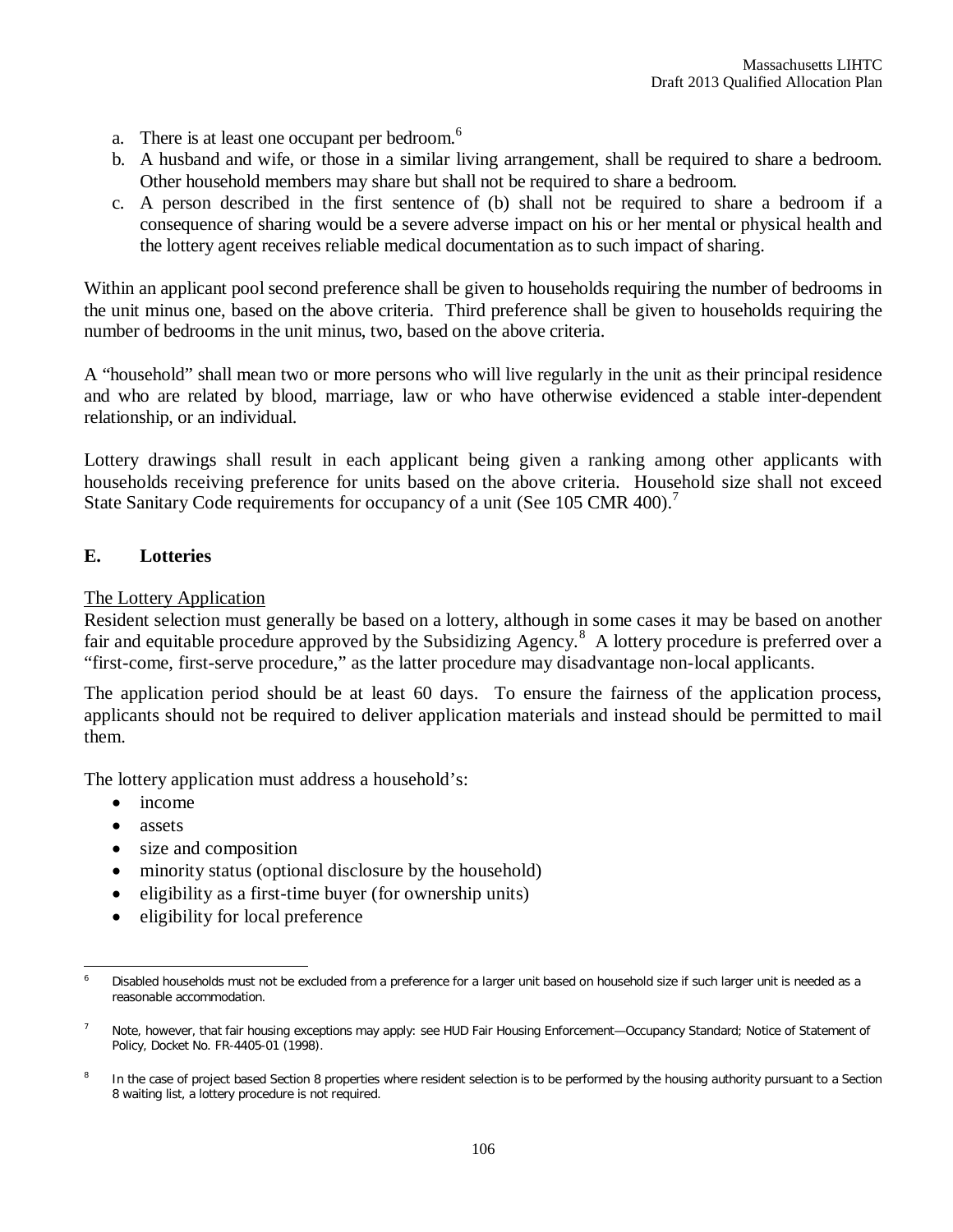The lottery administrator shall request verification (e.g., three prior year tax returns with the W2 form; 5 most recent pay stubs for all members of the household who are working, three most recent bank statements and other materials necessary to verify income or assets).

## **Applicants cannot be required to use a specific lender for their pre-approval letter or their mortgage.**

Only applicants who meet qualification requirements should be included in the lottery.

#### Lottery Procedure

Once all required information has been received, qualified applicants should be assigned a registration number. **Only applicants who meet the eligibility requirements shall be entered into a lottery. The lottery shall be conducted after any appeals related to the project have been completed and all permits or approvals related to the project have received final action.**

Ballots with the registration number for applicant households are placed in all lottery pools for which they qualify. The ballots are randomly drawn and listed in the order drawn, by pool. If a project has units with different numbers of bedrooms, units are then awarded (largest units first) by proceeding down the list to the first household on the list that is of appropriate size for the largest unit available according to the appropriate-unit-size criteria established for the lottery. Once all larger units have been assigned to appropriately sized households in this manner, the lottery administrator returns to the top of the list and selects appropriately sized households for smaller units. This process continues until all available units have been assigned to appropriately sized applicant households.

If the project includes units accessible or adaptable for occupancy by disabled persons, first preference (regardless of applicant pool) for those units shall be given to such disabled persons, including single person households, in conformity with state and federal civil rights laws.

The lottery administrator should retain a list of households who are not awarded a unit, in the order that they were drawn. If any of the initial renters/buyers do not rent/purchase a unit, the unit shall be offered to the highest ranked household on that retained list. This list may generally be retained and used to fill units for up to one year. However, other factors such as the number of households remaining on the list, the likelihood of the continuing eligibility of such households, and the demographic diversity of such households may inform the retention time of the list, subject to the approval of the Subsidizing Agency.

After the initial lottery, waiting lists should be analyzed, maintained, and updated (through additional marketing) so that they remain consistent with the objectives of the housing program and are adequately representative of the racial, ethnic, and other characteristics of potential applicants in the housing market region.

# Lottery Example

This theoretical lottery has an OPEN pool that includes all applicants and a LOCAL PREFERENCE pool with only applicants from the local area.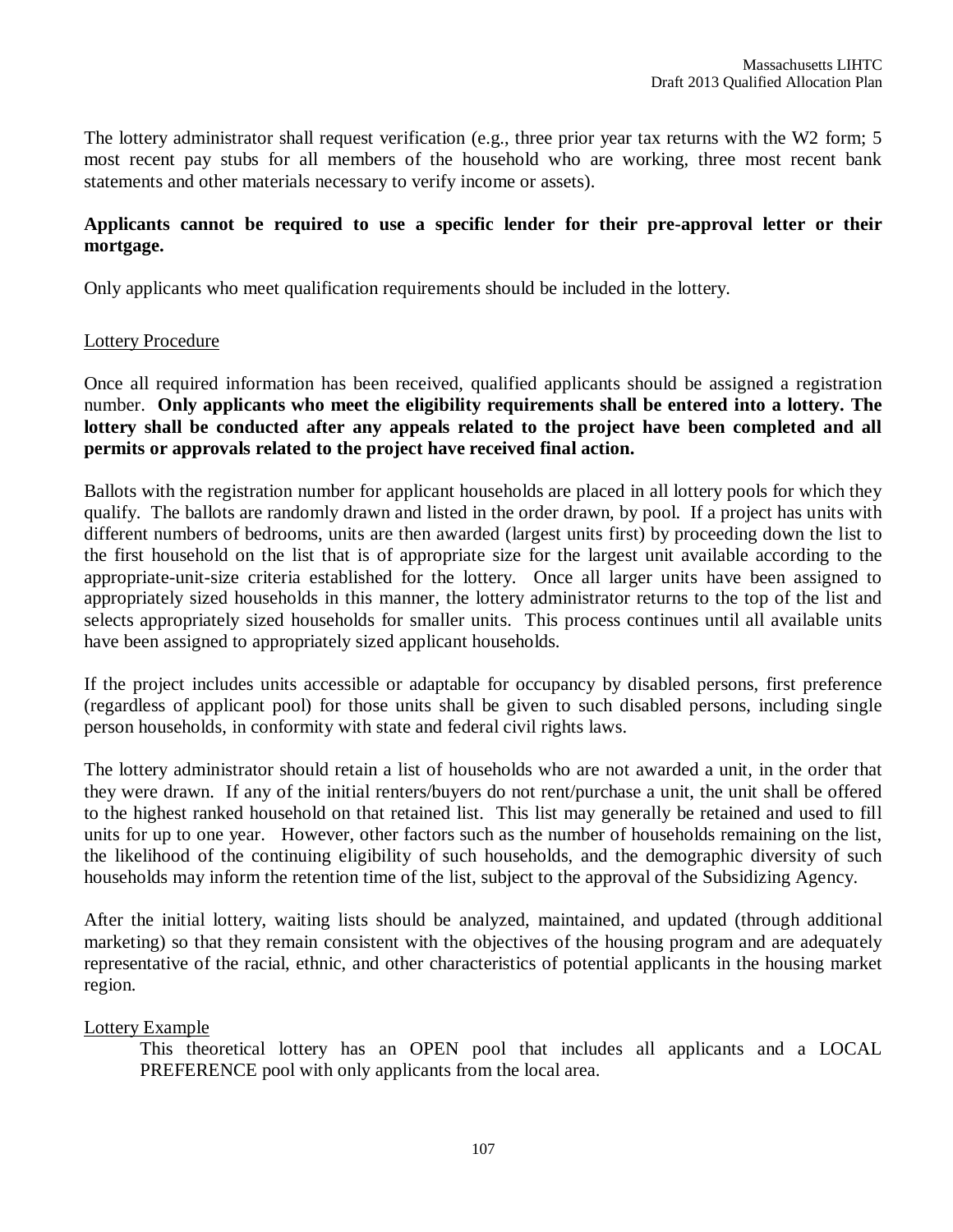- Total applicants in lottery: 100
- Total minority applicants: 20
- The community in which the lottery takes place falls within the HUD Boston Metropolitan Statistical Area which has a minority population of 20.7%.
- 1. Determine the number of applicants who claim a LOCAL preference according to approved criteria.
- 2. Determine the number of minority applicants in the LOCAL preference pool.
- 3. Determine the percentage of minority applicants in the LOCAL preference pool.

|                         | Total Applicants in [otal Minority Applicants  % Minority Applicants in |                              |
|-------------------------|-------------------------------------------------------------------------|------------------------------|
| <b>Local Preference</b> |                                                                         | <b>Local Preference Pool</b> |
| Pool                    | Local Preference Pool                                                   |                              |
| 60                      |                                                                         | $16.7\%$                     |

Since the percentage of minority applicants in the LOCAL preference pool is below the percentage of minority residents in the HUD defined statistical area (16.7% as opposed to 20.7%), a preliminary lottery is required.

4. The 10 minority applicants who do not have LOCAL preference are entered into a preliminary drawing and assigned a rank based on the order of their draw. Minority applicants are added to the LOCAL preference pool in order of their rank until the LOCAL preference pool has at least as great a percentage of minority applicants as the larger statistical area. In this example, 4 applicants will be added to the LOCAL preference pool to bring the percentage of minority applicants up to 21.8%.

|                              | <b>Total Minority</b>        | % Minority Applicants in      |
|------------------------------|------------------------------|-------------------------------|
| <b>Local Preference Pool</b> | Applicants                   | Supplemented Local            |
|                              | in Supplemented              | Preference Pool               |
|                              | <b>Local Preference Pool</b> |                               |
| 64                           |                              | 21.8%                         |
|                              |                              | Applicants in Supplemented [o |

- 5. Draw all ballots from the adjusted LOCAL pool and assign rankings to each household. Preference for appropriately sized households will still apply and all efforts should be made to match the size of the affordable units to the legitimate need for bedrooms of each household.
- 6. Once all units for LOCAL residents have been allocated, the OPEN pool should proceed in a similar manner. All LOCAL residents should have ballots in both pools, and all minority applicants that were put in the LOCAL pool should remain in the OPEN pool as well.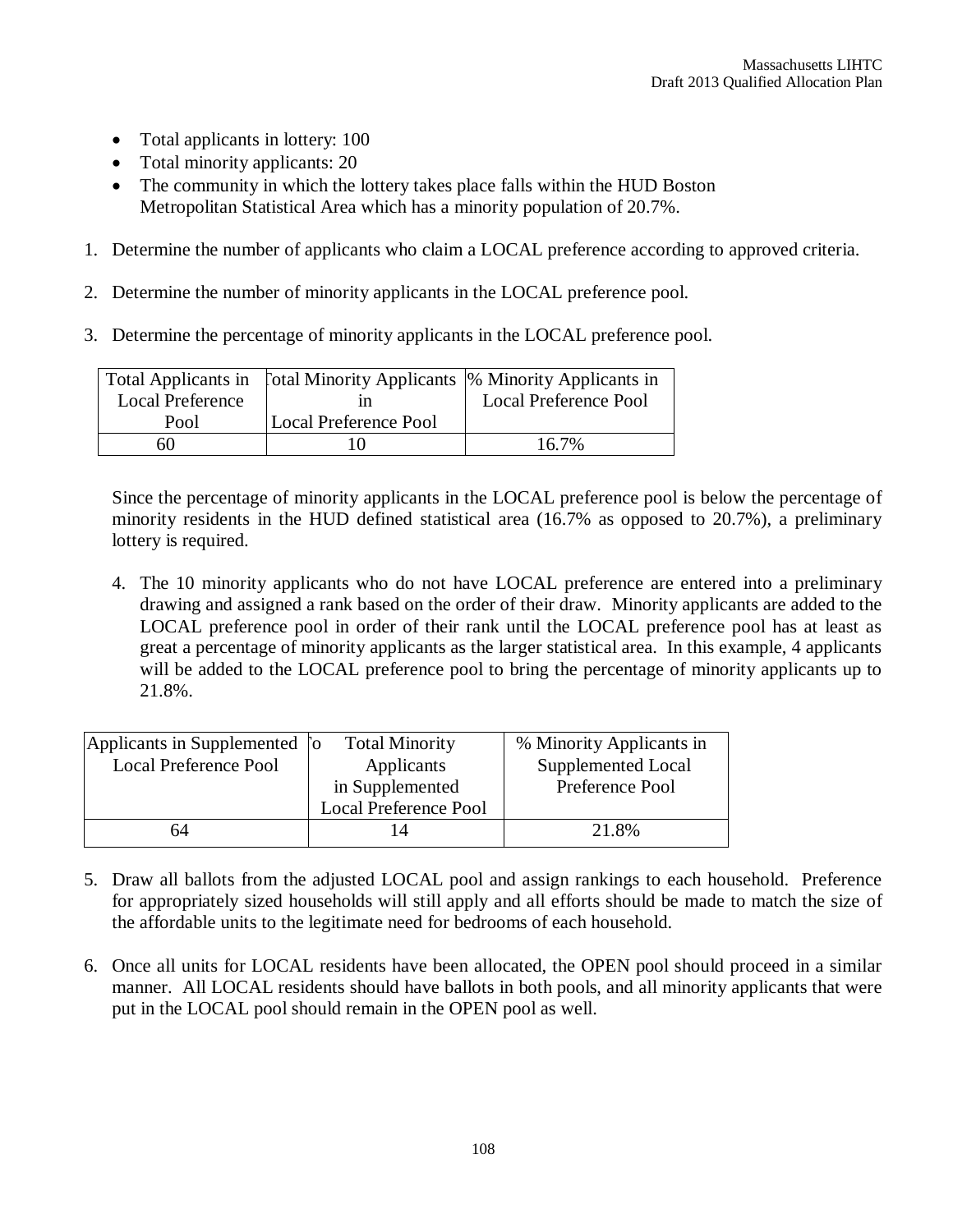## **F. Homeownership**

## 1. Household Eligibility

A Subsidizing Agency housing program may establish eligibility requirements for homebuyers. In the absence of such provisions, the following requirements shall apply.

In addition to meeting the requirements for qualifying a Project or dwelling unit for the SHI (see Section II.A), the household shall not have owned a home within three years preceding the application, with the exception of:

- a. displaced homemakers, where the displaced homemaker (an adult who has not worked full-time, full-year in the labor force for a number of years but has, during such years, worked primarily without remuneration to care for the home and family), while a homemaker, owned a home with his or her partner or resided in a home owned by the partner;
- b. single parents, where the individual owned a home with his or her partner or resided in a home owned by the partner and is a single parent (is unmarried or legally separated from a spouse and either has 1 or more children of whom the individual has custody or joint custody, or is pregnant);
- c. households where at least one household member is 55 or over;
- d. households that owned a principal residence not permanently affixed to a permanent foundation in accordance with applicable regulations; and
- e. households that owned a property that was not in compliance with State, local or model building codes and that cannot be brought into compliance for less than the cost of constructing a permanent structure.

#### **Individuals who have a financial interest in the development and their families shall not be eligible.**

2. Final Qualification and Closing

Once the lottery has been completed, applicants selected to purchase units must be given a reasonable prespecified time period in which they must secure financing. The Developer should invite the lottery winners to a loan application workshop. The Developer should make prior arrangements with local financial institutions with respect to financing qualified purchasers. Often such institutions will give preliminary approvals of loans, which make the remainder of the process more efficient for all parties. Before a Purchase and Sale Agreement is signed, the lottery agent should submit income and asset documentation of the applicant to the Subsidizing Agency (to DHCD and the municipality in the case of a LAU). Income verification should include tax returns and W-2s from the past three years, five most recent pay stubs, three months recent bank statements and 401 K reports, reliable documentation as to other sources of income and assets. The Subsidizing Agency (to DHCD and the municipality in the case of a LAU) will then verify that the household's annual income does not exceed 80% of the area median income, or such lower income limit as may have been established for the particular project. The Subsidizing Agency (to DHCD and the municipality in the case of a LAU) also will verify that household assets do not exceed the maximum allowed. Closing of the sale will also be contingent on the Subsidizing Agency's (to DHCD and the municipality in the case of a LAU) approval of the buyer's financing.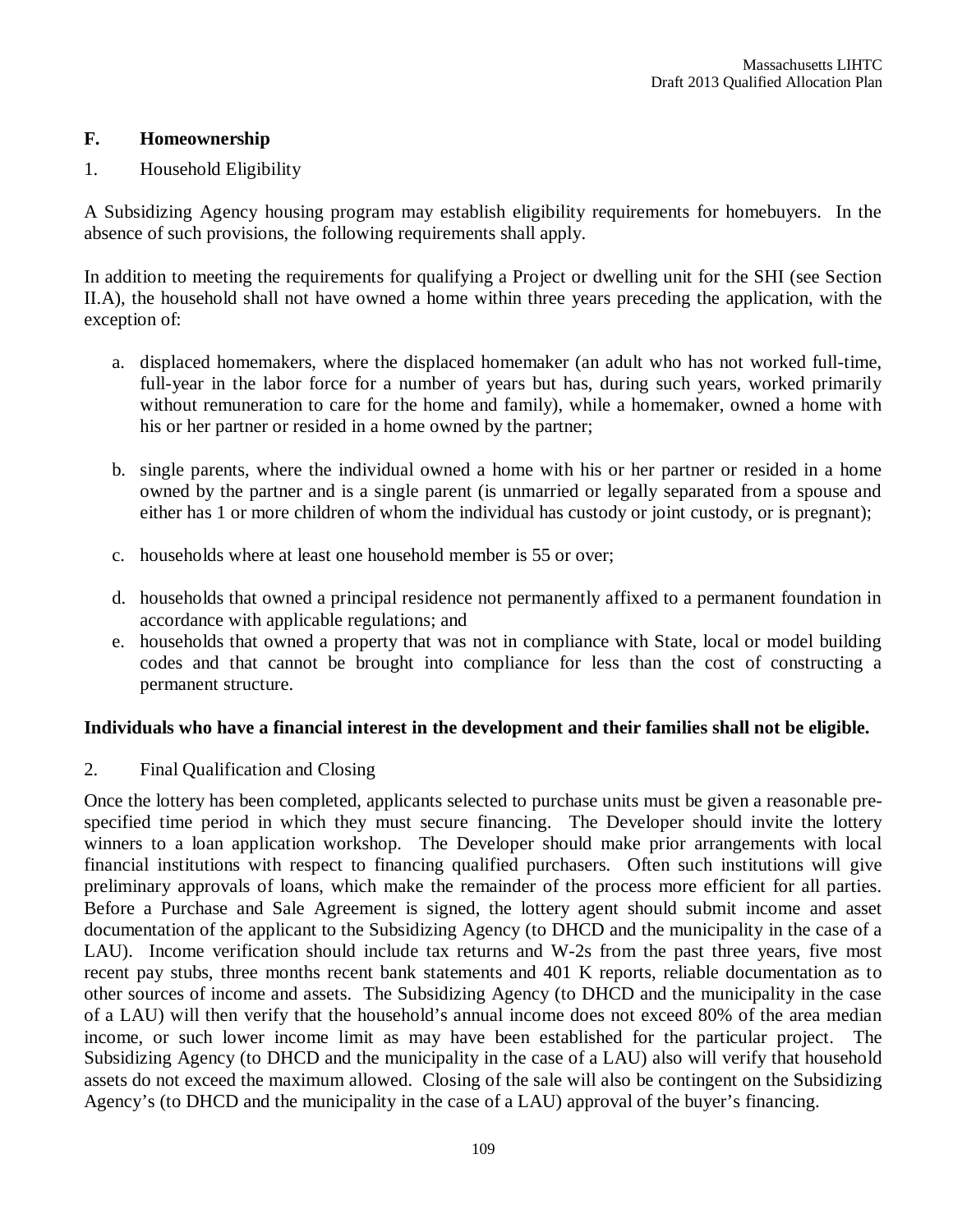## **Non-household members should not be permitted as co-signers of the mortgage.**

## 3. Resales

AFHMP requirements apply to the housing for its duration. The AFHMP must include a plan, satisfactory to the Subsidizing Agency (to DHCD and the municipality in the case of a LAU), to address AFHMP requirements upon resale. The proposal must, at a minimum, require that units for re-sale to eligible purchasers be listed with CHAPA and MAHA's homeownership lottery sites as described above and establish minimum public advertising requirements. The proposal cannot impose the AFHMP requirements upon a homeowner other than requiring compliance with requirements of a Use Restriction. reasonable public advertising, and listing with CHAPA and MAHA.

A "ready-buyer" list of eligible buyers maintained by the municipality or other local entity is encouraged. This list may be created through local, regional, and statewide lists and resources. As stated above, the list should continually be analyzed, maintained, and updated (through additional marketing) so that it remains consistent with the objectives of the housing program and is adequately representative of the racial, ethnic, and other characteristics of potential applicants in the housing market region.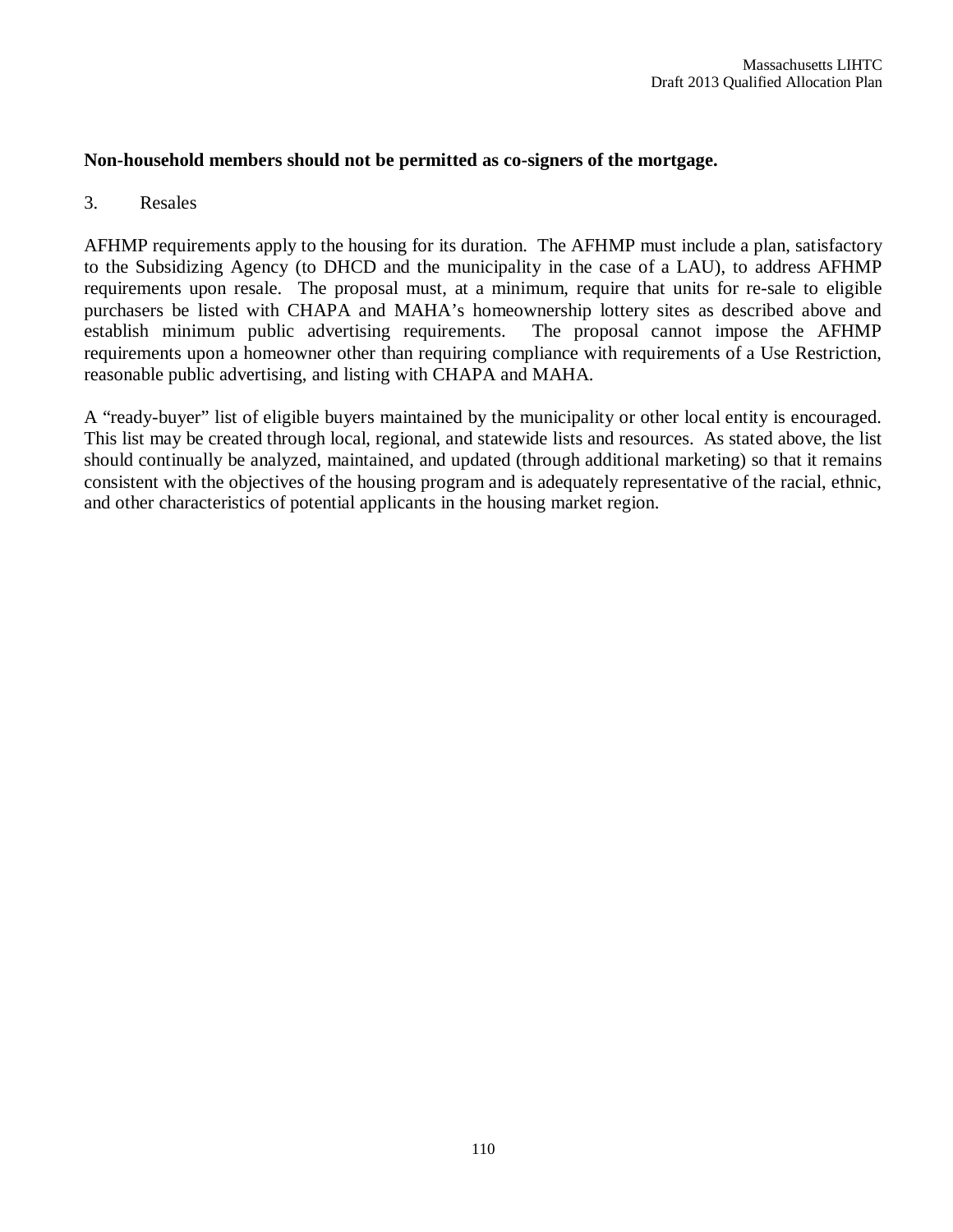# Appendix K: Priority Matrix for Preservation Properties

|                    |                                                                                 | TIER <sub>1</sub>                                                                                      | TIER <sub>2</sub>                                                                                                             | TIER <sub>3</sub>                                                                         | <b>COMMENTS</b>                                                                                                                                    |
|--------------------|---------------------------------------------------------------------------------|--------------------------------------------------------------------------------------------------------|-------------------------------------------------------------------------------------------------------------------------------|-------------------------------------------------------------------------------------------|----------------------------------------------------------------------------------------------------------------------------------------------------|
|                    |                                                                                 | <b>Higher Priority</b>                                                                                 | <b>Middle Priority</b>                                                                                                        | <b>Lower Priority</b>                                                                     |                                                                                                                                                    |
|                    |                                                                                 |                                                                                                        |                                                                                                                               |                                                                                           |                                                                                                                                                    |
| <b>Risk Factor</b> |                                                                                 |                                                                                                        |                                                                                                                               |                                                                                           |                                                                                                                                                    |
|                    |                                                                                 |                                                                                                        |                                                                                                                               |                                                                                           |                                                                                                                                                    |
|                    | <b>Risk of Loss to Market Conversion</b>                                        |                                                                                                        |                                                                                                                               |                                                                                           |                                                                                                                                                    |
|                    | Ability to Increase Rents Substantially<br>Through Conversion to Market Housing | Strong rental market<br>with no impediments to<br>conversion                                           |                                                                                                                               | Weak market or<br>inability of project to<br>compete for market<br>rate tenants           | Need to evaluate regulatory issues,<br>marketability of project, conversion<br>costs, owner mission, etc.                                          |
|                    |                                                                                 |                                                                                                        |                                                                                                                               |                                                                                           |                                                                                                                                                    |
| Н.                 | <b>Risk of Loss Due to Physical</b><br><b>Condition</b>                         | Imminent loss due to<br>condemnation<br>proceedings or<br>governmental action to<br>close the property | Probable loss of the<br>property in the next 2-4<br>years. Likely to have<br>significant code and<br>safety issues            | Possibility of<br>condemnation or<br>governmental action,<br>but not for several<br>vears | Factors to Consider: Year facility was<br>built, No. of years since last rehab,<br>annual replacement res. contribution,<br>Total reserves balance |
|                    |                                                                                 |                                                                                                        |                                                                                                                               |                                                                                           |                                                                                                                                                    |
| Ш.                 | <b>Risk of Loss Due to Financial</b><br><b>Viability</b>                        | Lender has declared a<br>default                                                                       | Property is not current<br>on loan or covenants<br>but no default has been<br>declared                                        | Property is financially<br>troubled but able to<br>maintain Ioan<br>payments              | Analysis based on 3 yrs of financials.<br>Factors to consider: Vacancy,<br>Municipal liens, Sponsor financial<br>condition, Property mgmt quality  |
|                    |                                                                                 |                                                                                                        |                                                                                                                               |                                                                                           |                                                                                                                                                    |
| IV.                | <b>Market Condition Opportunity</b>                                             | Unique opportunity to<br>purchase a project at a<br>below market price<br>due to seller<br>motivations | Sale price based on<br>present value of<br>reduced income stream<br>- value will increase as<br>expiration date<br>approaches | Property for sale - no<br>particular economic<br>benefit to purchase<br>at this moment    | Availability of non state resources to<br>take advantage of the opportunity is<br>important                                                        |

- -